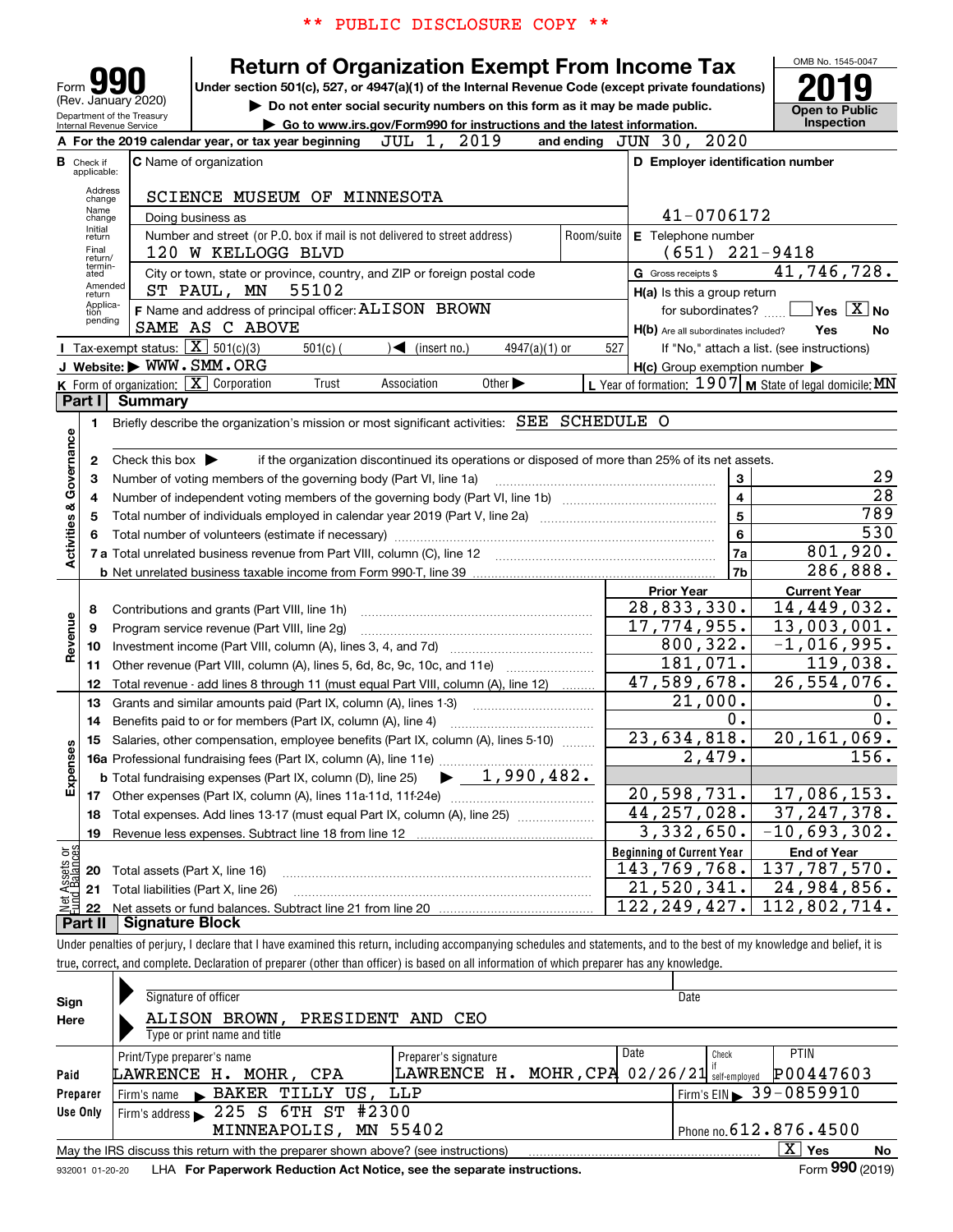|              | 41-0706172<br>SCIENCE MUSEUM OF MINNESOTA<br>Page 2<br>Form 990 (2019)<br>Part III   Statement of Program Service Accomplishments                                                                                                                                                                                                        |
|--------------|------------------------------------------------------------------------------------------------------------------------------------------------------------------------------------------------------------------------------------------------------------------------------------------------------------------------------------------|
|              | $\overline{\mathtt{x}}$                                                                                                                                                                                                                                                                                                                  |
| 1            | Briefly describe the organization's mission:<br>THE MUSEUM'S MISSION STATEMENT IS "TURN ON THE SCIENCE: INSPIRE<br>LEARNING. INFORM POLICY. IMPROVE LIVES."                                                                                                                                                                              |
|              |                                                                                                                                                                                                                                                                                                                                          |
| $\mathbf{2}$ | Did the organization undertake any significant program services during the year which were not listed on the<br>$\overline{\ }$ Yes $\overline{\phantom{a}X}$ No<br>prior Form 990 or 990-EZ?<br>If "Yes," describe these new services on Schedule O.                                                                                    |
| 3            | $\overline{\mathsf{Yes} \mathrel{\hspace{0.5pt}\mathsf{X}}}$ No<br>Did the organization cease conducting, or make significant changes in how it conducts, any program services?<br>If "Yes," describe these changes on Schedule O.                                                                                                       |
| 4            | Describe the organization's program service accomplishments for each of its three largest program services, as measured by expenses.<br>Section 501(c)(3) and 501(c)(4) organizations are required to report the amount of grants and allocations to others, the total expenses, and                                                     |
| 4a           | revenue, if any, for each program service reported.<br>7,355,731.<br>16, 712, 458. including grants of \$ $\frac{1}{2}$<br>$\sqrt{$ (Revenue \$<br>(Code:<br>(Expenses \$<br>MUSEUM EXPERIENCES:                                                                                                                                         |
|              | THE MUSEUM'S CURRENT LOCATION ALONG THE BANKS OF THE MISSISSIPPI RIVER<br>OFFERS 370,000 SQUARE FEET OF INTENTIONALLY INTERACTIVE AND DYNAMIC<br>SPACE THAT HOLDS SEVERAL WORLD-CLASS PERMANENT EXHIBITIONS, A<br>10,000-SQUARE-FOOT TEMPORARY EXHIBIT GALLERY, AND ONE OF ONLY THREE<br>IMAX DIGITAL LASER DOMED THEATERS IN THE WORLD. |
|              | THE MUSEUM ALSO SERVES AS A PRODUCER OF GIANT SCREEN FILMS, EXHIBITS,<br>AND LIVE THEATER SHOWS AND DEMONSTRATIONS FOR MUSEUMS AND THEATERS<br>AROUND THE GLOBE.                                                                                                                                                                         |
|              |                                                                                                                                                                                                                                                                                                                                          |
| 4b           | THE COVID-19 PANDEMIC DISRUPTED OUR ONSITE EXPERIENCE OFFERINGS AS THE<br>2,692,200.<br>) (Expenses \$<br>Revenue \$<br>(Code:<br>STEM EQUITY & EDUCATION:<br>NOT EVERYONE NEEDS TO BE A SCIENTIST, BUT EVERYONE NEEDS TO KNOW THAT                                                                                                      |
|              | THEY CAN BE. THE SCIENCE MUSEUM OF MINNESOTA SEEKS TO BREAK DOWN<br>BARRIERS IN EDUCATION AND HELP EVERYONE REALIZE THE POWER OF SCIENCE TO<br>MAKE LIVES BETTER THROUGH INNOVATIVE AND TIME-TESTED PROGRAMS. THE<br>MUSEUM IS COMMITTED TO CREATING PATHWAYS TO SUCCESS FOR THOSE                                                       |
|              | HISTORICALLY LEFT OUT OF SCIENCE CAREERS, DEVELOPING A STEM-READY<br>WORKFORCE, AND BETTER PREPARING OUR SOCIETY TO MAKE INFORMED AND<br>EDUCATED DECISIONS ABOUT TOPICS THAT IMPACT OUR LIVES AND THE WORLD<br>AROUND US.                                                                                                               |
|              |                                                                                                                                                                                                                                                                                                                                          |
|              | EACH YEAR, STUDENTS VISIT THE MUSEUM ON FIELD TRIPS, SUPPLEMENTING<br><b>4c</b> (Code: ) (Expenses $\$$ , 552, 939. including grants of $\$$ ) (Revenue $\$$ 138, 987. )<br><b>SCIENCE:</b>                                                                                                                                              |
|              | THE SCIENCE MUSEUM DOESN'T JUST CHAMPION THE VALUE OF SCIENCE - IT DOES<br>SCIENCE. ITS STAFF OF PROFESSIONAL SCIENTISTS - WITH EXPERTISE IN                                                                                                                                                                                             |
|              | BIOLOGY, PALEONTOLOGY, ANTHROPOLOGY, COLLECTIONS MANAGEMENT, GLOBAL<br>CHANGE, WATER QUALITY, AND INFORMAL LEARNING - IS COMMITTED TO SHARING<br>ITS RESOURCES AND KNOWLEDGE WITH FELLOW RESEARCHERS AND THE PUBLIC                                                                                                                      |
|              | ALIKE.<br>THE MUSEUM IS HOME TO A CAREFULLY-CURATED COLLECTION OF NEARLY TWO<br>MILLION ARTIFACTS AND SPECIMENS THAT REPRESENT THE FIELDS OF                                                                                                                                                                                             |
|              | ANTHROPOLOGY, BIOLOGY, AND PALEONTOLOGY. THE MUSEUM IS COMMITTED TO<br>MAKING ITEMS OF ITS COLLECTION AVAILABLE FOR PUBLIC VIEWING BY                                                                                                                                                                                                    |
|              | 4d Other program services (Describe on Schedule O.)<br>(Expenses \$4,744,808. including grants of \$<br>) (Revenue \$ 1, 456, 280.)<br>30,457,246.<br>4e Total program service expenses                                                                                                                                                  |
|              | Form 990 (2019)                                                                                                                                                                                                                                                                                                                          |
|              | SEE SCHEDULE O FOR CONTINUATION(S)                                                                                                                                                                                                                                                                                                       |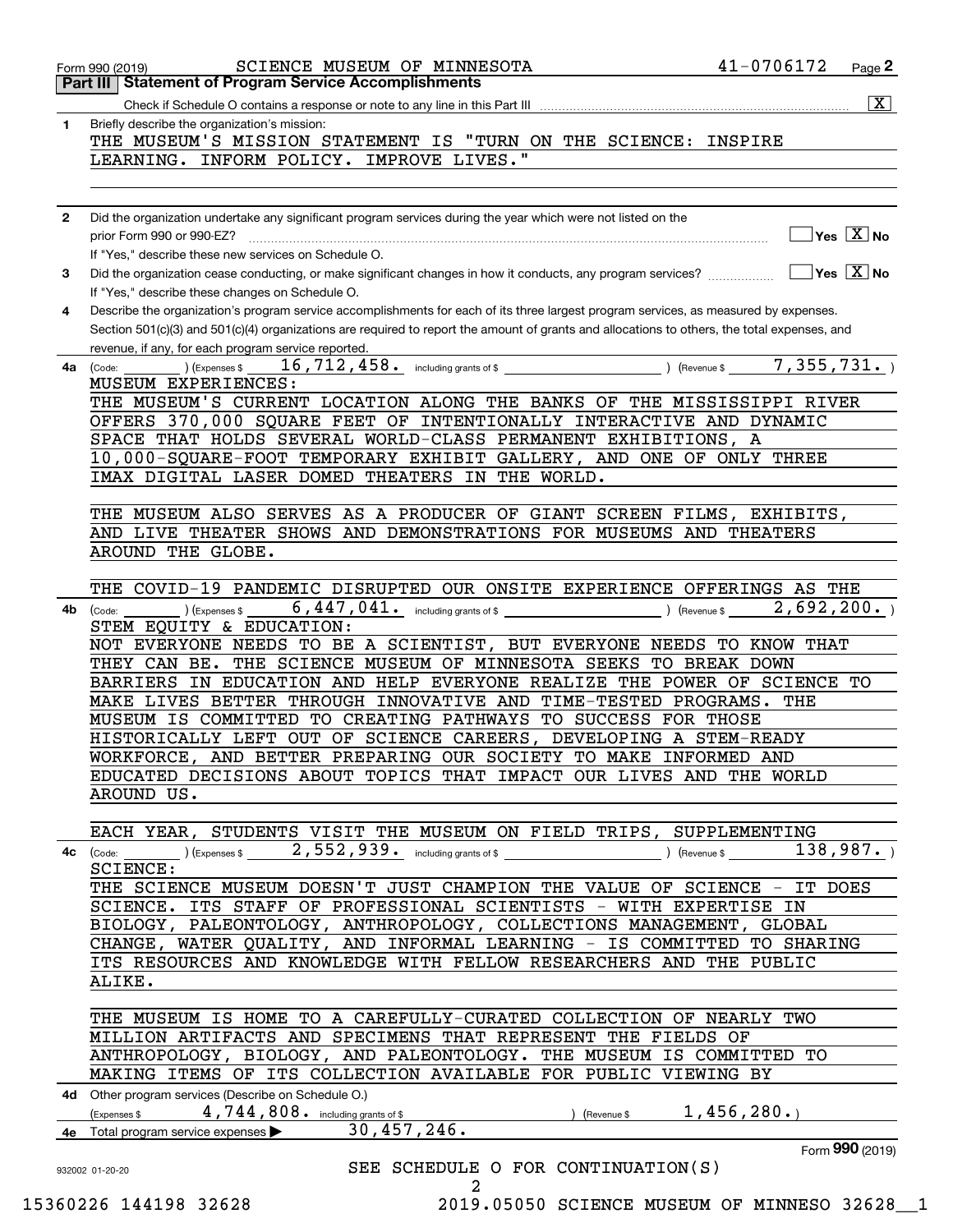| Form 990 (2019) |  |  |
|-----------------|--|--|

# Form 990 (2019) SCIENCE MUSEUM OF MINNESOTA 41-0706172 <sub>Page</sub> 3<br>**Part IV | Checklist of Required Schedules**

|     |                                                                                                                                  |                 | Yes                     | No              |
|-----|----------------------------------------------------------------------------------------------------------------------------------|-----------------|-------------------------|-----------------|
| 1   | Is the organization described in section $501(c)(3)$ or $4947(a)(1)$ (other than a private foundation)?                          |                 |                         |                 |
|     |                                                                                                                                  | 1.              | X                       |                 |
| 2   |                                                                                                                                  | $\overline{2}$  | $\overline{\mathbf{x}}$ |                 |
| 3   | Did the organization engage in direct or indirect political campaign activities on behalf of or in opposition to candidates for  |                 |                         | x               |
|     |                                                                                                                                  | 3               |                         |                 |
| 4   | Section 501(c)(3) organizations. Did the organization engage in lobbying activities, or have a section 501(h) election in effect | 4               | X                       |                 |
| 5   | Is the organization a section 501(c)(4), 501(c)(5), or 501(c)(6) organization that receives membership dues, assessments, or     |                 |                         |                 |
|     |                                                                                                                                  | 5               |                         | x               |
| 6   | Did the organization maintain any donor advised funds or any similar funds or accounts for which donors have the right to        |                 |                         |                 |
|     | provide advice on the distribution or investment of amounts in such funds or accounts? If "Yes," complete Schedule D, Part I     | 6               |                         | x               |
| 7   | Did the organization receive or hold a conservation easement, including easements to preserve open space,                        |                 |                         |                 |
|     |                                                                                                                                  | $\overline{7}$  | X                       |                 |
| 8   | Did the organization maintain collections of works of art, historical treasures, or other similar assets? If "Yes," complete     |                 |                         |                 |
|     |                                                                                                                                  | 8               | X                       |                 |
| 9   | Did the organization report an amount in Part X, line 21, for escrow or custodial account liability, serve as a custodian for    |                 |                         |                 |
|     | amounts not listed in Part X; or provide credit counseling, debt management, credit repair, or debt negotiation services?        |                 |                         |                 |
|     |                                                                                                                                  | 9               |                         | х               |
| 10  | Did the organization, directly or through a related organization, hold assets in donor-restricted endowments                     |                 |                         |                 |
|     |                                                                                                                                  | 10              | Х                       |                 |
| 11  | If the organization's answer to any of the following questions is "Yes," then complete Schedule D, Parts VI, VII, VIII, IX, or X |                 |                         |                 |
|     | as applicable.                                                                                                                   |                 |                         |                 |
|     | a Did the organization report an amount for land, buildings, and equipment in Part X, line 10? If "Yes," complete Schedule D,    | 11a             | X                       |                 |
|     | Did the organization report an amount for investments - other securities in Part X, line 12, that is 5% or more of its total     |                 |                         |                 |
|     |                                                                                                                                  | 11 <sub>b</sub> | X                       |                 |
|     | Did the organization report an amount for investments - program related in Part X, line 13, that is 5% or more of its total      |                 |                         |                 |
|     |                                                                                                                                  | 11c             |                         | x               |
| d   | Did the organization report an amount for other assets in Part X, line 15, that is 5% or more of its total assets reported in    |                 |                         |                 |
|     |                                                                                                                                  | 11d             |                         | х               |
|     | Did the organization report an amount for other liabilities in Part X, line 25? If "Yes," complete Schedule D, Part X            | 11e             | $\mathbf X$             |                 |
|     | Did the organization's separate or consolidated financial statements for the tax year include a footnote that addresses          |                 |                         |                 |
|     | the organization's liability for uncertain tax positions under FIN 48 (ASC 740)? If "Yes," complete Schedule D, Part X           | 11f             | X                       |                 |
|     | 12a Did the organization obtain separate, independent audited financial statements for the tax year? If "Yes," complete          |                 |                         |                 |
|     |                                                                                                                                  | 12a             | X                       |                 |
|     | <b>b</b> Was the organization included in consolidated, independent audited financial statements for the tax year?               |                 |                         |                 |
| 13  | If "Yes," and if the organization answered "No" to line 12a, then completing Schedule D, Parts XI and XII is optional            | 12b<br>13       |                         | ᅀ<br>X          |
| 14a | Did the organization maintain an office, employees, or agents outside of the United States?                                      | 14a             |                         | X               |
| b   | Did the organization have aggregate revenues or expenses of more than \$10,000 from grantmaking, fundraising, business,          |                 |                         |                 |
|     | investment, and program service activities outside the United States, or aggregate foreign investments valued at \$100,000       |                 |                         |                 |
|     |                                                                                                                                  | 14b             | х                       |                 |
| 15  | Did the organization report on Part IX, column (A), line 3, more than \$5,000 of grants or other assistance to or for any        |                 |                         |                 |
|     |                                                                                                                                  | 15              |                         | x               |
| 16  | Did the organization report on Part IX, column (A), line 3, more than \$5,000 of aggregate grants or other assistance to         |                 |                         |                 |
|     |                                                                                                                                  | 16              |                         | x               |
| 17  | Did the organization report a total of more than \$15,000 of expenses for professional fundraising services on Part IX,          |                 |                         |                 |
|     |                                                                                                                                  | 17              |                         | x               |
| 18  | Did the organization report more than \$15,000 total of fundraising event gross income and contributions on Part VIII, lines     |                 |                         |                 |
|     |                                                                                                                                  | 18              |                         | x               |
| 19  | Did the organization report more than \$15,000 of gross income from gaming activities on Part VIII, line 9a? If "Yes."           |                 |                         | x               |
| 20a |                                                                                                                                  | 19<br>20a       |                         | X               |
| b   | If "Yes" to line 20a, did the organization attach a copy of its audited financial statements to this return?                     | 20 <sub>b</sub> |                         |                 |
| 21  | Did the organization report more than \$5,000 of grants or other assistance to any domestic organization or                      |                 |                         |                 |
|     |                                                                                                                                  | 21              |                         | x               |
|     | 932003 01-20-20                                                                                                                  |                 |                         | Form 990 (2019) |

932003 01-20-20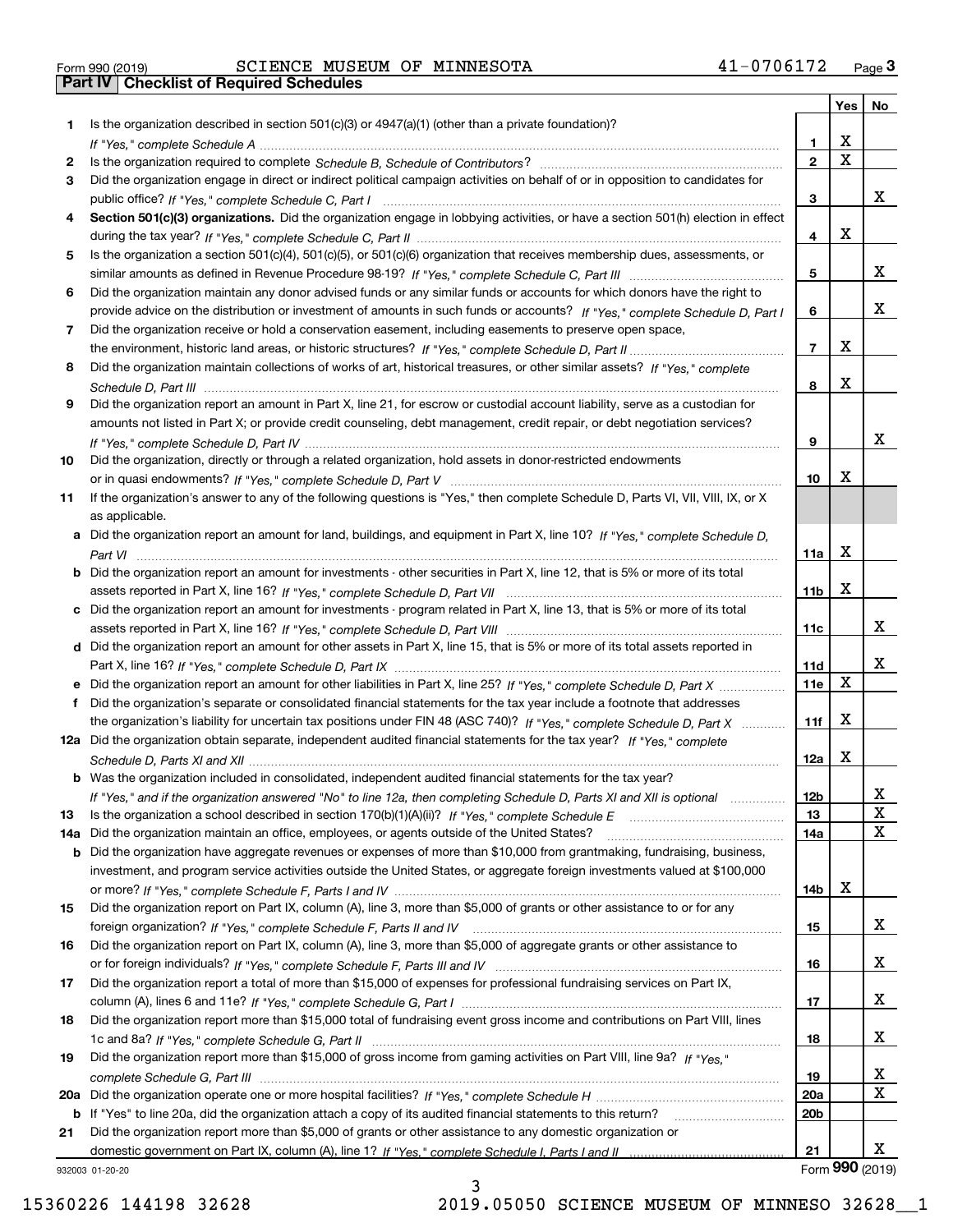| Form 990 (2019) |  |  |
|-----------------|--|--|

# Form 990 (2019) SCIENCE MUSEUM OF MINNESOTA 41-0706172 <sub>Page</sub> 4<br>**Part IV | Checklist of Required Schedules** <sub>(continued)</sub>

*(continued)*

|               |                                                                                                                                    |                 | Yes | No              |
|---------------|------------------------------------------------------------------------------------------------------------------------------------|-----------------|-----|-----------------|
| 22            | Did the organization report more than \$5,000 of grants or other assistance to or for domestic individuals on                      |                 |     |                 |
|               |                                                                                                                                    | 22              |     | x               |
| 23            | Did the organization answer "Yes" to Part VII, Section A, line 3, 4, or 5 about compensation of the organization's current         |                 |     |                 |
|               | and former officers, directors, trustees, key employees, and highest compensated employees? If "Yes," complete                     |                 |     |                 |
|               |                                                                                                                                    | 23              | х   |                 |
|               | 24a Did the organization have a tax-exempt bond issue with an outstanding principal amount of more than \$100,000 as of the        |                 |     |                 |
|               | last day of the year, that was issued after December 31, 2002? If "Yes," answer lines 24b through 24d and complete                 |                 |     |                 |
|               |                                                                                                                                    | 24a             | x   |                 |
|               | <b>b</b> Did the organization invest any proceeds of tax-exempt bonds beyond a temporary period exception?                         | 24b             |     | x               |
|               | c Did the organization maintain an escrow account other than a refunding escrow at any time during the year to defease             |                 |     |                 |
|               | any tax-exempt bonds?                                                                                                              | 24c             |     | x               |
|               |                                                                                                                                    | 24d             |     | $\mathbf X$     |
|               | 25a Section 501(c)(3), 501(c)(4), and 501(c)(29) organizations. Did the organization engage in an excess benefit                   |                 |     |                 |
|               |                                                                                                                                    | 25a             |     | х               |
|               | b Is the organization aware that it engaged in an excess benefit transaction with a disqualified person in a prior year, and       |                 |     |                 |
|               | that the transaction has not been reported on any of the organization's prior Forms 990 or 990-EZ? If "Yes," complete              |                 |     |                 |
|               | Schedule L, Part I                                                                                                                 | 25b             |     | x               |
| 26            | Did the organization report any amount on Part X, line 5 or 22, for receivables from or payables to any current                    |                 |     |                 |
|               | or former officer, director, trustee, key employee, creator or founder, substantial contributor, or 35%                            |                 |     |                 |
|               |                                                                                                                                    | 26              |     | x               |
| 27            | Did the organization provide a grant or other assistance to any current or former officer, director, trustee, key employee,        |                 |     |                 |
|               | creator or founder, substantial contributor or employee thereof, a grant selection committee member, or to a 35% controlled        |                 |     |                 |
|               | entity (including an employee thereof) or family member of any of these persons? If "Yes," complete Schedule L. Part III           | 27              |     | x               |
| 28            | Was the organization a party to a business transaction with one of the following parties (see Schedule L, Part IV                  |                 |     |                 |
|               | instructions, for applicable filing thresholds, conditions, and exceptions):                                                       |                 |     |                 |
|               | a A current or former officer, director, trustee, key employee, creator or founder, or substantial contributor? If                 |                 |     |                 |
|               |                                                                                                                                    | 28a             |     | x               |
|               |                                                                                                                                    | 28 <sub>b</sub> |     | x               |
|               | c A 35% controlled entity of one or more individuals and/or organizations described in lines 28a or 28b? If                        |                 |     |                 |
|               |                                                                                                                                    | 28c             |     | х               |
| 29            |                                                                                                                                    | 29              | х   |                 |
| 30            | Did the organization receive contributions of art, historical treasures, or other similar assets, or qualified conservation        |                 |     |                 |
|               |                                                                                                                                    | 30              |     | x               |
| 31            | Did the organization liquidate, terminate, or dissolve and cease operations? If "Yes," complete Schedule N, Part I                 | 31              |     | X               |
| 32            | Did the organization sell, exchange, dispose of, or transfer more than 25% of its net assets? If "Yes," complete                   |                 |     |                 |
|               |                                                                                                                                    | 32              |     | х               |
| 33            | Did the organization own 100% of an entity disregarded as separate from the organization under Regulations                         |                 |     |                 |
|               |                                                                                                                                    | 33              |     | х               |
| 34            | Was the organization related to any tax-exempt or taxable entity? If "Yes," complete Schedule R, Part II, III, or IV, and          |                 |     |                 |
|               |                                                                                                                                    | 34              |     | х               |
|               | 35a Did the organization have a controlled entity within the meaning of section 512(b)(13)?                                        | 35a             |     | х               |
|               | <b>b</b> If "Yes" to line 35a, did the organization receive any payment from or engage in any transaction with a controlled entity |                 |     |                 |
|               |                                                                                                                                    | 35b             |     |                 |
| 36            | Section 501(c)(3) organizations. Did the organization make any transfers to an exempt non-charitable related organization?         |                 |     |                 |
|               |                                                                                                                                    | 36              |     | x               |
| 37            | Did the organization conduct more than 5% of its activities through an entity that is not a related organization                   |                 |     |                 |
|               | and that is treated as a partnership for federal income tax purposes? If "Yes," complete Schedule R, Part VI                       | 37              |     | х               |
| 38            | Did the organization complete Schedule O and provide explanations in Schedule O for Part VI, lines 11b and 19?                     |                 |     |                 |
|               | Note: All Form 990 filers are required to complete Schedule O                                                                      | 38              | X   |                 |
| <b>Part V</b> | <b>Statements Regarding Other IRS Filings and Tax Compliance</b>                                                                   |                 |     |                 |
|               | Check if Schedule O contains a response or note to any line in this Part V                                                         |                 |     |                 |
|               |                                                                                                                                    |                 | Yes | No              |
|               | 166<br>1a                                                                                                                          |                 |     |                 |
|               | 0<br><b>b</b> Enter the number of Forms W-2G included in line 1a. Enter -0- if not applicable<br>1b                                |                 |     |                 |
|               | c Did the organization comply with backup withholding rules for reportable payments to vendors and reportable gaming               |                 |     |                 |
|               | (gambling) winnings to prize winners?                                                                                              | 1c              |     |                 |
|               | 932004 01-20-20                                                                                                                    |                 |     | Form 990 (2019) |
|               | 4                                                                                                                                  |                 |     |                 |

15360226 144198 32628 2019.05050 SCIENCE MUSEUM OF MINNESO 32628\_\_1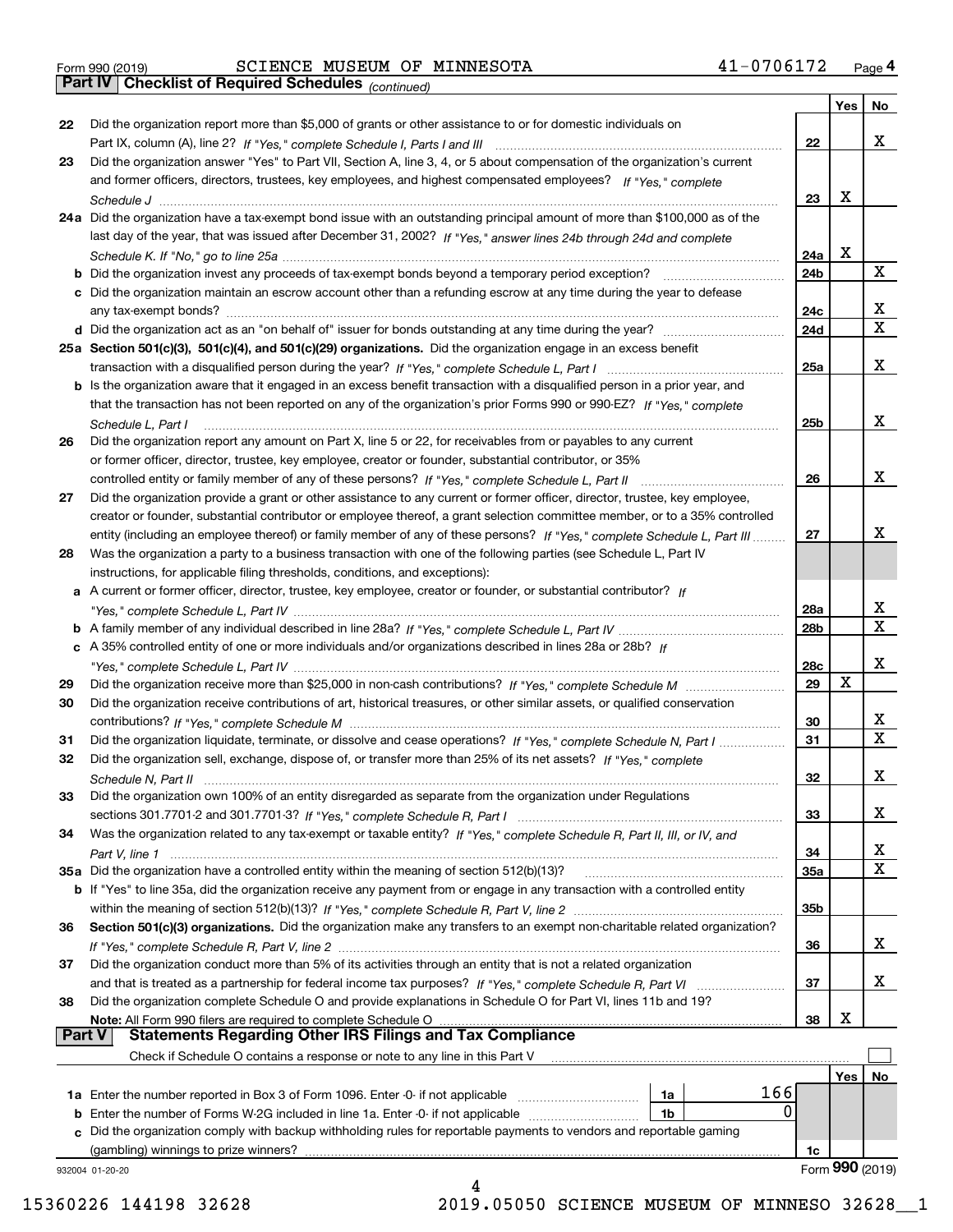|               | 41-0706172<br>SCIENCE MUSEUM OF MINNESOTA<br>Form 990 (2019)                                                                                                                                                                        |                |     | $_{\text{Page}}$ 5 |  |  |  |
|---------------|-------------------------------------------------------------------------------------------------------------------------------------------------------------------------------------------------------------------------------------|----------------|-----|--------------------|--|--|--|
| <b>Part V</b> | Statements Regarding Other IRS Filings and Tax Compliance (continued)                                                                                                                                                               |                |     |                    |  |  |  |
|               |                                                                                                                                                                                                                                     |                | Yes | No                 |  |  |  |
|               | 2a Enter the number of employees reported on Form W-3, Transmittal of Wage and Tax Statements,                                                                                                                                      |                |     |                    |  |  |  |
|               | 789<br>filed for the calendar year ending with or within the year covered by this return <i>[[[[[[[[[[[[[[]]]</i> ]]<br>2a                                                                                                          |                |     |                    |  |  |  |
|               |                                                                                                                                                                                                                                     | 2b             | х   |                    |  |  |  |
|               |                                                                                                                                                                                                                                     |                |     |                    |  |  |  |
|               | 3a Did the organization have unrelated business gross income of \$1,000 or more during the year?                                                                                                                                    | 3a             | x   |                    |  |  |  |
|               |                                                                                                                                                                                                                                     | 3b             | X   |                    |  |  |  |
|               | 4a At any time during the calendar year, did the organization have an interest in, or a signature or other authority over, a                                                                                                        |                |     |                    |  |  |  |
|               |                                                                                                                                                                                                                                     | 4a             |     | х                  |  |  |  |
|               | <b>b</b> If "Yes," enter the name of the foreign country $\blacktriangleright$                                                                                                                                                      |                |     |                    |  |  |  |
|               | See instructions for filing requirements for FinCEN Form 114, Report of Foreign Bank and Financial Accounts (FBAR).                                                                                                                 |                |     |                    |  |  |  |
|               | 5a Was the organization a party to a prohibited tax shelter transaction at any time during the tax year?                                                                                                                            | 5a             |     | х                  |  |  |  |
| b             |                                                                                                                                                                                                                                     | 5 <sub>b</sub> |     | х                  |  |  |  |
| c             |                                                                                                                                                                                                                                     | 5c             |     |                    |  |  |  |
|               | 6a Does the organization have annual gross receipts that are normally greater than \$100,000, and did the organization solicit                                                                                                      |                |     |                    |  |  |  |
|               | any contributions that were not tax deductible as charitable contributions?                                                                                                                                                         | 6a             |     | х                  |  |  |  |
|               | <b>b</b> If "Yes," did the organization include with every solicitation an express statement that such contributions or gifts                                                                                                       |                |     |                    |  |  |  |
|               | were not tax deductible?                                                                                                                                                                                                            | 6b             |     |                    |  |  |  |
| 7             | Organizations that may receive deductible contributions under section 170(c).                                                                                                                                                       |                |     |                    |  |  |  |
| а             | Did the organization receive a payment in excess of \$75 made partly as a contribution and partly for goods and services provided to the payor?                                                                                     | 7a             | x   |                    |  |  |  |
| b             | If "Yes," did the organization notify the donor of the value of the goods or services provided?                                                                                                                                     | 7b             | X   |                    |  |  |  |
|               | c Did the organization sell, exchange, or otherwise dispose of tangible personal property for which it was required                                                                                                                 |                |     |                    |  |  |  |
|               |                                                                                                                                                                                                                                     | 7c             |     | х                  |  |  |  |
|               | 7d<br>d If "Yes," indicate the number of Forms 8282 filed during the year [11] [11] The summinimum minimum in the summinimum of the Numminimum minimum in the Numminimum minimum in the Numminimum of the Numminimum minimum in the |                |     |                    |  |  |  |
| е             | Did the organization receive any funds, directly or indirectly, to pay premiums on a personal benefit contract?                                                                                                                     | 7e             |     | x                  |  |  |  |
| f             | Did the organization, during the year, pay premiums, directly or indirectly, on a personal benefit contract?                                                                                                                        | 7f             |     | х                  |  |  |  |
| g             | If the organization received a contribution of qualified intellectual property, did the organization file Form 8899 as required?                                                                                                    | 7g             |     |                    |  |  |  |
| h.            | If the organization received a contribution of cars, boats, airplanes, or other vehicles, did the organization file a Form 1098-C?                                                                                                  |                |     |                    |  |  |  |
| 8             | Sponsoring organizations maintaining donor advised funds. Did a donor advised fund maintained by the                                                                                                                                |                |     |                    |  |  |  |
|               | sponsoring organization have excess business holdings at any time during the year?                                                                                                                                                  | 8              |     |                    |  |  |  |
| 9             | Sponsoring organizations maintaining donor advised funds.                                                                                                                                                                           |                |     |                    |  |  |  |
| а             | Did the sponsoring organization make any taxable distributions under section 4966?                                                                                                                                                  | 9а             |     |                    |  |  |  |
| b             | Did the sponsoring organization make a distribution to a donor, donor advisor, or related person?                                                                                                                                   | 9b             |     |                    |  |  |  |
| 10            | Section 501(c)(7) organizations. Enter:                                                                                                                                                                                             |                |     |                    |  |  |  |
|               | 10a                                                                                                                                                                                                                                 |                |     |                    |  |  |  |
|               | 10b <br>Gross receipts, included on Form 990, Part VIII, line 12, for public use of club facilities                                                                                                                                 |                |     |                    |  |  |  |
| 11            | Section 501(c)(12) organizations. Enter:                                                                                                                                                                                            |                |     |                    |  |  |  |
| a             | 11a                                                                                                                                                                                                                                 |                |     |                    |  |  |  |
|               | b Gross income from other sources (Do not net amounts due or paid to other sources against                                                                                                                                          |                |     |                    |  |  |  |
|               | 11b                                                                                                                                                                                                                                 |                |     |                    |  |  |  |
|               | 12a Section 4947(a)(1) non-exempt charitable trusts. Is the organization filing Form 990 in lieu of Form 1041?                                                                                                                      | <b>12a</b>     |     |                    |  |  |  |
|               | 12b<br><b>b</b> If "Yes," enter the amount of tax-exempt interest received or accrued during the year                                                                                                                               |                |     |                    |  |  |  |
| 13            | Section 501(c)(29) qualified nonprofit health insurance issuers.                                                                                                                                                                    |                |     |                    |  |  |  |
|               | a Is the organization licensed to issue qualified health plans in more than one state?                                                                                                                                              | <b>13a</b>     |     |                    |  |  |  |
|               | Note: See the instructions for additional information the organization must report on Schedule O.                                                                                                                                   |                |     |                    |  |  |  |
|               | <b>b</b> Enter the amount of reserves the organization is required to maintain by the states in which the                                                                                                                           |                |     |                    |  |  |  |
|               | 13b                                                                                                                                                                                                                                 |                |     |                    |  |  |  |
|               | 13с                                                                                                                                                                                                                                 |                |     |                    |  |  |  |
| 14a           | Did the organization receive any payments for indoor tanning services during the tax year?                                                                                                                                          | 14a            |     | x                  |  |  |  |
| b             |                                                                                                                                                                                                                                     | 14b            |     |                    |  |  |  |
| 15            | Is the organization subject to the section 4960 tax on payment(s) of more than \$1,000,000 in remuneration or                                                                                                                       |                |     |                    |  |  |  |
|               |                                                                                                                                                                                                                                     | 15             |     | x                  |  |  |  |
|               | If "Yes," see instructions and file Form 4720, Schedule N.                                                                                                                                                                          |                |     |                    |  |  |  |
| 16            | Is the organization an educational institution subject to the section 4968 excise tax on net investment income?                                                                                                                     | 16             |     | x                  |  |  |  |
|               | If "Yes," complete Form 4720, Schedule O.                                                                                                                                                                                           |                |     |                    |  |  |  |

5

Form (2019) **990**

932005 01-20-20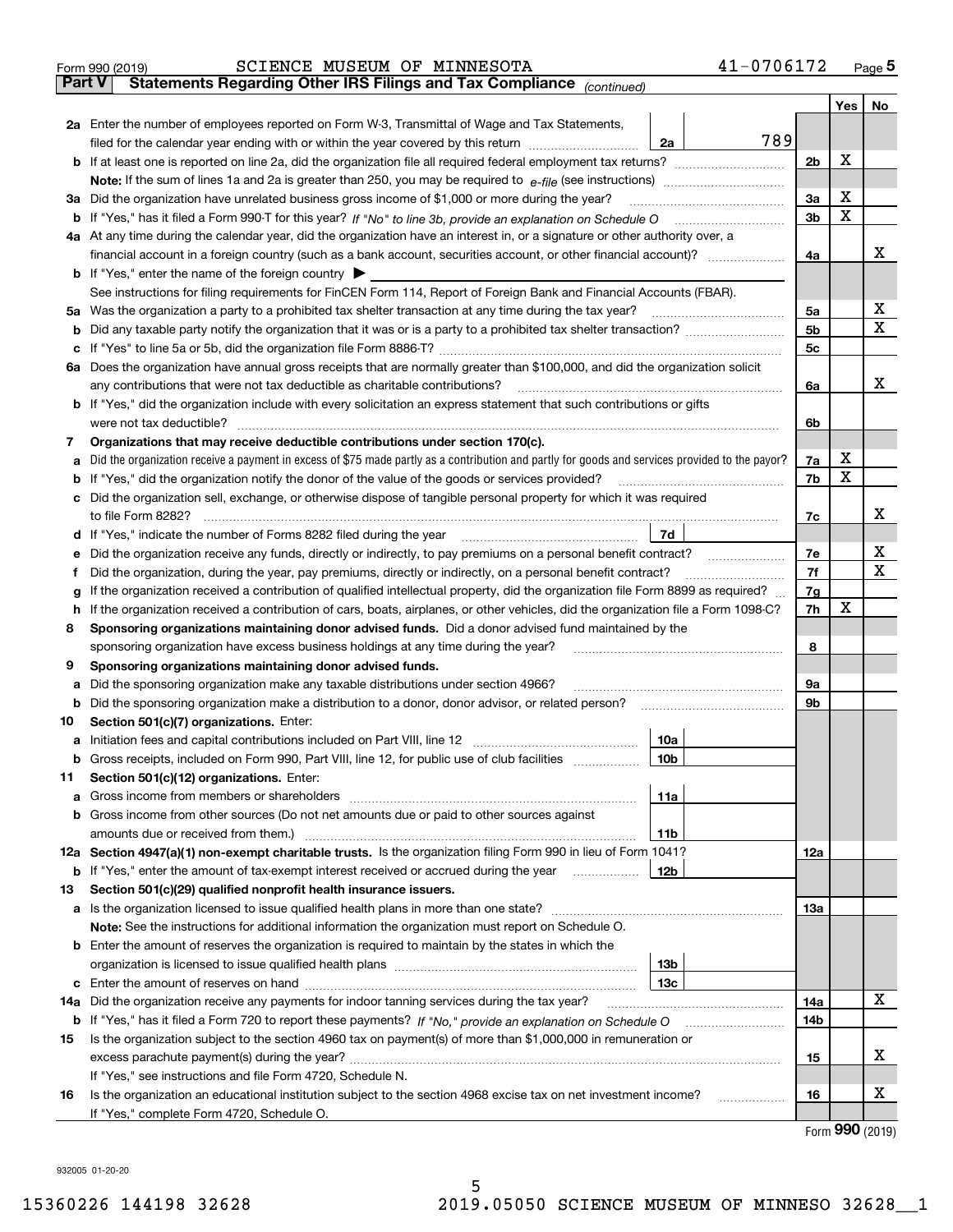| Form 990 (2019) |  |  |
|-----------------|--|--|
|                 |  |  |

#### SCIENCE MUSEUM OF MINNESOTA 41-0706172

*For each "Yes" response to lines 2 through 7b below, and for a "No" response to line 8a, 8b, or 10b below, describe the circumstances, processes, or changes on Schedule O. See instructions.* Form 990 (2019) **COLENCE MUSEUM OF MINNESOTA** 41 – 0706172 Page 6<br>**Part VI Governance, Management, and Disclosure** For each "Yes" response to lines 2 through 7b below, and for a "No" response

|                                                                                                                   |                                                                                                                                                                            |    |  |    |                 | Yes         | No                      |
|-------------------------------------------------------------------------------------------------------------------|----------------------------------------------------------------------------------------------------------------------------------------------------------------------------|----|--|----|-----------------|-------------|-------------------------|
|                                                                                                                   | <b>1a</b> Enter the number of voting members of the governing body at the end of the tax year <i>manumum</i>                                                               | 1a |  | 29 |                 |             |                         |
|                                                                                                                   | If there are material differences in voting rights among members of the governing body, or if the governing                                                                |    |  |    |                 |             |                         |
|                                                                                                                   | body delegated broad authority to an executive committee or similar committee, explain on Schedule O.                                                                      |    |  |    |                 |             |                         |
|                                                                                                                   |                                                                                                                                                                            | 1b |  | 28 |                 |             |                         |
| 2                                                                                                                 | Did any officer, director, trustee, or key employee have a family relationship or a business relationship with any other                                                   |    |  |    |                 |             |                         |
|                                                                                                                   | officer, director, trustee, or key employee?                                                                                                                               |    |  |    | $\mathbf{2}$    |             | X                       |
| 3                                                                                                                 | Did the organization delegate control over management duties customarily performed by or under the direct supervision                                                      |    |  |    |                 |             |                         |
|                                                                                                                   |                                                                                                                                                                            |    |  |    | 3               |             | X                       |
| 4                                                                                                                 | Did the organization make any significant changes to its governing documents since the prior Form 990 was filed?                                                           |    |  |    | 4               |             | $\overline{\mathbf{x}}$ |
| 5                                                                                                                 |                                                                                                                                                                            |    |  |    | 5               |             | $\mathbf X$             |
| 6                                                                                                                 | Did the organization have members or stockholders?                                                                                                                         |    |  |    | 6               |             | $\mathbf X$             |
| 7a Did the organization have members, stockholders, or other persons who had the power to elect or appoint one or |                                                                                                                                                                            |    |  |    |                 |             |                         |
|                                                                                                                   |                                                                                                                                                                            |    |  |    | 7a              |             | X                       |
|                                                                                                                   | <b>b</b> Are any governance decisions of the organization reserved to (or subject to approval by) members, stockholders, or                                                |    |  |    |                 |             |                         |
|                                                                                                                   | persons other than the governing body?                                                                                                                                     |    |  |    | 7b              |             | X                       |
| 8                                                                                                                 | Did the organization contemporaneously document the meetings held or written actions undertaken during the year by the following:                                          |    |  |    |                 |             |                         |
| a                                                                                                                 |                                                                                                                                                                            |    |  |    | 8a              | X           |                         |
|                                                                                                                   |                                                                                                                                                                            |    |  |    | 8b              | X           |                         |
| 9                                                                                                                 | Is there any officer, director, trustee, or key employee listed in Part VII, Section A, who cannot be reached at the                                                       |    |  |    |                 |             |                         |
|                                                                                                                   |                                                                                                                                                                            |    |  |    | 9               |             | x                       |
|                                                                                                                   | Section B. Policies (This Section B requests information about policies not required by the Internal Revenue Code.)                                                        |    |  |    |                 |             |                         |
|                                                                                                                   |                                                                                                                                                                            |    |  |    |                 | Yes∣        | No                      |
|                                                                                                                   |                                                                                                                                                                            |    |  |    | 10a             |             | X                       |
|                                                                                                                   | <b>b</b> If "Yes," did the organization have written policies and procedures governing the activities of such chapters, affiliates,                                        |    |  |    |                 |             |                         |
|                                                                                                                   |                                                                                                                                                                            |    |  |    | 10 <sub>b</sub> |             |                         |
|                                                                                                                   | 11a Has the organization provided a complete copy of this Form 990 to all members of its governing body before filing the form?                                            |    |  |    |                 |             |                         |
|                                                                                                                   |                                                                                                                                                                            |    |  |    | 11a             | $\mathbf X$ |                         |
|                                                                                                                   | <b>b</b> Describe in Schedule O the process, if any, used by the organization to review this Form 990.                                                                     |    |  |    |                 | X           |                         |
|                                                                                                                   |                                                                                                                                                                            |    |  |    | 12a             | X           |                         |
| b                                                                                                                 |                                                                                                                                                                            |    |  |    | 12b             |             |                         |
|                                                                                                                   | c Did the organization regularly and consistently monitor and enforce compliance with the policy? If "Yes," describe                                                       |    |  |    |                 |             |                         |
|                                                                                                                   | in Schedule O how this was done www.communication.com/www.communications.com/www.communications.com/                                                                       |    |  |    | 12c             | X<br>X      |                         |
| 13                                                                                                                |                                                                                                                                                                            |    |  |    | 13              |             |                         |
| 14                                                                                                                | Did the organization have a written document retention and destruction policy? manufactured and the organization have a written document retention and destruction policy? |    |  |    | 14              | $\mathbf X$ |                         |
| 15                                                                                                                | Did the process for determining compensation of the following persons include a review and approval by independent                                                         |    |  |    |                 |             |                         |
|                                                                                                                   | persons, comparability data, and contemporaneous substantiation of the deliberation and decision?                                                                          |    |  |    |                 |             |                         |
|                                                                                                                   |                                                                                                                                                                            |    |  |    | 15a             | X           |                         |
|                                                                                                                   | <b>b</b> Other officers or key employees of the organization                                                                                                               |    |  |    | 15 <sub>b</sub> |             | X                       |
|                                                                                                                   | If "Yes" to line 15a or 15b, describe the process in Schedule O (see instructions).                                                                                        |    |  |    |                 |             |                         |
|                                                                                                                   | 16a Did the organization invest in, contribute assets to, or participate in a joint venture or similar arrangement with a                                                  |    |  |    |                 |             |                         |
|                                                                                                                   | taxable entity during the year?                                                                                                                                            |    |  |    | 16a             |             | X                       |
|                                                                                                                   | b If "Yes," did the organization follow a written policy or procedure requiring the organization to evaluate its participation                                             |    |  |    |                 |             |                         |
|                                                                                                                   | in joint venture arrangements under applicable federal tax law, and take steps to safeguard the organization's                                                             |    |  |    |                 |             |                         |
|                                                                                                                   |                                                                                                                                                                            |    |  |    | 16b             |             |                         |
|                                                                                                                   | <b>Section C. Disclosure</b>                                                                                                                                               |    |  |    |                 |             |                         |
| 17                                                                                                                | List the states with which a copy of this Form 990 is required to be filed $\blacktriangleright$ AL, AK, AR, CA, CO, CT, DC, FL, GA, HI, IL, KS                            |    |  |    |                 |             |                         |
| 18                                                                                                                | Section 6104 requires an organization to make its Forms 1023 (1024 or 1024-A, if applicable), 990, and 990-T (Section 501(c)(3)s only) available                           |    |  |    |                 |             |                         |
|                                                                                                                   | for public inspection. Indicate how you made these available. Check all that apply.                                                                                        |    |  |    |                 |             |                         |
|                                                                                                                   | $X$ Upon request<br>Another's website<br>Own website<br>Other (explain on Schedule O)                                                                                      |    |  |    |                 |             |                         |
| 19                                                                                                                | Describe on Schedule O whether (and if so, how) the organization made its governing documents, conflict of interest policy, and financial                                  |    |  |    |                 |             |                         |
|                                                                                                                   | statements available to the public during the tax year.                                                                                                                    |    |  |    |                 |             |                         |
| 20                                                                                                                | State the name, address, and telephone number of the person who possesses the organization's books and records                                                             |    |  |    |                 |             |                         |
|                                                                                                                   | BARRY GISSER - 651-221-9418                                                                                                                                                |    |  |    |                 |             |                         |
|                                                                                                                   | 55102<br>WEST KELLOGG BLVD., ST. PAUL, MN<br>120                                                                                                                           |    |  |    |                 |             |                         |
|                                                                                                                   |                                                                                                                                                                            |    |  |    |                 |             |                         |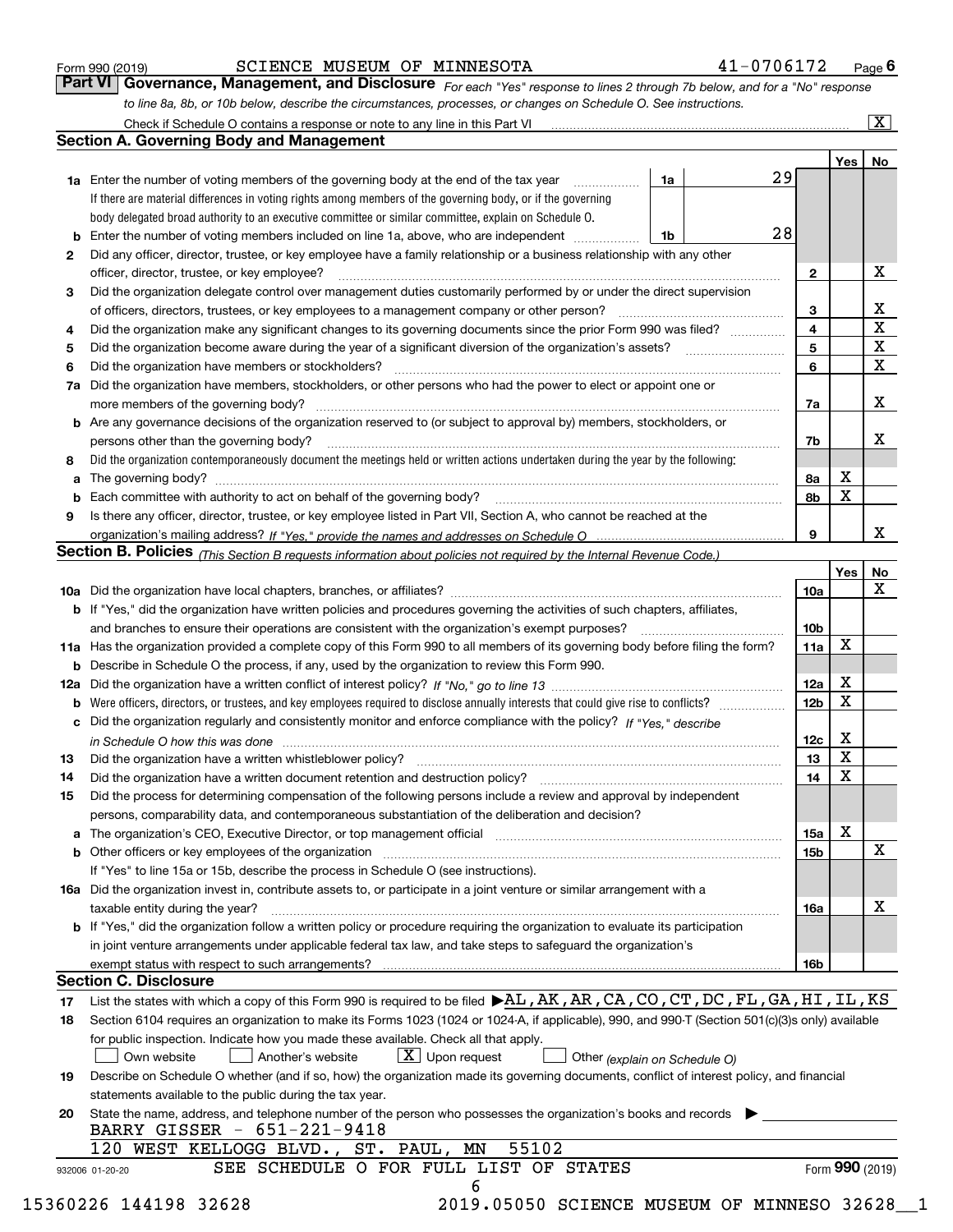$\mathcal{L}^{\text{max}}$ 

# **7Part VII Compensation of Officers, Directors, Trustees, Key Employees, Highest Compensated Employees, and Independent Contractors**

Check if Schedule O contains a response or note to any line in this Part VII

**Section A. Officers, Directors, Trustees, Key Employees, and Highest Compensated Employees**

**1a**  Complete this table for all persons required to be listed. Report compensation for the calendar year ending with or within the organization's tax year. **•** List all of the organization's current officers, directors, trustees (whether individuals or organizations), regardless of amount of compensation.

Enter -0- in columns (D), (E), and (F) if no compensation was paid.

 $\bullet$  List all of the organization's  $\,$ current key employees, if any. See instructions for definition of "key employee."

**•** List the organization's five current highest compensated employees (other than an officer, director, trustee, or key employee) who received reportable compensation (Box 5 of Form W-2 and/or Box 7 of Form 1099-MISC) of more than \$100,000 from the organization and any related organizations.

**•** List all of the organization's former officers, key employees, and highest compensated employees who received more than \$100,000 of reportable compensation from the organization and any related organizations.

**former directors or trustees**  ¥ List all of the organization's that received, in the capacity as a former director or trustee of the organization, more than \$10,000 of reportable compensation from the organization and any related organizations.

See instructions for the order in which to list the persons above.

Check this box if neither the organization nor any related organization compensated any current officer, director, or trustee.  $\mathcal{L}^{\text{max}}$ 

| (A)                               | (B)                      | (C)                           |                                                              |             |              |                                                            | (D)       | (E)             | (F)             |                             |
|-----------------------------------|--------------------------|-------------------------------|--------------------------------------------------------------|-------------|--------------|------------------------------------------------------------|-----------|-----------------|-----------------|-----------------------------|
| Name and title                    | Average                  | Position                      |                                                              | Reportable  | Reportable   | Estimated                                                  |           |                 |                 |                             |
|                                   | hours per                |                               | (do not check more than one<br>box, unless person is both an |             | compensation | compensation                                               | amount of |                 |                 |                             |
|                                   | week                     |                               | officer and a director/trustee)                              |             |              |                                                            | from      | from related    | other           |                             |
|                                   | (list any                |                               |                                                              |             |              |                                                            |           | the             | organizations   | compensation                |
|                                   | hours for                |                               |                                                              |             |              |                                                            |           | organization    | (W-2/1099-MISC) | from the                    |
|                                   | related<br>organizations |                               |                                                              |             |              |                                                            |           | (W-2/1099-MISC) |                 | organization<br>and related |
|                                   | below                    |                               |                                                              |             |              |                                                            |           |                 |                 | organizations               |
|                                   | line)                    | ndividual trustee or director | nstitutional trustee                                         |             |              | Officer<br>Key employee<br>Highest compensated<br>employee | Former    |                 |                 |                             |
| <b>ALISON BROWN</b><br>(1)        | 40.00                    |                               |                                                              |             |              |                                                            |           |                 |                 |                             |
| PRESIDENT AND CEO                 |                          | X                             |                                                              | $\mathbf X$ |              |                                                            |           | 444,600.        | 0.              | <u>24,115.</u>              |
| <b>JULIETTE FRANCIS</b><br>(2)    | 40.00                    |                               |                                                              |             |              |                                                            |           |                 |                 |                             |
| VP OF PEOPLE AND MUSEUM CULTURE   |                          |                               |                                                              |             |              | X                                                          |           | 229,884.        | $\mathbf 0$ .   | 26,972.                     |
| <b>BARRY GISSER</b><br>(3)        | 40.00                    |                               |                                                              |             |              |                                                            |           |                 |                 |                             |
| CHIEF FINANCIAL OFFICER           |                          |                               |                                                              | X           |              |                                                            |           | 247,158.        | $\mathbf 0$ .   | 7,833.                      |
| <b>MARY LARSON</b><br>(4)         | 40.00                    |                               |                                                              |             |              |                                                            |           |                 |                 |                             |
| VP OF MISSION ADVANCEMENT         |                          |                               |                                                              |             |              | X                                                          |           | 245,587.        | $\mathbf 0$ .   | <u>9,121.</u>               |
| JOSEPH IMHOLTE<br>(5)             | 40.00                    |                               |                                                              |             |              |                                                            |           |                 |                 |                             |
| VP OF VISITOR EXP (THRU 7/31/19)  |                          |                               |                                                              |             |              | X                                                          |           | 174,617.        | 0.              | 17,328.                     |
| (6) MARK DAHLAGER                 | 40.00                    |                               |                                                              |             |              |                                                            |           |                 |                 |                             |
| VP OF MUSEUM EXPERIENCES          |                          |                               |                                                              |             |              | X                                                          |           | 179,323.        | $\mathbf 0$ .   | 6,865.                      |
| JOANNE JONES-RIZZI<br>(7)         | 40.00                    |                               |                                                              |             |              |                                                            |           |                 |                 |                             |
| VP OF SCIENCE, EQUITY & EDUCATION |                          |                               |                                                              |             |              | X                                                          |           | 175,520.        | $\mathbf 0$ .   | 6,492.                      |
| (8) MICHAEL DAY                   | 16.00                    |                               |                                                              |             |              |                                                            |           |                 |                 |                             |
| EXECUTIVE VP (THRU 3/12/20)       |                          |                               |                                                              | X           |              |                                                            |           | 74,785.         | 0.              | 2, 245.                     |
| (9) BRYAN K. PHILLIPS             | 1.00                     |                               |                                                              |             |              |                                                            |           |                 |                 |                             |
| <b>CHAIR</b>                      |                          | X                             |                                                              | X           |              |                                                            |           | $\mathbf 0$ .   | 0.              | $0_{.}$                     |
| (10) MELISSA A. LEICK             | 1.00                     |                               |                                                              |             |              |                                                            |           |                 |                 |                             |
| VICE CHAIR                        |                          | X                             |                                                              | X           |              |                                                            |           | $\mathbf 0$ .   | 0.              | 0.                          |
| (11) MARK CHRONISTER              | 1.00                     |                               |                                                              |             |              |                                                            |           |                 |                 |                             |
| <b>TREASURER</b>                  |                          | X                             |                                                              | X           |              |                                                            |           | 0.              | 0.              | 0.                          |
| (12) JILL M. WALKER               | 1.00                     |                               |                                                              |             |              |                                                            |           |                 |                 |                             |
| <b>TREASURER</b>                  |                          | $\mathbf X$                   |                                                              | X           |              |                                                            |           | 0.              | 0.              | 0.                          |
| (13) HOLLY M. BOEHNE              | 1.00                     |                               |                                                              |             |              |                                                            |           |                 |                 |                             |
| <b>SECRETARY</b>                  |                          | $\mathbf X$                   |                                                              | X           |              |                                                            |           | 0.              | $\mathbf 0$ .   | 0.                          |
| (14) CHADY ALAHMAR                | 1.00                     |                               |                                                              |             |              |                                                            |           |                 |                 |                             |
| <b>TRUSTEE</b>                    |                          | $\mathbf X$                   |                                                              |             |              |                                                            |           | $\mathbf 0$ .   | 0.              | $0_{.}$                     |
| (15) JOHN BANOVETZ                | 1.00                     |                               |                                                              |             |              |                                                            |           |                 |                 |                             |
| TRUSTEE                           |                          | $\mathbf X$                   |                                                              |             |              |                                                            |           | $\mathbf 0$ .   | $\mathbf 0$ .   | $0_{.}$                     |
| (16) MAUREEN BAUSCH               | 1.00                     |                               |                                                              |             |              |                                                            |           |                 |                 |                             |
| TRUSTEE                           |                          | $\mathbf X$                   |                                                              |             |              |                                                            |           | $\mathbf 0$ .   | 0.              | $0_{.}$                     |
| (17) MELVIN W. CARTER III         | 1.00                     |                               |                                                              |             |              |                                                            |           |                 |                 |                             |
| TRUSTEE                           |                          | Χ                             |                                                              |             |              |                                                            |           | 0.              | $\mathbf 0$ .   | 0.                          |
| 932007 01-20-20                   |                          |                               |                                                              |             |              |                                                            |           |                 |                 | Form 990 (2019)             |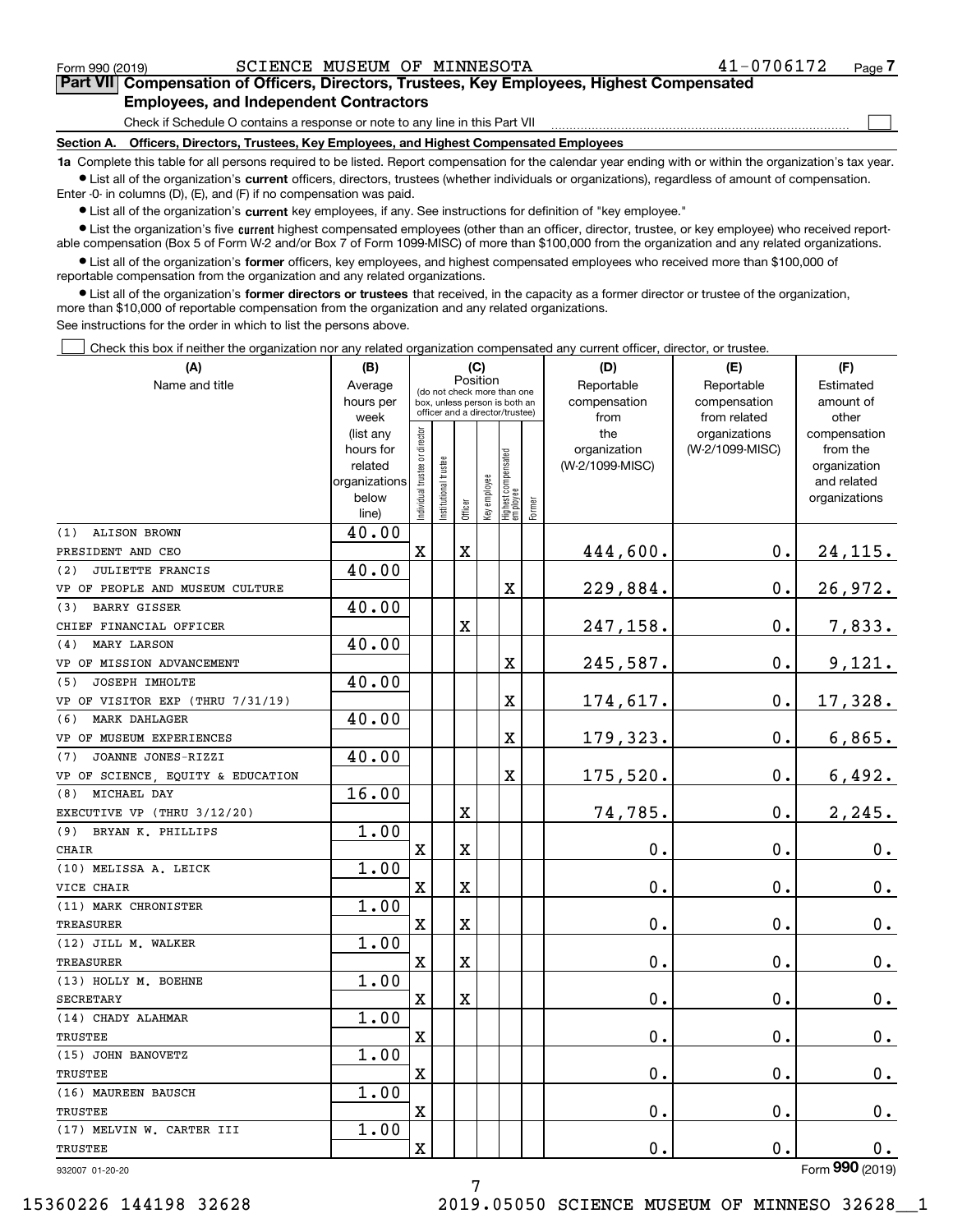| SCIENCE MUSEUM OF MINNESOTA<br>Form 990 (2019)                                                                                                                                                                                 |                        |                                |                      |          |              |                                                                  |        |                         | 41-0706172      |                  |              |                             | Page 8         |
|--------------------------------------------------------------------------------------------------------------------------------------------------------------------------------------------------------------------------------|------------------------|--------------------------------|----------------------|----------|--------------|------------------------------------------------------------------|--------|-------------------------|-----------------|------------------|--------------|-----------------------------|----------------|
| <b>Part VII</b><br>Section A. Officers, Directors, Trustees, Key Employees, and Highest Compensated Employees (continued)                                                                                                      |                        |                                |                      |          |              |                                                                  |        |                         |                 |                  |              |                             |                |
| (A)                                                                                                                                                                                                                            | (B)                    |                                |                      | (C)      |              |                                                                  |        | (D)                     | (E)             |                  |              | (F)                         |                |
| Name and title                                                                                                                                                                                                                 | Average                |                                |                      | Position |              | (do not check more than one                                      |        | Reportable              | Reportable      |                  |              | Estimated                   |                |
|                                                                                                                                                                                                                                | hours per              |                                |                      |          |              | box, unless person is both an<br>officer and a director/trustee) |        | compensation            | compensation    |                  |              | amount of                   |                |
|                                                                                                                                                                                                                                | week                   |                                |                      |          |              |                                                                  |        | from                    | from related    |                  |              | other                       |                |
|                                                                                                                                                                                                                                | (list any<br>hours for |                                |                      |          |              |                                                                  |        | the                     | organizations   |                  |              | compensation                |                |
|                                                                                                                                                                                                                                | related                |                                |                      |          |              |                                                                  |        | organization            | (W-2/1099-MISC) |                  |              | from the                    |                |
|                                                                                                                                                                                                                                | organizations          |                                |                      |          |              |                                                                  |        | (W-2/1099-MISC)         |                 |                  |              | organization<br>and related |                |
|                                                                                                                                                                                                                                | below                  |                                |                      |          |              |                                                                  |        |                         |                 |                  |              | organizations               |                |
|                                                                                                                                                                                                                                | line)                  | Individual trustee or director | nstitutional trustee | Officer  | Key employee | Highest compensated<br>  employee                                | Former |                         |                 |                  |              |                             |                |
| (18) JOHN CORKREAN                                                                                                                                                                                                             | 1.00                   |                                |                      |          |              |                                                                  |        |                         |                 |                  |              |                             |                |
| TRUSTEE                                                                                                                                                                                                                        |                        | $\mathbf X$                    |                      |          |              |                                                                  |        | 0.                      |                 | 0.               |              |                             | $0$ .          |
| (19) JOHN W. COSGRIFF                                                                                                                                                                                                          | 1.00                   |                                |                      |          |              |                                                                  |        |                         |                 |                  |              |                             |                |
| TRUSTEE                                                                                                                                                                                                                        |                        | X                              |                      |          |              |                                                                  |        | 0.                      |                 | 0.               |              |                             | $0$ .          |
| (20) RASSOUL DASTMOZD                                                                                                                                                                                                          | 1.00                   |                                |                      |          |              |                                                                  |        |                         |                 |                  |              |                             |                |
| TRUSTEE                                                                                                                                                                                                                        |                        | X                              |                      |          |              |                                                                  |        | 0.                      |                 | 0.               |              |                             | $0$ .          |
| (21) BRETT E. EDELSON                                                                                                                                                                                                          | 1.00                   |                                |                      |          |              |                                                                  |        |                         |                 |                  |              |                             |                |
| <b>TRUSTEE</b>                                                                                                                                                                                                                 |                        | X                              |                      |          |              |                                                                  |        | 0.                      |                 | 0.               |              |                             | 0.             |
| (22) DONDI EDWARDS                                                                                                                                                                                                             | 1.00                   |                                |                      |          |              |                                                                  |        |                         |                 |                  |              |                             |                |
| TRUSTEE                                                                                                                                                                                                                        |                        | X                              |                      |          |              |                                                                  |        | 0.                      |                 | 0.               |              |                             | 0.             |
| (23) ERIC L. ENGH                                                                                                                                                                                                              | 1.00                   |                                |                      |          |              |                                                                  |        |                         |                 |                  |              |                             |                |
| TRUSTEE                                                                                                                                                                                                                        |                        | X                              |                      |          |              |                                                                  |        | 0.                      |                 | 0.               |              |                             | 0.             |
| (24) TONY S. FISHER                                                                                                                                                                                                            | 1.00                   |                                |                      |          |              |                                                                  |        |                         |                 |                  |              |                             |                |
| TRUSTEE                                                                                                                                                                                                                        |                        | X                              |                      |          |              |                                                                  |        | 0.                      |                 | 0.               |              |                             | 0.             |
| (25) GEOFF GLASRUD                                                                                                                                                                                                             | 1.00                   |                                |                      |          |              |                                                                  |        |                         |                 |                  |              |                             |                |
| <b>TRUSTEE</b>                                                                                                                                                                                                                 |                        | X                              |                      |          |              |                                                                  |        | 0.                      |                 | 0.               |              |                             | 0.             |
| (26) ANNE GOTTE                                                                                                                                                                                                                | 1.00                   | $\mathbf X$                    |                      |          |              |                                                                  |        |                         |                 | 0.               |              |                             |                |
| TRUSTEE                                                                                                                                                                                                                        |                        |                                |                      |          |              |                                                                  |        | 0.<br>1,771,474.        |                 | $\overline{0}$ . |              |                             | 0.<br>100,971. |
| 1b Subtotal                                                                                                                                                                                                                    |                        |                                |                      |          |              |                                                                  |        | 0.                      |                 | $\overline{0}$ . |              |                             | $0$ .          |
|                                                                                                                                                                                                                                |                        |                                |                      |          |              |                                                                  |        | 1,771,474.              |                 | $\overline{0}$ . |              |                             | 100,971.       |
| Total number of individuals (including but not limited to those listed above) who received more than \$100,000 of reportable                                                                                                   |                        |                                |                      |          |              |                                                                  |        |                         |                 |                  |              |                             |                |
| $\mathbf{2}$<br>compensation from the organization $\blacktriangleright$                                                                                                                                                       |                        |                                |                      |          |              |                                                                  |        |                         |                 |                  |              |                             | 12             |
|                                                                                                                                                                                                                                |                        |                                |                      |          |              |                                                                  |        |                         |                 |                  |              | Yes                         | No             |
| Did the organization list any former officer, director, trustee, key employee, or highest compensated employee on<br>3                                                                                                         |                        |                                |                      |          |              |                                                                  |        |                         |                 |                  |              |                             |                |
| line 1a? If "Yes," complete Schedule J for such individual material content content to the content of the content of the 12 for such an intervals and the 12 for such a such as the 100 for the 12 for the 12 for the 12 for t |                        |                                |                      |          |              |                                                                  |        |                         |                 |                  | 3            |                             | х              |
| For any individual listed on line 1a, is the sum of reportable compensation and other compensation from the organization                                                                                                       |                        |                                |                      |          |              |                                                                  |        |                         |                 |                  |              |                             |                |
|                                                                                                                                                                                                                                |                        |                                |                      |          |              |                                                                  |        |                         |                 |                  | 4            | X                           |                |
| Did any person listed on line 1a receive or accrue compensation from any unrelated organization or individual for services<br>5                                                                                                |                        |                                |                      |          |              |                                                                  |        |                         |                 |                  |              |                             |                |
| rendered to the organization? If "Yes." complete Schedule J for such person                                                                                                                                                    |                        |                                |                      |          |              |                                                                  |        |                         |                 |                  | 5            |                             | x              |
| <b>Section B. Independent Contractors</b>                                                                                                                                                                                      |                        |                                |                      |          |              |                                                                  |        |                         |                 |                  |              |                             |                |
| Complete this table for your five highest compensated independent contractors that received more than \$100,000 of compensation from<br>1.                                                                                     |                        |                                |                      |          |              |                                                                  |        |                         |                 |                  |              |                             |                |
| the organization. Report compensation for the calendar year ending with or within the organization's tax year.                                                                                                                 |                        |                                |                      |          |              |                                                                  |        |                         |                 |                  |              |                             |                |
| (A)                                                                                                                                                                                                                            |                        |                                |                      |          |              |                                                                  |        | (B)                     |                 |                  | (C)          |                             |                |
| Name and business address                                                                                                                                                                                                      |                        |                                |                      |          |              |                                                                  |        | Description of services |                 |                  | Compensation |                             |                |
| MCGOUGH CONSTRUCTION CO., INC., NW 5970,                                                                                                                                                                                       |                        |                                |                      |          |              |                                                                  |        |                         |                 |                  |              |                             |                |
| P.O. BOX 1450, MINNEAPOLIS, MN 55485-5970                                                                                                                                                                                      |                        |                                |                      |          |              |                                                                  |        | CONSTRUCTION            |                 |                  | 10,216,841.  |                             |                |
| SPARROW AUDIO VISUAL, 3590 B US HWY 31                                                                                                                                                                                         |                        |                                |                      |          |              |                                                                  |        | AUDIO VISUAL            |                 |                  |              |                             |                |
| SOUTH, STE 311, PELHAM, AL 35124                                                                                                                                                                                               |                        |                                |                      |          |              |                                                                  |        | EQUIPMENT AND SUPPLI    |                 |                  |              |                             | 330,562.       |
| PIE CONSULTING & ENGINEERING, 6275 JOYCE                                                                                                                                                                                       |                        |                                |                      |          |              |                                                                  |        |                         |                 |                  |              |                             |                |
| DR, STE 200, ARVADA, CO 80403-7541                                                                                                                                                                                             |                        |                                |                      |          |              |                                                                  |        | DESIGN SERVICES         |                 |                  |              |                             | 275,000.       |
| ELEMENTS FOOD SERVICE, 1415 MENDOTA                                                                                                                                                                                            |                        |                                |                      |          |              |                                                                  |        |                         |                 |                  |              |                             |                |
| HEIGHTS RD, MENDOTA HEIGHTS, MN 55120                                                                                                                                                                                          |                        |                                |                      |          |              |                                                                  |        | CATERING SERVICES       |                 |                  |              |                             | 268,059.       |

**2**Total number of independent contractors (including but not limited to those listed above) who received more than \$100,000 of compensation from the organization  $\blacktriangleright$ 3720 MACALASTER DR, MINNEAPOLIS, MN 55421 27 TRANSPORTATION

932008 01-20-20 Form (2019) **990** SEE PART VII, SECTION A CONTINUATION SHEETS

LOGIX TRANSPORTATION, INC.

231,180.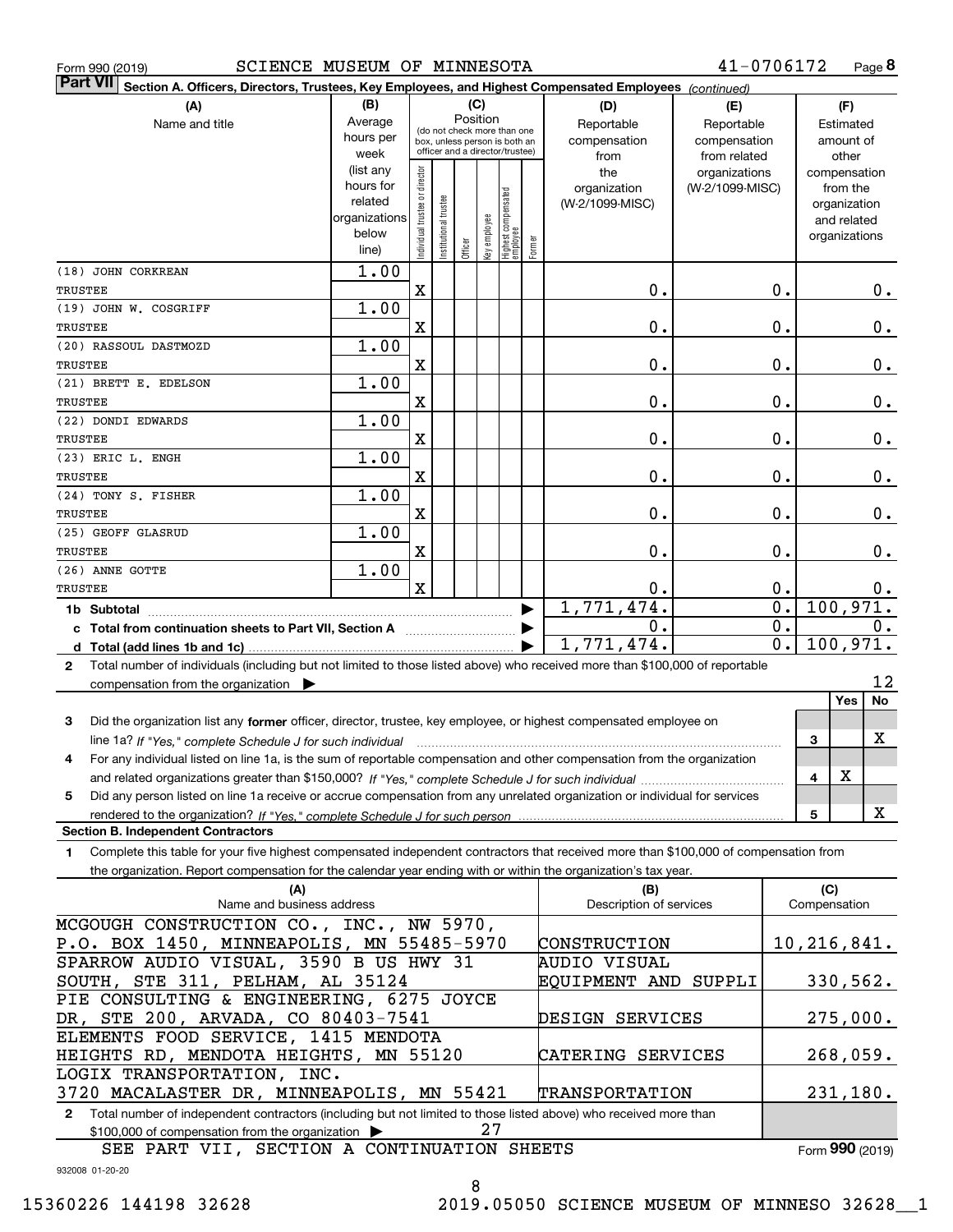| SCIENCE MUSEUM OF MINNESOTA<br>Form 990                                                                                   |                |                                |                       |                        |              |                              |        |                 | 41-0706172                    |                       |
|---------------------------------------------------------------------------------------------------------------------------|----------------|--------------------------------|-----------------------|------------------------|--------------|------------------------------|--------|-----------------|-------------------------------|-----------------------|
| <b>Part VII</b><br>Section A. Officers, Directors, Trustees, Key Employees, and Highest Compensated Employees (continued) |                |                                |                       |                        |              |                              |        |                 |                               |                       |
| (A)                                                                                                                       | (B)            |                                |                       |                        | (C)          |                              |        | (D)             | (E)                           | (F)                   |
| Name and title                                                                                                            | Average        |                                |                       | Position               |              |                              |        | Reportable      | Reportable                    | Estimated             |
|                                                                                                                           | hours          |                                |                       | (check all that apply) |              |                              |        | compensation    | compensation                  | amount of             |
|                                                                                                                           | per<br>week    |                                |                       |                        |              |                              |        | from<br>the     | from related<br>organizations | other<br>compensation |
|                                                                                                                           | (list any      |                                |                       |                        |              |                              |        | organization    | (W-2/1099-MISC)               | from the              |
|                                                                                                                           | hours for      |                                |                       |                        |              |                              |        | (W-2/1099-MISC) |                               | organization          |
|                                                                                                                           | related        |                                |                       |                        |              |                              |        |                 |                               | and related           |
|                                                                                                                           | organizations  |                                |                       |                        |              |                              |        |                 |                               | organizations         |
|                                                                                                                           | below<br>line) | Individual trustee or director | Institutional trustee | Officer                | Key employee | Highest compensated employee | Former |                 |                               |                       |
| (27) MITCH HELGERSON                                                                                                      | 1.00           |                                |                       |                        |              |                              |        |                 |                               |                       |
| TRUSTEE                                                                                                                   |                | $\mathbf X$                    |                       |                        |              |                              |        | 0.              | 0.                            | 0.                    |
| (28) JESSICA HELLMANN                                                                                                     | 1.00           |                                |                       |                        |              |                              |        |                 |                               |                       |
| TRUSTEE                                                                                                                   |                | X                              |                       |                        |              |                              |        | 0.              | $\mathbf 0$ .                 | 0.                    |
| (29) WILLIAM A. JONASON                                                                                                   | 1.00           |                                |                       |                        |              |                              |        |                 |                               |                       |
| <b>TRUSTEE</b>                                                                                                            |                | X                              |                       |                        |              |                              |        | 0.              | $\mathbf 0$ .                 | $\mathbf 0$ .         |
| (30) PAUL J. KASBOHM                                                                                                      | 1.00           |                                |                       |                        |              |                              |        |                 |                               |                       |
| TRUSTEE                                                                                                                   |                | $\mathbf X$                    |                       |                        |              |                              |        | 0.              | $\mathbf 0$ .                 | 0.                    |
| (31) KATE T. KELLY                                                                                                        | 1.00           |                                |                       |                        |              |                              |        |                 |                               |                       |
| <b>TRUSTEE</b>                                                                                                            |                | $\mathbf X$                    |                       |                        |              |                              |        | 0.              | $\mathbf 0$ .                 | 0.                    |
| (32) CHUCK KUMMETH                                                                                                        | 1.00           |                                |                       |                        |              |                              |        |                 |                               |                       |
| <b>TRUSTEE</b>                                                                                                            |                | $\mathbf X$                    |                       |                        |              |                              |        | 0.              | $\mathbf 0$ .                 | 0.                    |
| (33) HOLLY J. MORRIS                                                                                                      | 1.00           |                                |                       |                        |              |                              |        |                 |                               |                       |
| TRUSTEE                                                                                                                   |                | $\mathbf X$                    |                       |                        |              |                              |        | 0.              | $\mathbf 0$ .                 | 0.                    |
| (34) J.P. PELTIER                                                                                                         | 1.00           |                                |                       |                        |              |                              |        |                 |                               |                       |
| TRUSTEE                                                                                                                   |                | X                              |                       |                        |              |                              |        | 0.              | $\mathbf 0$ .                 | 0.                    |
| (35) LUANN M. PENDY                                                                                                       | 1.00           |                                |                       |                        |              |                              |        |                 |                               |                       |
| TRUSTEE                                                                                                                   |                | X                              |                       |                        |              |                              |        | 0.              | $\mathbf 0$ .                 | 0.                    |
| (36) RENEE LOPEZ-PINEDA                                                                                                   | 1.00           |                                |                       |                        |              |                              |        |                 |                               |                       |
| TRUSTEE                                                                                                                   |                | X                              |                       |                        |              |                              |        | 0.              | $\mathbf 0$ .                 | 0.                    |
| (37) KEVIN RONNEBERG                                                                                                      | 1.00           |                                |                       |                        |              |                              |        |                 |                               |                       |
| <b>TRUSTEE</b>                                                                                                            |                | X                              |                       |                        |              |                              |        | 0.              | $\mathbf 0$ .                 | $\mathbf 0$ .         |
| (38) LISA M. SCHLOSSER                                                                                                    | 1.00           |                                |                       |                        |              |                              |        |                 |                               |                       |
| TRUSTEE                                                                                                                   |                | X                              |                       |                        |              |                              |        | 0.              | $\mathbf 0$ .                 | 0.                    |
| (39) CATHERINE SIMPSON                                                                                                    | 1.00           |                                |                       |                        |              |                              |        | $\mathbf 0$ .   | $\mathbf 0$ .                 |                       |
| TRUSTEE<br>(40) TIM SKIDMORE                                                                                              | 1.00           | X                              |                       |                        |              |                              |        |                 |                               | $\mathbf 0$ .         |
| TRUSTEE                                                                                                                   |                | $\mathbf X$                    |                       |                        |              |                              |        | $0$ .           | $\mathbf 0$ .                 | 0.                    |
| (41) JENNIFER SPAULDING-SCHMIDT                                                                                           | 1.00           |                                |                       |                        |              |                              |        |                 |                               |                       |
| TRUSTEE                                                                                                                   |                | $\mathbf X$                    |                       |                        |              |                              |        | $\mathbf 0$ .   | $\mathbf 0$ .                 | $0\cdot$              |
| (42) PAM TOMCZIK                                                                                                          | 1.00           |                                |                       |                        |              |                              |        |                 |                               |                       |
| TRUSTEE                                                                                                                   |                | $\mathbf X$                    |                       |                        |              |                              |        | 0.              | $\mathbf 0$ .                 | 0.                    |
|                                                                                                                           |                |                                |                       |                        |              |                              |        |                 |                               |                       |
|                                                                                                                           |                |                                |                       |                        |              |                              |        |                 |                               |                       |
|                                                                                                                           |                |                                |                       |                        |              |                              |        |                 |                               |                       |
|                                                                                                                           |                |                                |                       |                        |              |                              |        |                 |                               |                       |
|                                                                                                                           |                |                                |                       |                        |              |                              |        |                 |                               |                       |
|                                                                                                                           |                |                                |                       |                        |              |                              |        |                 |                               |                       |
|                                                                                                                           |                |                                |                       |                        |              |                              |        |                 |                               |                       |
|                                                                                                                           |                |                                |                       |                        |              |                              |        |                 |                               |                       |
|                                                                                                                           |                |                                |                       |                        |              |                              |        |                 |                               |                       |
|                                                                                                                           |                |                                |                       |                        |              |                              |        |                 |                               |                       |

932201 04-01-19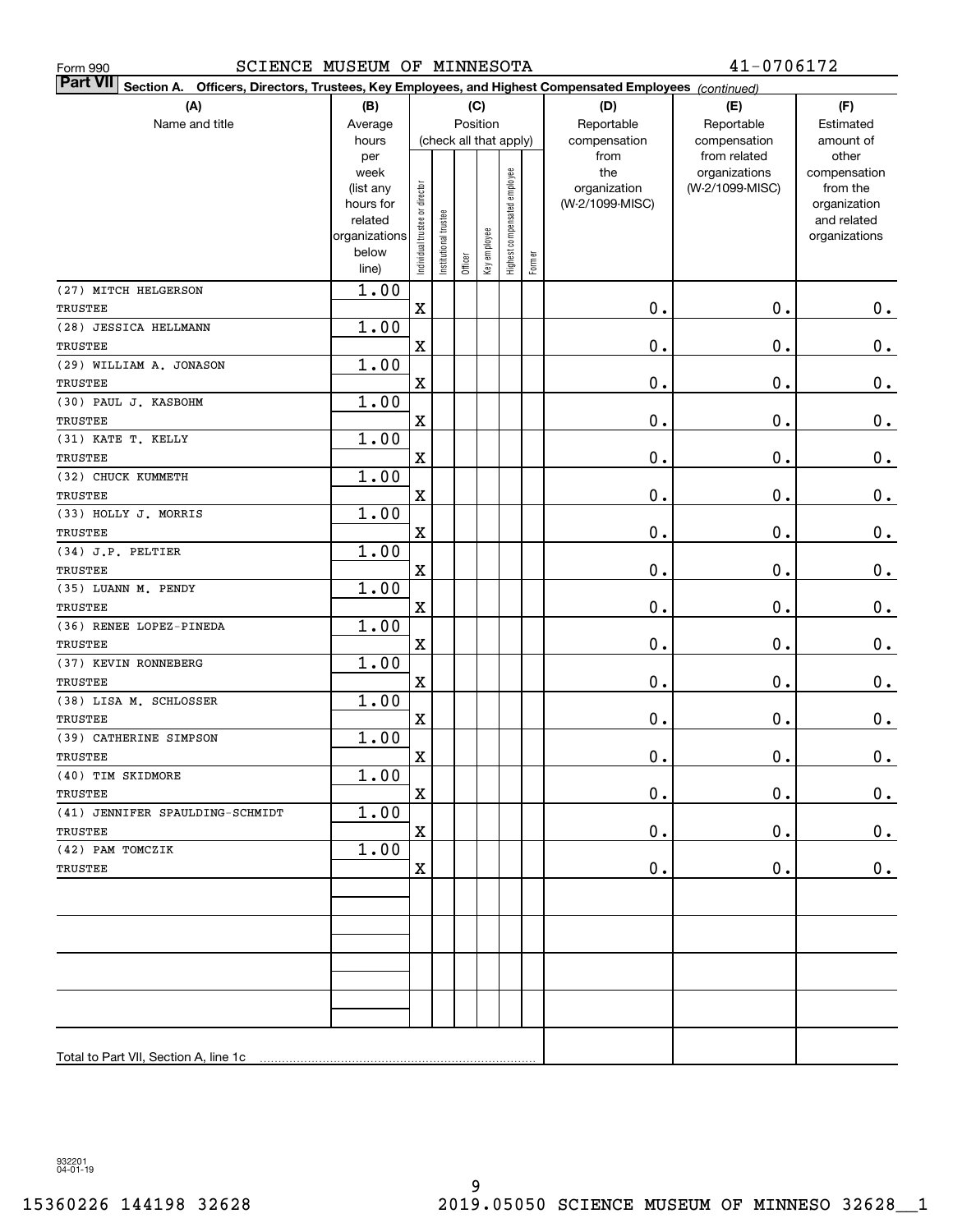|                                                           |    |      | Check if Schedule O contains a response or note to any line in this Part VIII |    |                      |                |      |                      |               |                                              |                                      |                                                                 |
|-----------------------------------------------------------|----|------|-------------------------------------------------------------------------------|----|----------------------|----------------|------|----------------------|---------------|----------------------------------------------|--------------------------------------|-----------------------------------------------------------------|
|                                                           |    |      |                                                                               |    |                      |                |      |                      | Total revenue | (B)<br>Related or exempt<br>function revenue | (C)<br>Unrelated<br>business revenue | (D)<br>Revenue excluded<br>from tax under<br>sections 512 - 514 |
|                                                           |    |      | 1 a Federated campaigns                                                       |    | .                    | 1a             |      |                      |               |                                              |                                      |                                                                 |
| Contributions, Gifts, Grants<br>and Other Similar Amounts |    |      | <b>b</b> Membership dues                                                      |    |                      | 1 <sub>b</sub> |      |                      |               |                                              |                                      |                                                                 |
|                                                           |    |      | c Fundraising events                                                          |    |                      | 1 <sub>c</sub> |      |                      |               |                                              |                                      |                                                                 |
|                                                           |    |      | d Related organizations                                                       |    | .                    | 1 <sub>d</sub> |      |                      |               |                                              |                                      |                                                                 |
|                                                           |    |      | e Government grants (contributions)                                           |    |                      | 1e             |      | 7,802,382.           |               |                                              |                                      |                                                                 |
|                                                           |    |      | f All other contributions, gifts, grants, and                                 |    |                      |                |      |                      |               |                                              |                                      |                                                                 |
|                                                           |    |      | similar amounts not included above                                            |    |                      | 1f             |      | 6,646,650.           |               |                                              |                                      |                                                                 |
|                                                           |    |      | g Noncash contributions included in lines 1a-1f                               |    |                      | $1g$ \$        |      | 1,270,555.           |               |                                              |                                      |                                                                 |
|                                                           |    |      | h Total. Add lines 1a-1f                                                      |    |                      |                |      |                      | 14,449,032.   |                                              |                                      |                                                                 |
|                                                           |    |      |                                                                               |    |                      |                |      | <b>Business Code</b> |               |                                              |                                      |                                                                 |
|                                                           |    | 2a   | ADMISSIONS AND FEES                                                           |    |                      |                |      | 713990               | 4,749,714.    | 4,749,714.                                   |                                      |                                                                 |
|                                                           |    | b    | FILM/EXHIBIT RENTAL AND SALES                                                 |    |                      |                |      | 713990               | 4, 318, 759.  | 4, 318, 759.                                 |                                      |                                                                 |
| Program Service<br>Revenue                                |    |      | MEMBERSHIPS                                                                   |    |                      |                |      | 713990               | 2,461,650.    | 2,461,650.                                   |                                      |                                                                 |
|                                                           |    |      | PARKING RAMP                                                                  |    |                      |                |      | 812930               | 1,472,878.    |                                              | 730,166.                             | 742,712.                                                        |
|                                                           |    |      |                                                                               |    |                      |                |      |                      |               |                                              |                                      |                                                                 |
|                                                           |    |      |                                                                               |    |                      |                |      |                      |               |                                              |                                      |                                                                 |
|                                                           |    |      | All other program service revenue                                             |    |                      |                |      |                      | 13,003,001.   |                                              |                                      |                                                                 |
|                                                           |    | a    |                                                                               |    |                      |                |      |                      |               |                                              |                                      |                                                                 |
|                                                           | 3  |      | Investment income (including dividends, interest, and                         |    |                      |                |      |                      | 65,347.       |                                              | 64,763.                              | 584.                                                            |
|                                                           |    |      |                                                                               |    |                      |                |      |                      |               |                                              |                                      |                                                                 |
|                                                           | 4  |      | Income from investment of tax-exempt bond proceeds                            |    |                      |                |      |                      |               |                                              |                                      |                                                                 |
|                                                           | 5  |      |                                                                               |    |                      |                |      |                      |               |                                              |                                      |                                                                 |
|                                                           |    |      |                                                                               |    |                      | (i) Real       |      | (ii) Personal        |               |                                              |                                      |                                                                 |
|                                                           |    |      | 6 a Gross rents<br>.                                                          | 6a |                      | 227,667.       |      |                      |               |                                              |                                      |                                                                 |
|                                                           |    |      | <b>b</b> Less: rental expenses                                                | 6b |                      | 221,704.       |      |                      |               |                                              |                                      |                                                                 |
|                                                           |    |      | c Rental income or (loss)                                                     | 6c |                      | 5,963.         |      |                      |               |                                              |                                      |                                                                 |
|                                                           |    |      | d Net rental income or (loss)                                                 |    |                      |                |      |                      | 5,963.        |                                              | 6,543.                               | $-580.$                                                         |
|                                                           |    |      | 7 a Gross amount from sales of                                                |    |                      | (i) Securities |      | (ii) Other           |               |                                              |                                      |                                                                 |
|                                                           |    |      | assets other than inventory                                                   |    | $7a$   13, 373, 949. |                |      |                      |               |                                              |                                      |                                                                 |
|                                                           |    |      | <b>b</b> Less: cost or other basis                                            |    |                      |                |      |                      |               |                                              |                                      |                                                                 |
|                                                           |    |      | and sales expenses                                                            |    | $7b$   14, 456, 291. |                |      |                      |               |                                              |                                      |                                                                 |
| Revenue                                                   |    |      | <b>c</b> Gain or (loss)                                                       | 7c | $-1,082,342.$        |                |      |                      |               |                                              |                                      |                                                                 |
|                                                           |    |      |                                                                               |    |                      |                |      |                      | $-1,082,342.$ |                                              | 448.                                 | $-1,082,790.$                                                   |
| à                                                         |    |      | 8 a Gross income from fundraising events (not                                 |    |                      |                |      |                      |               |                                              |                                      |                                                                 |
| ŏ                                                         |    |      | including \$                                                                  |    |                      | оf             |      |                      |               |                                              |                                      |                                                                 |
|                                                           |    |      | contributions reported on line 1c). See                                       |    |                      |                |      |                      |               |                                              |                                      |                                                                 |
|                                                           |    |      |                                                                               |    |                      |                | 8a   |                      |               |                                              |                                      |                                                                 |
|                                                           |    |      | <b>b</b> Less: direct expenses <i>manually contained</i>                      |    |                      |                | 8b   |                      |               |                                              |                                      |                                                                 |
|                                                           |    |      | c Net income or (loss) from fundraising events                                |    |                      |                |      |                      |               |                                              |                                      |                                                                 |
|                                                           |    |      | 9 a Gross income from gaming activities. See                                  |    |                      |                |      |                      |               |                                              |                                      |                                                                 |
|                                                           |    |      |                                                                               |    |                      |                | 9a   |                      |               |                                              |                                      |                                                                 |
|                                                           |    |      | <b>b</b> Less: direct expenses <b>manually</b>                                |    |                      |                | 9b   |                      |               |                                              |                                      |                                                                 |
|                                                           |    |      | c Net income or (loss) from gaming activities                                 |    |                      |                |      |                      |               |                                              |                                      |                                                                 |
|                                                           |    |      | 10 a Gross sales of inventory, less returns                                   |    |                      |                |      |                      |               |                                              |                                      |                                                                 |
|                                                           |    |      |                                                                               |    |                      |                | 10a  | 627,732.             |               |                                              |                                      |                                                                 |
|                                                           |    |      | <b>b</b> Less: cost of goods sold                                             |    |                      |                | l10b | 514,657.             |               |                                              |                                      |                                                                 |
|                                                           |    |      |                                                                               |    |                      |                |      |                      | 113,075.      | 113,075.                                     |                                      |                                                                 |
|                                                           |    |      | c Net income or (loss) from sales of inventory                                |    |                      |                |      | <b>Business Code</b> |               |                                              |                                      |                                                                 |
|                                                           |    |      |                                                                               |    |                      |                |      |                      |               |                                              |                                      |                                                                 |
|                                                           |    | 11 a |                                                                               |    |                      |                |      |                      |               |                                              |                                      |                                                                 |
|                                                           |    | b    |                                                                               |    |                      |                |      |                      |               |                                              |                                      |                                                                 |
| Miscellaneous<br>Revenue                                  |    | c    |                                                                               |    |                      |                |      |                      |               |                                              |                                      |                                                                 |
|                                                           |    |      |                                                                               |    |                      |                |      |                      |               |                                              |                                      |                                                                 |
|                                                           |    |      |                                                                               |    |                      |                |      |                      |               |                                              |                                      |                                                                 |
|                                                           | 12 |      |                                                                               |    |                      |                |      |                      | 26,554,076.   | 11,643,198.                                  | 801,920.                             | $-340,074.$                                                     |
| 932009 01-20-20                                           |    |      |                                                                               |    |                      |                |      |                      |               |                                              |                                      | Form 990 (2019)                                                 |

**Part VIII Statement of Revenue**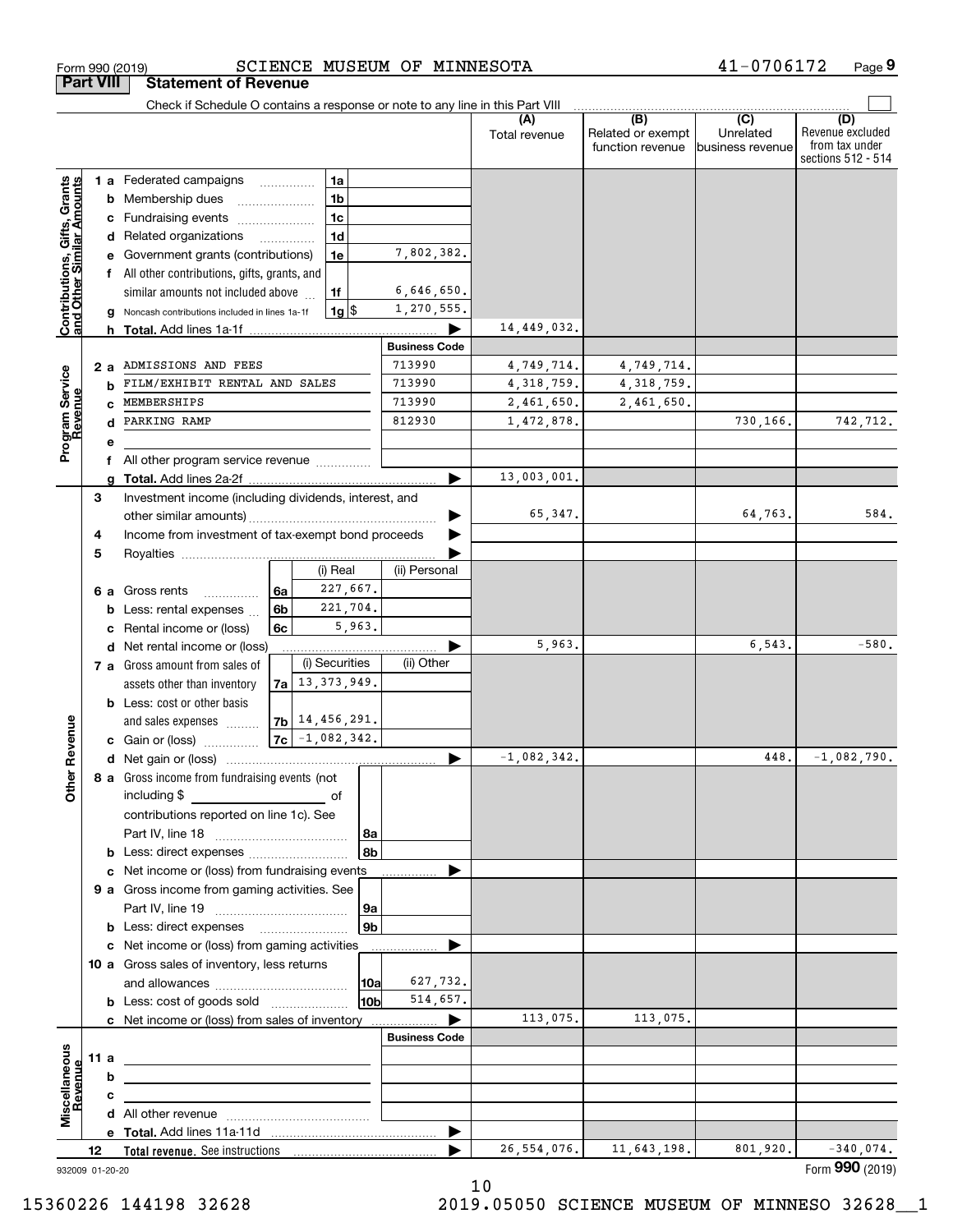Form 990 (2019) Page **Part IX Statement of Functional Expenses** SCIENCE MUSEUM OF MINNESOTA 41-0706172

*Section 501(c)(3) and 501(c)(4) organizations must complete all columns. All other organizations must complete column (A).*

|              | Do not include amounts reported on lines 6b,<br>7b, 8b, 9b, and 10b of Part VIII.                    | (A)<br>Total expenses   | (B)<br>Program service<br>expenses | (C)<br>Management and<br>general expenses | (D)<br>Fundraising<br>expenses |
|--------------|------------------------------------------------------------------------------------------------------|-------------------------|------------------------------------|-------------------------------------------|--------------------------------|
| 1.           | Grants and other assistance to domestic organizations                                                |                         |                                    |                                           |                                |
|              | and domestic governments. See Part IV, line 21                                                       |                         |                                    |                                           |                                |
| $\mathbf{2}$ | Grants and other assistance to domestic                                                              |                         |                                    |                                           |                                |
|              | individuals. See Part IV, line 22                                                                    |                         |                                    |                                           |                                |
| 3            | Grants and other assistance to foreign                                                               |                         |                                    |                                           |                                |
|              | organizations, foreign governments, and foreign                                                      |                         |                                    |                                           |                                |
|              | individuals. See Part IV, lines 15 and 16                                                            |                         |                                    |                                           |                                |
| 4            | Benefits paid to or for members                                                                      |                         |                                    |                                           |                                |
| 5            | Compensation of current officers, directors,                                                         |                         |                                    |                                           |                                |
|              | trustees, and key employees                                                                          | 619,174.                | 26,493.                            | 592,681.                                  |                                |
| 6            | Compensation not included above to disqualified                                                      |                         |                                    |                                           |                                |
|              | persons (as defined under section 4958(f)(1)) and                                                    |                         |                                    |                                           |                                |
|              | persons described in section 4958(c)(3)(B)<br>.                                                      |                         |                                    |                                           |                                |
| 7            |                                                                                                      | 15, 115, 604.           | 12, 256, 339.                      | 1,637,214.                                | 1,222,051.                     |
| 8            | Pension plan accruals and contributions (include                                                     |                         |                                    |                                           |                                |
|              | section 401(k) and 403(b) employer contributions)                                                    | 408,285.                | 266,935.                           | 112,448.                                  | 28,902.                        |
| 9            |                                                                                                      | 2,872,377.              | 1,806,366.                         | 864, 177.                                 | 201,834.                       |
| 10           |                                                                                                      | 1,145,629.              | $\overline{719,861}$ .             | 348,050.                                  | 77,718.                        |
| 11           | Fees for services (nonemployees):                                                                    |                         |                                    |                                           |                                |
|              |                                                                                                      |                         |                                    |                                           |                                |
|              |                                                                                                      | 106,993.                | 6,968.                             | 98,837.                                   | 1,188.                         |
|              |                                                                                                      | 78,470.                 |                                    | 78,470.                                   |                                |
|              |                                                                                                      | 43,000.                 |                                    |                                           | 43,000.                        |
|              | e Professional fundraising services. See Part IV, line 17                                            | 156.                    |                                    |                                           | 156.                           |
| f            | Investment management fees                                                                           | 86,970.                 |                                    | 86,970.                                   |                                |
|              | g Other. (If line 11g amount exceeds 10% of line 25,                                                 |                         |                                    |                                           |                                |
|              | column (A) amount, list line 11g expenses on Sch O.)                                                 | 2,003,043.              | 1,534,805.                         | 342,369.                                  | 125,869.                       |
| 12           |                                                                                                      | 1,072,113.              | 1,072,113.                         |                                           |                                |
| 13           |                                                                                                      | $\overline{474}$ , 493. | 298,346.                           | 32,405.                                   | 143,742.                       |
| 14           |                                                                                                      | 337,100.                | 323, 112.                          | 7,872.                                    | 6,116.                         |
| 15           |                                                                                                      |                         |                                    |                                           |                                |
| 16           |                                                                                                      | 1,437,377.<br>511, 469. | 1,359,164.                         | 66,961.                                   | 11, 252.<br>11, 273.           |
| 17           |                                                                                                      |                         | 450,801.                           | 49,395.                                   |                                |
| 18           | Payments of travel or entertainment expenses                                                         |                         |                                    |                                           |                                |
|              | for any federal, state, or local public officials                                                    | 110,055.                | 67,794.                            | 29,643.                                   | 12,618.                        |
| 19           | Conferences, conventions, and meetings                                                               | 652,053.                | 637,381.                           | 8,151.                                    | 6,521.                         |
| 20           | Interest                                                                                             |                         |                                    |                                           |                                |
| 21           | Depreciation, depletion, and amortization                                                            | 6,075,748.              | 5,986,675.                         | 49,485.                                   | 39,588.                        |
| 22<br>23     | Insurance                                                                                            | $\overline{530,030}$ .  | 293,652.                           | 234,676.                                  | 1,702.                         |
|              | Other expenses. Itemize expenses not covered                                                         |                         |                                    |                                           |                                |
| 24           | above (List miscellaneous expenses on line 24e. If                                                   |                         |                                    |                                           |                                |
|              | line 24e amount exceeds 10% of line 25, column (A)<br>amount, list line 24e expenses on Schedule O.) |                         |                                    |                                           |                                |
|              | a FABRICATION AND EXHIBIT                                                                            | 2,500,561.              | 2,500,561.                         |                                           |                                |
| b            | <b>UBI TAXES</b>                                                                                     | $\overline{57,876}$ .   | 97,489.                            | $-39,613.$                                |                                |
| c            | the control of the control of the control of the control of the control of                           |                         |                                    |                                           |                                |
| d            |                                                                                                      |                         |                                    |                                           |                                |
|              | e All other expenses                                                                                 | 1,008,802.              | 752, 391.                          | 199,459.                                  | 56,952.                        |
| 25           | Total functional expenses. Add lines 1 through 24e                                                   | 37, 247, 378.           | 30,457,246.                        | 4,799,650.                                | 1,990,482.                     |
| 26           | Joint costs. Complete this line only if the organization                                             |                         |                                    |                                           |                                |
|              | reported in column (B) joint costs from a combined                                                   |                         |                                    |                                           |                                |
|              | educational campaign and fundraising solicitation.                                                   |                         |                                    |                                           |                                |
|              | Check here $\blacktriangleright$<br>if following SOP 98-2 (ASC 958-720)                              |                         |                                    |                                           |                                |

11

932010 01-20-20

Form (2019) **990**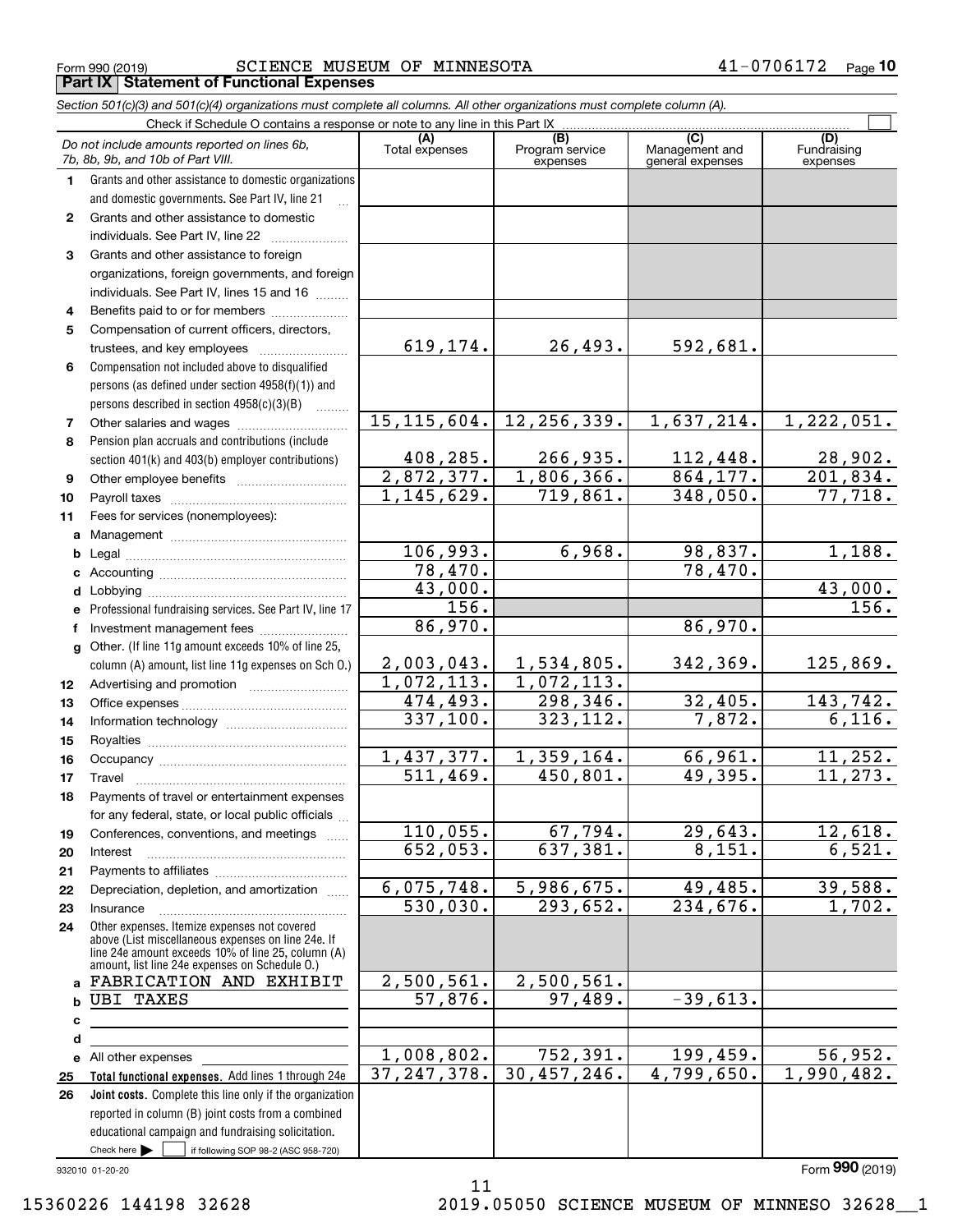#### Form 990 (2019) SCIENCE MUSEUM OF MINNESOTA 4 $1$ -0706172  $\,$  Page **Part X Balance Sheet**

Check if Schedule O contains a response or note to any line in this Part X

|                             |    |                                                                                                                                                                                                                               |               |                            | (A)<br>Beginning of year |                 | (B)<br>End of year |
|-----------------------------|----|-------------------------------------------------------------------------------------------------------------------------------------------------------------------------------------------------------------------------------|---------------|----------------------------|--------------------------|-----------------|--------------------|
|                             | 1  | Cash - non-interest-bearing                                                                                                                                                                                                   |               |                            | 33,702.                  | $\mathbf{1}$    | 29,550.            |
|                             | 2  |                                                                                                                                                                                                                               |               |                            | 1,684,922.               | $\overline{2}$  | 6,075,930.         |
|                             | з  |                                                                                                                                                                                                                               |               |                            | 2,759,943.               | 3               | 2,043,125.         |
|                             | 4  |                                                                                                                                                                                                                               |               |                            | 5,664,139.               | $\overline{4}$  | 1, 235, 452.       |
|                             | 5  | Loans and other receivables from any current or former officer, director,                                                                                                                                                     |               |                            |                          |                 |                    |
|                             |    | trustee, key employee, creator or founder, substantial contributor, or 35%                                                                                                                                                    |               |                            |                          |                 |                    |
|                             |    | controlled entity or family member of any of these persons                                                                                                                                                                    |               |                            |                          | 5               |                    |
|                             | 6  | Loans and other receivables from other disqualified persons (as defined                                                                                                                                                       |               |                            |                          |                 |                    |
|                             |    | under section 4958(f)(1)), and persons described in section 4958(c)(3)(B)                                                                                                                                                     |               | 1.1.1.1                    |                          | 6               |                    |
|                             | 7  |                                                                                                                                                                                                                               |               |                            | 7                        |                 |                    |
| Assets                      | 8  |                                                                                                                                                                                                                               |               |                            | 174,093.                 | 8               | 194,554.           |
|                             | 9  | Prepaid expenses and deferred charges                                                                                                                                                                                         |               |                            | 668,247.                 | 9               | 489,752.           |
|                             |    | 10a Land, buildings, and equipment: cost or other                                                                                                                                                                             |               |                            |                          |                 |                    |
|                             |    | basis. Complete Part VI of Schedule D    10a   207, 933, 799.                                                                                                                                                                 |               |                            |                          |                 |                    |
|                             |    | <u>  10b</u><br><b>b</b> Less: accumulated depreciation                                                                                                                                                                       |               | $\mid 121, 103, 729. \mid$ | 84,810,359.              | 10 <sub>c</sub> | 86,830,070.        |
|                             | 11 |                                                                                                                                                                                                                               | 19,450,565.   | 11                         | 16,045,456.              |                 |                    |
|                             | 12 |                                                                                                                                                                                                                               | 28, 303, 385. | 12                         | 24,670,768.              |                 |                    |
|                             | 13 | Investments - program-related. See Part IV, line 11                                                                                                                                                                           |               |                            |                          | 13              |                    |
|                             | 14 |                                                                                                                                                                                                                               |               | 14                         |                          |                 |                    |
|                             | 15 |                                                                                                                                                                                                                               |               |                            | 220,413.                 | 15              | 172,913.           |
|                             | 16 |                                                                                                                                                                                                                               |               |                            | 143, 769, 768.           | 16              | 137,787,570.       |
|                             | 17 |                                                                                                                                                                                                                               |               |                            | 6,632,669.               | 17              | 2,609,198.         |
|                             | 18 |                                                                                                                                                                                                                               |               | 18                         |                          |                 |                    |
|                             | 19 | Deferred revenue information and contain an area of the contained and area of the contained and contained and contain an area of the contained and contain an area of the contained and contained and contained and contained | 1,605,571.    | 19                         | 1,118,280.               |                 |                    |
|                             | 20 |                                                                                                                                                                                                                               | 11,820,002.   | 20                         | 12,557,024.              |                 |                    |
|                             | 21 | Escrow or custodial account liability. Complete Part IV of Schedule D                                                                                                                                                         |               | 21                         |                          |                 |                    |
|                             | 22 | Loans and other payables to any current or former officer, director,                                                                                                                                                          |               |                            |                          |                 |                    |
| Liabilities                 |    | trustee, key employee, creator or founder, substantial contributor, or 35%                                                                                                                                                    |               |                            |                          |                 |                    |
|                             |    | controlled entity or family member of any of these persons                                                                                                                                                                    |               |                            |                          | 22              |                    |
|                             | 23 | Secured mortgages and notes payable to unrelated third parties                                                                                                                                                                |               | .                          | 568,290.                 | 23              | 353,633.           |
|                             | 24 |                                                                                                                                                                                                                               |               |                            | Ο.                       | 24              | 6,536,500.         |
|                             | 25 | Other liabilities (including federal income tax, payables to related third                                                                                                                                                    |               |                            |                          |                 |                    |
|                             |    | parties, and other liabilities not included on lines 17-24). Complete Part X                                                                                                                                                  |               |                            | 893, 809.                |                 | 1,810,221.         |
|                             |    | of Schedule D                                                                                                                                                                                                                 |               |                            | 21,520,341.              | 25<br>26        | 24,984,856.        |
|                             | 26 | Organizations that follow FASB ASC 958, check here $\blacktriangleright \boxed{X}$                                                                                                                                            |               |                            |                          |                 |                    |
|                             |    | and complete lines 27, 28, 32, and 33.                                                                                                                                                                                        |               |                            |                          |                 |                    |
|                             | 27 | Net assets without donor restrictions                                                                                                                                                                                         |               |                            | 84,932,704.              | 27              | 78, 247, 105.      |
|                             | 28 | Net assets with donor restrictions                                                                                                                                                                                            |               |                            | 37, 316, 723.            | 28              | 34, 555, 609.      |
|                             |    | Organizations that do not follow FASB ASC 958, check here ▶ │                                                                                                                                                                 |               |                            |                          |                 |                    |
|                             |    | and complete lines 29 through 33.                                                                                                                                                                                             |               |                            |                          |                 |                    |
|                             | 29 |                                                                                                                                                                                                                               |               |                            | 29                       |                 |                    |
|                             | 30 | Paid-in or capital surplus, or land, building, or equipment fund                                                                                                                                                              |               |                            | 30                       |                 |                    |
|                             | 31 | Retained earnings, endowment, accumulated income, or other funds                                                                                                                                                              |               | $\cdots$                   |                          | 31              |                    |
| Net Assets or Fund Balances | 32 |                                                                                                                                                                                                                               |               |                            | 122, 249, 427.           | 32              | 112,802,714.       |
|                             | 33 | Total liabilities and net assets/fund balances                                                                                                                                                                                |               |                            | 143,769,768.             | 33              | 137, 787, 570.     |

Form (2019) **990**

 $\mathcal{L}^{\text{max}}$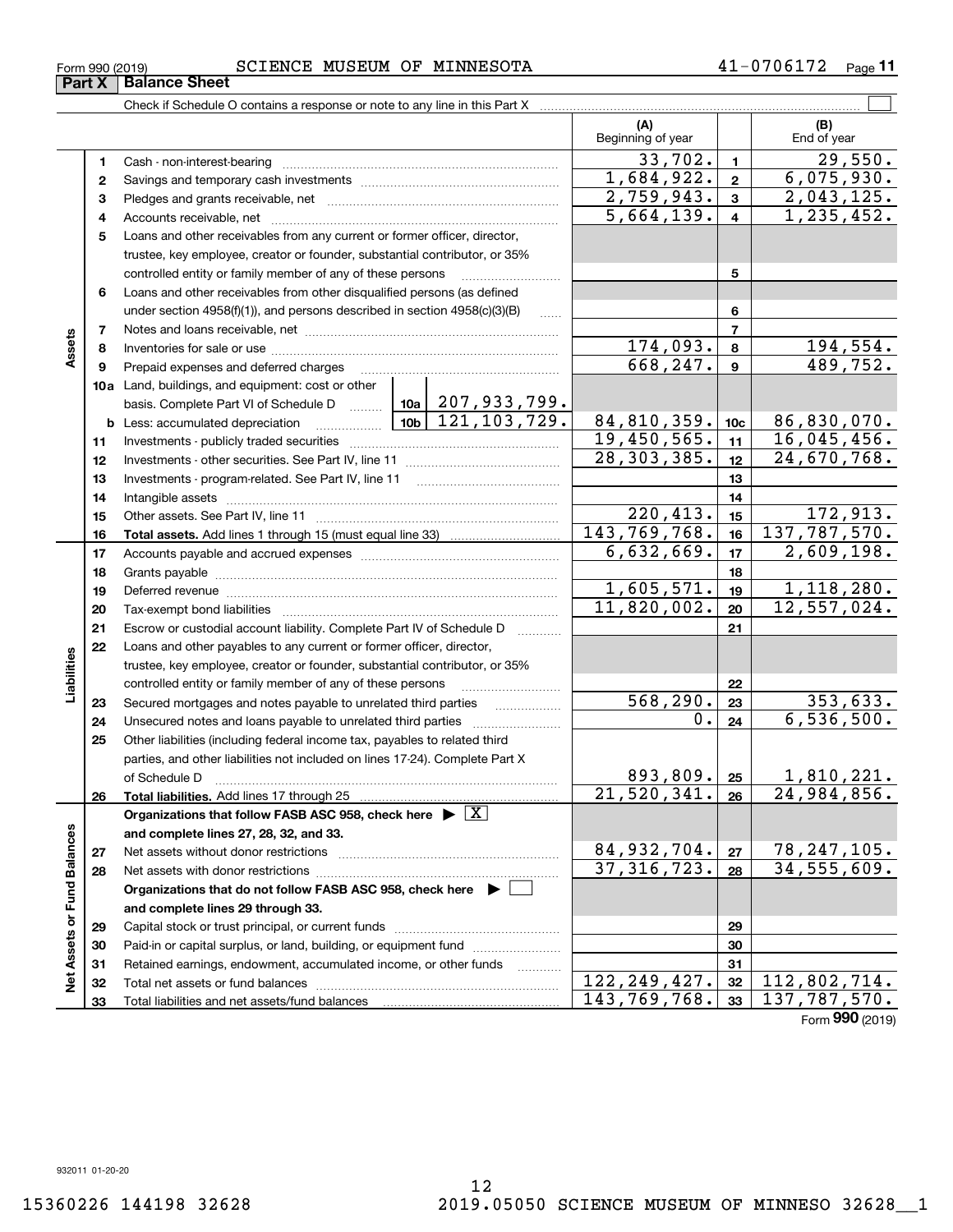|    | SCIENCE MUSEUM OF MINNESOTA<br>Form 990 (2019)                                                                                                                                                                                                                                                                                                                                                                                                                          |                         | 41-0706172     |            | Page $12$      |
|----|-------------------------------------------------------------------------------------------------------------------------------------------------------------------------------------------------------------------------------------------------------------------------------------------------------------------------------------------------------------------------------------------------------------------------------------------------------------------------|-------------------------|----------------|------------|----------------|
|    | <b>Reconciliation of Net Assets</b><br><b>Part XI</b>                                                                                                                                                                                                                                                                                                                                                                                                                   |                         |                |            |                |
|    |                                                                                                                                                                                                                                                                                                                                                                                                                                                                         |                         |                |            | $ \mathbf{X} $ |
|    |                                                                                                                                                                                                                                                                                                                                                                                                                                                                         |                         |                |            |                |
| 1  | Total revenue (must equal Part VIII, column (A), line 12)                                                                                                                                                                                                                                                                                                                                                                                                               | $\mathbf{1}$            | 26,554,076.    |            |                |
| 2  |                                                                                                                                                                                                                                                                                                                                                                                                                                                                         | $\mathbf{2}$            | 37, 247, 378.  |            |                |
| 3  | Revenue less expenses. Subtract line 2 from line 1                                                                                                                                                                                                                                                                                                                                                                                                                      | 3                       | $-10,693,302.$ |            |                |
| 4  |                                                                                                                                                                                                                                                                                                                                                                                                                                                                         | $\overline{\mathbf{4}}$ | 122, 249, 427. |            |                |
| 5  | Net unrealized gains (losses) on investments                                                                                                                                                                                                                                                                                                                                                                                                                            | 5                       | 1,551,411.     |            |                |
| 6  |                                                                                                                                                                                                                                                                                                                                                                                                                                                                         | 6                       |                |            |                |
| 7  | Investment expenses www.communication.com/www.communication.com/www.communication.com/www.com                                                                                                                                                                                                                                                                                                                                                                           | $\overline{7}$          |                |            |                |
| 8  | Prior period adjustments<br>$\begin{minipage}{0.5\textwidth} \begin{tabular}{ l l l } \hline \multicolumn{1}{ l l l } \hline \multicolumn{1}{ l l } \multicolumn{1}{ l } \multicolumn{1}{ l } \multicolumn{1}{ l } \multicolumn{1}{ l } \multicolumn{1}{ l } \multicolumn{1}{ l } \multicolumn{1}{ l } \multicolumn{1}{ l } \multicolumn{1}{ l } \multicolumn{1}{ l } \multicolumn{1}{ l } \multicolumn{1}{ l } \multicolumn{1}{ l } \multicolumn{1}{ l } \multicolumn$ | 8                       |                |            |                |
| 9  | Other changes in net assets or fund balances (explain on Schedule O)                                                                                                                                                                                                                                                                                                                                                                                                    | 9                       | $-304,822.$    |            |                |
| 10 | Net assets or fund balances at end of year. Combine lines 3 through 9 (must equal Part X, line 32,                                                                                                                                                                                                                                                                                                                                                                      |                         |                |            |                |
|    |                                                                                                                                                                                                                                                                                                                                                                                                                                                                         | 10                      | 112,802,714.   |            |                |
|    | Part XII Financial Statements and Reporting                                                                                                                                                                                                                                                                                                                                                                                                                             |                         |                |            |                |
|    |                                                                                                                                                                                                                                                                                                                                                                                                                                                                         |                         |                |            |                |
|    |                                                                                                                                                                                                                                                                                                                                                                                                                                                                         |                         |                | <b>Yes</b> | No             |
| 1. | $\boxed{\text{X}}$ Accrual<br>Accounting method used to prepare the Form 990: <u>I</u> Cash<br>Other                                                                                                                                                                                                                                                                                                                                                                    |                         |                |            |                |
|    | If the organization changed its method of accounting from a prior year or checked "Other," explain in Schedule O.                                                                                                                                                                                                                                                                                                                                                       |                         |                |            |                |
|    | 2a Were the organization's financial statements compiled or reviewed by an independent accountant?                                                                                                                                                                                                                                                                                                                                                                      |                         | 2a             |            | Χ              |
|    | If "Yes," check a box below to indicate whether the financial statements for the year were compiled or reviewed on a                                                                                                                                                                                                                                                                                                                                                    |                         |                |            |                |
|    | separate basis, consolidated basis, or both:                                                                                                                                                                                                                                                                                                                                                                                                                            |                         |                |            |                |
|    | Separate basis<br>Consolidated basis<br>Both consolidated and separate basis                                                                                                                                                                                                                                                                                                                                                                                            |                         |                |            |                |
|    | <b>b</b> Were the organization's financial statements audited by an independent accountant?                                                                                                                                                                                                                                                                                                                                                                             |                         | 2 <sub>b</sub> | х          |                |
|    | If "Yes," check a box below to indicate whether the financial statements for the year were audited on a separate basis,                                                                                                                                                                                                                                                                                                                                                 |                         |                |            |                |
|    | consolidated basis, or both:                                                                                                                                                                                                                                                                                                                                                                                                                                            |                         |                |            |                |
|    | $\mid$ $\rm X\mid$ Separate basis<br><b>Consolidated basis</b><br>Both consolidated and separate basis                                                                                                                                                                                                                                                                                                                                                                  |                         |                |            |                |
|    | c If "Yes" to line 2a or 2b, does the organization have a committee that assumes responsibility for oversight of the audit,                                                                                                                                                                                                                                                                                                                                             |                         |                |            |                |
|    | review, or compilation of its financial statements and selection of an independent accountant?                                                                                                                                                                                                                                                                                                                                                                          |                         | 2c             | x          |                |
|    | If the organization changed either its oversight process or selection process during the tax year, explain on Schedule O.                                                                                                                                                                                                                                                                                                                                               |                         |                |            |                |
|    | 3a As a result of a federal award, was the organization required to undergo an audit or audits as set forth in the Single Audit                                                                                                                                                                                                                                                                                                                                         |                         |                |            |                |
|    |                                                                                                                                                                                                                                                                                                                                                                                                                                                                         |                         | За             | x          |                |
|    | b If "Yes," did the organization undergo the required audit or audits? If the organization did not undergo the required audit                                                                                                                                                                                                                                                                                                                                           |                         |                |            |                |
|    |                                                                                                                                                                                                                                                                                                                                                                                                                                                                         |                         | 3b             | X          |                |

Form (2019) **990**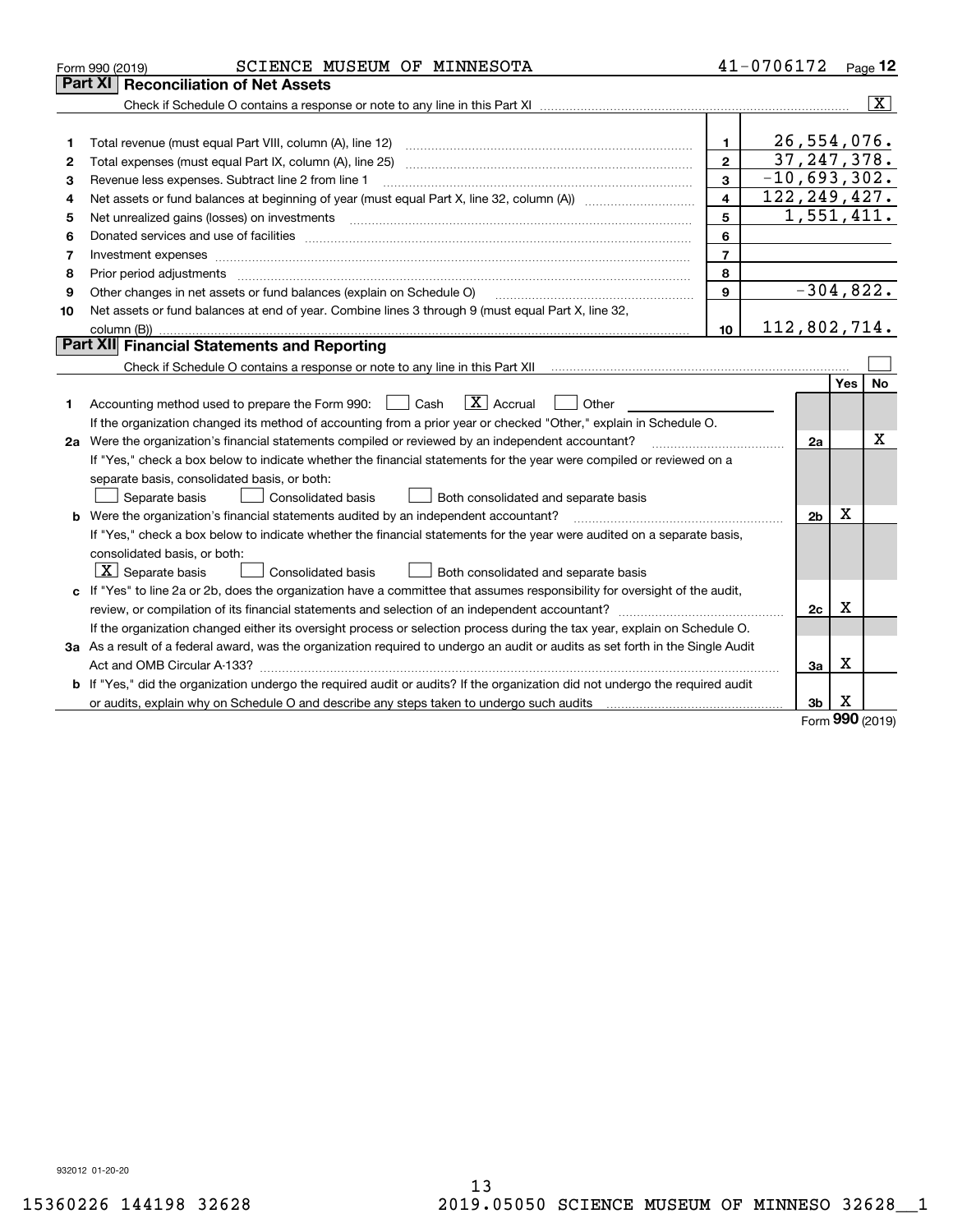| <b>SCHEDULE A</b> |  |
|-------------------|--|
|-------------------|--|

Department of the Treasury Internal Revenue Service

|  |  |  | (Form 990 or 990-EZ) |  |
|--|--|--|----------------------|--|
|--|--|--|----------------------|--|

# **Public Charity Status and Public Support**

**Complete if the organization is a section 501(c)(3) organization or a section 4947(a)(1) nonexempt charitable trust.**

**| Attach to Form 990 or Form 990-EZ.** 

**| Go to www.irs.gov/Form990 for instructions and the latest information.**

| OMB No. 1545-0047                   |
|-------------------------------------|
|                                     |
| <b>Open to Public</b><br>Inspection |

 $\blacksquare$ 

|                |                    | Name of the organization                                                                                                                                                                                            |          |                                                       |                             |                                 |                            | <b>Employer identification number</b> |
|----------------|--------------------|---------------------------------------------------------------------------------------------------------------------------------------------------------------------------------------------------------------------|----------|-------------------------------------------------------|-----------------------------|---------------------------------|----------------------------|---------------------------------------|
|                |                    |                                                                                                                                                                                                                     |          | SCIENCE MUSEUM OF MINNESOTA                           |                             |                                 |                            | 41-0706172                            |
| <b>Part I</b>  |                    | Reason for Public Charity Status (All organizations must complete this part.) See instructions.                                                                                                                     |          |                                                       |                             |                                 |                            |                                       |
|                |                    | The organization is not a private foundation because it is: (For lines 1 through 12, check only one box.)                                                                                                           |          |                                                       |                             |                                 |                            |                                       |
| 1              |                    | A church, convention of churches, or association of churches described in section 170(b)(1)(A)(i).                                                                                                                  |          |                                                       |                             |                                 |                            |                                       |
| 2              |                    | A school described in section 170(b)(1)(A)(ii). (Attach Schedule E (Form 990 or 990-EZ).)                                                                                                                           |          |                                                       |                             |                                 |                            |                                       |
| 3              |                    | A hospital or a cooperative hospital service organization described in section 170(b)(1)(A)(iii).                                                                                                                   |          |                                                       |                             |                                 |                            |                                       |
| 4              |                    | A medical research organization operated in conjunction with a hospital described in section 170(b)(1)(A)(iii). Enter the hospital's name,<br>city, and state:                                                      |          |                                                       |                             |                                 |                            |                                       |
| 5              |                    | An organization operated for the benefit of a college or university owned or operated by a governmental unit described in                                                                                           |          |                                                       |                             |                                 |                            |                                       |
|                |                    | section 170(b)(1)(A)(iv). (Complete Part II.)                                                                                                                                                                       |          |                                                       |                             |                                 |                            |                                       |
| 6              |                    | A federal, state, or local government or governmental unit described in section 170(b)(1)(A)(v).                                                                                                                    |          |                                                       |                             |                                 |                            |                                       |
| $\overline{7}$ | $\boxed{\text{X}}$ | An organization that normally receives a substantial part of its support from a governmental unit or from the general public described in                                                                           |          |                                                       |                             |                                 |                            |                                       |
|                |                    | section 170(b)(1)(A)(vi). (Complete Part II.)                                                                                                                                                                       |          |                                                       |                             |                                 |                            |                                       |
| 8              |                    | A community trust described in section 170(b)(1)(A)(vi). (Complete Part II.)                                                                                                                                        |          |                                                       |                             |                                 |                            |                                       |
| 9              |                    | An agricultural research organization described in section 170(b)(1)(A)(ix) operated in conjunction with a land-grant college                                                                                       |          |                                                       |                             |                                 |                            |                                       |
|                |                    | or university or a non-land-grant college of agriculture (see instructions). Enter the name, city, and state of the college or                                                                                      |          |                                                       |                             |                                 |                            |                                       |
|                |                    | university:                                                                                                                                                                                                         |          |                                                       |                             |                                 |                            |                                       |
| 10             |                    | An organization that normally receives: (1) more than 33 1/3% of its support from contributions, membership fees, and gross receipts from                                                                           |          |                                                       |                             |                                 |                            |                                       |
|                |                    | activities related to its exempt functions - subject to certain exceptions, and (2) no more than 33 1/3% of its support from gross investment                                                                       |          |                                                       |                             |                                 |                            |                                       |
|                |                    | income and unrelated business taxable income (less section 511 tax) from businesses acquired by the organization after June 30, 1975.                                                                               |          |                                                       |                             |                                 |                            |                                       |
|                |                    | See section 509(a)(2). (Complete Part III.)                                                                                                                                                                         |          |                                                       |                             |                                 |                            |                                       |
| 11             |                    | An organization organized and operated exclusively to test for public safety. See section 509(a)(4).                                                                                                                |          |                                                       |                             |                                 |                            |                                       |
| 12             |                    | An organization organized and operated exclusively for the benefit of, to perform the functions of, or to carry out the purposes of one or                                                                          |          |                                                       |                             |                                 |                            |                                       |
|                |                    | more publicly supported organizations described in section 509(a)(1) or section 509(a)(2). See section 509(a)(3). Check the box in                                                                                  |          |                                                       |                             |                                 |                            |                                       |
|                |                    | lines 12a through 12d that describes the type of supporting organization and complete lines 12e, 12f, and 12g.                                                                                                      |          |                                                       |                             |                                 |                            |                                       |
| а              |                    | <b>Type I.</b> A supporting organization operated, supervised, or controlled by its supported organization(s), typically by giving                                                                                  |          |                                                       |                             |                                 |                            |                                       |
|                |                    | the supported organization(s) the power to regularly appoint or elect a majority of the directors or trustees of the supporting                                                                                     |          |                                                       |                             |                                 |                            |                                       |
|                |                    | organization. You must complete Part IV, Sections A and B.                                                                                                                                                          |          |                                                       |                             |                                 |                            |                                       |
| b              |                    | Type II. A supporting organization supervised or controlled in connection with its supported organization(s), by having                                                                                             |          |                                                       |                             |                                 |                            |                                       |
|                |                    | control or management of the supporting organization vested in the same persons that control or manage the supported                                                                                                |          |                                                       |                             |                                 |                            |                                       |
|                |                    | organization(s). You must complete Part IV, Sections A and C.                                                                                                                                                       |          |                                                       |                             |                                 |                            |                                       |
| с              |                    | Type III functionally integrated. A supporting organization operated in connection with, and functionally integrated with,                                                                                          |          |                                                       |                             |                                 |                            |                                       |
|                |                    | its supported organization(s) (see instructions). You must complete Part IV, Sections A, D, and E.                                                                                                                  |          |                                                       |                             |                                 |                            |                                       |
| d              |                    | Type III non-functionally integrated. A supporting organization operated in connection with its supported organization(s)                                                                                           |          |                                                       |                             |                                 |                            |                                       |
|                |                    | that is not functionally integrated. The organization generally must satisfy a distribution requirement and an attentiveness                                                                                        |          |                                                       |                             |                                 |                            |                                       |
|                |                    | requirement (see instructions). You must complete Part IV, Sections A and D, and Part V.<br>Check this box if the organization received a written determination from the IRS that it is a Type I, Type II, Type III |          |                                                       |                             |                                 |                            |                                       |
|                |                    | functionally integrated, or Type III non-functionally integrated supporting organization.                                                                                                                           |          |                                                       |                             |                                 |                            |                                       |
|                |                    | f Enter the number of supported organizations                                                                                                                                                                       |          |                                                       |                             |                                 |                            |                                       |
| a              |                    | Provide the following information about the supported organization(s).                                                                                                                                              |          |                                                       |                             |                                 |                            |                                       |
|                |                    | (i) Name of supported                                                                                                                                                                                               | (ii) EIN | (iii) Type of organization                            | in your governing document? | (iv) Is the organization listed | (v) Amount of monetary     | (vi) Amount of other                  |
|                |                    | organization                                                                                                                                                                                                        |          | (described on lines 1-10<br>above (see instructions)) | Yes                         | No                              | support (see instructions) | support (see instructions)            |
|                |                    |                                                                                                                                                                                                                     |          |                                                       |                             |                                 |                            |                                       |
|                |                    |                                                                                                                                                                                                                     |          |                                                       |                             |                                 |                            |                                       |
|                |                    |                                                                                                                                                                                                                     |          |                                                       |                             |                                 |                            |                                       |
|                |                    |                                                                                                                                                                                                                     |          |                                                       |                             |                                 |                            |                                       |
|                |                    |                                                                                                                                                                                                                     |          |                                                       |                             |                                 |                            |                                       |
|                |                    |                                                                                                                                                                                                                     |          |                                                       |                             |                                 |                            |                                       |
|                |                    |                                                                                                                                                                                                                     |          |                                                       |                             |                                 |                            |                                       |
|                |                    |                                                                                                                                                                                                                     |          |                                                       |                             |                                 |                            |                                       |
| Total          |                    |                                                                                                                                                                                                                     |          |                                                       |                             |                                 |                            |                                       |

14

LHA For Paperwork Reduction Act Notice, see the Instructions for Form 990 or 990-EZ. 932021 09-25-19 Schedule A (Form 990 or 990-EZ) 2019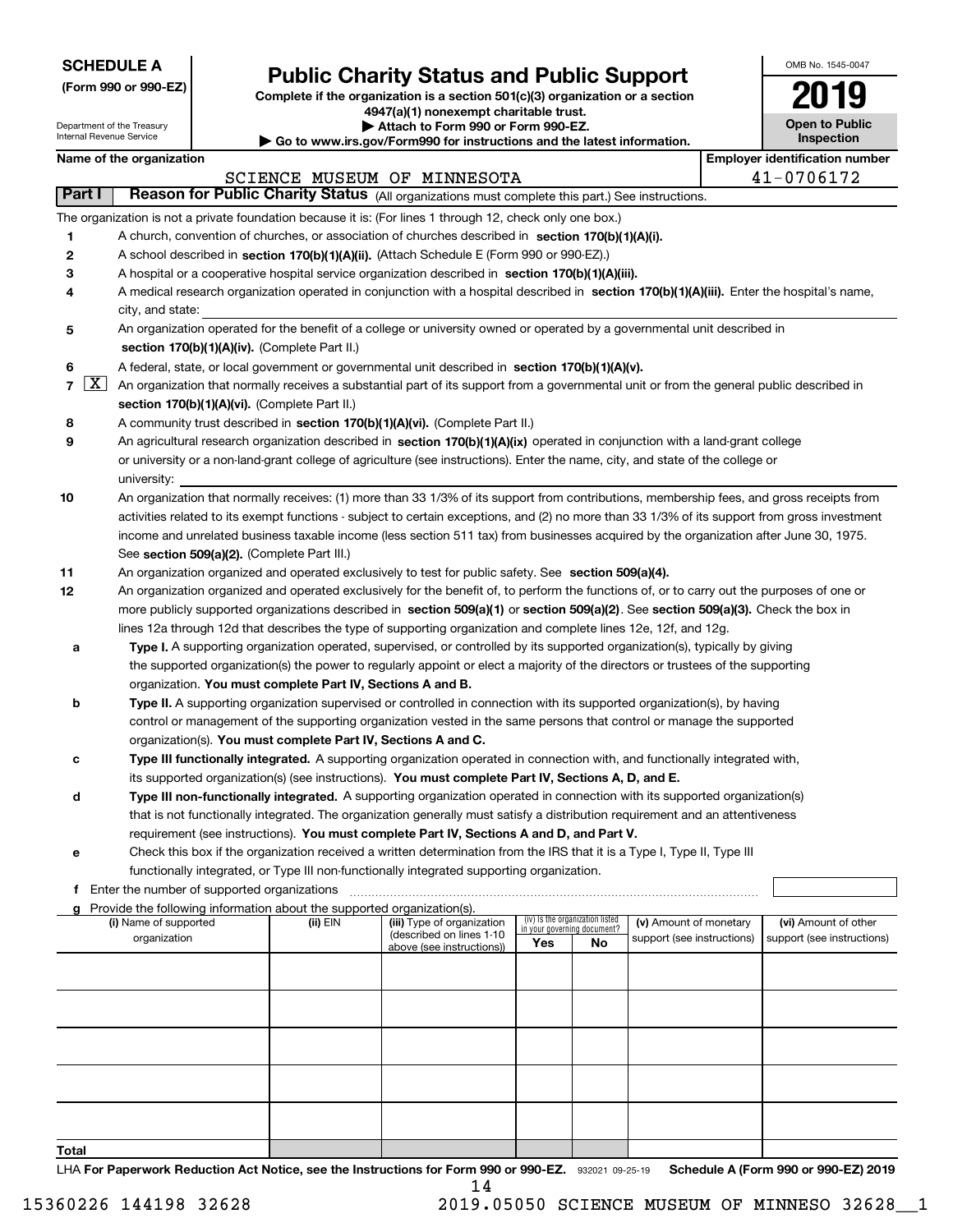#### Schedule A (Form 990 or 990-EZ) 2019 Page SCIENCE MUSEUM OF MINNESOTA 41-0706172

**2**

(Complete only if you checked the box on line 5, 7, or 8 of Part I or if the organization failed to qualify under Part III. If the organization fails to qualify under the tests listed below, please complete Part III.) **Part II Comport Schedule for Organizations Described in Sections 170(b)(1)(A)(iv) and 170(b)(1)(A)(vi)** 

|    | <b>Section A. Public Support</b>                                                                                                               |                                                                    |                       |            |            |                                      |                                                        |  |  |
|----|------------------------------------------------------------------------------------------------------------------------------------------------|--------------------------------------------------------------------|-----------------------|------------|------------|--------------------------------------|--------------------------------------------------------|--|--|
|    | Calendar year (or fiscal year beginning in)                                                                                                    | (a) 2015                                                           | $(b)$ 2016            | $(c)$ 2017 | $(d)$ 2018 | (e) 2019                             | (f) Total                                              |  |  |
|    | 1 Gifts, grants, contributions, and                                                                                                            |                                                                    |                       |            |            |                                      |                                                        |  |  |
|    | membership fees received. (Do not                                                                                                              |                                                                    |                       |            |            |                                      |                                                        |  |  |
|    | include any "unusual grants.")                                                                                                                 | 16444610.16434188.20880543.28833330.14449032.97041703.             |                       |            |            |                                      |                                                        |  |  |
|    | 2 Tax revenues levied for the organ-                                                                                                           |                                                                    |                       |            |            |                                      |                                                        |  |  |
|    | ization's benefit and either paid to                                                                                                           |                                                                    |                       |            |            |                                      |                                                        |  |  |
|    | or expended on its behalf                                                                                                                      |                                                                    |                       |            |            |                                      |                                                        |  |  |
|    | 3 The value of services or facilities                                                                                                          |                                                                    |                       |            |            |                                      |                                                        |  |  |
|    | furnished by a governmental unit to                                                                                                            |                                                                    |                       |            |            |                                      |                                                        |  |  |
|    | the organization without charge                                                                                                                |                                                                    |                       |            |            |                                      |                                                        |  |  |
|    | 4 Total. Add lines 1 through 3                                                                                                                 |                                                                    |                       |            |            |                                      | 16444610.16434188.20880543.28833330.14449032.97041703. |  |  |
|    | 5 The portion of total contributions                                                                                                           |                                                                    |                       |            |            |                                      |                                                        |  |  |
|    | by each person (other than a                                                                                                                   |                                                                    |                       |            |            |                                      |                                                        |  |  |
|    | governmental unit or publicly                                                                                                                  |                                                                    |                       |            |            |                                      |                                                        |  |  |
|    | supported organization) included                                                                                                               |                                                                    |                       |            |            |                                      |                                                        |  |  |
|    | on line 1 that exceeds 2% of the                                                                                                               |                                                                    |                       |            |            |                                      |                                                        |  |  |
|    | amount shown on line 11,                                                                                                                       |                                                                    |                       |            |            |                                      |                                                        |  |  |
|    | column (f)                                                                                                                                     |                                                                    |                       |            |            |                                      | 9935973.                                               |  |  |
|    | 6 Public support. Subtract line 5 from line 4.                                                                                                 |                                                                    |                       |            |            |                                      | 87105730.                                              |  |  |
|    | <b>Section B. Total Support</b>                                                                                                                |                                                                    |                       |            |            |                                      |                                                        |  |  |
|    | Calendar year (or fiscal year beginning in)                                                                                                    | (a) 2015<br>16444610.16434188.20880543.28833330.14449032.97041703. | $(b)$ 2016            | $(c)$ 2017 | $(d)$ 2018 | (e) 2019                             | (f) Total                                              |  |  |
|    | <b>7</b> Amounts from line 4                                                                                                                   |                                                                    |                       |            |            |                                      |                                                        |  |  |
| 8  | Gross income from interest,                                                                                                                    |                                                                    |                       |            |            |                                      |                                                        |  |  |
|    | dividends, payments received on                                                                                                                |                                                                    |                       |            |            |                                      |                                                        |  |  |
|    | securities loans, rents, royalties,                                                                                                            |                                                                    |                       |            |            |                                      |                                                        |  |  |
|    | and income from similar sources                                                                                                                |                                                                    | $121, 291.$ 123, 198. | 12,774.    | 0.         | $0$ .                                | 257, 263.                                              |  |  |
|    | <b>9</b> Net income from unrelated business                                                                                                    |                                                                    |                       |            |            |                                      |                                                        |  |  |
|    | activities, whether or not the                                                                                                                 |                                                                    |                       |            |            |                                      |                                                        |  |  |
|    | business is regularly carried on                                                                                                               | 460, 458.                                                          | 889,670.              | 1029902.   | 613, 353.  | 801,924.                             | 3795307.                                               |  |  |
|    | 10 Other income. Do not include gain                                                                                                           |                                                                    |                       |            |            |                                      |                                                        |  |  |
|    | or loss from the sale of capital                                                                                                               |                                                                    |                       |            |            |                                      |                                                        |  |  |
|    | assets (Explain in Part VI.)                                                                                                                   |                                                                    |                       |            |            |                                      |                                                        |  |  |
|    | 11 Total support. Add lines 7 through 10                                                                                                       |                                                                    |                       |            |            |                                      | 101094273                                              |  |  |
|    | 12 Gross receipts from related activities, etc. (see instructions)                                                                             |                                                                    |                       |            |            | 12                                   | 84,422,803.                                            |  |  |
|    | 13 First five years. If the Form 990 is for the organization's first, second, third, fourth, or fifth tax year as a section 501(c)(3)          |                                                                    |                       |            |            |                                      |                                                        |  |  |
|    | organization, check this box and stop here<br>Section C. Computation of Public Support Percentage                                              |                                                                    |                       |            |            |                                      |                                                        |  |  |
|    | 14 Public support percentage for 2019 (line 6, column (f) divided by line 11, column (f) <i>manumeronominimi</i> ng.                           |                                                                    |                       |            |            | 14                                   | 86.16<br>$\frac{9}{6}$                                 |  |  |
|    |                                                                                                                                                |                                                                    |                       |            |            | 15                                   | 87.72<br>%                                             |  |  |
|    | 16a 33 1/3% support test - 2019. If the organization did not check the box on line 13, and line 14 is 33 1/3% or more, check this box and      |                                                                    |                       |            |            |                                      |                                                        |  |  |
|    | stop here. The organization qualifies as a publicly supported organization                                                                     |                                                                    |                       |            |            |                                      | $\blacktriangleright$ $\vert$ X $\vert$                |  |  |
|    | b 33 1/3% support test - 2018. If the organization did not check a box on line 13 or 16a, and line 15 is 33 1/3% or more, check this box       |                                                                    |                       |            |            |                                      |                                                        |  |  |
|    |                                                                                                                                                |                                                                    |                       |            |            |                                      |                                                        |  |  |
|    | 17a 10% -facts-and-circumstances test - 2019. If the organization did not check a box on line 13, 16a, or 16b, and line 14 is 10% or more,     |                                                                    |                       |            |            |                                      |                                                        |  |  |
|    | and if the organization meets the "facts-and-circumstances" test, check this box and stop here. Explain in Part VI how the organization        |                                                                    |                       |            |            |                                      |                                                        |  |  |
|    | meets the "facts-and-circumstances" test. The organization qualifies as a publicly supported organization                                      |                                                                    |                       |            |            |                                      |                                                        |  |  |
|    | <b>b 10% -facts-and-circumstances test - 2018.</b> If the organization did not check a box on line 13, 16a, 16b, or 17a, and line 15 is 10% or |                                                                    |                       |            |            |                                      |                                                        |  |  |
|    | more, and if the organization meets the "facts-and-circumstances" test, check this box and stop here. Explain in Part VI how the               |                                                                    |                       |            |            |                                      |                                                        |  |  |
|    | organization meets the "facts-and-circumstances" test. The organization qualifies as a publicly supported organization                         |                                                                    |                       |            |            |                                      |                                                        |  |  |
| 18 | Private foundation. If the organization did not check a box on line 13, 16a, 16b, 17a, or 17b, check this box and see instructions             |                                                                    |                       |            |            |                                      |                                                        |  |  |
|    |                                                                                                                                                |                                                                    |                       |            |            | Schedule A (Form 990 or 990-EZ) 2019 |                                                        |  |  |

932022 09-25-19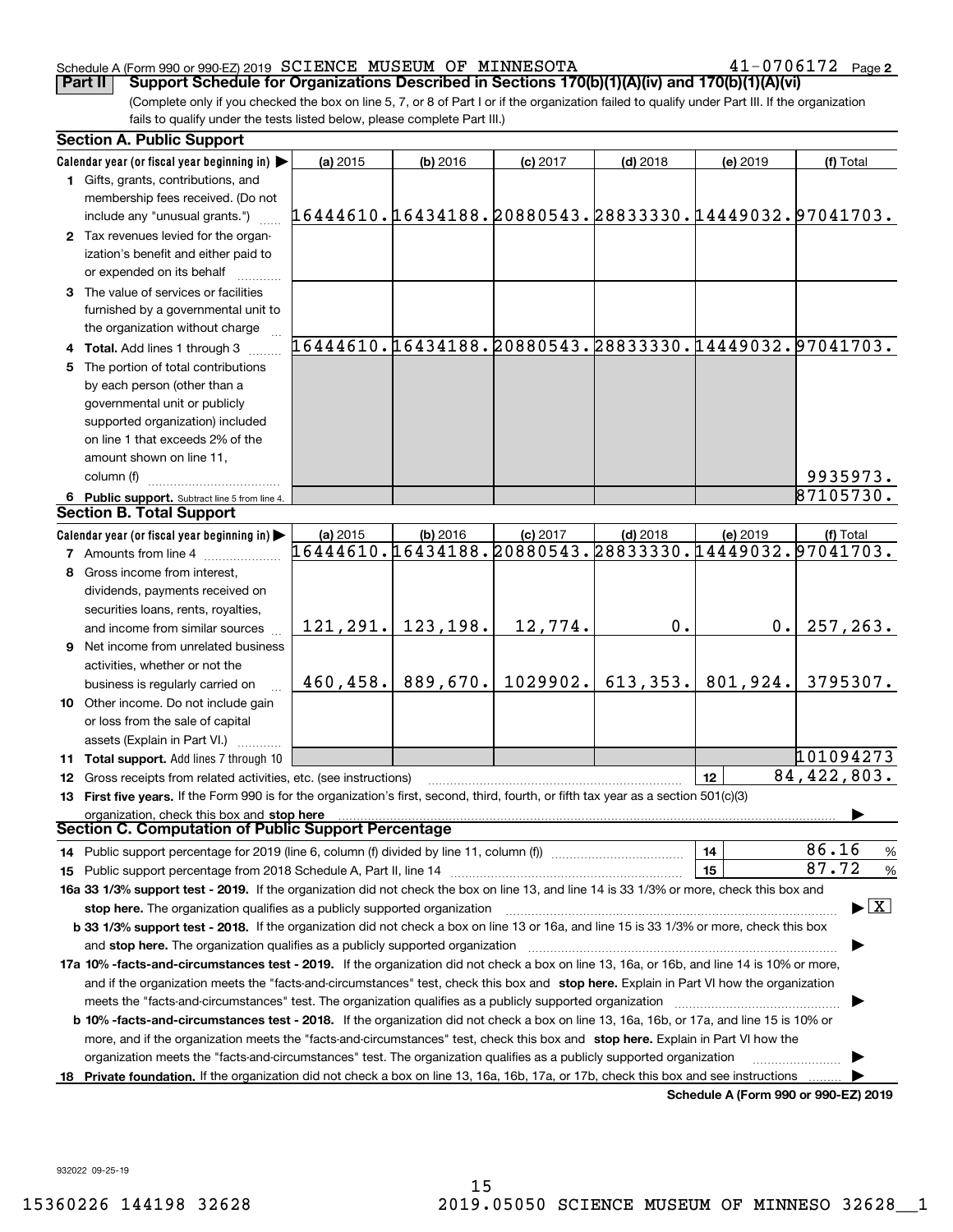#### Schedule A (Form 990 or 990-EZ) 2019 Page SCIENCE MUSEUM OF MINNESOTA 41-0706172 **Part III Support Schedule for Organizations Described in Section 509(a)(2)**

(Complete only if you checked the box on line 10 of Part I or if the organization failed to qualify under Part II. If the organization fails to qualify under the tests listed below, please complete Part II.)

|    | <b>Section A. Public Support</b>                                                                                                                                                                                               |          |          |                 |            |          |                                      |
|----|--------------------------------------------------------------------------------------------------------------------------------------------------------------------------------------------------------------------------------|----------|----------|-----------------|------------|----------|--------------------------------------|
|    | Calendar year (or fiscal year beginning in) $\blacktriangleright$                                                                                                                                                              | (a) 2015 | (b) 2016 | <b>(c)</b> 2017 | $(d)$ 2018 | (e) 2019 | (f) Total                            |
|    | 1 Gifts, grants, contributions, and                                                                                                                                                                                            |          |          |                 |            |          |                                      |
|    | membership fees received. (Do not                                                                                                                                                                                              |          |          |                 |            |          |                                      |
|    | include any "unusual grants.")                                                                                                                                                                                                 |          |          |                 |            |          |                                      |
|    | <b>2</b> Gross receipts from admissions,<br>merchandise sold or services per-<br>formed, or facilities furnished in<br>any activity that is related to the<br>organization's tax-exempt purpose                                |          |          |                 |            |          |                                      |
|    | 3 Gross receipts from activities that<br>are not an unrelated trade or bus-                                                                                                                                                    |          |          |                 |            |          |                                      |
|    | iness under section 513                                                                                                                                                                                                        |          |          |                 |            |          |                                      |
|    | 4 Tax revenues levied for the organ-<br>ization's benefit and either paid to                                                                                                                                                   |          |          |                 |            |          |                                      |
|    | or expended on its behalf                                                                                                                                                                                                      |          |          |                 |            |          |                                      |
|    | 5 The value of services or facilities<br>furnished by a governmental unit to                                                                                                                                                   |          |          |                 |            |          |                                      |
|    | the organization without charge                                                                                                                                                                                                |          |          |                 |            |          |                                      |
|    | <b>6 Total.</b> Add lines 1 through 5                                                                                                                                                                                          |          |          |                 |            |          |                                      |
|    | 7a Amounts included on lines 1, 2, and<br>3 received from disqualified persons                                                                                                                                                 |          |          |                 |            |          |                                      |
|    | <b>b</b> Amounts included on lines 2 and 3 received<br>from other than disqualified persons that<br>exceed the greater of \$5,000 or 1% of the<br>amount on line 13 for the year                                               |          |          |                 |            |          |                                      |
|    | c Add lines 7a and 7b                                                                                                                                                                                                          |          |          |                 |            |          |                                      |
|    | 8 Public support. (Subtract line 7c from line 6.)<br><b>Section B. Total Support</b>                                                                                                                                           |          |          |                 |            |          |                                      |
|    | Calendar year (or fiscal year beginning in)                                                                                                                                                                                    | (a) 2015 | (b) 2016 | $(c)$ 2017      | $(d)$ 2018 | (e) 2019 | (f) Total                            |
|    | 9 Amounts from line 6                                                                                                                                                                                                          |          |          |                 |            |          |                                      |
|    | <b>10a</b> Gross income from interest,<br>dividends, payments received on<br>securities loans, rents, royalties,<br>and income from similar sources                                                                            |          |          |                 |            |          |                                      |
|    | <b>b</b> Unrelated business taxable income<br>(less section 511 taxes) from businesses                                                                                                                                         |          |          |                 |            |          |                                      |
|    | acquired after June 30, 1975                                                                                                                                                                                                   |          |          |                 |            |          |                                      |
|    | c Add lines 10a and 10b<br>11 Net income from unrelated business<br>activities not included in line 10b,<br>whether or not the business is                                                                                     |          |          |                 |            |          |                                      |
|    | regularly carried on<br><b>12</b> Other income. Do not include gain<br>or loss from the sale of capital<br>assets (Explain in Part VI.)                                                                                        |          |          |                 |            |          |                                      |
|    | 13 Total support. (Add lines 9, 10c, 11, and 12.)                                                                                                                                                                              |          |          |                 |            |          |                                      |
|    | 14 First five years. If the Form 990 is for the organization's first, second, third, fourth, or fifth tax year as a section 501(c)(3) organization,                                                                            |          |          |                 |            |          |                                      |
|    | check this box and stop here measurements and contact the contract of the contract of the contract of the contract of the contract of the contract of the contract of the contract of the contract of the contract of the cont |          |          |                 |            |          |                                      |
|    | <b>Section C. Computation of Public Support Percentage</b>                                                                                                                                                                     |          |          |                 |            |          |                                      |
|    |                                                                                                                                                                                                                                |          |          |                 |            | 15       | %                                    |
| 16 | Public support percentage from 2018 Schedule A, Part III, line 15                                                                                                                                                              |          |          |                 |            | 16       | %                                    |
|    | <b>Section D. Computation of Investment Income Percentage</b>                                                                                                                                                                  |          |          |                 |            |          |                                      |
|    | 17 Investment income percentage for 2019 (line 10c, column (f), divided by line 13, column (f))                                                                                                                                |          |          |                 |            | 17       | %                                    |
|    | 18 Investment income percentage from 2018 Schedule A, Part III, line 17                                                                                                                                                        |          |          |                 |            | 18       | %                                    |
|    | 19a 33 1/3% support tests - 2019. If the organization did not check the box on line 14, and line 15 is more than 33 1/3%, and line 17 is not                                                                                   |          |          |                 |            |          |                                      |
|    | more than 33 1/3%, check this box and stop here. The organization qualifies as a publicly supported organization                                                                                                               |          |          |                 |            |          |                                      |
|    | b 33 1/3% support tests - 2018. If the organization did not check a box on line 14 or line 19a, and line 16 is more than 33 1/3%, and                                                                                          |          |          |                 |            |          |                                      |
|    | line 18 is not more than 33 1/3%, check this box and stop here. The organization qualifies as a publicly supported organization                                                                                                |          |          |                 |            |          |                                      |
| 20 | <b>Private foundation.</b> If the organization did not check a box on line 14, 19a, or 19b, check this box and see instructions                                                                                                |          |          |                 |            |          | .                                    |
|    | 932023 09-25-19                                                                                                                                                                                                                |          | 16       |                 |            |          | Schedule A (Form 990 or 990-EZ) 2019 |

15360226 144198 32628 2019.05050 SCIENCE MUSEUM OF MINNESO 32628\_\_1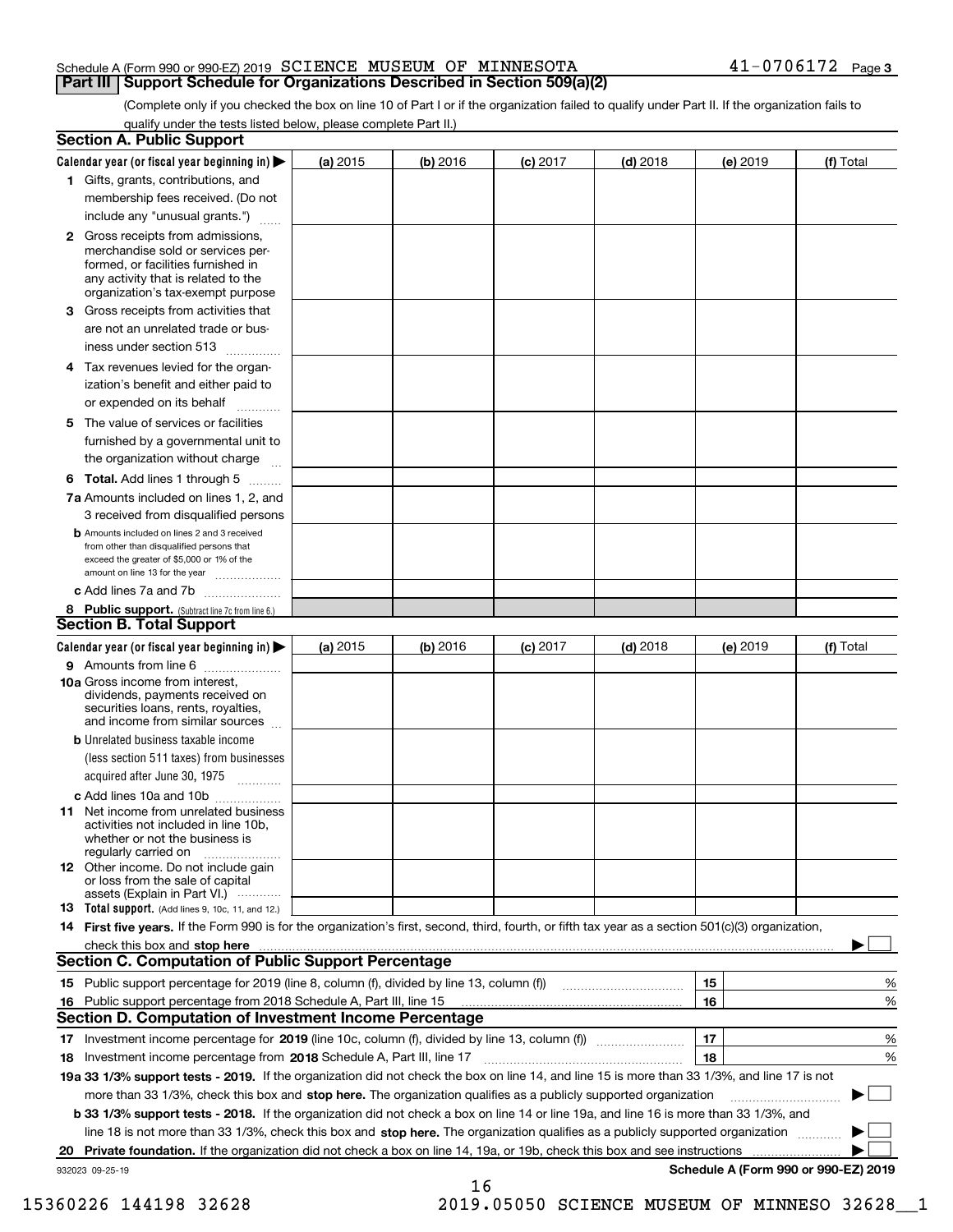#### Schedule A (Form 990 or 990-EZ) 2019 Page SCIENCE MUSEUM OF MINNESOTA 41-0706172

### **Part IV Supporting Organizations**

(Complete only if you checked a box in line 12 on Part I. If you checked 12a of Part I, complete Sections A and B. If you checked 12b of Part I, complete Sections A and C. If you checked 12c of Part I, complete Sections A, D, and E. If you checked 12d of Part I, complete Sections A and D, and complete Part V.)

#### **Section A. All Supporting Organizations**

- **1** Are all of the organization's supported organizations listed by name in the organization's governing documents? If "No," describe in **Part VI** how the supported organizations are designated. If designated by *class or purpose, describe the designation. If historic and continuing relationship, explain.*
- **2** Did the organization have any supported organization that does not have an IRS determination of status under section 509(a)(1) or (2)? If "Yes," explain in Part VI how the organization determined that the supported *organization was described in section 509(a)(1) or (2).*
- **3a** Did the organization have a supported organization described in section 501(c)(4), (5), or (6)? If "Yes," answer *(b) and (c) below.*
- **b** Did the organization confirm that each supported organization qualified under section 501(c)(4), (5), or (6) and satisfied the public support tests under section 509(a)(2)? If "Yes," describe in **Part VI** when and how the *organization made the determination.*
- **c**Did the organization ensure that all support to such organizations was used exclusively for section 170(c)(2)(B) purposes? If "Yes," explain in **Part VI** what controls the organization put in place to ensure such use.
- **4a***If* Was any supported organization not organized in the United States ("foreign supported organization")? *"Yes," and if you checked 12a or 12b in Part I, answer (b) and (c) below.*
- **b** Did the organization have ultimate control and discretion in deciding whether to make grants to the foreign supported organization? If "Yes," describe in **Part VI** how the organization had such control and discretion *despite being controlled or supervised by or in connection with its supported organizations.*
- **c** Did the organization support any foreign supported organization that does not have an IRS determination under sections 501(c)(3) and 509(a)(1) or (2)? If "Yes," explain in **Part VI** what controls the organization used *to ensure that all support to the foreign supported organization was used exclusively for section 170(c)(2)(B) purposes.*
- **5a** Did the organization add, substitute, or remove any supported organizations during the tax year? If "Yes," answer (b) and (c) below (if applicable). Also, provide detail in **Part VI,** including (i) the names and EIN *numbers of the supported organizations added, substituted, or removed; (ii) the reasons for each such action; (iii) the authority under the organization's organizing document authorizing such action; and (iv) how the action was accomplished (such as by amendment to the organizing document).*
- **b** Type I or Type II only. Was any added or substituted supported organization part of a class already designated in the organization's organizing document?
- **cSubstitutions only.**  Was the substitution the result of an event beyond the organization's control?
- **6** Did the organization provide support (whether in the form of grants or the provision of services or facilities) to **Part VI.** *If "Yes," provide detail in* support or benefit one or more of the filing organization's supported organizations? anyone other than (i) its supported organizations, (ii) individuals that are part of the charitable class benefited by one or more of its supported organizations, or (iii) other supporting organizations that also
- **7**Did the organization provide a grant, loan, compensation, or other similar payment to a substantial contributor *If "Yes," complete Part I of Schedule L (Form 990 or 990-EZ).* regard to a substantial contributor? (as defined in section 4958(c)(3)(C)), a family member of a substantial contributor, or a 35% controlled entity with
- **8** Did the organization make a loan to a disqualified person (as defined in section 4958) not described in line 7? *If "Yes," complete Part I of Schedule L (Form 990 or 990-EZ).*
- **9a** Was the organization controlled directly or indirectly at any time during the tax year by one or more in section 509(a)(1) or (2))? If "Yes," *provide detail in* <code>Part VI.</code> disqualified persons as defined in section 4946 (other than foundation managers and organizations described
- **b** Did one or more disqualified persons (as defined in line 9a) hold a controlling interest in any entity in which the supporting organization had an interest? If "Yes," provide detail in P**art VI**.
- **c**Did a disqualified person (as defined in line 9a) have an ownership interest in, or derive any personal benefit from, assets in which the supporting organization also had an interest? If "Yes," provide detail in P**art VI.**
- **10a** Was the organization subject to the excess business holdings rules of section 4943 because of section supporting organizations)? If "Yes," answer 10b below. 4943(f) (regarding certain Type II supporting organizations, and all Type III non-functionally integrated
- **b** Did the organization have any excess business holdings in the tax year? (Use Schedule C, Form 4720, to *determine whether the organization had excess business holdings.)*

932024 09-25-19

**23a3b3c4a4b4c5a 5b5c6789a 9b9c10a**

**Schedule A (Form 990 or 990-EZ) 2019**

**10b**

**1**

**Yes No**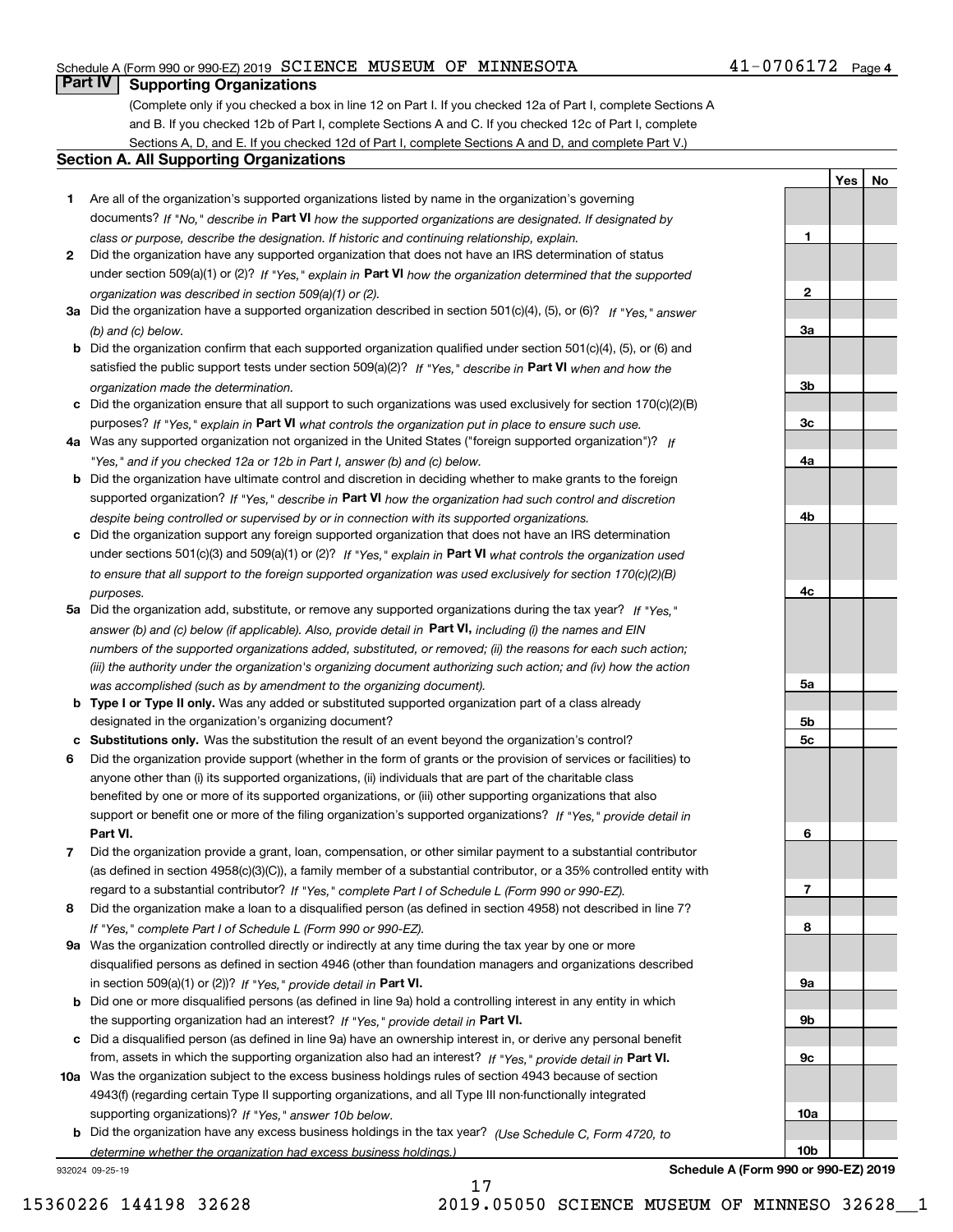#### Schedule A (Form 990 or 990-EZ) 2019 Page SCIENCE MUSEUM OF MINNESOTA 41-0706172

|              | Part IV<br>Supporting Organizations (continued)                                                                                   |                 |     |    |
|--------------|-----------------------------------------------------------------------------------------------------------------------------------|-----------------|-----|----|
|              |                                                                                                                                   |                 | Yes | No |
| 11           | Has the organization accepted a gift or contribution from any of the following persons?                                           |                 |     |    |
|              | a A person who directly or indirectly controls, either alone or together with persons described in (b) and (c)                    |                 |     |    |
|              | below, the governing body of a supported organization?                                                                            | 11a             |     |    |
|              | <b>b</b> A family member of a person described in (a) above?                                                                      | 11 <sub>b</sub> |     |    |
|              | c A 35% controlled entity of a person described in (a) or (b) above? If "Yes" to a, b, or c, provide detail in Part VI.           | 11c             |     |    |
|              | <b>Section B. Type I Supporting Organizations</b>                                                                                 |                 |     |    |
|              |                                                                                                                                   |                 | Yes | No |
| 1            | Did the directors, trustees, or membership of one or more supported organizations have the power to                               |                 |     |    |
|              | regularly appoint or elect at least a majority of the organization's directors or trustees at all times during the                |                 |     |    |
|              | tax year? If "No," describe in Part VI how the supported organization(s) effectively operated, supervised, or                     |                 |     |    |
|              | controlled the organization's activities. If the organization had more than one supported organization,                           |                 |     |    |
|              | describe how the powers to appoint and/or remove directors or trustees were allocated among the supported                         |                 |     |    |
|              | organizations and what conditions or restrictions, if any, applied to such powers during the tax year.                            | 1               |     |    |
| $\mathbf{2}$ | Did the organization operate for the benefit of any supported organization other than the supported                               |                 |     |    |
|              | organization(s) that operated, supervised, or controlled the supporting organization? If "Yes," explain in                        |                 |     |    |
|              | Part VI how providing such benefit carried out the purposes of the supported organization(s) that operated,                       |                 |     |    |
|              | supervised, or controlled the supporting organization.                                                                            | 2               |     |    |
|              | <b>Section C. Type II Supporting Organizations</b>                                                                                |                 |     |    |
|              |                                                                                                                                   |                 | Yes | No |
| 1            | Were a majority of the organization's directors or trustees during the tax year also a majority of the directors                  |                 |     |    |
|              | or trustees of each of the organization's supported organization(s)? If "No," describe in Part VI how control                     |                 |     |    |
|              |                                                                                                                                   |                 |     |    |
|              | or management of the supporting organization was vested in the same persons that controlled or managed                            | 1               |     |    |
|              | the supported organization(s).<br><b>Section D. All Type III Supporting Organizations</b>                                         |                 |     |    |
|              |                                                                                                                                   |                 |     |    |
|              |                                                                                                                                   |                 | Yes | No |
| 1            | Did the organization provide to each of its supported organizations, by the last day of the fifth month of the                    |                 |     |    |
|              | organization's tax year, (i) a written notice describing the type and amount of support provided during the prior tax             |                 |     |    |
|              | year, (ii) a copy of the Form 990 that was most recently filed as of the date of notification, and (iii) copies of the            |                 |     |    |
|              | organization's governing documents in effect on the date of notification, to the extent not previously provided?                  | 1               |     |    |
| 2            | Were any of the organization's officers, directors, or trustees either (i) appointed or elected by the supported                  |                 |     |    |
|              | organization(s) or (ii) serving on the governing body of a supported organization? If "No," explain in Part VI how                |                 |     |    |
|              | the organization maintained a close and continuous working relationship with the supported organization(s).                       | 2               |     |    |
| 3            | By reason of the relationship described in (2), did the organization's supported organizations have a                             |                 |     |    |
|              | significant voice in the organization's investment policies and in directing the use of the organization's                        |                 |     |    |
|              | income or assets at all times during the tax year? If "Yes," describe in Part VI the role the organization's                      |                 |     |    |
|              | supported organizations played in this regard.                                                                                    | 3               |     |    |
|              | Section E. Type III Functionally Integrated Supporting Organizations                                                              |                 |     |    |
| 1            | Check the box next to the method that the organization used to satisfy the Integral Part Test during the year (see instructions). |                 |     |    |
| а            | The organization satisfied the Activities Test. Complete line 2 below.                                                            |                 |     |    |
| b            | The organization is the parent of each of its supported organizations. Complete line 3 below.                                     |                 |     |    |
| с            | The organization supported a governmental entity. Describe in Part VI how you supported a government entity (see instructions),   |                 |     |    |
| 2            | Activities Test. Answer (a) and (b) below.                                                                                        |                 | Yes | No |
| а            | Did substantially all of the organization's activities during the tax year directly further the exempt purposes of                |                 |     |    |
|              | the supported organization(s) to which the organization was responsive? If "Yes," then in Part VI identify                        |                 |     |    |
|              | those supported organizations and explain how these activities directly furthered their exempt purposes,                          |                 |     |    |
|              | how the organization was responsive to those supported organizations, and how the organization determined                         |                 |     |    |
|              | that these activities constituted substantially all of its activities.                                                            | 2a              |     |    |
|              | <b>b</b> Did the activities described in (a) constitute activities that, but for the organization's involvement, one or more      |                 |     |    |
|              | of the organization's supported organization(s) would have been engaged in? If "Yes," explain in Part VI the                      |                 |     |    |
|              | reasons for the organization's position that its supported organization(s) would have engaged in these                            |                 |     |    |
|              | activities but for the organization's involvement.                                                                                | 2b              |     |    |
| з            | Parent of Supported Organizations. Answer (a) and (b) below.                                                                      |                 |     |    |
| а            | Did the organization have the power to regularly appoint or elect a majority of the officers, directors, or                       |                 |     |    |
|              | trustees of each of the supported organizations? Provide details in Part VI.                                                      | За              |     |    |
|              | <b>b</b> Did the organization exercise a substantial degree of direction over the policies, programs, and activities of each      |                 |     |    |
|              | of its supported organizations? If "Yes." describe in Part VI the role played by the organization in this regard.                 | Зb              |     |    |
|              |                                                                                                                                   |                 |     |    |

932025 09-25-19

**Schedule A (Form 990 or 990-EZ) 2019**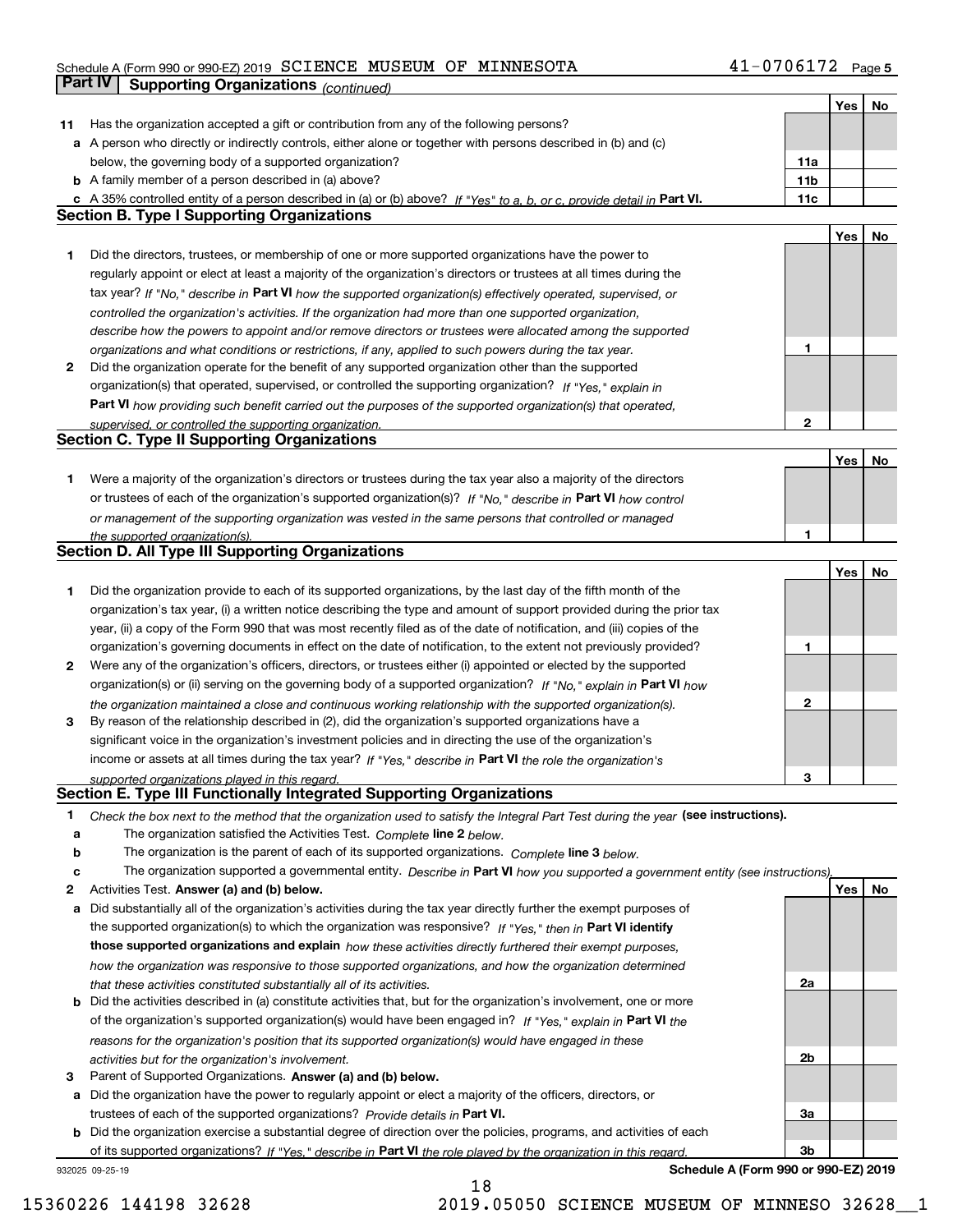| 1            | Check here if the organization satisfied the Integral Part Test as a qualifying trust on Nov. 20, 1970 (explain in Part VI). See instructions. All |                |                                |                                |
|--------------|----------------------------------------------------------------------------------------------------------------------------------------------------|----------------|--------------------------------|--------------------------------|
|              | other Type III non-functionally integrated supporting organizations must complete Sections A through E.                                            |                |                                |                                |
|              | Section A - Adjusted Net Income                                                                                                                    | (A) Prior Year | (B) Current Year<br>(optional) |                                |
| 1.           | Net short-term capital gain                                                                                                                        | 1              |                                |                                |
| 2            | Recoveries of prior-year distributions                                                                                                             | $\overline{2}$ |                                |                                |
| 3            | Other gross income (see instructions)                                                                                                              | 3              |                                |                                |
| 4            | Add lines 1 through 3.                                                                                                                             | 4              |                                |                                |
| 5            | Depreciation and depletion                                                                                                                         | 5              |                                |                                |
| 6            | Portion of operating expenses paid or incurred for production or                                                                                   |                |                                |                                |
|              | collection of gross income or for management, conservation, or                                                                                     |                |                                |                                |
|              | maintenance of property held for production of income (see instructions)                                                                           | 6              |                                |                                |
| 7            | Other expenses (see instructions)                                                                                                                  | $\overline{7}$ |                                |                                |
| 8            | Adjusted Net Income (subtract lines 5, 6, and 7 from line 4)                                                                                       | 8              |                                |                                |
|              | Section B - Minimum Asset Amount                                                                                                                   |                | (A) Prior Year                 | (B) Current Year<br>(optional) |
| 1            | Aggregate fair market value of all non-exempt-use assets (see                                                                                      |                |                                |                                |
|              | instructions for short tax year or assets held for part of year):                                                                                  |                |                                |                                |
|              | <b>a</b> Average monthly value of securities                                                                                                       | 1a             |                                |                                |
|              | <b>b</b> Average monthly cash balances                                                                                                             | 1b             |                                |                                |
|              | c Fair market value of other non-exempt-use assets                                                                                                 | 1c             |                                |                                |
|              | d Total (add lines 1a, 1b, and 1c)                                                                                                                 | 1d             |                                |                                |
|              | <b>e</b> Discount claimed for blockage or other                                                                                                    |                |                                |                                |
|              | factors (explain in detail in Part VI):                                                                                                            |                |                                |                                |
| $\mathbf{2}$ | Acquisition indebtedness applicable to non-exempt-use assets                                                                                       | $\mathbf{2}$   |                                |                                |
| 3            | Subtract line 2 from line 1d.                                                                                                                      | 3              |                                |                                |
| 4            | Cash deemed held for exempt use. Enter 1-1/2% of line 3 (for greater amount,                                                                       |                |                                |                                |
|              | see instructions).                                                                                                                                 | 4              |                                |                                |
| 5            | Net value of non-exempt-use assets (subtract line 4 from line 3)                                                                                   | 5              |                                |                                |
| 6            | Multiply line 5 by .035.                                                                                                                           | 6              |                                |                                |
| 7            | Recoveries of prior-year distributions                                                                                                             | $\overline{7}$ |                                |                                |
| 8            | <b>Minimum Asset Amount</b> (add line 7 to line 6)                                                                                                 | 8              |                                |                                |
|              | <b>Section C - Distributable Amount</b>                                                                                                            |                |                                | <b>Current Year</b>            |
| 1            | Adjusted net income for prior year (from Section A, line 8, Column A)                                                                              | 1              |                                |                                |
| 2            | Enter 85% of line 1.                                                                                                                               | $\overline{2}$ |                                |                                |
| 3            | Minimum asset amount for prior year (from Section B, line 8, Column A)                                                                             | 3              |                                |                                |
| 4            | Enter greater of line 2 or line 3.                                                                                                                 | 4              |                                |                                |

|--|

**6** Distributable Amount. Subtract line 5 from line 4, unless subject to

Check here if the current year is the organization's first as a non-functionally

emergency temporary reduction (see instructions).

Income tax imposed in prior year

instructions).

**Part V Type III Non-Functionally Integrated 509(a)(3) Supporting Organizations** 

| integrated Type III supporting organization (see |
|--------------------------------------------------|
|                                                  |

**5**

**6**

**Schedule A (Form 990 or 990-EZ) 2019**

**5**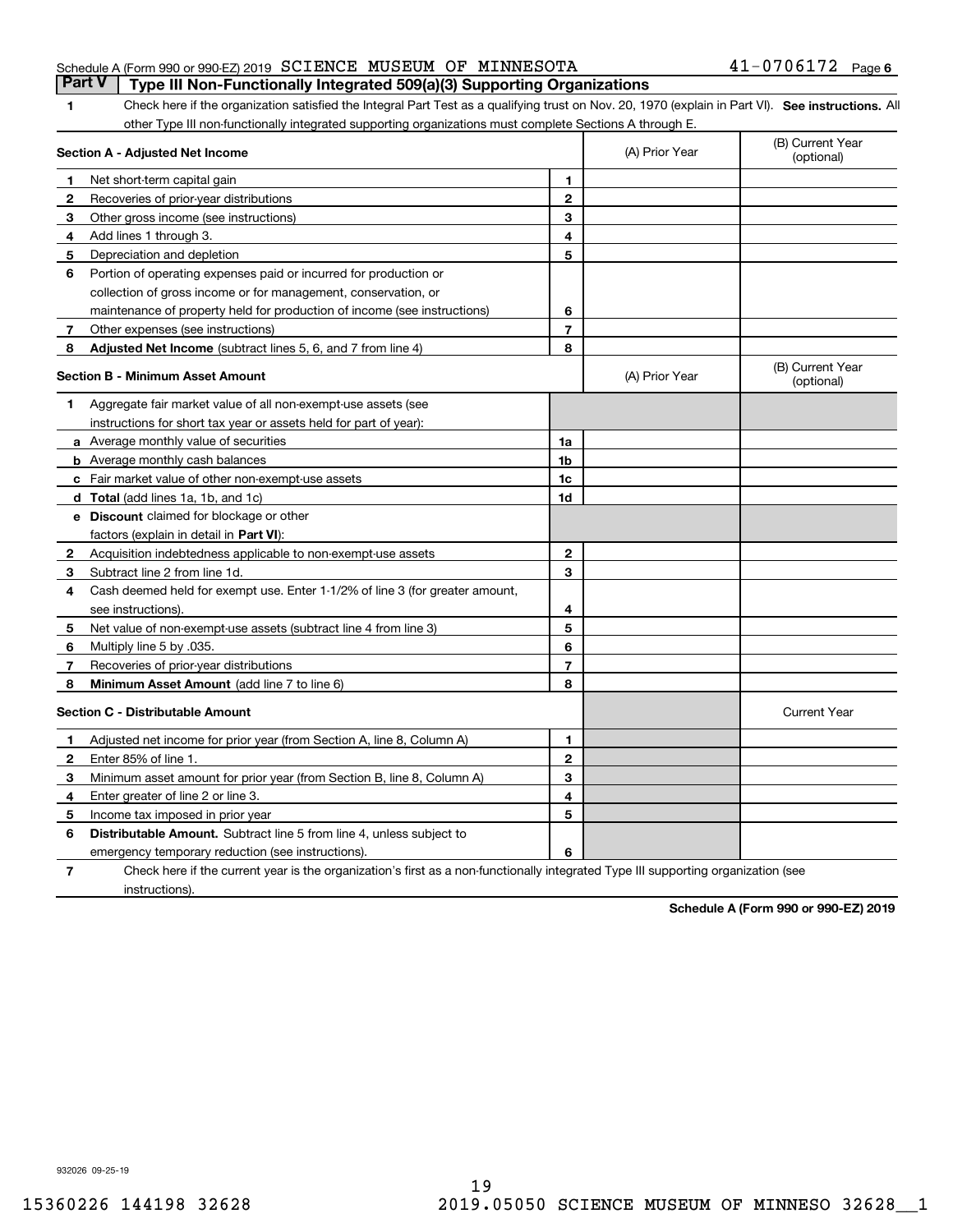#### Schedule A (Form 990 or 990-EZ) 2019 Page SCIENCE MUSEUM OF MINNESOTA 41-0706172

| <b>Part V</b> | Type III Non-Functionally Integrated 509(a)(3) Supporting Organizations                    |                                    | (continued)                                    |                                                  |  |  |
|---------------|--------------------------------------------------------------------------------------------|------------------------------------|------------------------------------------------|--------------------------------------------------|--|--|
|               | <b>Section D - Distributions</b>                                                           | <b>Current Year</b>                |                                                |                                                  |  |  |
| 1             | Amounts paid to supported organizations to accomplish exempt purposes                      |                                    |                                                |                                                  |  |  |
| 2             | Amounts paid to perform activity that directly furthers exempt purposes of supported       |                                    |                                                |                                                  |  |  |
|               | organizations, in excess of income from activity                                           |                                    |                                                |                                                  |  |  |
| 3             | Administrative expenses paid to accomplish exempt purposes of supported organizations      |                                    |                                                |                                                  |  |  |
| 4             | Amounts paid to acquire exempt-use assets                                                  |                                    |                                                |                                                  |  |  |
| 5             | Qualified set-aside amounts (prior IRS approval required)                                  |                                    |                                                |                                                  |  |  |
| 6             | Other distributions (describe in Part VI). See instructions.                               |                                    |                                                |                                                  |  |  |
| 7             | <b>Total annual distributions.</b> Add lines 1 through 6.                                  |                                    |                                                |                                                  |  |  |
| 8             | Distributions to attentive supported organizations to which the organization is responsive |                                    |                                                |                                                  |  |  |
|               | (provide details in Part VI). See instructions.                                            |                                    |                                                |                                                  |  |  |
| 9             | Distributable amount for 2019 from Section C, line 6                                       |                                    |                                                |                                                  |  |  |
| 10            | Line 8 amount divided by line 9 amount                                                     |                                    |                                                |                                                  |  |  |
|               | <b>Section E - Distribution Allocations</b> (see instructions)                             | (i)<br><b>Excess Distributions</b> | (iii)<br><b>Underdistributions</b><br>Pre-2019 | (iii)<br><b>Distributable</b><br>Amount for 2019 |  |  |
| 1             | Distributable amount for 2019 from Section C, line 6                                       |                                    |                                                |                                                  |  |  |
| 2             | Underdistributions, if any, for years prior to 2019 (reason-                               |                                    |                                                |                                                  |  |  |
|               | able cause required- explain in Part VI). See instructions.                                |                                    |                                                |                                                  |  |  |
| З             | Excess distributions carryover, if any, to 2019                                            |                                    |                                                |                                                  |  |  |
|               | <b>a</b> From 2014                                                                         |                                    |                                                |                                                  |  |  |
|               | <b>b</b> From 2015                                                                         |                                    |                                                |                                                  |  |  |
|               | $c$ From 2016                                                                              |                                    |                                                |                                                  |  |  |
|               | d From 2017                                                                                |                                    |                                                |                                                  |  |  |
|               | e From 2018                                                                                |                                    |                                                |                                                  |  |  |
|               | Total of lines 3a through e                                                                |                                    |                                                |                                                  |  |  |
| g             | Applied to underdistributions of prior years                                               |                                    |                                                |                                                  |  |  |
|               | <b>h</b> Applied to 2019 distributable amount                                              |                                    |                                                |                                                  |  |  |
|               | Carryover from 2014 not applied (see instructions)                                         |                                    |                                                |                                                  |  |  |
|               | Remainder. Subtract lines 3g, 3h, and 3i from 3f.                                          |                                    |                                                |                                                  |  |  |
| 4             | Distributions for 2019 from Section D,                                                     |                                    |                                                |                                                  |  |  |
|               | line $7:$                                                                                  |                                    |                                                |                                                  |  |  |
|               | <b>a</b> Applied to underdistributions of prior years                                      |                                    |                                                |                                                  |  |  |
|               | <b>b</b> Applied to 2019 distributable amount                                              |                                    |                                                |                                                  |  |  |
|               | c Remainder. Subtract lines 4a and 4b from 4.                                              |                                    |                                                |                                                  |  |  |
| 5             | Remaining underdistributions for years prior to 2019, if                                   |                                    |                                                |                                                  |  |  |
|               | any. Subtract lines 3g and 4a from line 2. For result greater                              |                                    |                                                |                                                  |  |  |
|               | than zero, explain in Part VI. See instructions.                                           |                                    |                                                |                                                  |  |  |
| 6             | Remaining underdistributions for 2019. Subtract lines 3h                                   |                                    |                                                |                                                  |  |  |
|               | and 4b from line 1. For result greater than zero, explain in                               |                                    |                                                |                                                  |  |  |
|               | Part VI. See instructions.                                                                 |                                    |                                                |                                                  |  |  |
| 7             | Excess distributions carryover to 2020. Add lines 3j                                       |                                    |                                                |                                                  |  |  |
|               | and 4c.                                                                                    |                                    |                                                |                                                  |  |  |
| 8             | Breakdown of line 7:                                                                       |                                    |                                                |                                                  |  |  |
|               | a Excess from 2015                                                                         |                                    |                                                |                                                  |  |  |
|               | <b>b</b> Excess from 2016                                                                  |                                    |                                                |                                                  |  |  |
|               | c Excess from 2017                                                                         |                                    |                                                |                                                  |  |  |
|               | d Excess from 2018                                                                         |                                    |                                                |                                                  |  |  |
|               | e Excess from 2019                                                                         |                                    |                                                |                                                  |  |  |

**Schedule A (Form 990 or 990-EZ) 2019**

932027 09-25-19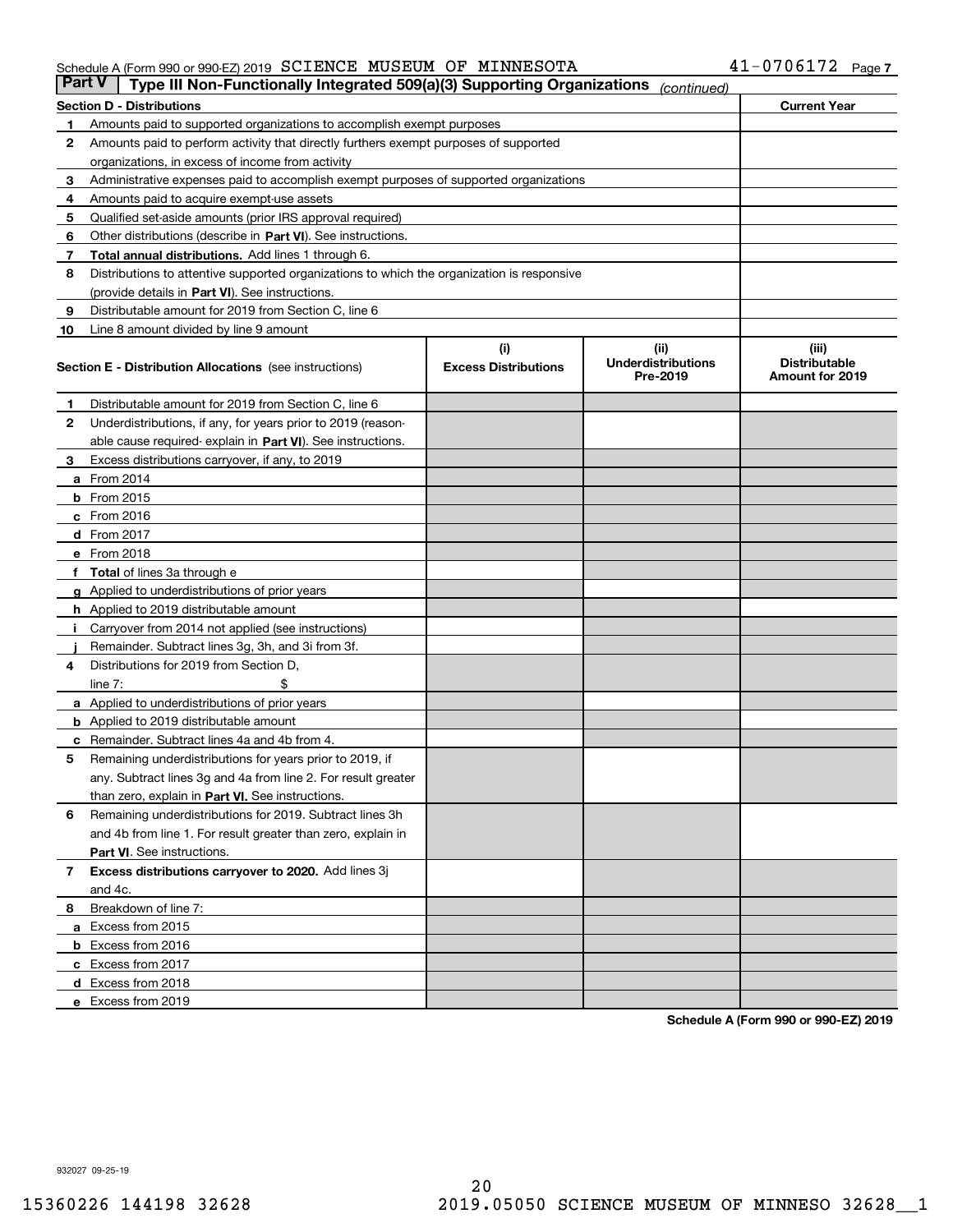|                 | Schedule A (Form 990 or 990-EZ) 2019 SCIENCE MUSEUM OF MINNESOTA                                                                                                                                                                                                                                                                                                                                                                                                                                                                                                                            |    | $41 - 0706172$ Page 8                |
|-----------------|---------------------------------------------------------------------------------------------------------------------------------------------------------------------------------------------------------------------------------------------------------------------------------------------------------------------------------------------------------------------------------------------------------------------------------------------------------------------------------------------------------------------------------------------------------------------------------------------|----|--------------------------------------|
| Part VI         | Supplemental Information. Provide the explanations required by Part II, line 10; Part II, line 17a or 17b; Part III, line 12;<br>Part IV, Section A, lines 1, 2, 3b, 3c, 4b, 4c, 5a, 6, 9a, 9b, 9c, 11a, 11b, and 11c; Part IV, Section B, lines 1 and 2; Part IV, Section C,<br>line 1; Part IV, Section D, lines 2 and 3; Part IV, Section E, lines 1c, 2a, 2b, 3a, and 3b; Part V, line 1; Part V, Section B, line 1e; Part V,<br>Section D, lines 5, 6, and 8; and Part V, Section E, lines 2, 5, and 6. Also complete this part for any additional information.<br>(See instructions.) |    |                                      |
|                 |                                                                                                                                                                                                                                                                                                                                                                                                                                                                                                                                                                                             |    |                                      |
|                 |                                                                                                                                                                                                                                                                                                                                                                                                                                                                                                                                                                                             |    |                                      |
|                 |                                                                                                                                                                                                                                                                                                                                                                                                                                                                                                                                                                                             |    |                                      |
|                 |                                                                                                                                                                                                                                                                                                                                                                                                                                                                                                                                                                                             |    |                                      |
|                 |                                                                                                                                                                                                                                                                                                                                                                                                                                                                                                                                                                                             |    |                                      |
|                 |                                                                                                                                                                                                                                                                                                                                                                                                                                                                                                                                                                                             |    |                                      |
|                 |                                                                                                                                                                                                                                                                                                                                                                                                                                                                                                                                                                                             |    |                                      |
|                 |                                                                                                                                                                                                                                                                                                                                                                                                                                                                                                                                                                                             |    |                                      |
|                 |                                                                                                                                                                                                                                                                                                                                                                                                                                                                                                                                                                                             |    |                                      |
|                 |                                                                                                                                                                                                                                                                                                                                                                                                                                                                                                                                                                                             |    |                                      |
|                 |                                                                                                                                                                                                                                                                                                                                                                                                                                                                                                                                                                                             |    |                                      |
|                 |                                                                                                                                                                                                                                                                                                                                                                                                                                                                                                                                                                                             |    |                                      |
|                 |                                                                                                                                                                                                                                                                                                                                                                                                                                                                                                                                                                                             |    |                                      |
|                 |                                                                                                                                                                                                                                                                                                                                                                                                                                                                                                                                                                                             |    |                                      |
|                 |                                                                                                                                                                                                                                                                                                                                                                                                                                                                                                                                                                                             |    |                                      |
|                 |                                                                                                                                                                                                                                                                                                                                                                                                                                                                                                                                                                                             |    |                                      |
|                 |                                                                                                                                                                                                                                                                                                                                                                                                                                                                                                                                                                                             |    |                                      |
|                 |                                                                                                                                                                                                                                                                                                                                                                                                                                                                                                                                                                                             |    |                                      |
|                 |                                                                                                                                                                                                                                                                                                                                                                                                                                                                                                                                                                                             |    |                                      |
|                 |                                                                                                                                                                                                                                                                                                                                                                                                                                                                                                                                                                                             |    |                                      |
|                 |                                                                                                                                                                                                                                                                                                                                                                                                                                                                                                                                                                                             |    |                                      |
|                 |                                                                                                                                                                                                                                                                                                                                                                                                                                                                                                                                                                                             |    |                                      |
|                 |                                                                                                                                                                                                                                                                                                                                                                                                                                                                                                                                                                                             |    |                                      |
|                 |                                                                                                                                                                                                                                                                                                                                                                                                                                                                                                                                                                                             |    |                                      |
|                 |                                                                                                                                                                                                                                                                                                                                                                                                                                                                                                                                                                                             |    |                                      |
|                 |                                                                                                                                                                                                                                                                                                                                                                                                                                                                                                                                                                                             |    |                                      |
|                 |                                                                                                                                                                                                                                                                                                                                                                                                                                                                                                                                                                                             |    |                                      |
| 932028 09-25-19 |                                                                                                                                                                                                                                                                                                                                                                                                                                                                                                                                                                                             |    | Schedule A (Form 990 or 990-EZ) 2019 |
|                 |                                                                                                                                                                                                                                                                                                                                                                                                                                                                                                                                                                                             | 21 |                                      |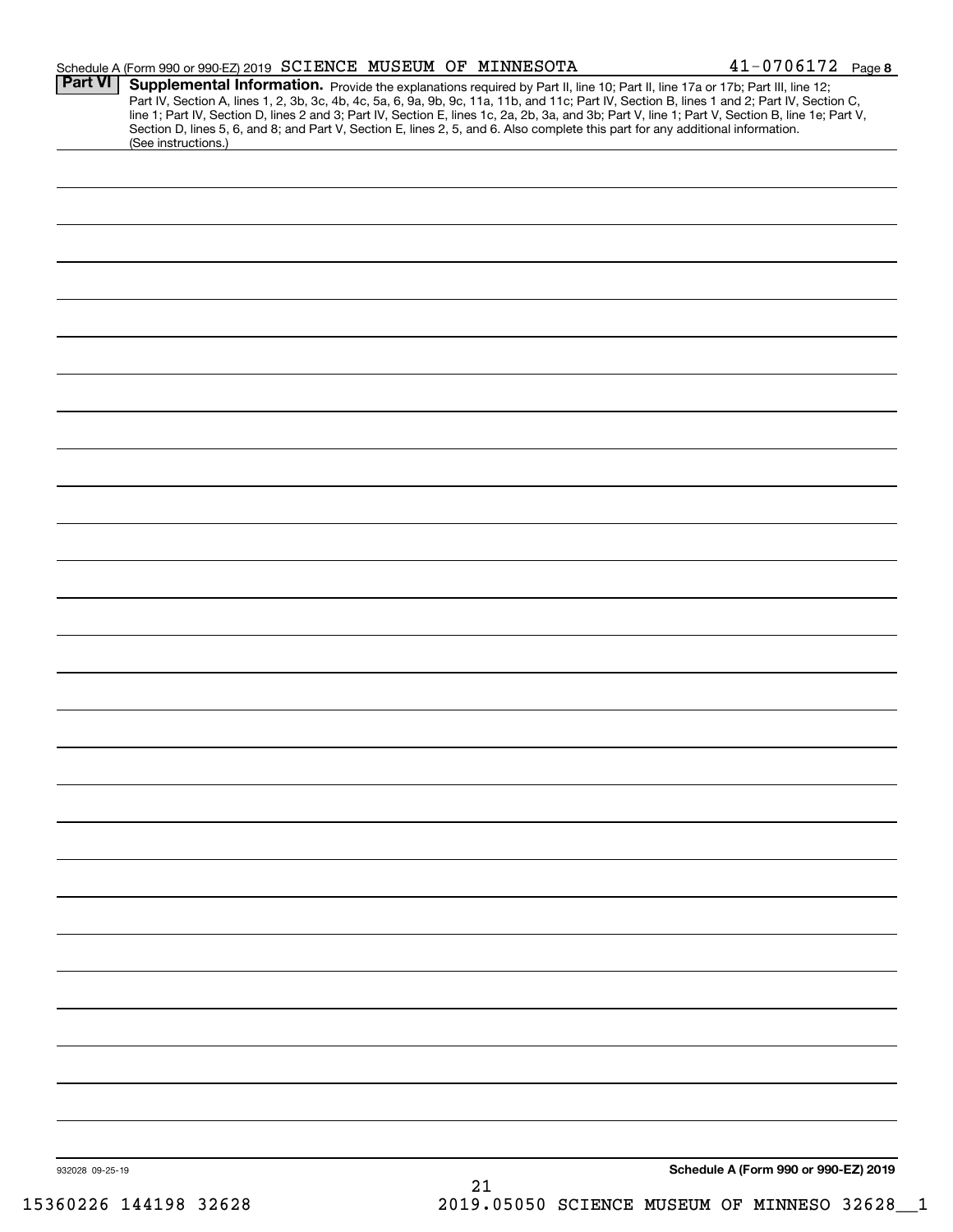Department of the Treasury Internal Revenue Service **(Form 990, 990-EZ, or 990-PF)** Nam

**Organization type** (check one):

#### \*\* PUBLIC DISCLOSURE COPY \*\*

# **Schedule B Schedule of Contributors**

**| Attach to Form 990, Form 990-EZ, or Form 990-PF. | Go to www.irs.gov/Form990 for the latest information.** OMB No. 1545-0047

# **2019**

**Employer identification number**

| -070617 |  |
|---------|--|
|---------|--|

| e of the organization |  |  |  | Em                          |  |
|-----------------------|--|--|--|-----------------------------|--|
|                       |  |  |  | SCIENCE MUSEUM OF MINNESOTA |  |

| Filers of:         | Section:                                                                           |
|--------------------|------------------------------------------------------------------------------------|
| Form 990 or 990-EZ | $\boxed{\text{X}}$ 501(c)( 3) (enter number) organization                          |
|                    | $4947(a)(1)$ nonexempt charitable trust <b>not</b> treated as a private foundation |
|                    | 527 political organization                                                         |
| Form 990-PF        | 501(c)(3) exempt private foundation                                                |
|                    | 4947(a)(1) nonexempt charitable trust treated as a private foundation              |
|                    | 501(c)(3) taxable private foundation                                               |

Check if your organization is covered by the **General Rule** or a **Special Rule.**<br>Nota: Only a section 501(c)(7), (8), or (10) erganization can chock boxes for be **Note:**  Only a section 501(c)(7), (8), or (10) organization can check boxes for both the General Rule and a Special Rule. See instructions.

#### **General Rule**

For an organization filing Form 990, 990-EZ, or 990-PF that received, during the year, contributions totaling \$5,000 or more (in money or property) from any one contributor. Complete Parts I and II. See instructions for determining a contributor's total contributions.

#### **Special Rules**

any one contributor, during the year, total contributions of the greater of  $\,$  (1) \$5,000; or **(2)** 2% of the amount on (i) Form 990, Part VIII, line 1h;  $\boxed{\textbf{X}}$  For an organization described in section 501(c)(3) filing Form 990 or 990-EZ that met the 33 1/3% support test of the regulations under sections 509(a)(1) and 170(b)(1)(A)(vi), that checked Schedule A (Form 990 or 990-EZ), Part II, line 13, 16a, or 16b, and that received from or (ii) Form 990-EZ, line 1. Complete Parts I and II.

year, total contributions of more than \$1,000 *exclusively* for religious, charitable, scientific, literary, or educational purposes, or for the For an organization described in section 501(c)(7), (8), or (10) filing Form 990 or 990-EZ that received from any one contributor, during the prevention of cruelty to children or animals. Complete Parts I, II, and III.

purpose. Don't complete any of the parts unless the **General Rule** applies to this organization because it received *nonexclusively* year, contributions <sub>exclusively</sub> for religious, charitable, etc., purposes, but no such contributions totaled more than \$1,000. If this box is checked, enter here the total contributions that were received during the year for an  $\;$ exclusively religious, charitable, etc., For an organization described in section 501(c)(7), (8), or (10) filing Form 990 or 990-EZ that received from any one contributor, during the religious, charitable, etc., contributions totaling \$5,000 or more during the year  $\Box$ — $\Box$   $\Box$ 

**Caution:**  An organization that isn't covered by the General Rule and/or the Special Rules doesn't file Schedule B (Form 990, 990-EZ, or 990-PF), but it **must** answer "No" on Part IV, line 2, of its Form 990; or check the box on line H of its Form 990-EZ or on its Form 990-PF, Part I, line 2, to<br>cortify that it doesn't meet the filipe requirements of Schodule B (Fer certify that it doesn't meet the filing requirements of Schedule B (Form 990, 990-EZ, or 990-PF).

**For Paperwork Reduction Act Notice, see the instructions for Form 990, 990-EZ, or 990-PF. Schedule B (Form 990, 990-EZ, or 990-PF) (2019)** LHA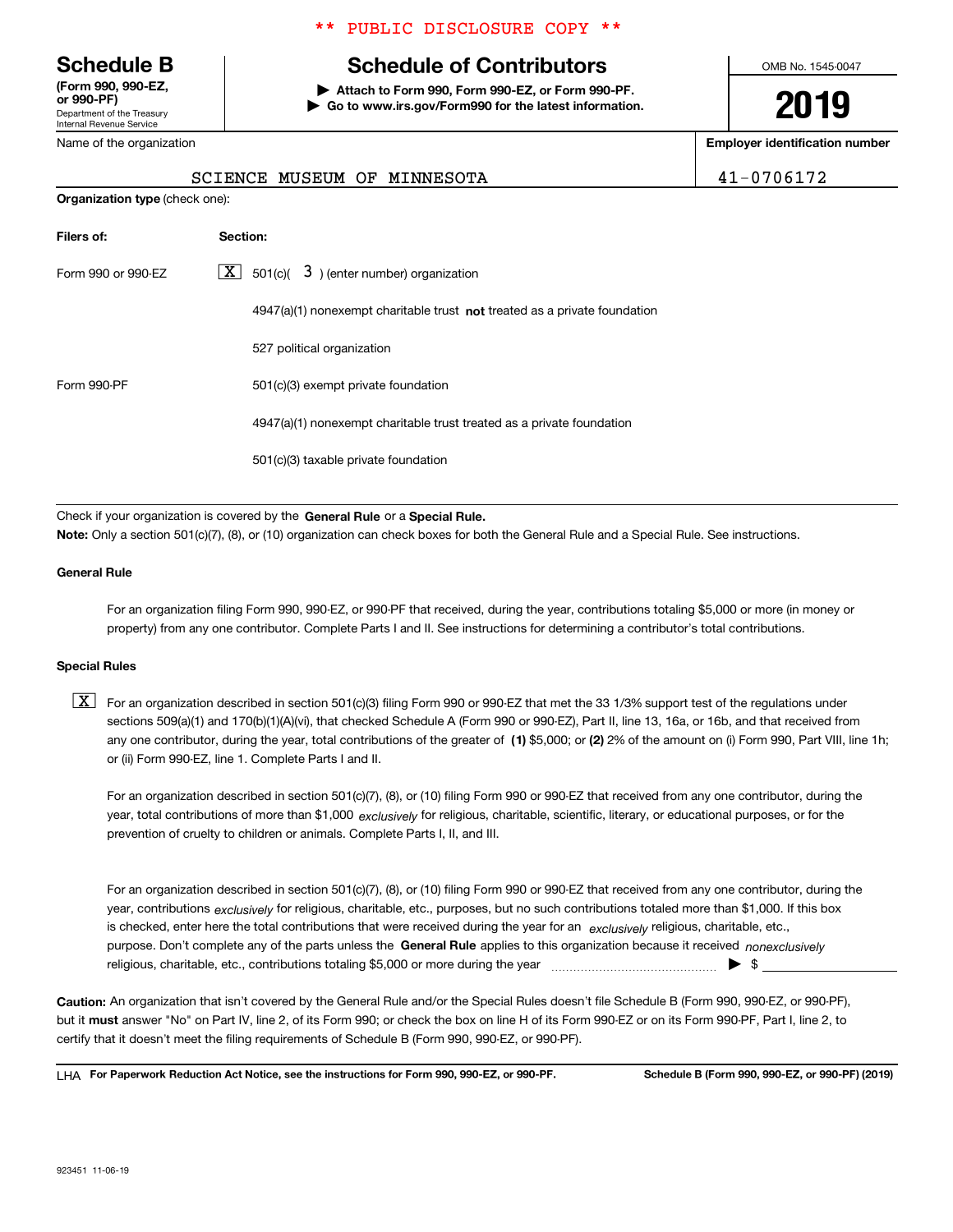#### Schedule B (Form 990, 990-EZ, or 990-PF) (2019) **Page 2** and the state of the state of the state of the state of the state of the state of the state of the state of the state of the state of the state of the state of the s

Name of organization

**Employer identification number**

#### SCIENCE MUSEUM OF MINNESOTA **11-0706172**

923452 11-06-19 **Schedule B (Form 990, 990-EZ, or 990-PF) (2019) (a)No.(b)Name, address, and ZIP + 4 (c)Total contributions (d)Type of contribution PersonPayrollNoncash(a)No.(b)Name, address, and ZIP + 4 (c)Total contributions (d)Type of contribution PersonPayrollNoncash(a)No.(b)Name, address, and ZIP + 4 (c)Total contributions (d)Type of contribution PersonPayrollNoncash(a) No.(b) Name, address, and ZIP + 4 (c) Total contributions (d) Type of contribution PersonPayrollNoncash(a) No.(b)Name, address, and ZIP + 4 (c) Total contributions (d) Type of contribution PersonPayrollNoncash(a) No.(b)Name, address, and ZIP + 4 (c)Total contributions (d)Type of contribution PersonPayrollNoncashContributors** (see instructions). Use duplicate copies of Part I if additional space is needed. \$(Complete Part II for noncash contributions.) \$(Complete Part II for noncash contributions.) \$(Complete Part II for noncash contributions.) \$(Complete Part II for noncash contributions.) \$(Complete Part II for noncash contributions.) \$(Complete Part II for noncash contributions.) **2** Chedule B (Form 990, 990-EZ, or 990-PF) (2019)<br> **2Part I 2Part I CONTIBUTION** OF **MINNESOTA**<br> **2Part I Contributors** (see instructions). Use duplicate copies of Part I if additional space is needed.  $\boxed{\mathbf{X}}$  $\boxed{\mathbf{X}}$  $\sqrt{X}$  $\sqrt{X}$  $\boxed{\text{X}}$  $\boxed{\text{X}}$  $\begin{array}{c|c|c|c|c|c} 1 & \hspace{1.5cm} & \hspace{1.5cm} & \hspace{1.5cm} & \hspace{1.5cm} & \hspace{1.5cm} & \hspace{1.5cm} & \hspace{1.5cm} & \hspace{1.5cm} & \hspace{1.5cm} & \hspace{1.5cm} & \hspace{1.5cm} & \hspace{1.5cm} & \hspace{1.5cm} & \hspace{1.5cm} & \hspace{1.5cm} & \hspace{1.5cm} & \hspace{1.5cm} & \hspace{1.5cm} & \hspace{1.5cm} & \hspace{1.5cm} &$ 842,500.  $2$  | Person  $\overline{\text{X}}$ 1,653,682.  $\overline{3}$  | Person  $\overline{X}$ 1,448,547.  $4$  | Person  $\overline{\text{X}}$ 2,813,357.  $\sim$  5 | Person X 1,045,700.  $\sim$  6 | Person X 300,000.

15360226 144198 32628 2019.05050 SCIENCE MUSEUM OF MINNESO 32628\_\_1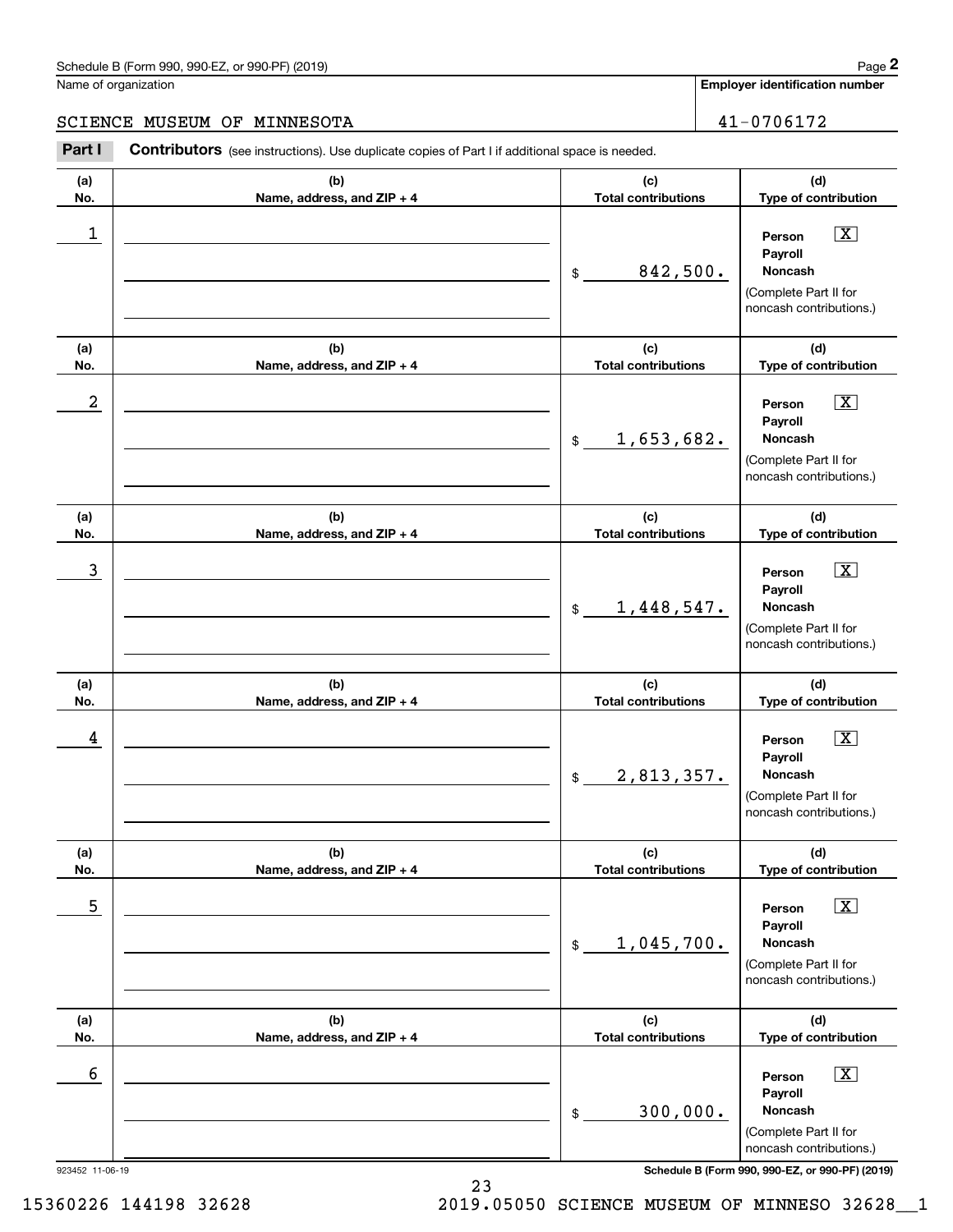### Schedule B (Form 990, 990-EZ, or 990-PF) (2019) Page 2

### SCIENCE MUSEUM OF MINNESOTA 41-0706172

|                      | Schedule B (Form 990, 990-EZ, or 990-PF) (2019)                                                |                                   | Page 2                                                                                                                              |
|----------------------|------------------------------------------------------------------------------------------------|-----------------------------------|-------------------------------------------------------------------------------------------------------------------------------------|
| Name of organization |                                                                                                |                                   | <b>Employer identification number</b>                                                                                               |
|                      | SCIENCE MUSEUM OF MINNESOTA                                                                    |                                   | 41-0706172                                                                                                                          |
| Part I               | Contributors (see instructions). Use duplicate copies of Part I if additional space is needed. |                                   |                                                                                                                                     |
| (a)<br>No.           | (b)<br>Name, address, and ZIP + 4                                                              | (c)<br><b>Total contributions</b> | (d)<br>Type of contribution                                                                                                         |
| 7                    |                                                                                                | 708,494.<br>\$                    | $\boxed{\text{X}}$<br>Person<br>Payroll<br>Noncash<br>(Complete Part II for<br>noncash contributions.)                              |
| (a)<br>No.           | (b)<br>Name, address, and ZIP + 4                                                              | (c)<br><b>Total contributions</b> | (d)<br>Type of contribution                                                                                                         |
|                      |                                                                                                | \$                                | Person<br>Payroll<br>Noncash<br>(Complete Part II for<br>noncash contributions.)                                                    |
| (a)<br>No.           | (b)<br>Name, address, and ZIP + 4                                                              | (c)<br><b>Total contributions</b> | (d)<br>Type of contribution                                                                                                         |
|                      |                                                                                                | \$                                | Person<br>Payroll<br>Noncash<br>(Complete Part II for<br>noncash contributions.)                                                    |
| (a)<br>No.           | (b)<br>Name, address, and ZIP + 4                                                              | (c)<br><b>Total contributions</b> | (d)<br>Type of contribution                                                                                                         |
|                      |                                                                                                | \$                                | Person<br>Payroll<br>Noncash<br>(Complete Part II for<br>noncash contributions.)                                                    |
| (a)<br>No.           | (b)<br>Name, address, and ZIP + 4                                                              | (c)<br><b>Total contributions</b> | (d)<br>Type of contribution                                                                                                         |
|                      |                                                                                                | \$                                | Person<br>Payroll<br>Noncash<br>(Complete Part II for<br>noncash contributions.)                                                    |
| (a)<br>No.           | (b)<br>Name, address, and ZIP + 4                                                              | (c)<br><b>Total contributions</b> | (d)<br>Type of contribution                                                                                                         |
|                      |                                                                                                | \$                                | Person<br>Payroll<br>Noncash<br>(Complete Part II for<br>noncash contributions.)<br>Schedule B (Form 990, 990-EZ, or 990-PF) (2019) |

24

15360226 144198 32628 2019.05050 SCIENCE MUSEUM OF MINNESO 32628\_\_1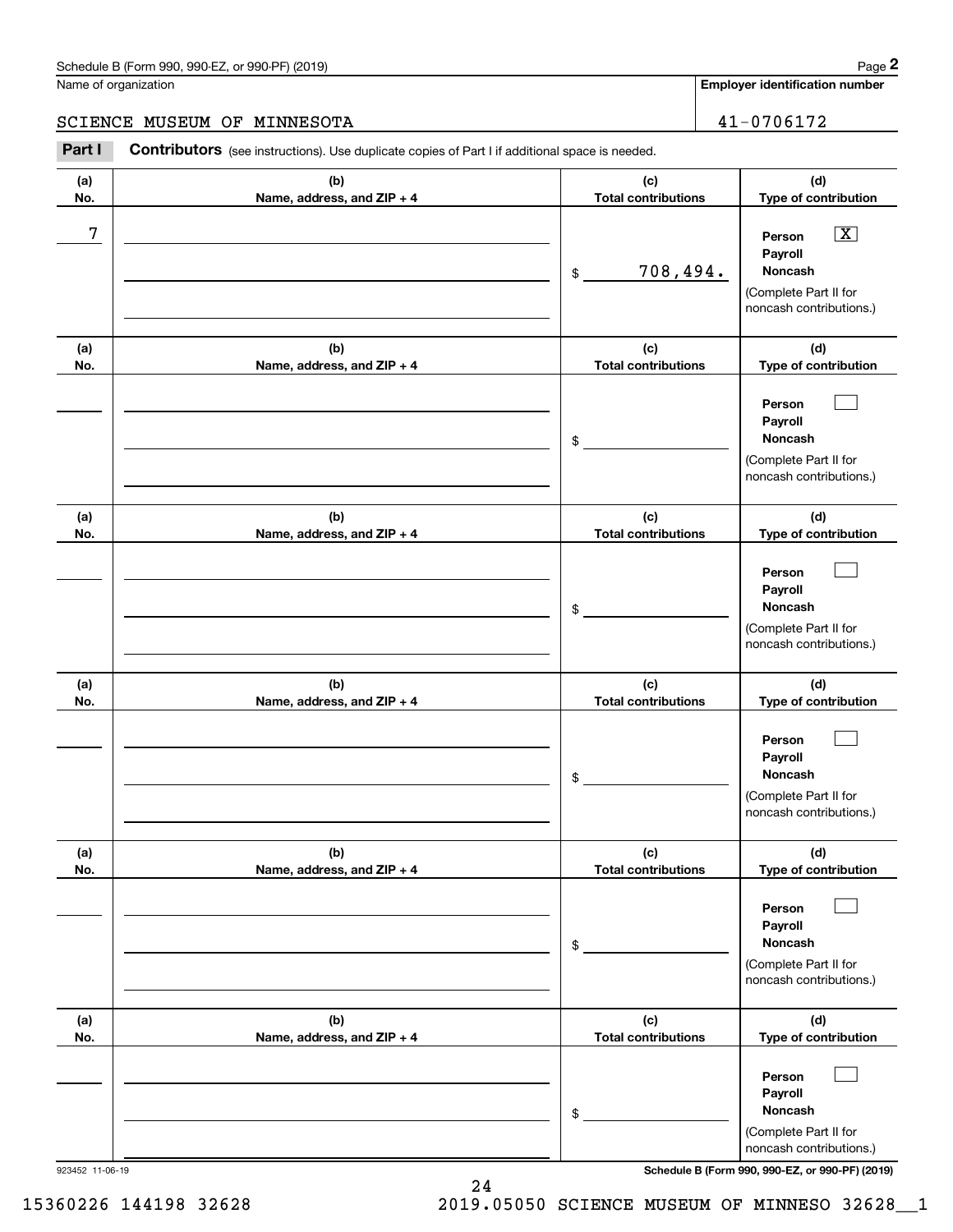Name of organization

**Employer identification number**

SCIENCE MUSEUM OF MINNESOTA 41-0706172

Chedule B (Form 990, 990-EZ, or 990-PF) (2019)<br> **3Page 3** anne of organization<br> **3CIENCE MUSEUM OF MINNESOTA**<br> **3Part II Noncash Property** (see instructions). Use duplicate copies of Part II if additional space is needed

| (a)<br>No.<br>from<br>Part I | (b)<br>Description of noncash property given | (c)<br>FMV (or estimate)<br>(See instructions.) | (d)<br>Date received                            |
|------------------------------|----------------------------------------------|-------------------------------------------------|-------------------------------------------------|
|                              |                                              |                                                 |                                                 |
|                              |                                              | $\frac{1}{2}$                                   |                                                 |
| (a)<br>No.<br>from<br>Part I | (b)<br>Description of noncash property given | (c)<br>FMV (or estimate)<br>(See instructions.) | (d)<br>Date received                            |
|                              |                                              | $\frac{1}{2}$                                   |                                                 |
| (a)<br>No.<br>from<br>Part I | (b)<br>Description of noncash property given | (c)<br>FMV (or estimate)<br>(See instructions.) | (d)<br>Date received                            |
|                              |                                              | $\frac{1}{2}$                                   |                                                 |
| (a)<br>No.<br>from<br>Part I | (b)<br>Description of noncash property given | (c)<br>FMV (or estimate)<br>(See instructions.) | (d)<br>Date received                            |
|                              |                                              | $\mathsf{\$}$                                   |                                                 |
| (a)<br>No.<br>from<br>Part I | (b)<br>Description of noncash property given | (c)<br>FMV (or estimate)<br>(See instructions.) | (d)<br>Date received                            |
|                              |                                              | $\$$                                            |                                                 |
| (a)<br>No.<br>from<br>Part I | (b)<br>Description of noncash property given | (c)<br>FMV (or estimate)<br>(See instructions.) | (d)<br>Date received                            |
|                              |                                              |                                                 |                                                 |
| 923453 11-06-19              |                                              | \$                                              | Schedule B (Form 990, 990-EZ, or 990-PF) (2019) |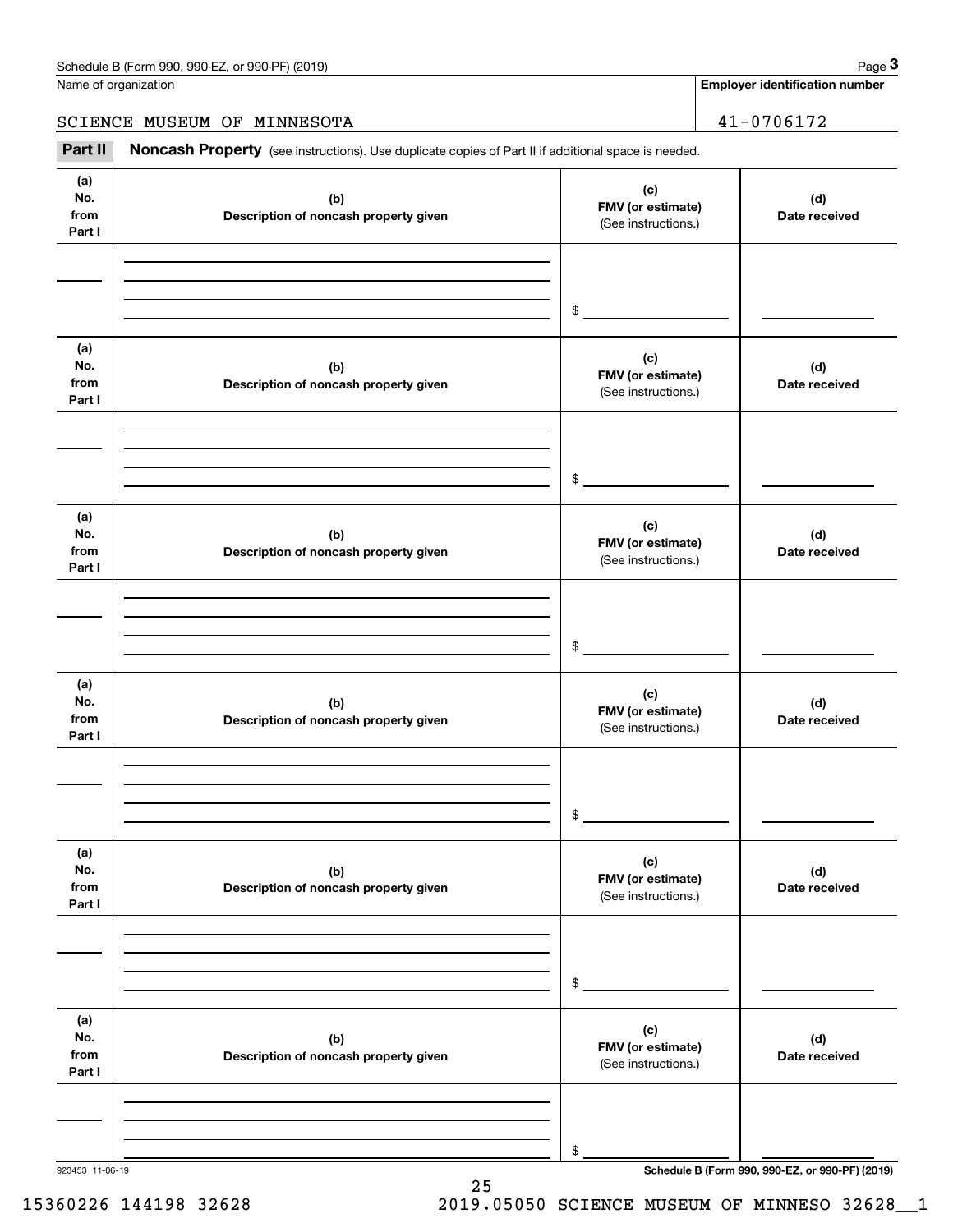|                           | Schedule B (Form 990, 990-EZ, or 990-PF) (2019)                                                                                                                                                                                                                                                 |                      |                                                 | Page 4                                |  |
|---------------------------|-------------------------------------------------------------------------------------------------------------------------------------------------------------------------------------------------------------------------------------------------------------------------------------------------|----------------------|-------------------------------------------------|---------------------------------------|--|
|                           | Name of organization                                                                                                                                                                                                                                                                            |                      |                                                 | <b>Employer identification number</b> |  |
|                           | SCIENCE MUSEUM OF MINNESOTA                                                                                                                                                                                                                                                                     |                      | 41-0706172                                      |                                       |  |
| Part III                  | Exclusively religious, charitable, etc., contributions to organizations described in section 501(c)(7), (8), or (10) that total more than \$1,000 for the year                                                                                                                                  |                      |                                                 |                                       |  |
|                           | from any one contributor. Complete columns (a) through (e) and the following line entry. For organizations<br>completing Part III, enter the total of exclusively religious, charitable, etc., contributions of \$1,000 or less for the year. (Enter this info. once.) $\blacktriangleright$ \$ |                      |                                                 |                                       |  |
|                           | Use duplicate copies of Part III if additional space is needed.                                                                                                                                                                                                                                 |                      |                                                 |                                       |  |
| (a) No.<br>from<br>Part I | (b) Purpose of gift                                                                                                                                                                                                                                                                             | (c) Use of gift      | (d) Description of how gift is held             |                                       |  |
|                           |                                                                                                                                                                                                                                                                                                 |                      |                                                 |                                       |  |
|                           |                                                                                                                                                                                                                                                                                                 |                      |                                                 |                                       |  |
|                           |                                                                                                                                                                                                                                                                                                 | (e) Transfer of gift |                                                 |                                       |  |
|                           | Transferee's name, address, and ZIP + 4                                                                                                                                                                                                                                                         |                      | Relationship of transferor to transferee        |                                       |  |
|                           |                                                                                                                                                                                                                                                                                                 |                      |                                                 |                                       |  |
| (a) No.<br>from<br>Part I | (b) Purpose of gift                                                                                                                                                                                                                                                                             | (c) Use of gift      | (d) Description of how gift is held             |                                       |  |
|                           |                                                                                                                                                                                                                                                                                                 |                      |                                                 |                                       |  |
|                           |                                                                                                                                                                                                                                                                                                 |                      |                                                 |                                       |  |
|                           |                                                                                                                                                                                                                                                                                                 | (e) Transfer of gift |                                                 |                                       |  |
|                           | Transferee's name, address, and ZIP + 4                                                                                                                                                                                                                                                         |                      | Relationship of transferor to transferee        |                                       |  |
|                           |                                                                                                                                                                                                                                                                                                 |                      |                                                 |                                       |  |
| (a) No.                   |                                                                                                                                                                                                                                                                                                 |                      |                                                 |                                       |  |
| from<br>Part I            | (b) Purpose of gift                                                                                                                                                                                                                                                                             | (c) Use of gift      | (d) Description of how gift is held             |                                       |  |
|                           |                                                                                                                                                                                                                                                                                                 |                      |                                                 |                                       |  |
|                           |                                                                                                                                                                                                                                                                                                 | (e) Transfer of gift |                                                 |                                       |  |
|                           | Transferee's name, address, and ZIP + 4                                                                                                                                                                                                                                                         |                      | Relationship of transferor to transferee        |                                       |  |
|                           |                                                                                                                                                                                                                                                                                                 |                      |                                                 |                                       |  |
|                           |                                                                                                                                                                                                                                                                                                 |                      |                                                 |                                       |  |
| (a) No.<br>from<br>Part I | (b) Purpose of gift                                                                                                                                                                                                                                                                             | (c) Use of gift      | (d) Description of how gift is held             |                                       |  |
|                           |                                                                                                                                                                                                                                                                                                 |                      |                                                 |                                       |  |
|                           |                                                                                                                                                                                                                                                                                                 |                      |                                                 |                                       |  |
|                           | (e) Transfer of gift                                                                                                                                                                                                                                                                            |                      |                                                 |                                       |  |
|                           | Transferee's name, address, and ZIP + 4                                                                                                                                                                                                                                                         |                      | Relationship of transferor to transferee        |                                       |  |
|                           |                                                                                                                                                                                                                                                                                                 |                      |                                                 |                                       |  |
| 923454 11-06-19           |                                                                                                                                                                                                                                                                                                 |                      | Schedule B (Form 990, 990-EZ, or 990-PF) (2019) |                                       |  |

26

**Schedule B (Form 990, 990-EZ, or 990-PF) (2019)**

15360226 144198 32628 2019.05050 SCIENCE MUSEUM OF MINNESO 32628\_\_1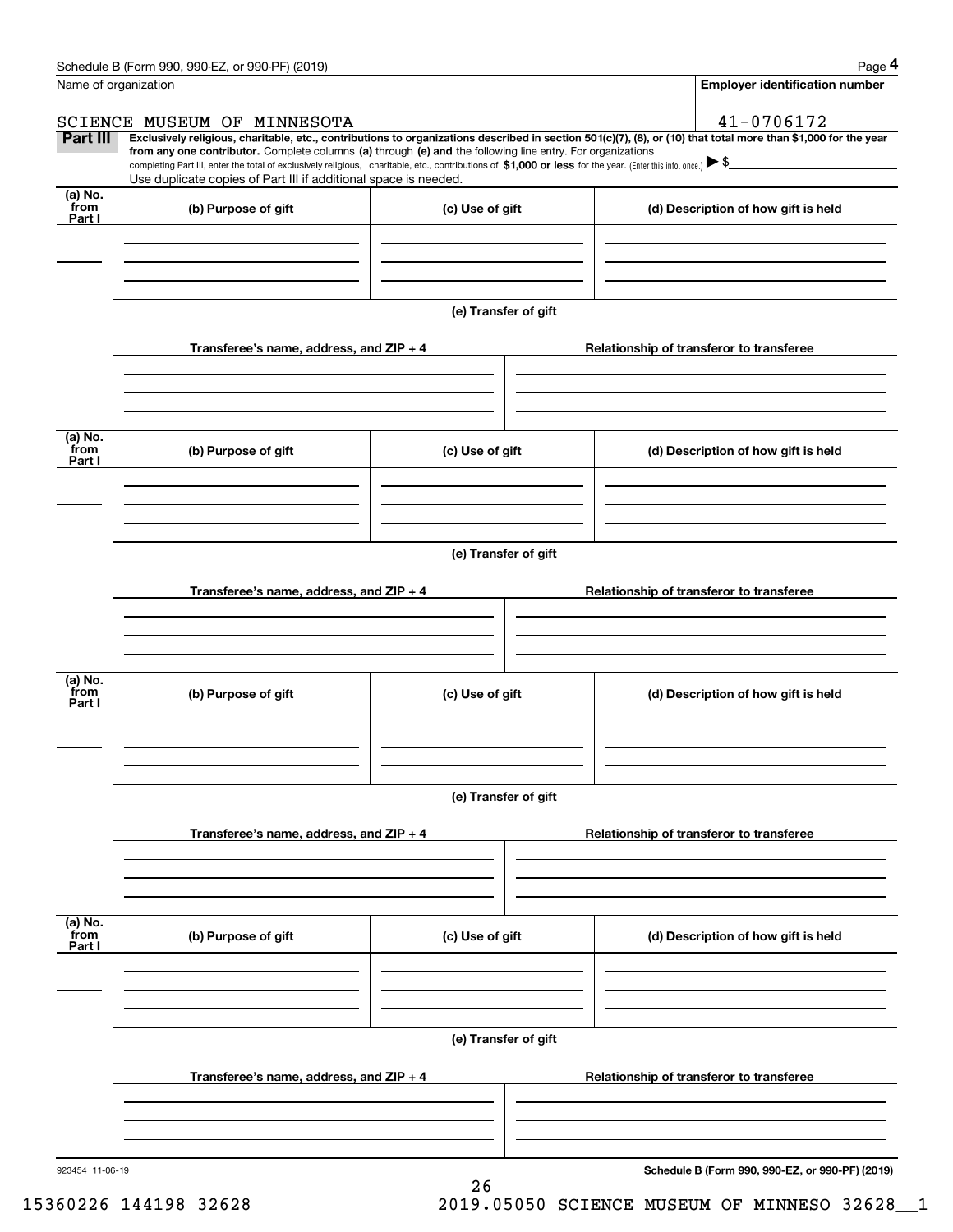| <b>SCHEDULE C</b>                                                                                                                                                        | <b>Political Campaign and Lobbying Activities</b> |                                                                                                                                                   |           |                                                                             |                          |                                                                                                                                                             |
|--------------------------------------------------------------------------------------------------------------------------------------------------------------------------|---------------------------------------------------|---------------------------------------------------------------------------------------------------------------------------------------------------|-----------|-----------------------------------------------------------------------------|--------------------------|-------------------------------------------------------------------------------------------------------------------------------------------------------------|
| (Form 990 or 990-EZ)                                                                                                                                                     |                                                   |                                                                                                                                                   |           |                                                                             |                          |                                                                                                                                                             |
| For Organizations Exempt From Income Tax Under section 501(c) and section 527<br>▶ Complete if the organization is described below. ▶ Attach to Form 990 or Form 990-EZ. |                                                   |                                                                                                                                                   |           |                                                                             |                          |                                                                                                                                                             |
| Department of the Treasury<br>Internal Revenue Service                                                                                                                   |                                                   | Go to www.irs.gov/Form990 for instructions and the latest information.                                                                            |           |                                                                             |                          | <b>Open to Public</b><br>Inspection                                                                                                                         |
|                                                                                                                                                                          |                                                   | If the organization answered "Yes," on Form 990, Part IV, line 3, or Form 990-EZ, Part V, line 46 (Political Campaign Activities), then           |           |                                                                             |                          |                                                                                                                                                             |
|                                                                                                                                                                          |                                                   | • Section 501(c)(3) organizations: Complete Parts I-A and B. Do not complete Part I-C.                                                            |           |                                                                             |                          |                                                                                                                                                             |
|                                                                                                                                                                          |                                                   | • Section 501(c) (other than section 501(c)(3)) organizations: Complete Parts I-A and C below. Do not complete Part I-B.                          |           |                                                                             |                          |                                                                                                                                                             |
| • Section 527 organizations: Complete Part I-A only.                                                                                                                     |                                                   |                                                                                                                                                   |           |                                                                             |                          |                                                                                                                                                             |
|                                                                                                                                                                          |                                                   | If the organization answered "Yes," on Form 990, Part IV, line 4, or Form 990-EZ, Part VI, line 47 (Lobbying Activities), then                    |           |                                                                             |                          |                                                                                                                                                             |
|                                                                                                                                                                          |                                                   | • Section 501(c)(3) organizations that have filed Form 5768 (election under section 501(h)): Complete Part II-A. Do not complete Part II-B.       |           |                                                                             |                          |                                                                                                                                                             |
|                                                                                                                                                                          |                                                   | • Section 501(c)(3) organizations that have NOT filed Form 5768 (election under section 501(h)): Complete Part II-B. Do not complete Part II-A.   |           |                                                                             |                          |                                                                                                                                                             |
| Tax) (see separate instructions), then                                                                                                                                   |                                                   | If the organization answered "Yes," on Form 990, Part IV, line 5 (Proxy Tax) (see separate instructions) or Form 990-EZ, Part V, line 35c (Proxy  |           |                                                                             |                          |                                                                                                                                                             |
|                                                                                                                                                                          |                                                   | • Section 501(c)(4), (5), or (6) organizations: Complete Part III.                                                                                |           |                                                                             |                          |                                                                                                                                                             |
| Name of organization                                                                                                                                                     |                                                   |                                                                                                                                                   |           |                                                                             |                          | <b>Employer identification number</b>                                                                                                                       |
| Part I-A                                                                                                                                                                 |                                                   | SCIENCE MUSEUM OF MINNESOTA<br>Complete if the organization is exempt under section 501(c) or is a section 527 organization.                      |           |                                                                             |                          | 41-0706172                                                                                                                                                  |
|                                                                                                                                                                          |                                                   |                                                                                                                                                   |           |                                                                             |                          |                                                                                                                                                             |
|                                                                                                                                                                          |                                                   |                                                                                                                                                   |           |                                                                             |                          |                                                                                                                                                             |
|                                                                                                                                                                          |                                                   | 1 Provide a description of the organization's direct and indirect political campaign activities in Part IV.                                       |           |                                                                             | $\blacktriangleright$ \$ |                                                                                                                                                             |
| Political campaign activity expenditures<br>2                                                                                                                            |                                                   |                                                                                                                                                   |           |                                                                             |                          |                                                                                                                                                             |
| Volunteer hours for political campaign activities<br>3                                                                                                                   |                                                   |                                                                                                                                                   |           |                                                                             |                          |                                                                                                                                                             |
| Part I-B                                                                                                                                                                 |                                                   | Complete if the organization is exempt under section 501(c)(3).                                                                                   |           |                                                                             |                          |                                                                                                                                                             |
|                                                                                                                                                                          |                                                   | 1 Enter the amount of any excise tax incurred by the organization under section 4955                                                              |           |                                                                             |                          | $\bullet$ s $\overline{\phantom{a}}$                                                                                                                        |
| 2                                                                                                                                                                        |                                                   | Enter the amount of any excise tax incurred by organization managers under section 4955                                                           |           |                                                                             |                          |                                                                                                                                                             |
| 3                                                                                                                                                                        |                                                   |                                                                                                                                                   |           |                                                                             |                          | Yes<br>No                                                                                                                                                   |
|                                                                                                                                                                          |                                                   |                                                                                                                                                   |           |                                                                             |                          | Yes<br>No                                                                                                                                                   |
| <b>b</b> If "Yes," describe in Part IV.                                                                                                                                  |                                                   | Complete if the organization is exempt under section 501(c), except section 501(c)(3).                                                            |           |                                                                             |                          |                                                                                                                                                             |
| Part I-C                                                                                                                                                                 |                                                   |                                                                                                                                                   |           |                                                                             |                          |                                                                                                                                                             |
|                                                                                                                                                                          |                                                   | 1 Enter the amount directly expended by the filing organization for section 527 exempt function activities                                        |           |                                                                             | $\blacktriangleright$ \$ |                                                                                                                                                             |
|                                                                                                                                                                          |                                                   | 2 Enter the amount of the filing organization's funds contributed to other organizations for section 527                                          |           |                                                                             |                          |                                                                                                                                                             |
| exempt function activities                                                                                                                                               |                                                   |                                                                                                                                                   |           |                                                                             | $\blacktriangleright$ \$ |                                                                                                                                                             |
|                                                                                                                                                                          |                                                   | 3 Total exempt function expenditures. Add lines 1 and 2. Enter here and on Form 1120-POL,                                                         |           |                                                                             |                          |                                                                                                                                                             |
|                                                                                                                                                                          |                                                   |                                                                                                                                                   |           |                                                                             |                          | Yes<br><b>No</b>                                                                                                                                            |
|                                                                                                                                                                          |                                                   | 5 Enter the names, addresses and employer identification number (EIN) of all section 527 political organizations to which the filing organization |           |                                                                             |                          |                                                                                                                                                             |
|                                                                                                                                                                          |                                                   | made payments. For each organization listed, enter the amount paid from the filing organization's funds. Also enter the amount of political       |           |                                                                             |                          |                                                                                                                                                             |
|                                                                                                                                                                          |                                                   | contributions received that were promptly and directly delivered to a separate political organization, such as a separate segregated fund or a    |           |                                                                             |                          |                                                                                                                                                             |
|                                                                                                                                                                          |                                                   | political action committee (PAC). If additional space is needed, provide information in Part IV.                                                  |           |                                                                             |                          |                                                                                                                                                             |
| (a) Name                                                                                                                                                                 |                                                   | (b) Address                                                                                                                                       | $(c)$ EIN | (d) Amount paid from<br>filing organization's<br>funds. If none, enter -0-. |                          | (e) Amount of political<br>contributions received and<br>promptly and directly<br>delivered to a separate<br>political organization.<br>If none, enter -0-. |
|                                                                                                                                                                          |                                                   |                                                                                                                                                   |           |                                                                             |                          |                                                                                                                                                             |
|                                                                                                                                                                          |                                                   |                                                                                                                                                   |           |                                                                             |                          |                                                                                                                                                             |
|                                                                                                                                                                          |                                                   |                                                                                                                                                   |           |                                                                             |                          |                                                                                                                                                             |
|                                                                                                                                                                          |                                                   |                                                                                                                                                   |           |                                                                             |                          |                                                                                                                                                             |
|                                                                                                                                                                          |                                                   |                                                                                                                                                   |           |                                                                             |                          |                                                                                                                                                             |
|                                                                                                                                                                          |                                                   |                                                                                                                                                   |           |                                                                             |                          |                                                                                                                                                             |
|                                                                                                                                                                          |                                                   |                                                                                                                                                   |           |                                                                             |                          |                                                                                                                                                             |

**For Paperwork Reduction Act Notice, see the Instructions for Form 990 or 990-EZ. Schedule C (Form 990 or 990-EZ) 2019** LHA

932041 11-26-19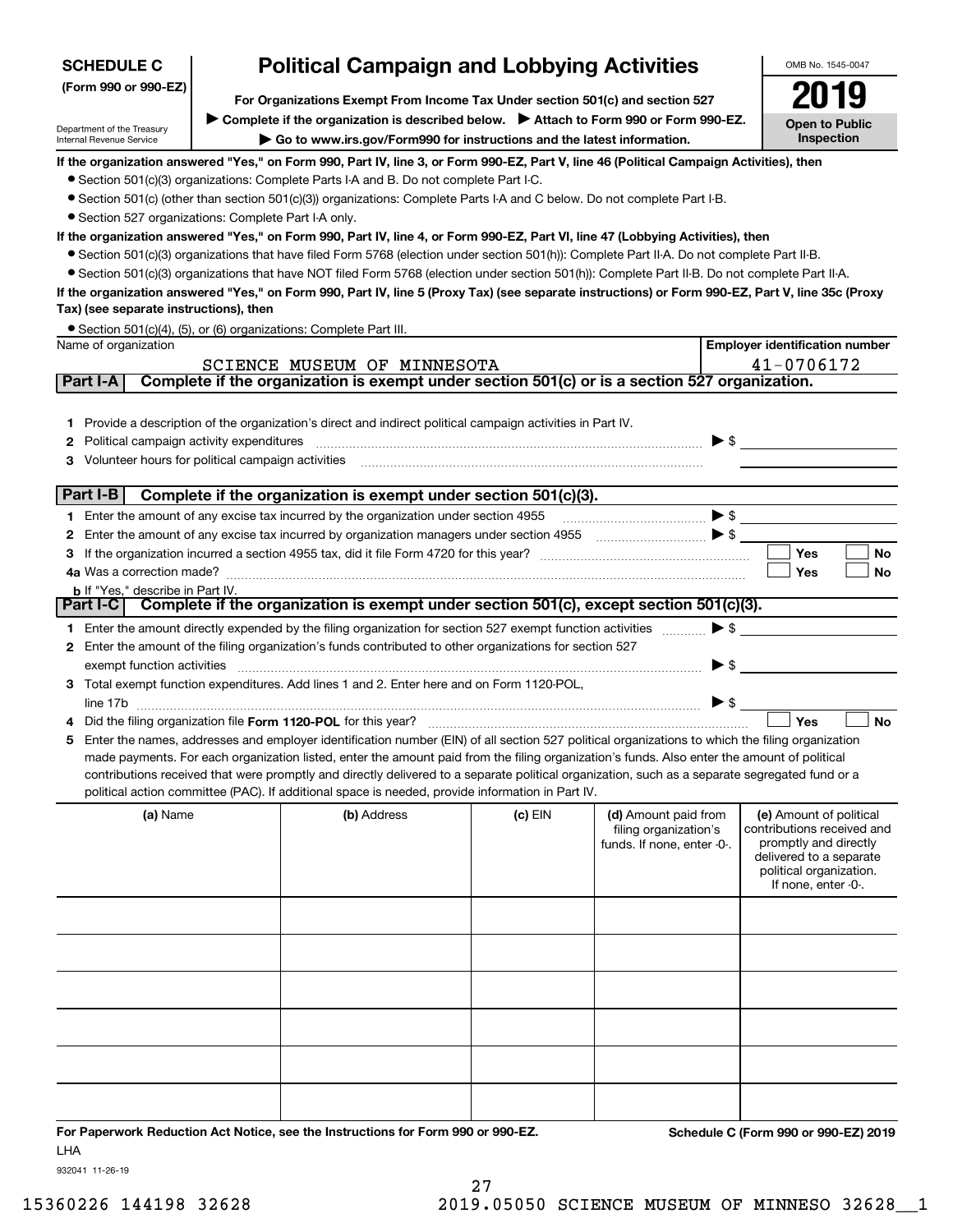| Schedule C (Form 990 or 990-EZ) 2019 SCIENCE MUSEUM OF MINNESOTA                                                                                                                                                   |                                        |                                                                                                         |                                                                                                                                   |                                        | $41 - 0706172$ Page 2          |
|--------------------------------------------------------------------------------------------------------------------------------------------------------------------------------------------------------------------|----------------------------------------|---------------------------------------------------------------------------------------------------------|-----------------------------------------------------------------------------------------------------------------------------------|----------------------------------------|--------------------------------|
| Complete if the organization is exempt under section 501(c)(3) and filed Form 5768 (election under<br>Part II-A<br>section 501(h)).                                                                                |                                        |                                                                                                         |                                                                                                                                   |                                        |                                |
| A Check $\blacktriangleright$<br>expenses, and share of excess lobbying expenditures).<br>if the filing organization checked box A and "limited control" provisions apply.<br><b>B</b> Check $\blacktriangleright$ |                                        |                                                                                                         | if the filing organization belongs to an affiliated group (and list in Part IV each affiliated group member's name, address, EIN, |                                        |                                |
|                                                                                                                                                                                                                    | <b>Limits on Lobbying Expenditures</b> | (The term "expenditures" means amounts paid or incurred.)                                               |                                                                                                                                   | (a) Filing<br>organization's<br>totals | (b) Affiliated group<br>totals |
| 1a Total lobbying expenditures to influence public opinion (grassroots lobbying)                                                                                                                                   |                                        |                                                                                                         |                                                                                                                                   |                                        |                                |
| <b>b</b> Total lobbying expenditures to influence a legislative body (direct lobbying)                                                                                                                             |                                        |                                                                                                         |                                                                                                                                   |                                        |                                |
| c                                                                                                                                                                                                                  |                                        |                                                                                                         |                                                                                                                                   |                                        |                                |
| <b>d</b> Other exempt purpose expenditures                                                                                                                                                                         |                                        |                                                                                                         |                                                                                                                                   |                                        |                                |
| е                                                                                                                                                                                                                  |                                        |                                                                                                         |                                                                                                                                   |                                        |                                |
| f Lobbying nontaxable amount. Enter the amount from the following table in both columns.                                                                                                                           |                                        |                                                                                                         |                                                                                                                                   |                                        |                                |
| If the amount on line 1e, column $(a)$ or $(b)$ is:                                                                                                                                                                |                                        | The lobbying nontaxable amount is:                                                                      |                                                                                                                                   |                                        |                                |
| Not over \$500,000                                                                                                                                                                                                 |                                        | 20% of the amount on line 1e.                                                                           |                                                                                                                                   |                                        |                                |
| Over \$500,000 but not over \$1,000,000                                                                                                                                                                            |                                        | \$100,000 plus 15% of the excess over \$500,000.                                                        |                                                                                                                                   |                                        |                                |
| Over \$1,000,000 but not over \$1,500,000                                                                                                                                                                          |                                        | \$175,000 plus 10% of the excess over \$1,000,000.                                                      |                                                                                                                                   |                                        |                                |
| Over \$1,500,000 but not over \$17,000,000                                                                                                                                                                         |                                        | \$225,000 plus 5% of the excess over \$1,500,000.                                                       |                                                                                                                                   |                                        |                                |
| Over \$17,000,000                                                                                                                                                                                                  | \$1,000,000.                           |                                                                                                         |                                                                                                                                   |                                        |                                |
| g Grassroots nontaxable amount (enter 25% of line 1f)                                                                                                                                                              |                                        |                                                                                                         |                                                                                                                                   |                                        |                                |
| h Subtract line 1g from line 1a. If zero or less, enter -0-                                                                                                                                                        |                                        |                                                                                                         |                                                                                                                                   |                                        |                                |
| Subtract line 1f from line 1c. If zero or less, enter -0-<br>Ť.                                                                                                                                                    |                                        |                                                                                                         |                                                                                                                                   |                                        |                                |
| If there is an amount other than zero on either line 1h or line 1i, did the organization file Form 4720                                                                                                            |                                        |                                                                                                         |                                                                                                                                   |                                        |                                |
| reporting section 4911 tax for this year?                                                                                                                                                                          |                                        |                                                                                                         |                                                                                                                                   |                                        | Yes<br>No                      |
| (Some organizations that made a section 501(h) election do not have to complete all of the five columns below.                                                                                                     |                                        | 4-Year Averaging Period Under Section 501(h)<br>See the separate instructions for lines 2a through 2f.) |                                                                                                                                   |                                        |                                |
|                                                                                                                                                                                                                    |                                        | Lobbying Expenditures During 4-Year Averaging Period                                                    |                                                                                                                                   |                                        |                                |
| Calendar year<br>(or fiscal year beginning in)                                                                                                                                                                     | (a) 2016                               | (b) $2017$                                                                                              | $(c)$ 2018                                                                                                                        | $(d)$ 2019                             | (e) Total                      |
| 2a Lobbying nontaxable amount                                                                                                                                                                                      |                                        |                                                                                                         |                                                                                                                                   |                                        |                                |
| <b>b</b> Lobbying ceiling amount<br>(150% of line 2a, column(e))                                                                                                                                                   |                                        |                                                                                                         |                                                                                                                                   |                                        |                                |
| c Total lobbying expenditures                                                                                                                                                                                      |                                        |                                                                                                         |                                                                                                                                   |                                        |                                |
| d Grassroots nontaxable amount                                                                                                                                                                                     |                                        |                                                                                                         |                                                                                                                                   |                                        |                                |
| e Grassroots ceiling amount<br>(150% of line 2d, column (e))                                                                                                                                                       |                                        |                                                                                                         |                                                                                                                                   |                                        |                                |
| f Grassroots lobbying expenditures                                                                                                                                                                                 |                                        |                                                                                                         |                                                                                                                                   |                                        |                                |

**Schedule C (Form 990 or 990-EZ) 2019**

932042 11-26-19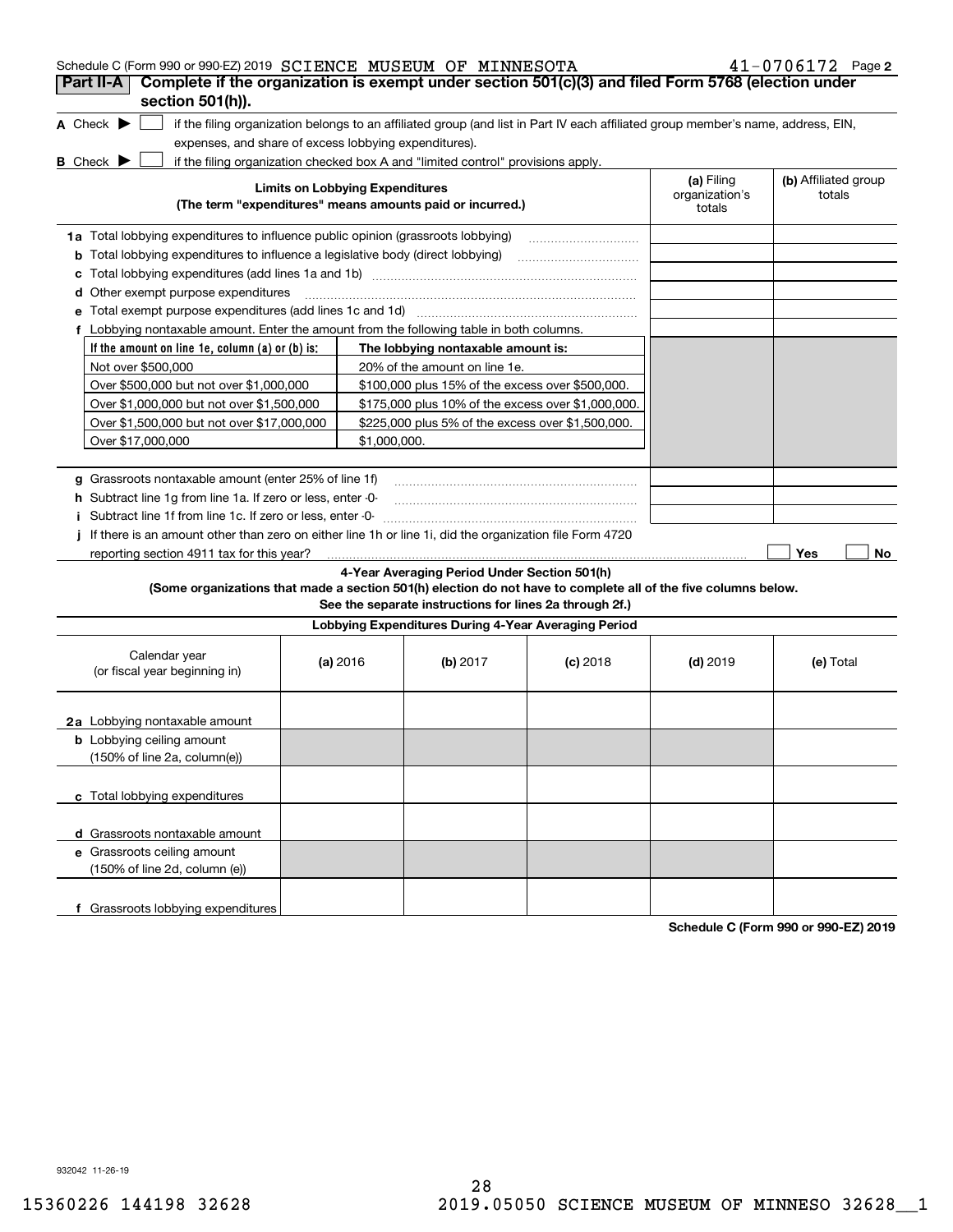#### Schedule C (Form 990 or 990-EZ) 2019 Page SCIENCE MUSEUM OF MINNESOTA 41-0706172

### **3**

### **Part II-B Complete if the organization is exempt under section 501(c)(3) and has NOT filed Form 5768 (election under section 501(h)).**

| For each "Yes" response on lines 1a through 1i below, provide in Part IV a detailed description                                                                                                                                           | (a) |              | (b)    |         |
|-------------------------------------------------------------------------------------------------------------------------------------------------------------------------------------------------------------------------------------------|-----|--------------|--------|---------|
| of the lobbying activity.                                                                                                                                                                                                                 | Yes | No           | Amount |         |
| During the year, did the filing organization attempt to influence foreign, national, state, or<br>1                                                                                                                                       |     |              |        |         |
| local legislation, including any attempt to influence public opinion on a legislative matter                                                                                                                                              |     |              |        |         |
| or referendum, through the use of:                                                                                                                                                                                                        |     |              |        |         |
|                                                                                                                                                                                                                                           | x   |              |        |         |
| b Paid staff or management (include compensation in expenses reported on lines 1c through 1i)?                                                                                                                                            | х   |              |        |         |
|                                                                                                                                                                                                                                           |     | x            |        |         |
|                                                                                                                                                                                                                                           |     | X            |        |         |
| e Publications, or published or broadcast statements?                                                                                                                                                                                     |     | х            |        |         |
| f Grants to other organizations for lobbying purposes?                                                                                                                                                                                    |     | х            |        |         |
| Direct contact with legislators, their staffs, government officials, or a legislative body?<br>g                                                                                                                                          | х   |              |        | 43,000. |
| h Rallies, demonstrations, seminars, conventions, speeches, lectures, or any similar means?                                                                                                                                               |     | х            |        |         |
| <i>i</i> Other activities?                                                                                                                                                                                                                |     | х            |        |         |
|                                                                                                                                                                                                                                           |     |              |        | 43,000. |
| 2a Did the activities in line 1 cause the organization to be not described in section 501(c)(3)?                                                                                                                                          |     | Χ            |        |         |
|                                                                                                                                                                                                                                           |     |              |        |         |
| c If "Yes," enter the amount of any tax incurred by organization managers under section 4912                                                                                                                                              |     |              |        |         |
| d If the filing organization incurred a section 4912 tax, did it file Form 4720 for this year?                                                                                                                                            |     |              |        |         |
| Complete if the organization is exempt under section 501(c)(4), section 501(c)(5), or section<br><b>Part III-A</b>                                                                                                                        |     |              |        |         |
| $501(c)(6)$ .                                                                                                                                                                                                                             |     |              |        |         |
|                                                                                                                                                                                                                                           |     |              | Yes    | No      |
| 1.                                                                                                                                                                                                                                        |     | 1.           |        |         |
| 2                                                                                                                                                                                                                                         |     | $\mathbf{2}$ |        |         |
| Did the organization agree to carry over lobbying and political campaign activity expenditures from the prior year?<br>З<br>Complete if the organization is exempt under section 501(c)(4), section 501(c)(5), or section<br> Part III-B  |     | 3            |        |         |
| 501(c)(6) and if either (a) BOTH Part III-A, lines 1 and 2, are answered "No" OR (b) Part III-A, line 3, is                                                                                                                               |     |              |        |         |
| answered "Yes."                                                                                                                                                                                                                           |     |              |        |         |
| Dues, assessments and similar amounts from members [11] matter contracts and similar amounts from members [11] matter contracts and similar amounts from members [11] matter contracts and similar amounts from members [11] m<br>1       |     | 1.           |        |         |
| Section 162(e) nondeductible lobbying and political expenditures (do not include amounts of political<br>2                                                                                                                                |     |              |        |         |
| expenses for which the section 527(f) tax was paid).                                                                                                                                                                                      |     |              |        |         |
| <b>a</b> Current year                                                                                                                                                                                                                     |     | 2a           |        |         |
| <b>b</b> Carryover from last year <i>maching and a content of the content of the content of the content of the content of the content of the content of the content of the content of the content of the content of the content of th</i> |     | 2b           |        |         |
|                                                                                                                                                                                                                                           |     | 2c           |        |         |
| Aggregate amount reported in section 6033(e)(1)(A) notices of nondeductible section 162(e) dues                                                                                                                                           |     | з            |        |         |
| If notices were sent and the amount on line 2c exceeds the amount on line 3, what portion of the excess<br>4                                                                                                                              |     |              |        |         |
| does the organization agree to carryover to the reasonable estimate of nondeductible lobbying and political                                                                                                                               |     |              |        |         |
| expenditure next year?                                                                                                                                                                                                                    |     | 4            |        |         |
| Taxable amount of lobbying and political expenditures (see instructions)<br>5                                                                                                                                                             |     | 5            |        |         |
| <b>Part IV</b><br><b>Supplemental Information</b>                                                                                                                                                                                         |     |              |        |         |
| Provide the descriptions required for Part I-A, line 1; Part I-B, line 4; Part I-C, line 5; Part II-A (affiliated group list); Part II-A, lines 1 and 2 (see                                                                              |     |              |        |         |
| instructions); and Part II-B, line 1. Also, complete this part for any additional information.<br>PART II-B, LINE 1, LOBBYING ACTIVITIES:                                                                                                 |     |              |        |         |
| THE SCIENCE MUSEUM ENGAGED A MINNESOTA GOVERNMENT RELATIONS FIRM TO                                                                                                                                                                       |     |              |        |         |
|                                                                                                                                                                                                                                           |     |              |        |         |
| REPRESENT THE MUSEUM'S INTEREST TO THE MINNESOTA LEGISLATURE.                                                                                                                                                                             |     |              |        |         |

**Schedule C (Form 990 or 990-EZ) 2019**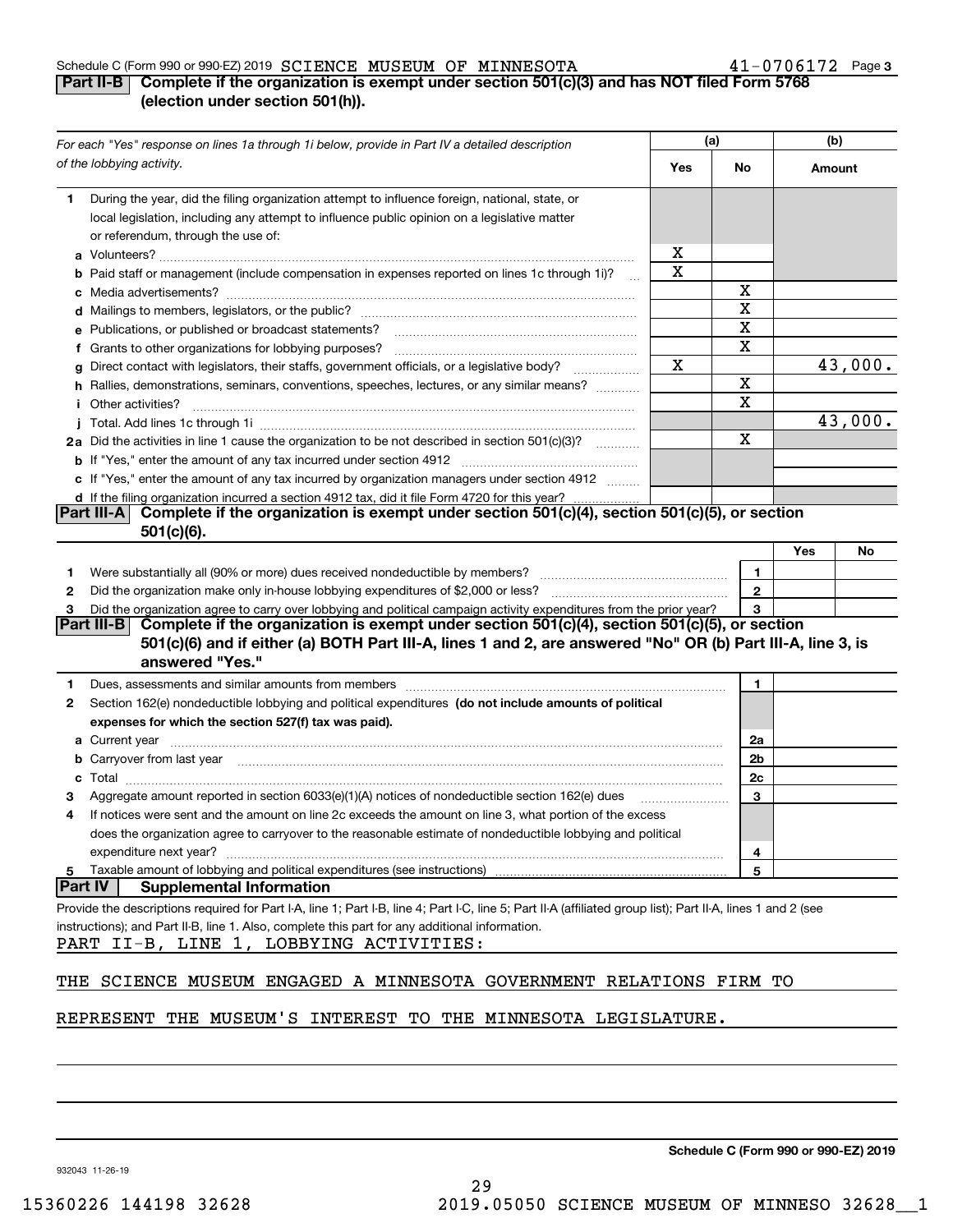Department of the Treasury

| (Form 990) |  |
|------------|--|
|------------|--|

# **SCHEDULE D Supplemental Financial Statements**

(Form 990)<br>
Pepartment of the Treasury<br>
Department of the Treasury<br>
Department of the Treasury<br>
Department of the Treasury<br> **Co to www.irs.gov/Form990 for instructions and the latest information.**<br> **Co to www.irs.gov/Form9** 



Internal Revenue Service

#### **Name of the organization**<br> **Employer identification number**<br> **Employer identification number**<br> **Employer identification number**<br> **A1** - 0706172 SCIENCE MUSEUM OF MINNESOTA 41-0706172

| Part I  | SCIENCE MUSEUM OF MINNESOTA<br>Organizations Maintaining Donor Advised Funds or Other Similar Funds or Accounts. Complete if the               | $41 - 0100112$                                     |
|---------|------------------------------------------------------------------------------------------------------------------------------------------------|----------------------------------------------------|
|         |                                                                                                                                                |                                                    |
|         | organization answered "Yes" on Form 990, Part IV, line 6.<br>(a) Donor advised funds                                                           | (b) Funds and other accounts                       |
|         |                                                                                                                                                |                                                    |
| 1       |                                                                                                                                                |                                                    |
| 2       | Aggregate value of contributions to (during year)                                                                                              |                                                    |
| 3       | Aggregate value of grants from (during year)                                                                                                   |                                                    |
| 4       |                                                                                                                                                |                                                    |
| 5       | Did the organization inform all donors and donor advisors in writing that the assets held in donor advised funds                               |                                                    |
|         |                                                                                                                                                | Yes<br>No                                          |
| 6       | Did the organization inform all grantees, donors, and donor advisors in writing that grant funds can be used only                              |                                                    |
|         | for charitable purposes and not for the benefit of the donor or donor advisor, or for any other purpose conferring                             |                                                    |
|         | impermissible private benefit?                                                                                                                 | Yes<br>No                                          |
| Part II | Conservation Easements. Complete if the organization answered "Yes" on Form 990, Part IV, line 7.                                              |                                                    |
| 1.      | Purpose(s) of conservation easements held by the organization (check all that apply).                                                          |                                                    |
|         | Preservation of land for public use (for example, recreation or education)                                                                     | Preservation of a historically important land area |
|         | $\boxed{\text{X}}$ Protection of natural habitat<br>Preservation of a certified historic structure                                             |                                                    |
|         | $\lfloor x \rfloor$ Preservation of open space                                                                                                 |                                                    |
| 2       | Complete lines 2a through 2d if the organization held a qualified conservation contribution in the form of a conservation easement on the last |                                                    |
|         | day of the tax year.                                                                                                                           | Held at the End of the Tax Year                    |
|         | Total number of conservation easements                                                                                                         | 2a                                                 |
| b       | Total acreage restricted by conservation easements                                                                                             | 67.00<br>2 <sub>b</sub>                            |
|         | Number of conservation easements on a certified historic structure included in (a) manufacture included in (a)                                 | 0<br>2c                                            |
|         | d Number of conservation easements included in (c) acquired after 7/25/06, and not on a historic structure                                     |                                                    |
|         |                                                                                                                                                | 0<br>2d                                            |
| з       | Number of conservation easements modified, transferred, released, extinguished, or terminated by the organization during the tax               |                                                    |
|         | 0<br>year                                                                                                                                      |                                                    |
| 4       | Number of states where property subject to conservation easement is located >                                                                  |                                                    |
| 5       | Does the organization have a written policy regarding the periodic monitoring, inspection, handling of                                         |                                                    |
|         | violations, and enforcement of the conservation easements it holds?                                                                            | $\boxed{\text{X}}$ Yes<br><b>No</b>                |
| 6       | Staff and volunteer hours devoted to monitoring, inspecting, handling of violations, and enforcing conservation easements during the year      |                                                    |
|         | 80                                                                                                                                             |                                                    |
| 7       | Amount of expenses incurred in monitoring, inspecting, handling of violations, and enforcing conservation easements during the year            |                                                    |
|         | 5,000.<br>▶ \$                                                                                                                                 |                                                    |
| 8       | Does each conservation easement reported on line 2(d) above satisfy the requirements of section 170(h)(4)(B)(i)                                |                                                    |
|         |                                                                                                                                                | $\boxed{\text{X}}$ Yes<br>No                       |
| 9       | In Part XIII, describe how the organization reports conservation easements in its revenue and expense statement and                            |                                                    |
|         | balance sheet, and include, if applicable, the text of the footnote to the organization's financial statements that describes the              |                                                    |
|         | organization's accounting for conservation easements.                                                                                          |                                                    |
|         | Organizations Maintaining Collections of Art, Historical Treasures, or Other Similar Assets.<br>Part III                                       |                                                    |
|         | Complete if the organization answered "Yes" on Form 990, Part IV, line 8.                                                                      |                                                    |
|         | 1a If the organization elected, as permitted under FASB ASC 958, not to report in its revenue statement and balance sheet works                |                                                    |
|         | of art, historical treasures, or other similar assets held for public exhibition, education, or research in furtherance of public              |                                                    |
|         | service, provide in Part XIII the text of the footnote to its financial statements that describes these items.                                 |                                                    |
|         | <b>b</b> If the organization elected, as permitted under FASB ASC 958, to report in its revenue statement and balance sheet works of           |                                                    |
|         | art, historical treasures, or other similar assets held for public exhibition, education, or research in furtherance of public service,        |                                                    |
|         | provide the following amounts relating to these items:                                                                                         |                                                    |
|         |                                                                                                                                                | $\blacktriangleright$ \$                           |
|         | (ii) Assets included in Form 990, Part X                                                                                                       | $\blacktriangleright$ \$                           |
| 2       | If the organization received or held works of art, historical treasures, or other similar assets for financial gain, provide                   |                                                    |
|         | the following amounts required to be reported under FASB ASC 958 relating to these items:                                                      |                                                    |
|         |                                                                                                                                                | -\$<br>▶                                           |
|         | <b>b</b> Assets included in Form 990, Part X                                                                                                   | $\blacktriangleright$ \$                           |
|         | LHA For Paperwork Reduction Act Notice, see the Instructions for Form 990.                                                                     | Schedule D (Form 990) 2019                         |
|         | 932051 10-02-19                                                                                                                                |                                                    |

| 30 |     |   |   |  |
|----|-----|---|---|--|
|    | . . | - | - |  |

15360226 144198 32628 2019.05050 SCIENCE MUSEUM OF MINNESO 32628\_\_1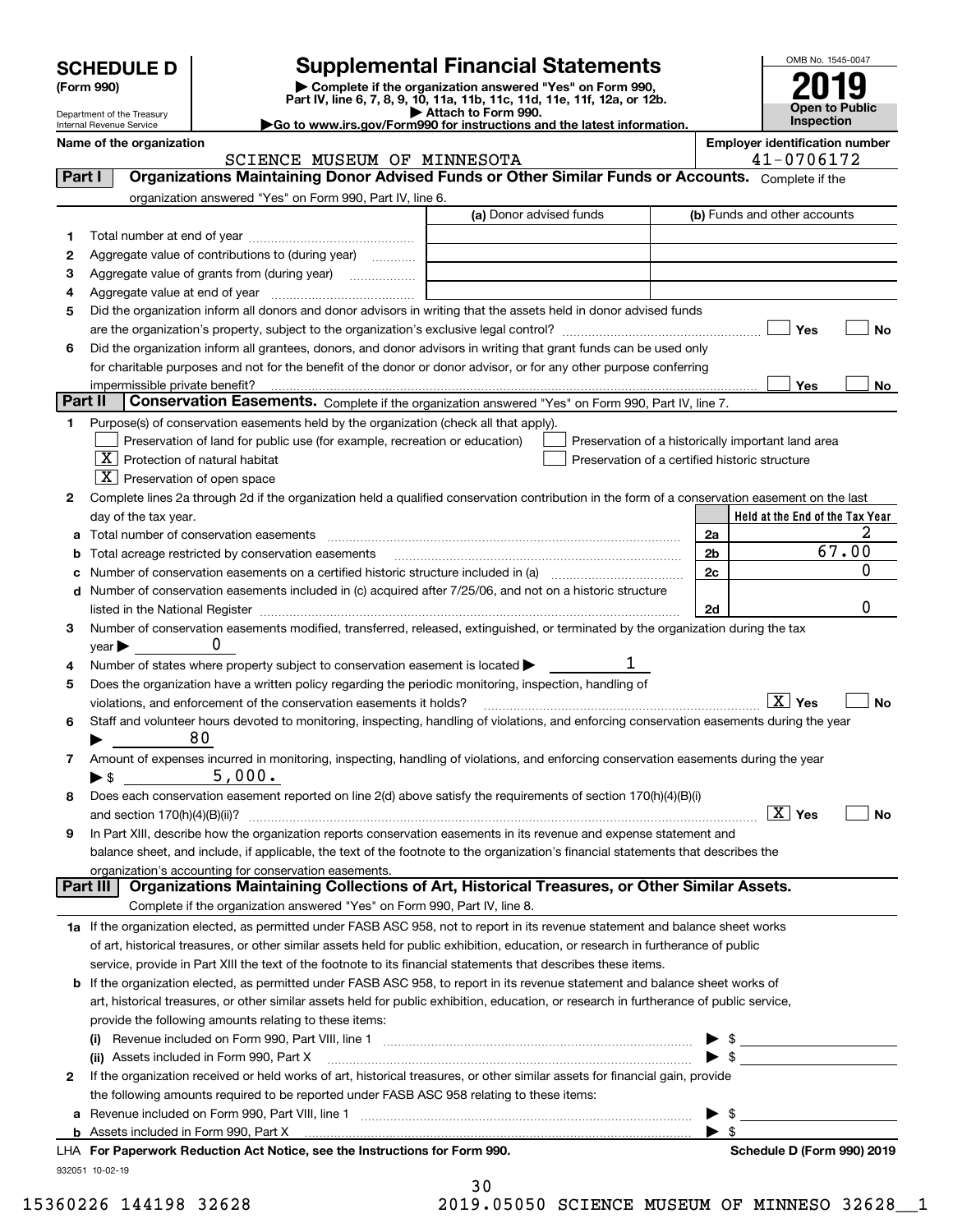|               | Schedule D (Form 990) 2019                                                                                                                                                                                                     | SCIENCE MUSEUM OF MINNESOTA |                              |                                                                                                                                                                                                                               |             |                           |               | $41 - 0706172$ Page 2       |        |                     |
|---------------|--------------------------------------------------------------------------------------------------------------------------------------------------------------------------------------------------------------------------------|-----------------------------|------------------------------|-------------------------------------------------------------------------------------------------------------------------------------------------------------------------------------------------------------------------------|-------------|---------------------------|---------------|-----------------------------|--------|---------------------|
|               | Organizations Maintaining Collections of Art, Historical Treasures, or Other Similar Assets (continued)<br>Part III                                                                                                            |                             |                              |                                                                                                                                                                                                                               |             |                           |               |                             |        |                     |
| 3             | Using the organization's acquisition, accession, and other records, check any of the following that make significant use of its                                                                                                |                             |                              |                                                                                                                                                                                                                               |             |                           |               |                             |        |                     |
|               | collection items (check all that apply):                                                                                                                                                                                       |                             |                              |                                                                                                                                                                                                                               |             |                           |               |                             |        |                     |
| a             | $X$ Public exhibition                                                                                                                                                                                                          |                             | $X$ Loan or exchange program |                                                                                                                                                                                                                               |             |                           |               |                             |        |                     |
| b             | $X$ Scholarly research                                                                                                                                                                                                         |                             |                              | Other and the contract of the contract of the contract of the contract of the contract of the contract of the contract of the contract of the contract of the contract of the contract of the contract of the contract of the |             |                           |               |                             |        |                     |
| c             | $\boxed{\textbf{X}}$ Preservation for future generations                                                                                                                                                                       |                             |                              |                                                                                                                                                                                                                               |             |                           |               |                             |        |                     |
| 4             | Provide a description of the organization's collections and explain how they further the organization's exempt purpose in Part XIII.                                                                                           |                             |                              |                                                                                                                                                                                                                               |             |                           |               |                             |        |                     |
| 5             | During the year, did the organization solicit or receive donations of art, historical treasures, or other similar assets                                                                                                       |                             |                              |                                                                                                                                                                                                                               |             |                           |               |                             |        |                     |
|               | $\overline{\text{X}}$ No<br>to be sold to raise funds rather than to be maintained as part of the organization's collection?<br>Yes<br>. <u>.</u>                                                                              |                             |                              |                                                                                                                                                                                                                               |             |                           |               |                             |        |                     |
|               | Part IV<br>Escrow and Custodial Arrangements. Complete if the organization answered "Yes" on Form 990, Part IV, line 9, or<br>reported an amount on Form 990, Part X, line 21.                                                 |                             |                              |                                                                                                                                                                                                                               |             |                           |               |                             |        |                     |
|               | 1a Is the organization an agent, trustee, custodian or other intermediary for contributions or other assets not included                                                                                                       |                             |                              |                                                                                                                                                                                                                               |             |                           |               |                             |        |                     |
|               |                                                                                                                                                                                                                                |                             |                              |                                                                                                                                                                                                                               |             |                           |               | Yes                         |        | <b>No</b>           |
|               | b If "Yes," explain the arrangement in Part XIII and complete the following table:                                                                                                                                             |                             |                              |                                                                                                                                                                                                                               |             |                           |               |                             |        |                     |
|               |                                                                                                                                                                                                                                |                             |                              |                                                                                                                                                                                                                               |             |                           |               | Amount                      |        |                     |
|               | c Beginning balance measurements and the contract of the contract of the contract of the contract of the contract of the contract of the contract of the contract of the contract of the contract of the contract of the contr |                             |                              |                                                                                                                                                                                                                               |             | 1c                        |               |                             |        |                     |
|               |                                                                                                                                                                                                                                |                             |                              |                                                                                                                                                                                                                               |             | 1d                        |               |                             |        |                     |
|               | e Distributions during the year manufactured and an according to the distributions during the year manufactured and the state of the state of the state of the state of the state of the state of the state of the state of th |                             |                              |                                                                                                                                                                                                                               |             | 1e                        |               |                             |        |                     |
| f             |                                                                                                                                                                                                                                |                             |                              |                                                                                                                                                                                                                               |             | 1f                        |               |                             |        |                     |
|               | 2a Did the organization include an amount on Form 990, Part X, line 21, for escrow or custodial account liability?                                                                                                             |                             |                              |                                                                                                                                                                                                                               |             |                           |               | Yes                         |        | No                  |
|               | b If "Yes," explain the arrangement in Part XIII. Check here if the explanation has been provided on Part XIII                                                                                                                 |                             |                              |                                                                                                                                                                                                                               |             |                           |               |                             |        |                     |
| <b>Part V</b> | Endowment Funds. Complete if the organization answered "Yes" on Form 990, Part IV, line 10.                                                                                                                                    |                             |                              |                                                                                                                                                                                                                               |             |                           |               |                             |        |                     |
|               |                                                                                                                                                                                                                                | (a) Current year            | (b) Prior year               | (c) Two years back                                                                                                                                                                                                            |             | (d) Three years back      |               |                             |        | (e) Four years back |
|               | 1a Beginning of year balance                                                                                                                                                                                                   | 44,874,751.                 | 44,806,240.                  | 41,602,794.                                                                                                                                                                                                                   |             |                           | 38, 270, 237. |                             |        | 41,586,254.         |
| b             | 287,607.<br>901, 475.<br>2,018,015.<br>240,000.                                                                                                                                                                                |                             |                              |                                                                                                                                                                                                                               |             |                           |               |                             | 6,500. |                     |
| c             | Net investment earnings, gains, and losses                                                                                                                                                                                     | 285, 137.                   | 1,845,914.                   |                                                                                                                                                                                                                               | 3,394,600.  |                           | 5,229,948.    |                             |        | $-1, 303, 526.$     |
|               |                                                                                                                                                                                                                                |                             |                              |                                                                                                                                                                                                                               |             |                           |               |                             |        |                     |
|               | e Other expenditures for facilities                                                                                                                                                                                            | 4,752,996.                  |                              |                                                                                                                                                                                                                               | 2,209,169.  |                           |               |                             |        |                     |
|               | and programs                                                                                                                                                                                                                   |                             | 2,678,878.                   |                                                                                                                                                                                                                               |             |                           | 2, 137, 391.  |                             |        | 2,018,991.          |
|               | f Administrative expenses                                                                                                                                                                                                      | 40,694,499.                 | 44,874,751.                  |                                                                                                                                                                                                                               | 44,806,240. |                           | 41,602,794.   |                             |        | 38, 270, 237.       |
| g<br>2        | End of year balance<br>Provide the estimated percentage of the current year end balance (line 1g, column (a)) held as:                                                                                                         |                             |                              |                                                                                                                                                                                                                               |             |                           |               |                             |        |                     |
| a             | Board designated or quasi-endowment                                                                                                                                                                                            | 29.00                       | %                            |                                                                                                                                                                                                                               |             |                           |               |                             |        |                     |
|               | <b>b</b> Permanent endowment $\blacktriangleright$ $\_\_$ 50.00                                                                                                                                                                | %                           |                              |                                                                                                                                                                                                                               |             |                           |               |                             |        |                     |
|               | 21.00<br><b>c</b> Term endowment $\blacktriangleright$                                                                                                                                                                         | %                           |                              |                                                                                                                                                                                                                               |             |                           |               |                             |        |                     |
|               | The percentages on lines 2a, 2b, and 2c should equal 100%.                                                                                                                                                                     |                             |                              |                                                                                                                                                                                                                               |             |                           |               |                             |        |                     |
|               | 3a Are there endowment funds not in the possession of the organization that are held and administered for the organization                                                                                                     |                             |                              |                                                                                                                                                                                                                               |             |                           |               |                             |        |                     |
|               | by:                                                                                                                                                                                                                            |                             |                              |                                                                                                                                                                                                                               |             |                           |               |                             | Yes    | No                  |
|               | (i)                                                                                                                                                                                                                            |                             |                              |                                                                                                                                                                                                                               |             |                           |               | 3a(i)                       |        | x                   |
|               |                                                                                                                                                                                                                                |                             |                              |                                                                                                                                                                                                                               |             |                           |               | 3a(ii)                      |        | X                   |
|               |                                                                                                                                                                                                                                |                             |                              |                                                                                                                                                                                                                               |             |                           |               | 3b                          |        |                     |
| 4             | Describe in Part XIII the intended uses of the organization's endowment funds.                                                                                                                                                 |                             |                              |                                                                                                                                                                                                                               |             |                           |               |                             |        |                     |
|               | Land, Buildings, and Equipment.<br><b>Part VI</b>                                                                                                                                                                              |                             |                              |                                                                                                                                                                                                                               |             |                           |               |                             |        |                     |
|               | Complete if the organization answered "Yes" on Form 990, Part IV, line 11a. See Form 990, Part X, line 10.                                                                                                                     |                             |                              |                                                                                                                                                                                                                               |             |                           |               |                             |        |                     |
|               | Description of property                                                                                                                                                                                                        | (a) Cost or other           |                              | (b) Cost or other                                                                                                                                                                                                             |             | (c) Accumulated           |               | (d) Book value              |        |                     |
|               |                                                                                                                                                                                                                                | basis (investment)          |                              | basis (other)                                                                                                                                                                                                                 |             | depreciation              |               |                             |        |                     |
|               |                                                                                                                                                                                                                                |                             |                              | 2,429,155.                                                                                                                                                                                                                    |             |                           |               | 2,429,155.                  |        |                     |
| b             |                                                                                                                                                                                                                                |                             |                              | 122,844,082.                                                                                                                                                                                                                  |             | 54,635,376.               |               | $\overline{68}$ , 208, 706. |        |                     |
| c             | Leasehold improvements                                                                                                                                                                                                         |                             |                              |                                                                                                                                                                                                                               |             |                           |               |                             |        |                     |
| d             |                                                                                                                                                                                                                                |                             |                              | 9,390,565.                                                                                                                                                                                                                    |             | 3,959,724.<br>62,508,629. |               | 5,430,841.<br>10,761,368.   |        |                     |
|               |                                                                                                                                                                                                                                |                             |                              | 73, 269, 997.                                                                                                                                                                                                                 |             |                           |               | 86,830,070.                 |        |                     |
|               |                                                                                                                                                                                                                                |                             |                              |                                                                                                                                                                                                                               |             |                           |               | Schedule D (Form 990) 2019  |        |                     |
|               |                                                                                                                                                                                                                                |                             |                              |                                                                                                                                                                                                                               |             |                           |               |                             |        |                     |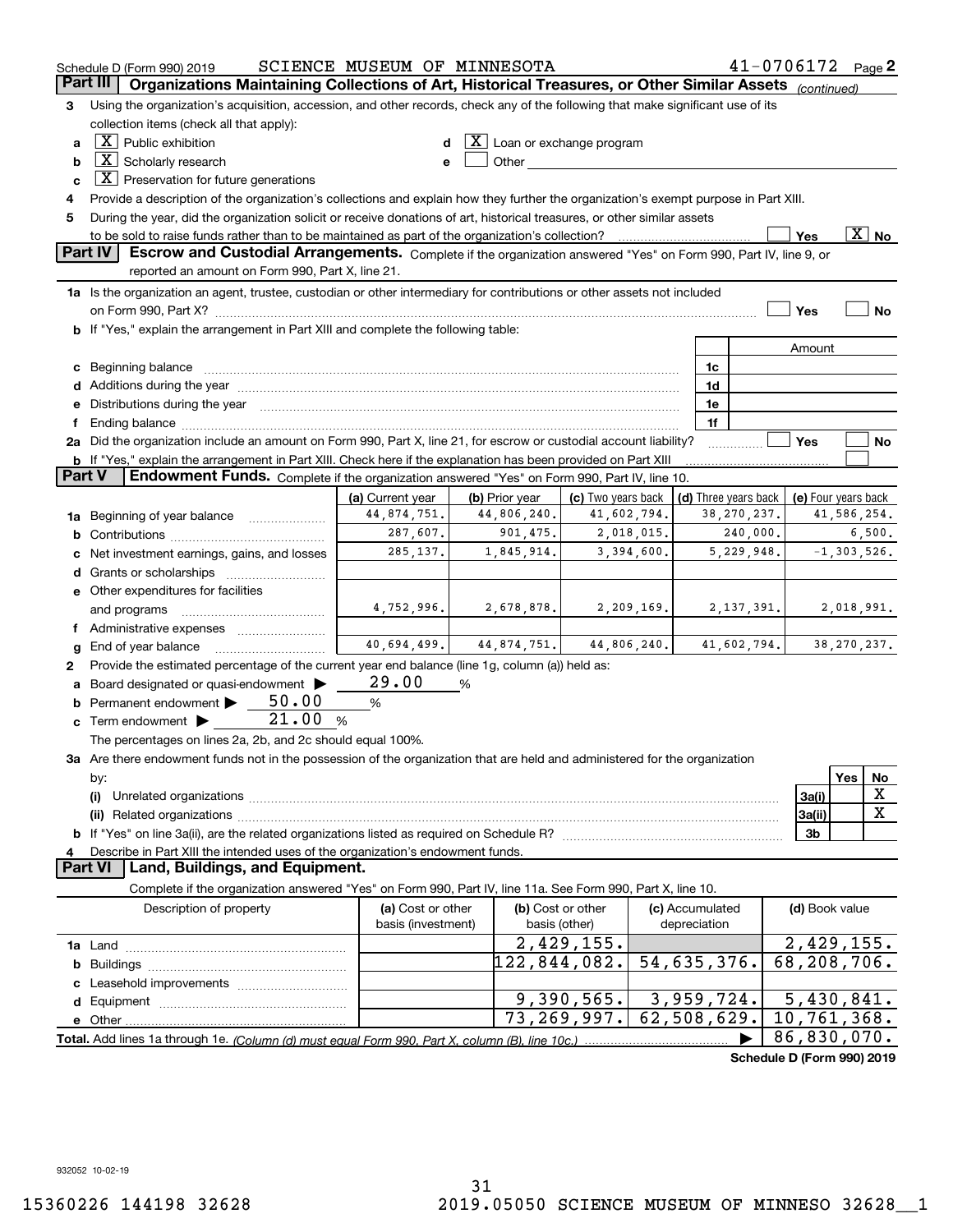| Schedule D (Form 990) 2019                                                                                                                           | SCIENCE MUSEUM OF MINNESOTA |                                                           | 41-0706172<br>$Page$ <sup>3</sup> |
|------------------------------------------------------------------------------------------------------------------------------------------------------|-----------------------------|-----------------------------------------------------------|-----------------------------------|
| Part VII Investments - Other Securities.                                                                                                             |                             |                                                           |                                   |
| Complete if the organization answered "Yes" on Form 990, Part IV, line 11b. See Form 990, Part X, line 12.                                           |                             |                                                           |                                   |
| (a) Description of security or category (including name of security)                                                                                 | (b) Book value              | (c) Method of valuation: Cost or end-of-year market value |                                   |
| (1) Financial derivatives                                                                                                                            |                             |                                                           |                                   |
|                                                                                                                                                      |                             |                                                           |                                   |
| (3) Other                                                                                                                                            |                             |                                                           |                                   |
| BENEFICIAL INTEREST IN<br>(A)                                                                                                                        |                             |                                                           |                                   |
| <b>TRUST</b><br>(B)                                                                                                                                  | 1,182,168.                  | END-OF-YEAR MARKET VALUE                                  |                                   |
| ALTERNATIVE INVESTMENTS<br>(C)                                                                                                                       |                             |                                                           |                                   |
| <b>COMMINGLED FUNDS</b><br>(D)                                                                                                                       | 14,929,581.                 | END-OF-YEAR MARKET VALUE                                  |                                   |
| ALTERNATIVE INVESTMENTS<br>(E)                                                                                                                       |                             |                                                           |                                   |
| HEDGE FUNDS<br>(F)                                                                                                                                   | 4,866,044.                  | END-OF-YEAR MARKET VALUE                                  |                                   |
| ALTERNATIVE INVESTMENTS<br>(G)                                                                                                                       |                             |                                                           |                                   |
| PRIVATE EQUITY<br>(H)                                                                                                                                | 3,692,975.                  | END-OF-YEAR MARKET VALUE                                  |                                   |
| Total. (Col. (b) must equal Form 990, Part X, col. (B) line 12.)                                                                                     | 24,670,768.                 |                                                           |                                   |
| Part VIII Investments - Program Related.                                                                                                             |                             |                                                           |                                   |
| Complete if the organization answered "Yes" on Form 990, Part IV, line 11c. See Form 990, Part X, line 13.                                           |                             |                                                           |                                   |
| (a) Description of investment                                                                                                                        | (b) Book value              | (c) Method of valuation: Cost or end-of-year market value |                                   |
|                                                                                                                                                      |                             |                                                           |                                   |
| (1)                                                                                                                                                  |                             |                                                           |                                   |
| (2)                                                                                                                                                  |                             |                                                           |                                   |
| (3)                                                                                                                                                  |                             |                                                           |                                   |
| (4)                                                                                                                                                  |                             |                                                           |                                   |
| (5)                                                                                                                                                  |                             |                                                           |                                   |
| (6)                                                                                                                                                  |                             |                                                           |                                   |
| (7)                                                                                                                                                  |                             |                                                           |                                   |
| (8)                                                                                                                                                  |                             |                                                           |                                   |
| (9)<br>Total. (Col. (b) must equal Form 990, Part X, col. (B) line 13.)                                                                              |                             |                                                           |                                   |
| <b>Other Assets.</b><br>Part IX                                                                                                                      |                             |                                                           |                                   |
| Complete if the organization answered "Yes" on Form 990, Part IV, line 11d. See Form 990, Part X, line 15.                                           |                             |                                                           |                                   |
|                                                                                                                                                      | (a) Description             |                                                           | (b) Book value                    |
| (1)                                                                                                                                                  |                             |                                                           |                                   |
|                                                                                                                                                      |                             |                                                           |                                   |
| (2)                                                                                                                                                  |                             |                                                           |                                   |
| (3)                                                                                                                                                  |                             |                                                           |                                   |
| (4)                                                                                                                                                  |                             |                                                           |                                   |
| (5)                                                                                                                                                  |                             |                                                           |                                   |
| (6)                                                                                                                                                  |                             |                                                           |                                   |
| (7)                                                                                                                                                  |                             |                                                           |                                   |
| (8)                                                                                                                                                  |                             |                                                           |                                   |
| (9)                                                                                                                                                  |                             |                                                           |                                   |
| Total. (Column (b) must equal Form 990. Part X. col. (B) line 15.) ……………………………………………………………………<br><b>Other Liabilities.</b><br>Part X                 |                             |                                                           |                                   |
|                                                                                                                                                      |                             |                                                           |                                   |
| Complete if the organization answered "Yes" on Form 990, Part IV, line 11e or 11f. See Form 990, Part X, line 25.<br>(a) Description of liability    |                             |                                                           | (b) Book value                    |
| 1.                                                                                                                                                   |                             |                                                           |                                   |
| (1)<br>Federal income taxes                                                                                                                          |                             |                                                           |                                   |
| INTEREST RATE SWAP LIABILITY<br>(2)                                                                                                                  |                             |                                                           | $\overline{1}$ , 107, 990.        |
| ANNUITY OBLIGATIONS<br>(3)                                                                                                                           |                             |                                                           | 96,552.                           |
| CAPITAL LEASE<br>(4)                                                                                                                                 |                             |                                                           | 605,679.                          |
| (5)                                                                                                                                                  |                             |                                                           |                                   |
| (6)                                                                                                                                                  |                             |                                                           |                                   |
| (7)                                                                                                                                                  |                             |                                                           |                                   |
| (8)                                                                                                                                                  |                             |                                                           |                                   |
| (9)                                                                                                                                                  |                             |                                                           |                                   |
|                                                                                                                                                      |                             |                                                           | 1,810,221.                        |
| 2. Liability for uncertain tax positions. In Part XIII, provide the text of the footnote to the organization's financial statements that reports the |                             |                                                           |                                   |

organization's liability for uncertain tax positions under FASB ASC 740. Check here if the text of the footnote has been provided in Part XIII.  $\boxed{\text{X}}$ 

**Schedule D (Form 990) 2019**

932053 10-02-19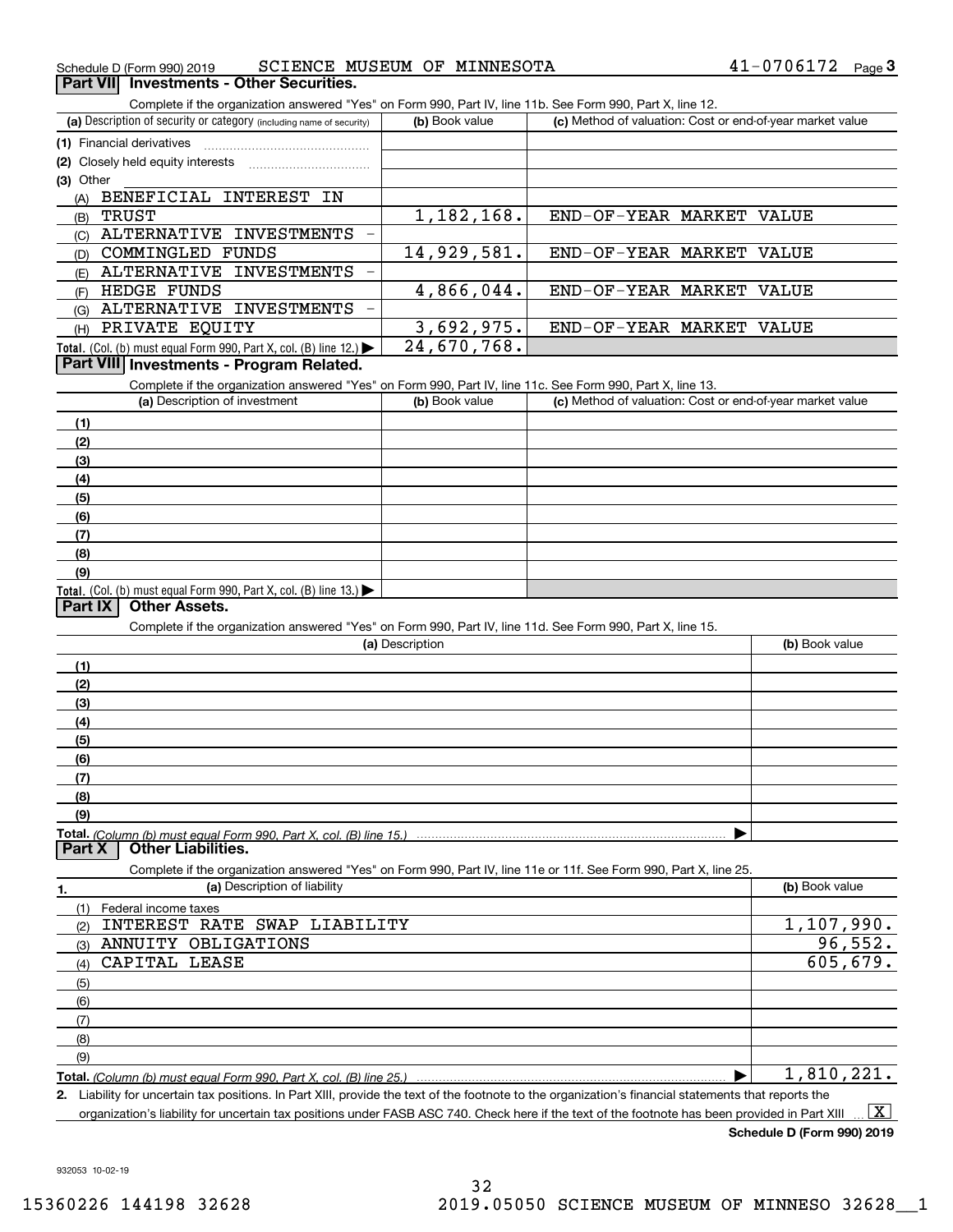|    | SCIENCE MUSEUM OF MINNESOTA<br>Schedule D (Form 990) 2019                                                                                                                                                                           |                |            |                | 41-0706172<br>Page 4 |
|----|-------------------------------------------------------------------------------------------------------------------------------------------------------------------------------------------------------------------------------------|----------------|------------|----------------|----------------------|
|    | Reconciliation of Revenue per Audited Financial Statements With Revenue per Return.<br>Part XI                                                                                                                                      |                |            |                |                      |
|    | Complete if the organization answered "Yes" on Form 990, Part IV, line 12a.                                                                                                                                                         |                |            |                |                      |
| 1  | Total revenue, gains, and other support per audited financial statements                                                                                                                                                            |                |            | $\blacksquare$ | 28,450,056.          |
| 2  | Amounts included on line 1 but not on Form 990, Part VIII, line 12:                                                                                                                                                                 |                |            |                |                      |
| a  | Net unrealized gains (losses) on investments [11] matter contracts and the unrealized gains (losses) on investments                                                                                                                 | 2a             | 1,551,411. |                |                      |
| b  |                                                                                                                                                                                                                                     | 2 <sub>b</sub> |            |                |                      |
| c  |                                                                                                                                                                                                                                     | 2c             |            |                |                      |
| d  | Other (Describe in Part XIII.) <b>Construction Contract Construction</b> Chemistry Chemistry Chemistry Chemistry Chemistry                                                                                                          | 2d             | 431,539.   |                |                      |
| е  | Add lines 2a through 2d                                                                                                                                                                                                             |                |            | 2e             | <u>1,982,950.</u>    |
| 3  |                                                                                                                                                                                                                                     |                |            | 3              | 26, 467, 106.        |
| 4  | Amounts included on Form 990. Part VIII, line 12, but not on line 1:                                                                                                                                                                |                |            |                |                      |
| a  |                                                                                                                                                                                                                                     | -4a l          | 86,970.    |                |                      |
| b  |                                                                                                                                                                                                                                     | 4 <sub>b</sub> |            |                |                      |
| c. | Add lines 4a and 4b                                                                                                                                                                                                                 |                |            | 4c             | 86,970.              |
| 5. |                                                                                                                                                                                                                                     |                |            | 5              | 26, 554, 076.        |
|    |                                                                                                                                                                                                                                     |                |            |                |                      |
|    | Part XII   Reconciliation of Expenses per Audited Financial Statements With Expenses per Return.                                                                                                                                    |                |            |                |                      |
|    | Complete if the organization answered "Yes" on Form 990, Part IV, line 12a.                                                                                                                                                         |                |            |                |                      |
| 1  | Total expenses and losses per audited financial statements                                                                                                                                                                          |                |            | $\mathbf{1}$   | 37,896,769.          |
| 2  | Amounts included on line 1 but not on Form 990, Part IX, line 25:                                                                                                                                                                   |                |            |                |                      |
| a  |                                                                                                                                                                                                                                     | 2a             |            |                |                      |
|    |                                                                                                                                                                                                                                     | 2 <sub>b</sub> |            |                |                      |
| c  |                                                                                                                                                                                                                                     | 2 <sub>c</sub> |            |                |                      |
| d  |                                                                                                                                                                                                                                     | 2d             | 736, 361.  |                |                      |
| е  | Add lines 2a through 2d <b>contained a contained a contained a</b> contained a contact the state of the contained and contained a contact the state of the contact of the contact of the contact of the contact of the contact of t |                |            | 2e             | 736, 361.            |
| 3  |                                                                                                                                                                                                                                     |                |            | $\mathbf{a}$   | 37, 160, 408.        |
| 4  | Amounts included on Form 990, Part IX, line 25, but not on line 1:                                                                                                                                                                  |                |            |                |                      |
| a  |                                                                                                                                                                                                                                     | 4a             | 86,970.    |                |                      |
| b  |                                                                                                                                                                                                                                     | 4 <sub>h</sub> |            |                |                      |
|    | Add lines 4a and 4b                                                                                                                                                                                                                 |                |            | 4c             | 86,970.              |
| 5  | Part XIII Supplemental Information.                                                                                                                                                                                                 |                |            | 5              | 37, 247, 378.        |

Provide the descriptions required for Part II, lines 3, 5, and 9; Part III, lines 1a and 4; Part IV, lines 1b and 2b; Part V, line 4; Part X, line 2; Part XI, lines 2d and 4b; and Part XII, lines 2d and 4b. Also complete this part to provide any additional information.

#### PART II, LINE 5:

WRITTEN POLICIES ARE IN PLACE REGARDING MONITORING, INSPECTING,

RESPONDING TO VIOLATIONS AND ENFORCING CONSERVATION EASEMENTS. OUR

EASEMENTS CONTAIN PROVISIONS GRANTING US THE RIGHT OF ACCESS TO THE

PROPERTY FOR PURPOSES OF INSPECTING THE EASEMENT. THE POLICY REGARDING

RESPONSE TO VIOLATIONS AND ENFORCEMENT SET FORTH PROCEDURES REGARDING THE

IDENTIFICATION, DOCUMENTATION, AND CLASSIFICATION OF RESPONSES TO

EASEMENT VIOLATIONS. IT ALSO INCLUDES A PROCESS FOR ADDRESSING

VIOLATIONS.

932054 10-02-19

#### PART II, LINE 9:

THE MUSEUM DOES NOT RECORD ANY VALUE FOR CONSERVATION EASEMENTS IN ITS

33

**Schedule D (Form 990) 2019**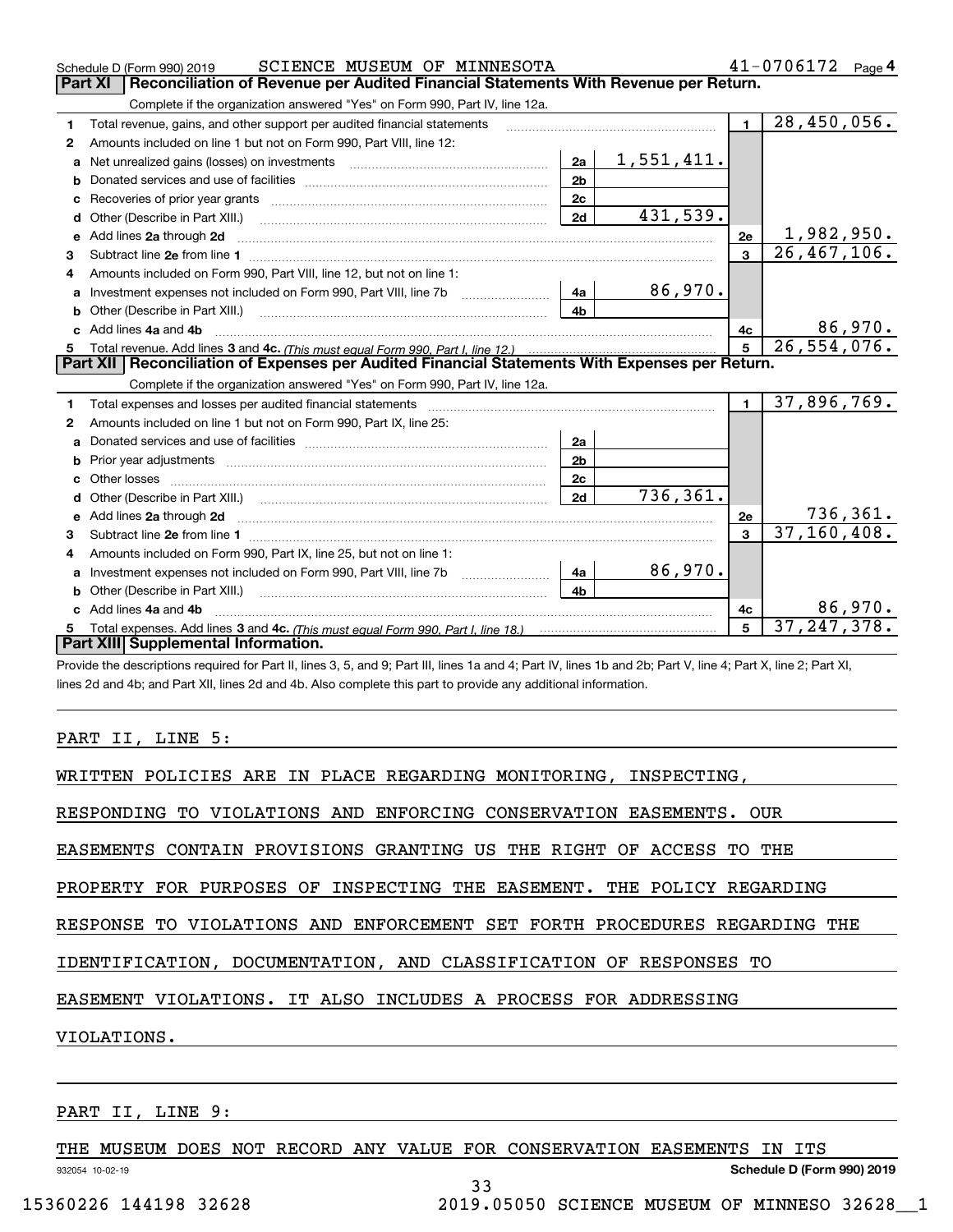*(continued)* **Part XIII Supplemental Information** 

REVENUE AND EXPENSE STATEMENT OR BALANCE SHEET.

PART III, LINE 1A:

THE MUSEUM'S COLLECTIONS ARE NOT RECOGNIZED AS ASSETS ON THE STATEMENT OF FINANCIAL POSITION. PURCHASES OF COLLECTIONS ARE RECORDED AS DECREASES IN UNRESTRICTED NET ASSETS IN THE YEAR IN WHICH THE ITEMS ARE ACQUIRED OR AS TEMPORARILY RESTRICTED NET ASSETS IF A DONOR MAKES A CONTRIBUTION INTENDED TO FUND THE SUBSEQUENT PURCHASE OF COLLECTIONS. CONTRIBUTIONS OF COLLECTIONS ARE NOT REFLECTED ON THE FINANCIAL STATEMENTS.

PART III, LINE 4:

THE SCIENCE MUSEUM OF MINNESOTA HAS A COLLECTION OF NEARLY TWO MILLION ARTIFACTS AND SPECIMENS FROM THE DISCIPLINES OF ANTHROPOLOGY, BIOLOGY, PALEONTOLOGY AND GEOLOGY. THESE OBJECTS ARE USED AS THE BASIS FOR RESEARCH AND SCHOLARLY PUBLICATIONS BY SCIENCE MUSEUM CURATORS, AS WELL AS VISITING SCIENTISTS. THE COLLECTIONS ENABLE COLLABORATION WITH OTHER MEMBERS OF THE SCIENTIFIC COMMUNITY THROUGH LOANS AND TRADES OF CASTS AND SPECIMENS WITH OTHER INSTITUTIONS. THE MUSEUM'S STEWARDSHIP OF THIS COLLECTION ENSURES THE PHYSICAL INTEGRITY OF ITS INDIVIDUAL PIECES, AS WELL AS PREPARING ARTIFACTS AND SPECIMENS FOR PUBLIC EXHIBITION.

PART V, LINE 4:

THE MUSEUM TYPICALLY SPENDS 4-6% OF THE ENDOWMENT'S ASSETS EVERY YEAR TO FUND GENERAL OPERATIONS OF THE MUSEUM OR DONOR SPECIFIED PURPOSES WHICH ARE ALIGNED WITH THE MISSION OF THE MUSEUM. ANY EXCESS EARNINGS ARE REINVESTED TO AUGMENT THE ENDOWMENT AND TO COMPENSATE FOR INFLATION AND RECESSIONS IN FUTURE YEARS.

34

**Schedule D (Form 990) 2019**

932055 10-02-19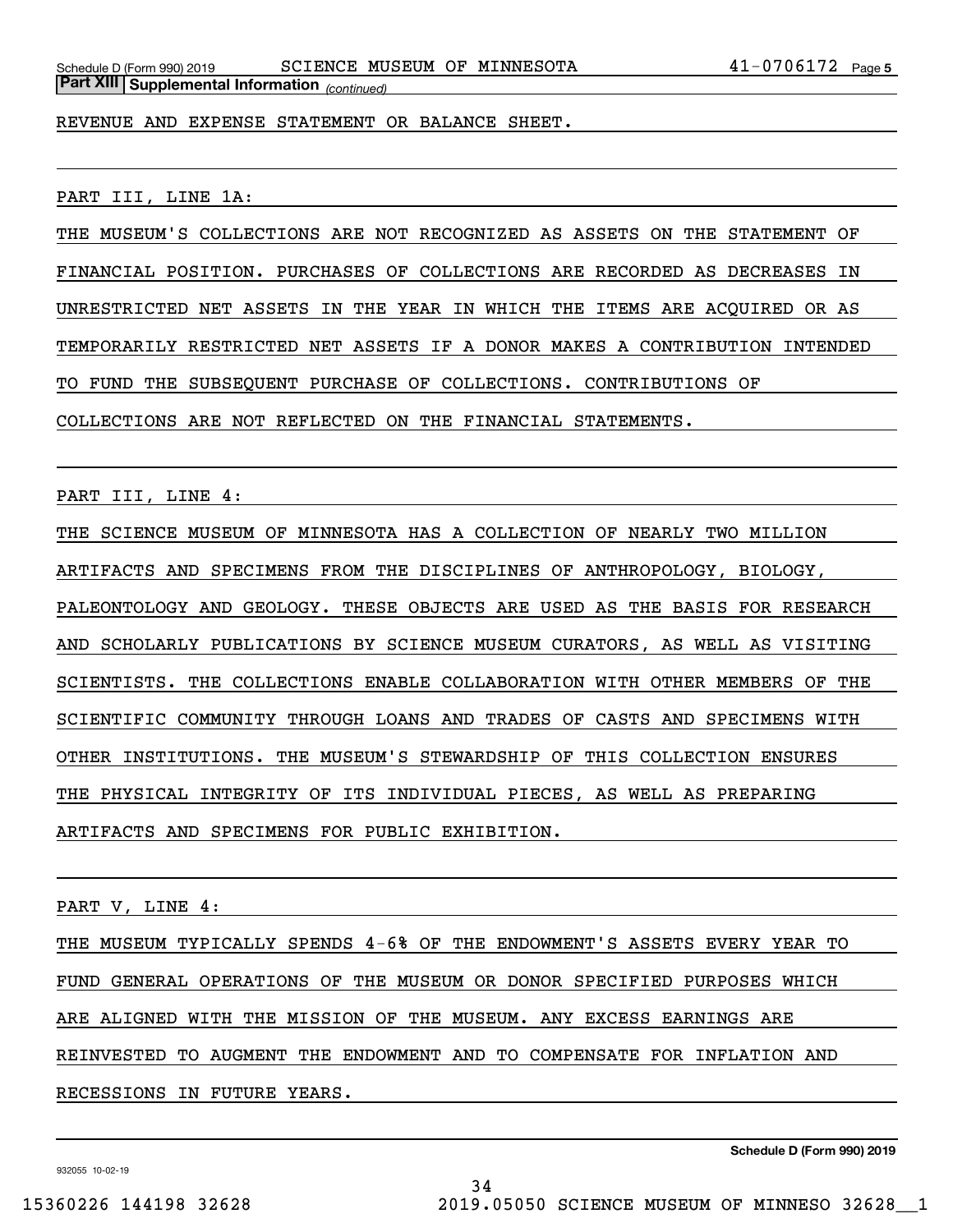PART X, LINE 2:

THE MUSEUM HAS RECEIVED NOTIFICATION THAT IT QUALIFIES AS A TAX-EXEMPT ORGANIZATION UNDER SECTION  $501(C)(3)$  OF THE INTERNAL REVENUE CODE AND CORRESPONDING PROVISION OF STATE LAW. ACCORDINGLY, THE MUSEUM IS NOT SUBJECT TO FEDERAL INCOME TAXES EXCEPT TO THE EXTENT IT DERIVES INCOME FROM CERTAIN ACTIVITIES NOT SUBSTANTIALLY RELATED TO ITS TAX-EXEMPT PURPOSES (UNRELATED TRADE OR BUSINESS ACTIVITIES). TAX RECEIVABLES OF \$66,799 AND \$134,148 WERE RECORDED FOR THE YEARS ENDED JUNE 30, 2020 AND 2019, RESPECTIVELY, RELATING TO THE MUSEUM'S UNRELATED BUSINESS INCOME. DURING THE YEARS ENDED JUNE 30, 2020 AND 2019, THE MUSEUM INCURRED UNRELATED BUSINESS INCOME RELATING TO THEIR ALTERNATIVE INVESTMENTS. AS A RESULT, THE MUSEUM HAS RECORDED INCOME TAX EXPENSE OF \$14,123 AND AN INCOME TAX REFUND OF \$84,994 FOR JUNE 30, 2020 AND 2019 RESPECTIVELY, WHICH HAS BEEN NETTED AGAINST INVESTMENT INCOME IN THE ACCOMPANYING STATEMENT OF ACTIVITIES.

THE MUSEUM FOLLOWS THE ACCOUNTING STANDARDS FOR CONTINGENCIES IN EVALUATING UNCERTAIN TAX POSITIONS. THIS GUIDANCE PRESCRIBES RECOGNITION THRESHOLD PRINCIPLES FOR THE FINANCIAL STATEMENT RECOGNITION OF TAX POSITIONS TAKEN OR EXPECTED TO BE TAKEN ON A TAX RETURN THAT ARE NOT CERTAIN TO BE REALIZED. NO LIABILITY HAS BEEN RECOGNIZED BY THE MUSEUM FOR UNCERTAIN TAX POSITIONS AS OF JUNE 30, 2020 AND 2019. THE MUSEUM'S TAX RETURNS ARE SUBJECT TO REVIEW AND EXAMINATION BY FEDERAL AND STATE AUTHORITIES.

**Schedule D (Form 990) 2019** PART XI, LINE 2D - OTHER ADJUSTMENTS: CHANGE IN VALUE OF BENEFICIAL INTEREST IN TRUSTS  $-6,222$ . UNREALIZED LOSS ON INTEREST RATE SWAPS  $-287,115$ .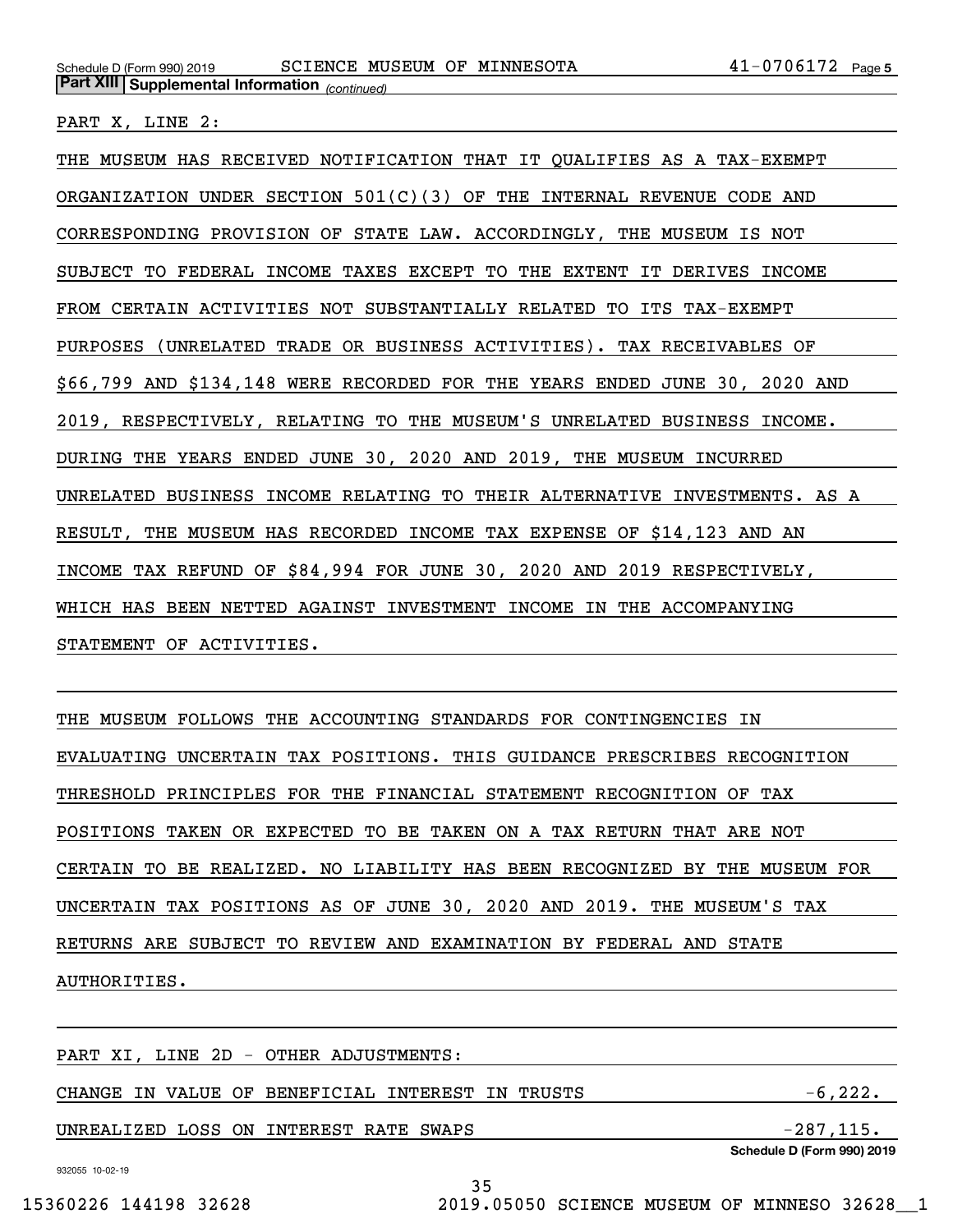| SCIENCE MUSEUM OF MINNESOTA<br>Schedule D (Form 990) 2019 | $41 - 0706172$ Page 5      |
|-----------------------------------------------------------|----------------------------|
| <b>Part XIII Supplemental Information</b> (continued)     |                            |
| MUSEUM STORE DIRECT EXPENSES                              | 514,657.                   |
| DIRECT RENTAL PROPERTY EXPENSES                           | $221,704$ .                |
| CHANGE IN SPLIT INTEREST AGREEMENTS                       | $-11,485.$                 |
| TOTAL TO SCHEDULE D, PART XI, LINE 2D                     | 431,539.                   |
| PART XII, LINE 2D - OTHER ADJUSTMENTS:                    |                            |
|                                                           |                            |
| DIRECT RENTAL PROPERTY EXPENSE                            | $221,704$ .                |
| MUSEUM STORE DIRECT EXPENSE                               | 514,657.                   |
| TOTAL TO SCHEDULE D, PART XII, LINE 2D                    | 736, 361.                  |
|                                                           |                            |
|                                                           |                            |
|                                                           |                            |
|                                                           |                            |
|                                                           |                            |
|                                                           |                            |
|                                                           |                            |
|                                                           |                            |
|                                                           |                            |
|                                                           |                            |
|                                                           |                            |
|                                                           |                            |
|                                                           |                            |
|                                                           |                            |
|                                                           |                            |
|                                                           |                            |
|                                                           |                            |
|                                                           | Schedule D (Form 990) 2019 |

932055 10-02-19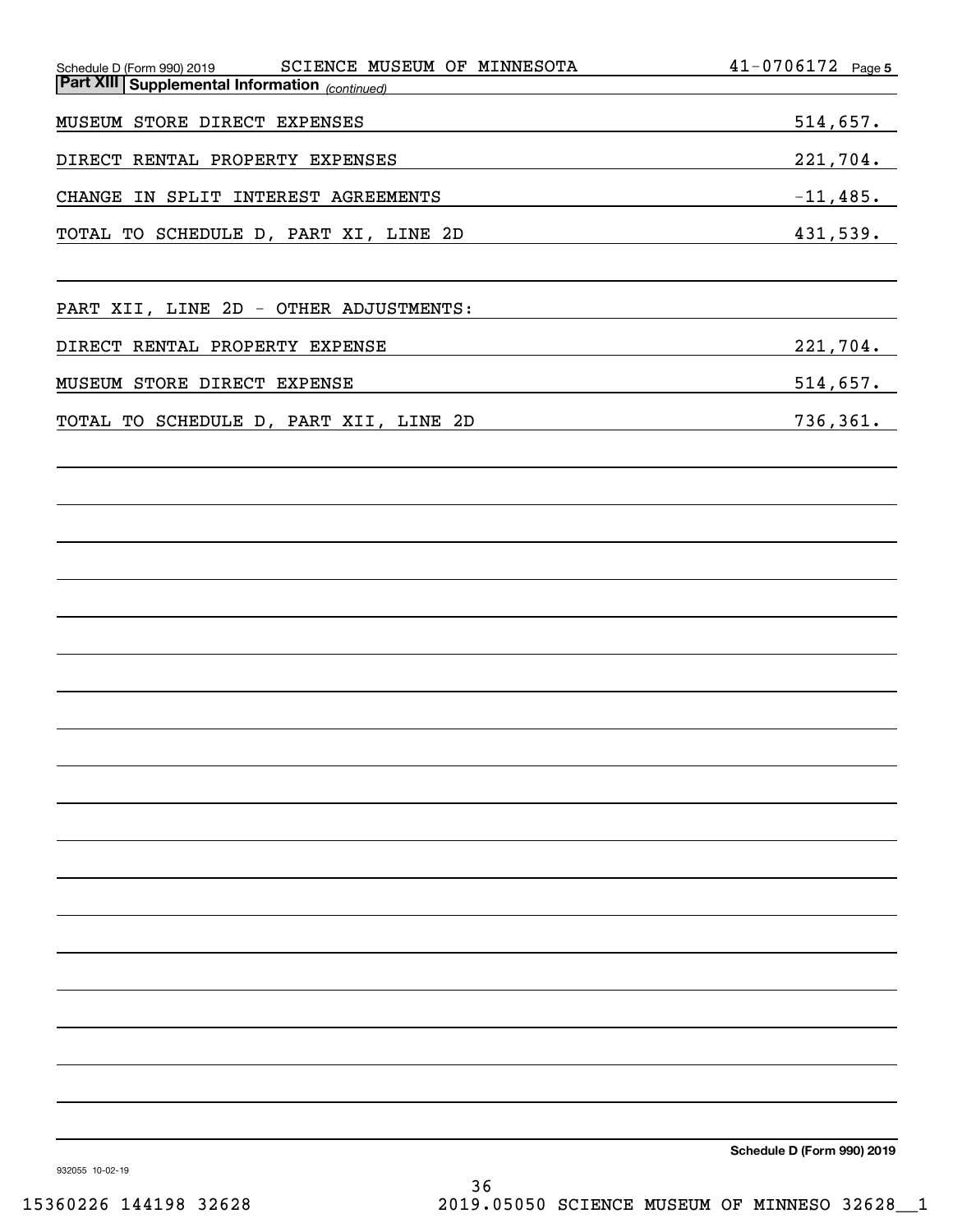# **SCHEDULE F Statement of Activities Outside the United States**

**| Complete if the organization answered "Yes" on Form 990, Part IV, line 14b, 15, or 16.**

**| Attach to Form 990.**

**| Go to www.irs.gov/Form990 for instructions and the latest information.**

| 2                                 |                                           |                                                                          | For grantmakers. Describe in Part V the organization's procedures for monitoring the use of its grants and other assistance outside the                                                                                                  |                                                                                  |                                      |
|-----------------------------------|-------------------------------------------|--------------------------------------------------------------------------|------------------------------------------------------------------------------------------------------------------------------------------------------------------------------------------------------------------------------------------|----------------------------------------------------------------------------------|--------------------------------------|
| United States.                    |                                           |                                                                          |                                                                                                                                                                                                                                          |                                                                                  |                                      |
| 3<br>(a) Region                   | (b) Number of<br>offices<br>in the region | (c) Number of<br>employees,<br>agents, and<br>independent<br>contractors | Activities per Region. (The following Part I, line 3 table can be duplicated if additional space is needed.)<br>(d) Activities conducted in the region<br>(by type) (such as, fundraising, pro-<br>gram services, investments, grants to | (e) If activity listed in (d)<br>is a program service,<br>describe specific type | (f) Total<br>expenditures<br>for and |
|                                   |                                           | in the region                                                            | recipients located in the region)                                                                                                                                                                                                        | of service(s) in the region                                                      | investments<br>in the region         |
| CENTRAL AMERICA AND               |                                           |                                                                          |                                                                                                                                                                                                                                          |                                                                                  |                                      |
| THE CARIBBEAN -                   |                                           |                                                                          |                                                                                                                                                                                                                                          |                                                                                  |                                      |
| ANTIGUA & BARBUDA,                |                                           |                                                                          |                                                                                                                                                                                                                                          |                                                                                  |                                      |
| ARUBA, BAHAMAS,                   | 0                                         | 0                                                                        | <b>INVESTMENTS</b>                                                                                                                                                                                                                       |                                                                                  | 4,866,044.                           |
| EUROPE (INCLUDING                 |                                           |                                                                          |                                                                                                                                                                                                                                          |                                                                                  |                                      |
| ICELAND & GREENLAND)              |                                           |                                                                          |                                                                                                                                                                                                                                          |                                                                                  |                                      |
| - ALBANIA, ANDORRA,               |                                           |                                                                          |                                                                                                                                                                                                                                          |                                                                                  |                                      |
| AUSTRIA, BELGIUM                  | 0                                         | 0                                                                        | <b>INVESTMENTS</b>                                                                                                                                                                                                                       |                                                                                  | 331,701.                             |
|                                   |                                           |                                                                          |                                                                                                                                                                                                                                          |                                                                                  |                                      |
|                                   |                                           |                                                                          |                                                                                                                                                                                                                                          |                                                                                  |                                      |
|                                   |                                           |                                                                          |                                                                                                                                                                                                                                          |                                                                                  |                                      |
|                                   |                                           |                                                                          |                                                                                                                                                                                                                                          |                                                                                  |                                      |
|                                   |                                           |                                                                          |                                                                                                                                                                                                                                          |                                                                                  |                                      |
|                                   |                                           |                                                                          |                                                                                                                                                                                                                                          |                                                                                  |                                      |
|                                   |                                           |                                                                          |                                                                                                                                                                                                                                          |                                                                                  |                                      |
|                                   |                                           |                                                                          |                                                                                                                                                                                                                                          |                                                                                  |                                      |
|                                   |                                           |                                                                          |                                                                                                                                                                                                                                          |                                                                                  |                                      |
|                                   |                                           |                                                                          |                                                                                                                                                                                                                                          |                                                                                  |                                      |
|                                   |                                           |                                                                          |                                                                                                                                                                                                                                          |                                                                                  |                                      |
|                                   |                                           |                                                                          |                                                                                                                                                                                                                                          |                                                                                  |                                      |
|                                   |                                           |                                                                          |                                                                                                                                                                                                                                          |                                                                                  |                                      |
|                                   |                                           |                                                                          |                                                                                                                                                                                                                                          |                                                                                  |                                      |
|                                   |                                           |                                                                          |                                                                                                                                                                                                                                          |                                                                                  |                                      |
|                                   |                                           |                                                                          |                                                                                                                                                                                                                                          |                                                                                  |                                      |
|                                   |                                           |                                                                          |                                                                                                                                                                                                                                          |                                                                                  |                                      |
|                                   |                                           |                                                                          |                                                                                                                                                                                                                                          |                                                                                  |                                      |
|                                   |                                           |                                                                          |                                                                                                                                                                                                                                          |                                                                                  |                                      |
|                                   |                                           |                                                                          |                                                                                                                                                                                                                                          |                                                                                  |                                      |
|                                   |                                           |                                                                          |                                                                                                                                                                                                                                          |                                                                                  |                                      |
|                                   |                                           |                                                                          |                                                                                                                                                                                                                                          |                                                                                  |                                      |
|                                   | $\mathbf 0$                               | 0                                                                        |                                                                                                                                                                                                                                          |                                                                                  |                                      |
| 3 a Subtotal                      |                                           |                                                                          |                                                                                                                                                                                                                                          |                                                                                  | 5, 197, 745.                         |
| <b>b</b> Total from continuation  | 0                                         | 0                                                                        |                                                                                                                                                                                                                                          |                                                                                  | 0.                                   |
| sheets to Part I                  |                                           |                                                                          |                                                                                                                                                                                                                                          |                                                                                  |                                      |
| c Totals (add lines 3a<br>and 3b) | 0                                         | 0                                                                        |                                                                                                                                                                                                                                          |                                                                                  | 5, 197, 745.                         |
| .                                 |                                           |                                                                          |                                                                                                                                                                                                                                          |                                                                                  |                                      |

Department of the Treasury Internal Revenue Service

**(Form 990)**

Name of the organization

**Part I**  $\parallel$  General Information on Activities Outside the United States. Complete if the organization answered "Yes" on SCIENCE MUSEUM OF MINNESOTA | 41-0706172

Form 990, Part IV, line 14b.

- **1For grantmakers.**  Does the organization maintain records to substantiate the amount of its grants and other assistance, **Yes No** the grantees' eligibility for the grants or assistance, and the selection criteria used to award the grants or assistance?  $\frac{1}{2}$
- 



**Employer identification number**



 $5,197,745.$ 

932071 10-12-19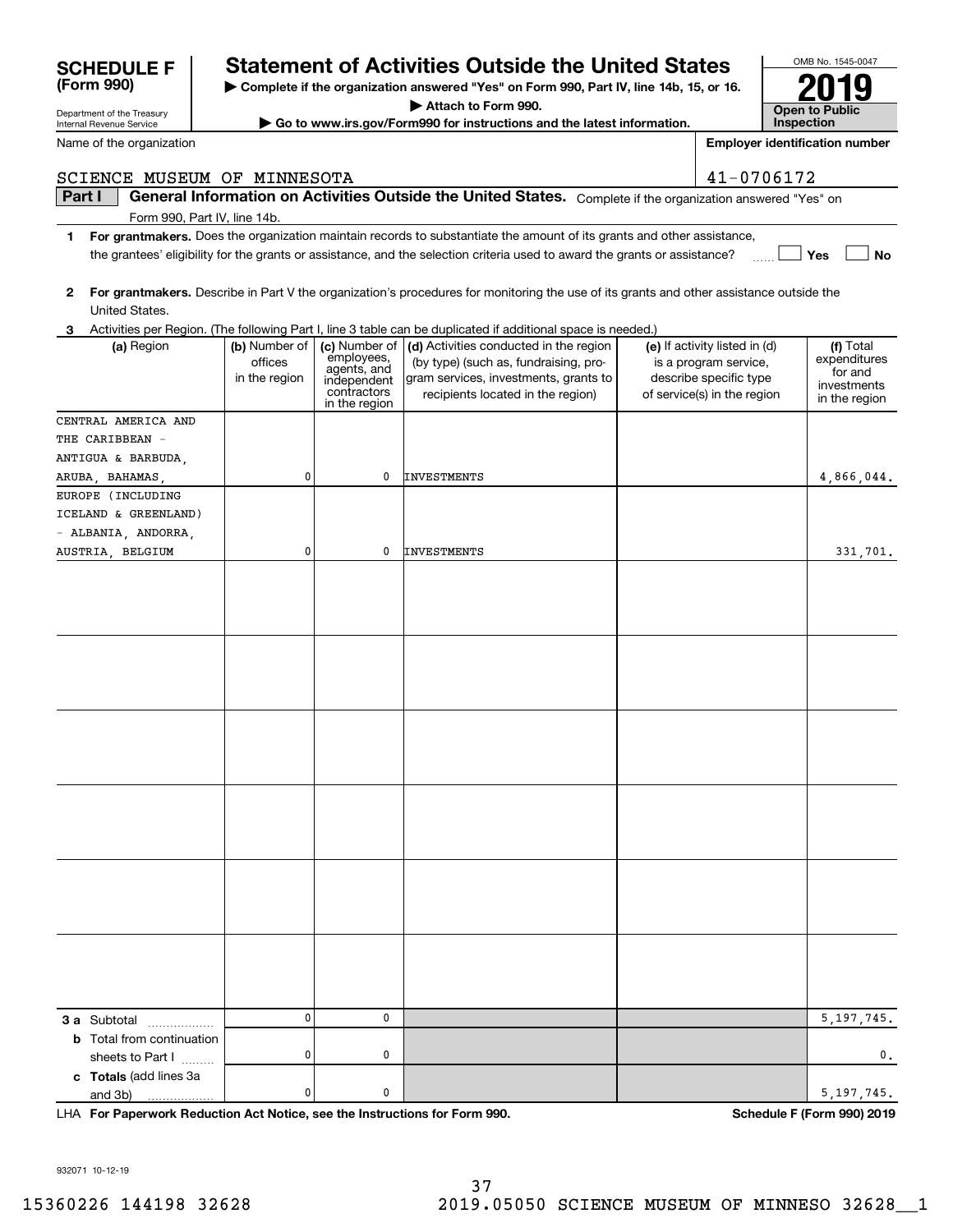Schedule F (Form 990) 2019 Page SCIENCE MUSEUM OF MINNESOTA 41-0706172

Part II | Grants and Other Assistance to Organizations or Entities Outside the United States. Complete if the organization answered "Yes" on Form 990, Part IV, line 15, for any recipient who received more than \$5,000. Part II can be duplicated if additional space is needed.

| 1<br>(a) Name of organization                           | (b) IRS code section<br>and EIN (if applicable) | (c) Region | (d) Purpose of<br>grant                                                                                                                      | (e) Amount<br>of cash grant | (f) Manner of<br>cash disbursement | (g) Amount of<br>noncash<br>assistance | (h) Description<br>of noncash<br>assistance | (i) Method of<br>valuation (book, FMV,<br>appraisal, other) |
|---------------------------------------------------------|-------------------------------------------------|------------|----------------------------------------------------------------------------------------------------------------------------------------------|-----------------------------|------------------------------------|----------------------------------------|---------------------------------------------|-------------------------------------------------------------|
|                                                         |                                                 |            |                                                                                                                                              |                             |                                    |                                        |                                             |                                                             |
|                                                         |                                                 |            |                                                                                                                                              |                             |                                    |                                        |                                             |                                                             |
|                                                         |                                                 |            |                                                                                                                                              |                             |                                    |                                        |                                             |                                                             |
|                                                         |                                                 |            |                                                                                                                                              |                             |                                    |                                        |                                             |                                                             |
|                                                         |                                                 |            |                                                                                                                                              |                             |                                    |                                        |                                             |                                                             |
|                                                         |                                                 |            |                                                                                                                                              |                             |                                    |                                        |                                             |                                                             |
|                                                         |                                                 |            |                                                                                                                                              |                             |                                    |                                        |                                             |                                                             |
|                                                         |                                                 |            |                                                                                                                                              |                             |                                    |                                        |                                             |                                                             |
|                                                         |                                                 |            |                                                                                                                                              |                             |                                    |                                        |                                             |                                                             |
|                                                         |                                                 |            |                                                                                                                                              |                             |                                    |                                        |                                             |                                                             |
|                                                         |                                                 |            |                                                                                                                                              |                             |                                    |                                        |                                             |                                                             |
|                                                         |                                                 |            |                                                                                                                                              |                             |                                    |                                        |                                             |                                                             |
|                                                         |                                                 |            |                                                                                                                                              |                             |                                    |                                        |                                             |                                                             |
|                                                         |                                                 |            |                                                                                                                                              |                             |                                    |                                        |                                             |                                                             |
|                                                         |                                                 |            |                                                                                                                                              |                             |                                    |                                        |                                             |                                                             |
|                                                         |                                                 |            |                                                                                                                                              |                             |                                    |                                        |                                             |                                                             |
| $\mathbf{2}$                                            |                                                 |            | Enter total number of recipient organizations listed above that are recognized as charities by the foreign country, recognized as tax-exempt |                             |                                    |                                        |                                             |                                                             |
| 3 Enter total number of other organizations or entities |                                                 |            |                                                                                                                                              |                             |                                    |                                        |                                             |                                                             |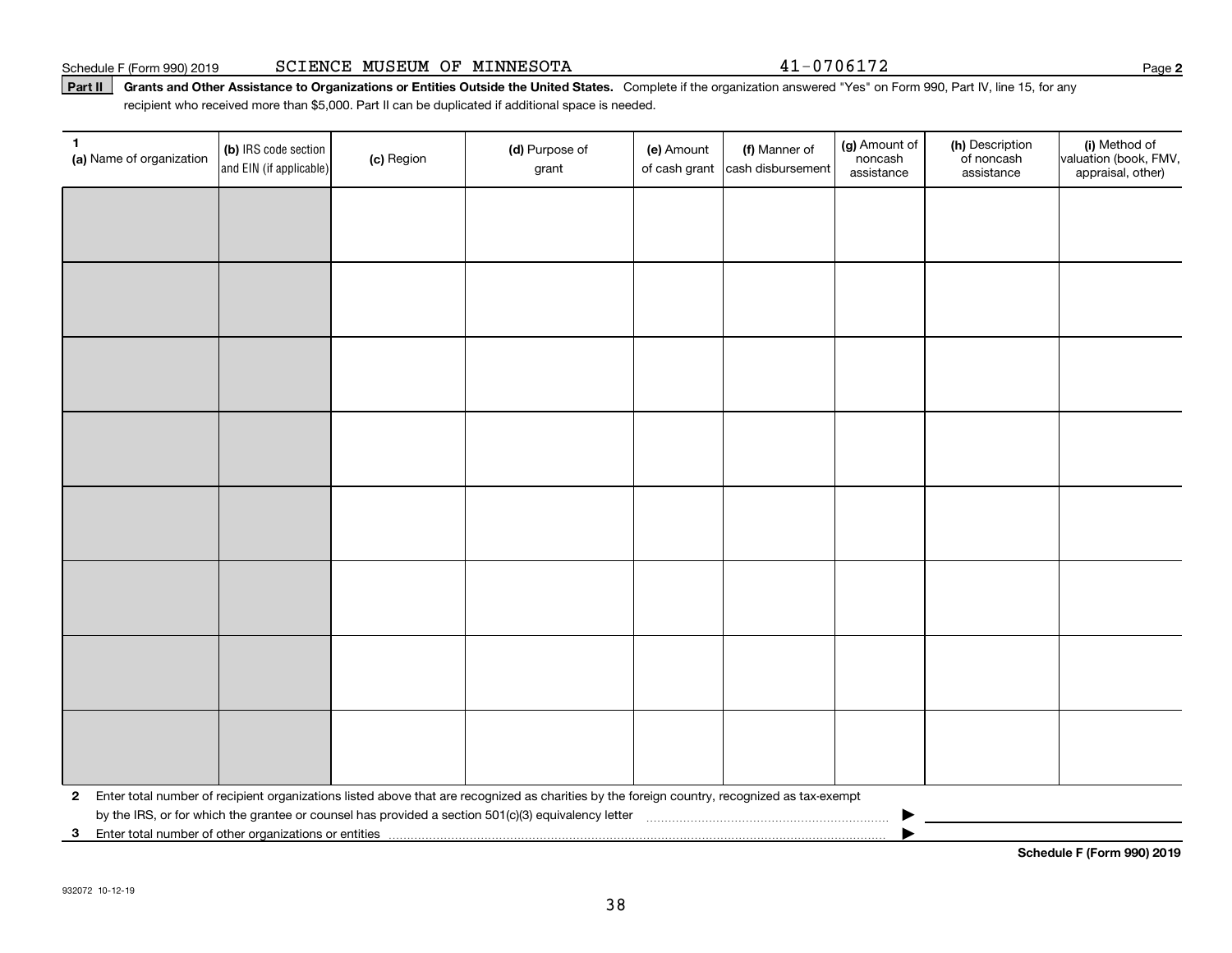Schedule F (Form 990) 2019

|  |  |  | SCIENCE MUSEUM OF MINNESOTA |
|--|--|--|-----------------------------|
|--|--|--|-----------------------------|

41-0706172

#### Part III Grants and Other Assistance to Individuals Outside the United States. Complete if the organization answered "Yes" on Form 990, Part IV, line 16. Part III can be duplicated if additional space is needed.

| (a) Type of grant or assistance | (b) Region | (c) Number of<br>recipients | (d) Amount of | (e) Manner of<br>cash disbursement | (f) Amount of<br>noncash<br>assistance | (g) Description of<br>noncash assistance | (h) Method of<br>valuation<br>(book, FMV,<br>appraisal, other) |
|---------------------------------|------------|-----------------------------|---------------|------------------------------------|----------------------------------------|------------------------------------------|----------------------------------------------------------------|
|                                 |            |                             |               |                                    |                                        |                                          |                                                                |
|                                 |            |                             |               |                                    |                                        |                                          |                                                                |
|                                 |            |                             |               |                                    |                                        |                                          |                                                                |
|                                 |            |                             |               |                                    |                                        |                                          |                                                                |
|                                 |            |                             |               |                                    |                                        |                                          |                                                                |
|                                 |            |                             |               |                                    |                                        |                                          |                                                                |
|                                 |            |                             |               |                                    |                                        |                                          |                                                                |
|                                 |            |                             |               |                                    |                                        |                                          |                                                                |
|                                 |            |                             |               |                                    |                                        |                                          |                                                                |
|                                 |            |                             |               |                                    |                                        |                                          |                                                                |

**Schedule F (Form 990) 2019**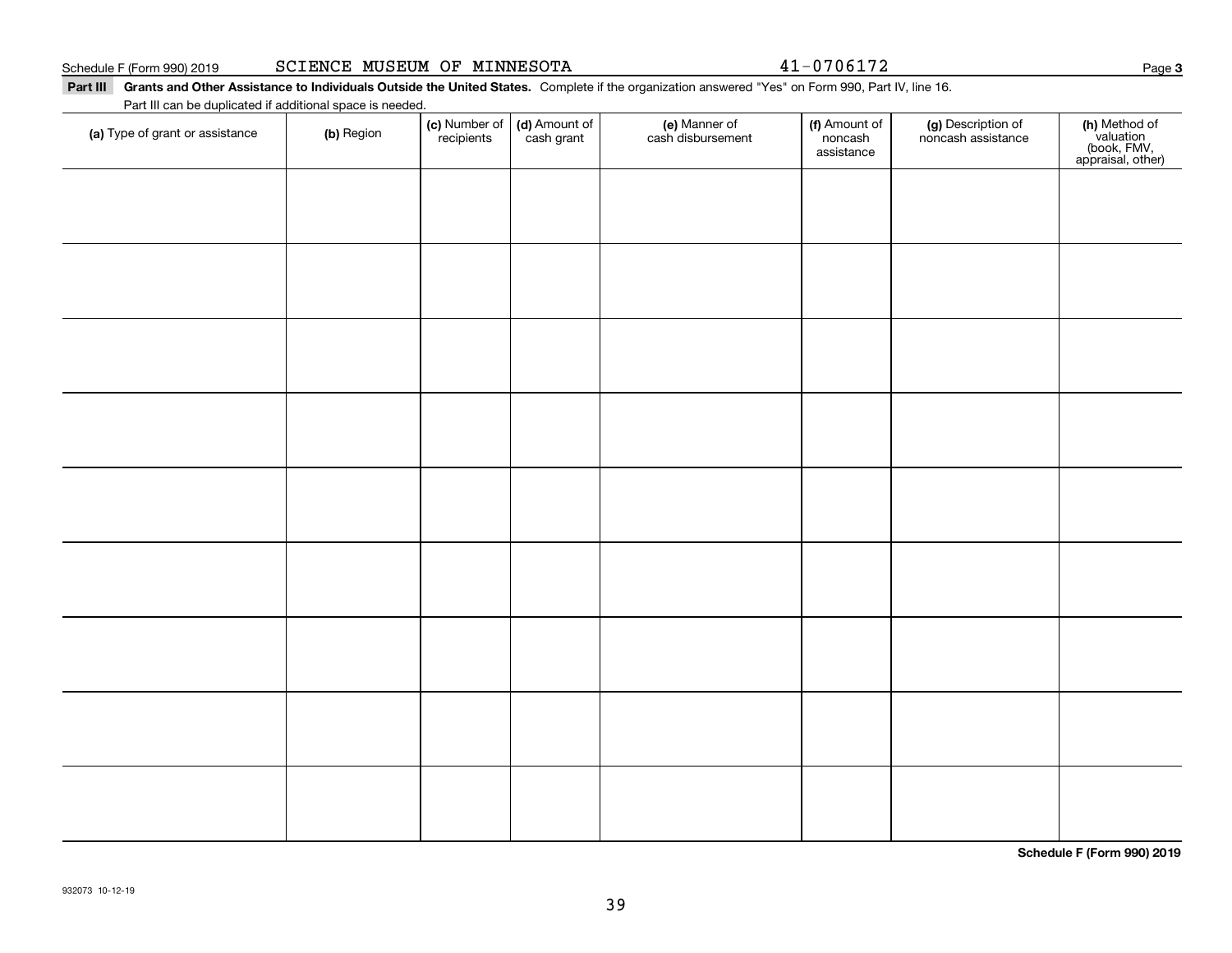#### Schedule F (Form 990) 2019  $\verb|SCIENCE |$  MUSEUM OF MINNESOTA  $41$  –  $0706172$   $\>$   $\>$  Page **Part IV Foreign Forms**

| 1              | Was the organization a U.S. transferor of property to a foreign corporation during the tax year? If "Yes." the<br>organization may be required to file Form 926, Return by a U.S. Transferor of Property to a Foreign<br>Corporation (see Instructions for Form 926) <i>manual content content corporation</i> (see Instructions for Form 926)                 | ∣X ∣ γes               | N٥                        |
|----------------|----------------------------------------------------------------------------------------------------------------------------------------------------------------------------------------------------------------------------------------------------------------------------------------------------------------------------------------------------------------|------------------------|---------------------------|
| $\overline{2}$ | Did the organization have an interest in a foreign trust during the tax year? If "Yes." the organization<br>may be required to separately file Form 3520, Annual Return To Report Transactions With Foreign<br>Trusts and Receipt of Certain Foreign Gifts, and/or Form 3520-A, Annual Information Return of Foreign                                           | Yes                    | $\mathbf{X}$<br><b>No</b> |
| 3              | Did the organization have an ownership interest in a foreign corporation during the tax year? If "Yes."<br>the organization may be required to file Form 5471, Information Return of U.S. Persons With Respect to                                                                                                                                              | Yes                    | X∣No                      |
| 4              | Was the organization a direct or indirect shareholder of a passive foreign investment company or a<br>qualified electing fund during the tax year? If "Yes," the organization may be required to file Form 8621,<br>Information Return by a Shareholder of a Passive Foreign Investment Company or Qualified Electing Fund<br>(see Instructions for Form 8621) | $\boxed{\text{X}}$ Yes | N٥                        |
| 5              | Did the organization have an ownership interest in a foreign partnership during the tax year? If "Yes."<br>the organization may be required to file Form 8865, Return of U.S. Persons With Respect to Certain<br>Foreign Partnerships (see Instructions for Form 8865)                                                                                         | $\vert X \vert$ Yes    | N٥                        |
| 6              | Did the organization have any operations in or related to any boycotting countries during the tax year? If<br>"Yes," the organization may be required to separately file Form 5713, International Boycott Report (see                                                                                                                                          | Yes                    |                           |

**Schedule F (Form 990) 2019**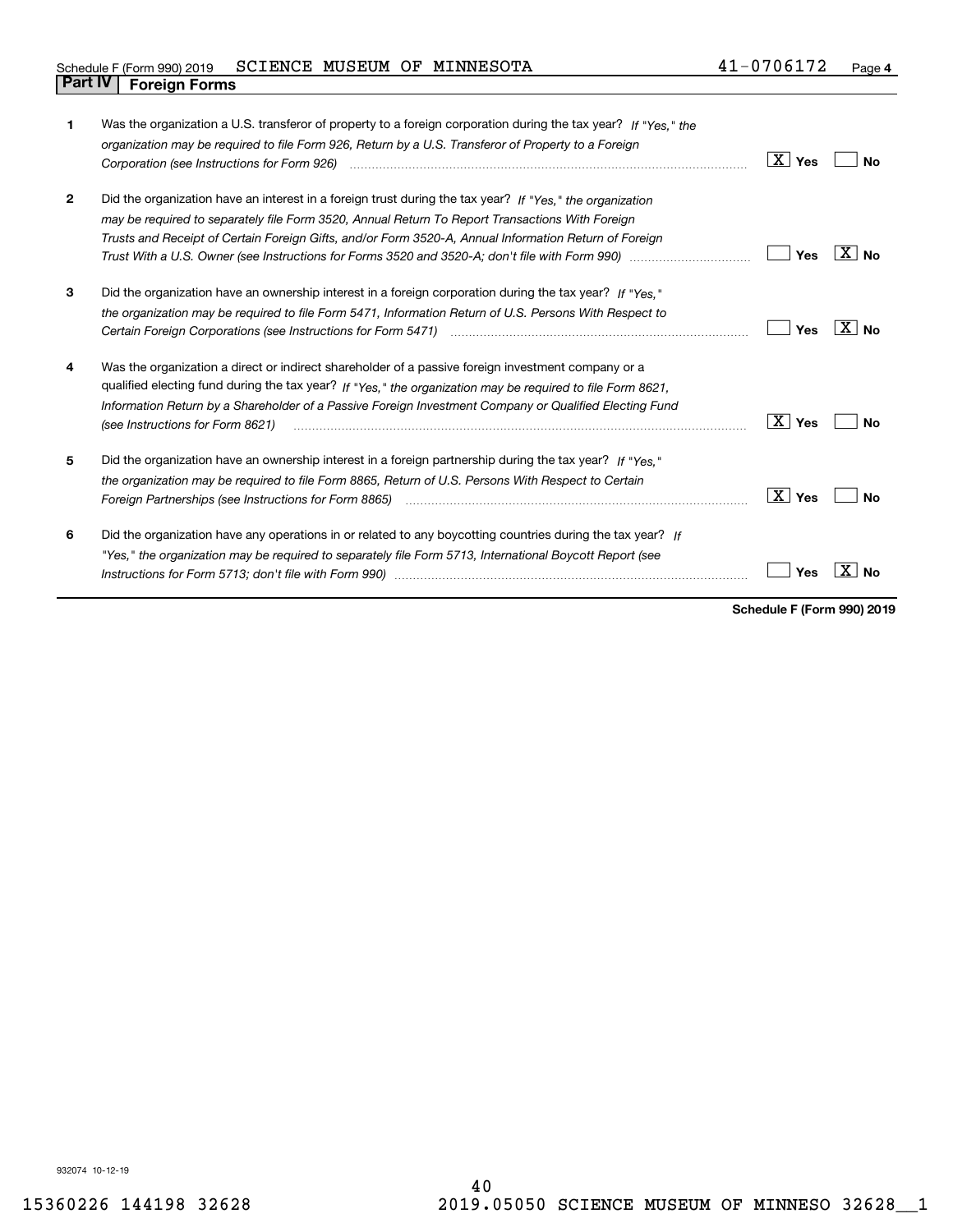#### Schedule F (Form 990) 2019  $\verb|SCIENCE |$  MUSEUM OF MINNESOTA  $41$  –  $0706172$   $\>$   $\>$  Page **Part V Supplemental Information**

Provide the information required by Part I, line 2 (monitoring of funds); Part I, line 3, column (f) (accounting method; amounts of investments vs. expenditures per region); Part II, line 1 (accounting method); Part III (accounting method); and Part III, column (c) (estimated number of recipients), as applicable. Also complete this part to provide any additional information. See instructions.

PART I, LINE 3:

ACCRUAL METHOD

PART IV, LINE 1:

THE MUSEUM INVESTS IN PARTNERSHIPS THAT HOLD DIRECT OR INDIRECT

INTERESTS IN FOREIGN CORPORATIONS. HOWEVER, THE MUSEUM DOES NOT MEET

THE FILING REQUIREMENTS OF FORM 926 AS A RESULT.

PART IV, LINE 4:

THE MUSEUM INVESTS IN PARTNERSHIPS THAT HOLD DIRECT OR INDIRECT

INTERESTS IN PASSIVE FOREIGN INVESTMENT COMPANIES. THE INVESTMENT

PARTNERSHIPS HAVE PROPERLY FILED FORM 8621, OR THE UNDERLYING

INVESTMENTS DID NOT GENERATE ANY UNRELATED BUSINESS INCOME. UNDER THESE

FACTS, IT IS NOT NECESSARY FOR THE MUSEUM TO FILE AN ADDITIONAL 8621.

PART IV, LINE 5:

THE MUSEUM INVESTS IN PARTNERSHIPS THAT HOLD DIRECT OR INDIRECT

INTERESTS IN FOREIGN PARTNERSHIPS. HOWEVER, THE MUSEUM DOES NOT MEET

THE FILING REQUIREMENTS OF FORM 8865 AS A RESULT.

932075 10-12-19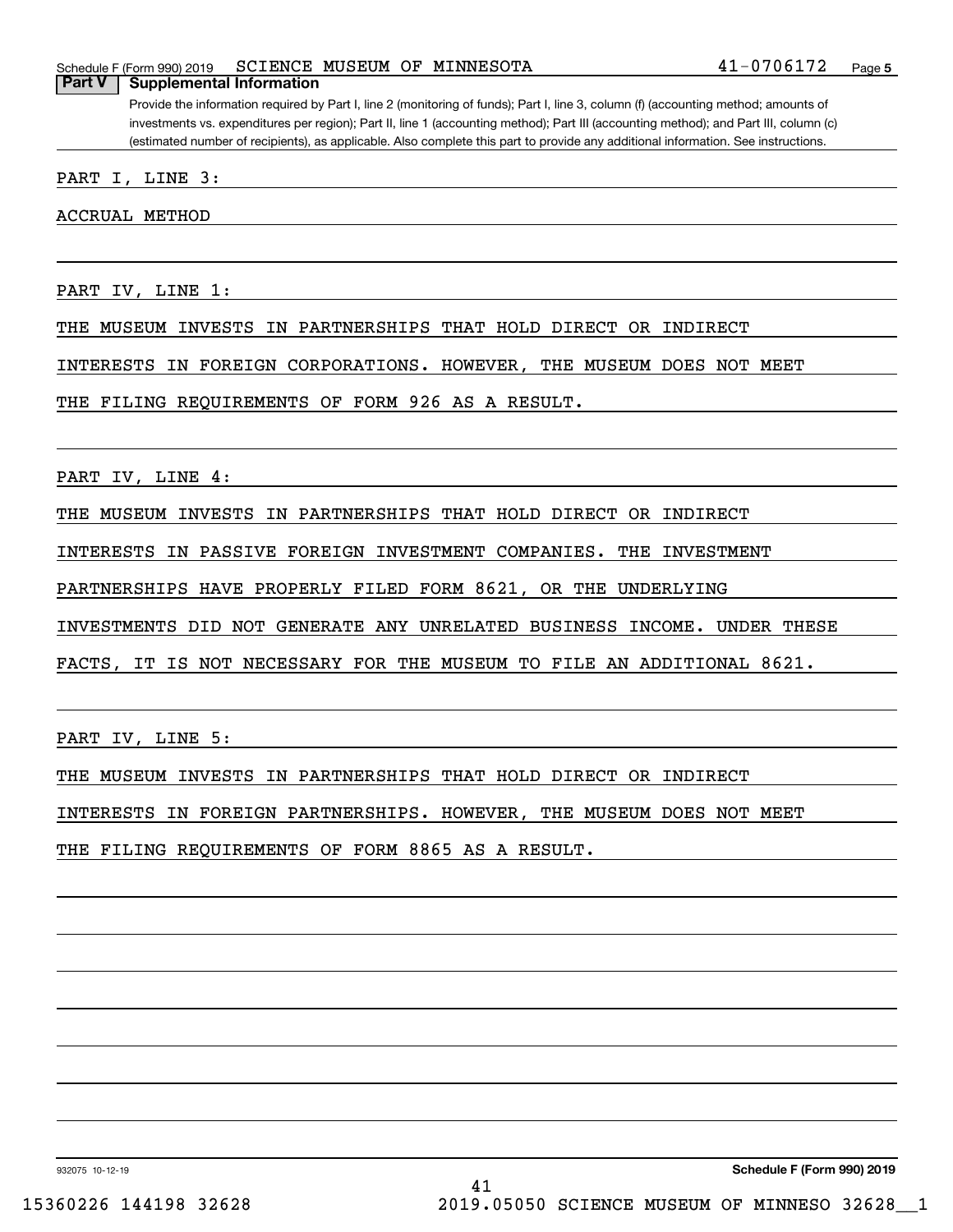|                                                                                                                        | <b>SCHEDULE J</b>                                                                                                          |                                                                                                              | <b>Compensation Information</b>                                                                                                  |  | OMB No. 1545-0047          |     |                              |  |
|------------------------------------------------------------------------------------------------------------------------|----------------------------------------------------------------------------------------------------------------------------|--------------------------------------------------------------------------------------------------------------|----------------------------------------------------------------------------------------------------------------------------------|--|----------------------------|-----|------------------------------|--|
|                                                                                                                        | (Form 990)<br>For certain Officers, Directors, Trustees, Key Employees, and Highest                                        |                                                                                                              |                                                                                                                                  |  |                            |     |                              |  |
|                                                                                                                        | <b>Compensated Employees</b>                                                                                               |                                                                                                              |                                                                                                                                  |  |                            |     |                              |  |
|                                                                                                                        | Complete if the organization answered "Yes" on Form 990, Part IV, line 23.<br><b>Open to Public</b><br>Attach to Form 990. |                                                                                                              |                                                                                                                                  |  |                            |     |                              |  |
|                                                                                                                        | Department of the Treasury<br>Internal Revenue Service                                                                     |                                                                                                              | Go to www.irs.gov/Form990 for instructions and the latest information.                                                           |  | Inspection                 |     |                              |  |
| <b>Employer identification number</b><br>Name of the organization                                                      |                                                                                                                            |                                                                                                              |                                                                                                                                  |  |                            |     |                              |  |
|                                                                                                                        |                                                                                                                            | SCIENCE MUSEUM OF MINNESOTA                                                                                  |                                                                                                                                  |  | 41-0706172                 |     |                              |  |
|                                                                                                                        | Part I                                                                                                                     | <b>Questions Regarding Compensation</b>                                                                      |                                                                                                                                  |  |                            |     |                              |  |
|                                                                                                                        |                                                                                                                            |                                                                                                              |                                                                                                                                  |  |                            | Yes | No                           |  |
|                                                                                                                        |                                                                                                                            |                                                                                                              | <b>1a</b> Check the appropriate box(es) if the organization provided any of the following to or for a person listed on Form 990, |  |                            |     |                              |  |
|                                                                                                                        |                                                                                                                            | Part VII, Section A, line 1a. Complete Part III to provide any relevant information regarding these items.   |                                                                                                                                  |  |                            |     |                              |  |
|                                                                                                                        | First-class or charter travel                                                                                              |                                                                                                              | Housing allowance or residence for personal use                                                                                  |  |                            |     |                              |  |
|                                                                                                                        | Travel for companions                                                                                                      |                                                                                                              | Payments for business use of personal residence                                                                                  |  |                            |     |                              |  |
|                                                                                                                        |                                                                                                                            | Tax indemnification and gross-up payments                                                                    | Health or social club dues or initiation fees                                                                                    |  |                            |     |                              |  |
|                                                                                                                        |                                                                                                                            | Discretionary spending account                                                                               | Personal services (such as maid, chauffeur, chef)                                                                                |  |                            |     |                              |  |
|                                                                                                                        |                                                                                                                            |                                                                                                              |                                                                                                                                  |  |                            |     |                              |  |
| <b>b</b> If any of the boxes on line 1a are checked, did the organization follow a written policy regarding payment or |                                                                                                                            |                                                                                                              |                                                                                                                                  |  |                            |     |                              |  |
|                                                                                                                        |                                                                                                                            |                                                                                                              |                                                                                                                                  |  |                            |     | x                            |  |
| 2                                                                                                                      | Did the organization require substantiation prior to reimbursing or allowing expenses incurred by all directors,           |                                                                                                              |                                                                                                                                  |  |                            |     |                              |  |
|                                                                                                                        |                                                                                                                            |                                                                                                              |                                                                                                                                  |  | $\overline{2}$             | X   |                              |  |
|                                                                                                                        |                                                                                                                            |                                                                                                              |                                                                                                                                  |  |                            |     |                              |  |
| з                                                                                                                      |                                                                                                                            |                                                                                                              | Indicate which, if any, of the following the organization used to establish the compensation of the organization's               |  |                            |     |                              |  |
|                                                                                                                        |                                                                                                                            |                                                                                                              | CEO/Executive Director. Check all that apply. Do not check any boxes for methods used by a related organization to               |  |                            |     |                              |  |
|                                                                                                                        |                                                                                                                            | establish compensation of the CEO/Executive Director, but explain in Part III.                               |                                                                                                                                  |  |                            |     |                              |  |
|                                                                                                                        | $ \mathbf{X} $ Compensation committee                                                                                      |                                                                                                              | $X$ Written employment contract                                                                                                  |  |                            |     |                              |  |
|                                                                                                                        |                                                                                                                            | $X$ Independent compensation consultant                                                                      | $X$ Compensation survey or study                                                                                                 |  |                            |     |                              |  |
|                                                                                                                        | $ \mathbf{X} $ Form 990 of other organizations                                                                             |                                                                                                              | $\lfloor x \rfloor$ Approval by the board or compensation committee                                                              |  |                            |     |                              |  |
|                                                                                                                        |                                                                                                                            |                                                                                                              |                                                                                                                                  |  |                            |     |                              |  |
|                                                                                                                        |                                                                                                                            | During the year, did any person listed on Form 990, Part VII, Section A, line 1a, with respect to the filing |                                                                                                                                  |  |                            |     |                              |  |
|                                                                                                                        | organization or a related organization:                                                                                    |                                                                                                              |                                                                                                                                  |  |                            |     |                              |  |
|                                                                                                                        |                                                                                                                            | Receive a severance payment or change-of-control payment?                                                    |                                                                                                                                  |  | 4a                         | X   |                              |  |
|                                                                                                                        |                                                                                                                            |                                                                                                              |                                                                                                                                  |  | 4b<br>4c                   |     | X<br>$\overline{\mathbf{x}}$ |  |
|                                                                                                                        |                                                                                                                            |                                                                                                              |                                                                                                                                  |  |                            |     |                              |  |
| If "Yes" to any of lines 4a-c, list the persons and provide the applicable amounts for each item in Part III.          |                                                                                                                            |                                                                                                              |                                                                                                                                  |  |                            |     |                              |  |
|                                                                                                                        |                                                                                                                            |                                                                                                              |                                                                                                                                  |  |                            |     |                              |  |
| 5                                                                                                                      |                                                                                                                            | Only section 501(c)(3), 501(c)(4), and 501(c)(29) organizations must complete lines 5-9.                     | For persons listed on Form 990, Part VII, Section A, line 1a, did the organization pay or accrue any compensation                |  |                            |     |                              |  |
|                                                                                                                        | contingent on the revenues of:                                                                                             |                                                                                                              |                                                                                                                                  |  |                            |     |                              |  |
|                                                                                                                        |                                                                                                                            |                                                                                                              |                                                                                                                                  |  | 5a                         |     | x                            |  |
|                                                                                                                        |                                                                                                                            |                                                                                                              |                                                                                                                                  |  | 5b                         |     | $\overline{\mathbf{x}}$      |  |
|                                                                                                                        |                                                                                                                            | If "Yes" on line 5a or 5b, describe in Part III.                                                             |                                                                                                                                  |  |                            |     |                              |  |
|                                                                                                                        |                                                                                                                            |                                                                                                              | 6 For persons listed on Form 990, Part VII, Section A, line 1a, did the organization pay or accrue any compensation              |  |                            |     |                              |  |
|                                                                                                                        |                                                                                                                            |                                                                                                              |                                                                                                                                  |  |                            |     |                              |  |
|                                                                                                                        | contingent on the net earnings of:                                                                                         |                                                                                                              |                                                                                                                                  |  |                            |     | x                            |  |
|                                                                                                                        |                                                                                                                            |                                                                                                              |                                                                                                                                  |  |                            |     | $\overline{\mathbf{x}}$      |  |
|                                                                                                                        |                                                                                                                            | If "Yes" on line 6a or 6b, describe in Part III.                                                             |                                                                                                                                  |  | 6b                         |     |                              |  |
|                                                                                                                        |                                                                                                                            |                                                                                                              | 7 For persons listed on Form 990, Part VII, Section A, line 1a, did the organization provide any nonfixed payments               |  |                            |     |                              |  |
|                                                                                                                        |                                                                                                                            |                                                                                                              |                                                                                                                                  |  | 7                          |     | х                            |  |
| 8                                                                                                                      |                                                                                                                            |                                                                                                              | Were any amounts reported on Form 990, Part VII, paid or accrued pursuant to a contract that was subject to the                  |  |                            |     |                              |  |
|                                                                                                                        |                                                                                                                            |                                                                                                              |                                                                                                                                  |  | 8                          |     | х                            |  |
| 9                                                                                                                      |                                                                                                                            | If "Yes" on line 8, did the organization also follow the rebuttable presumption procedure described in       |                                                                                                                                  |  |                            |     |                              |  |
|                                                                                                                        |                                                                                                                            |                                                                                                              |                                                                                                                                  |  | 9                          |     |                              |  |
|                                                                                                                        |                                                                                                                            | LHA For Paperwork Reduction Act Notice, see the Instructions for Form 990.                                   |                                                                                                                                  |  | Schedule J (Form 990) 2019 |     |                              |  |

932111 10-21-19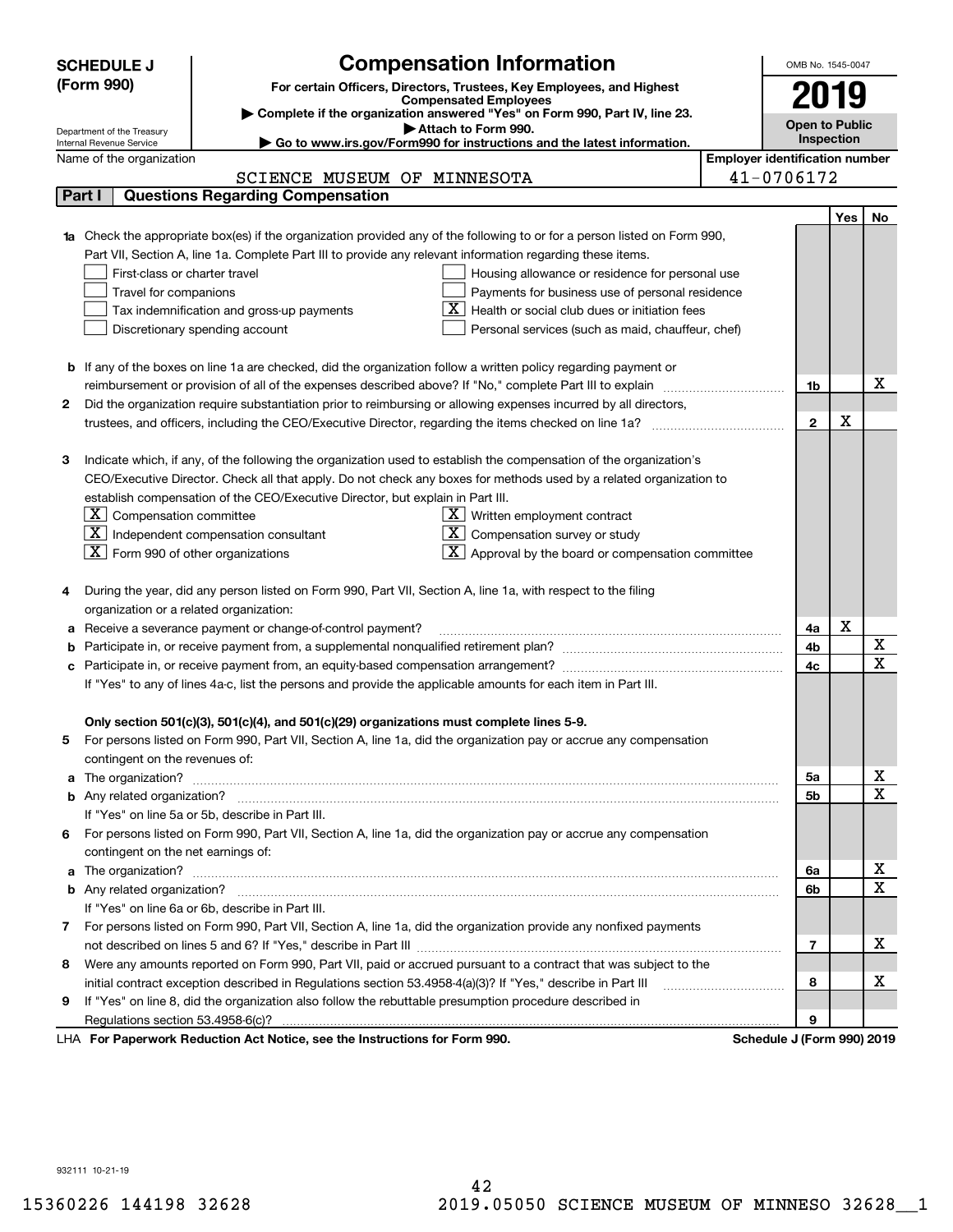# **Part II Officers, Directors, Trustees, Key Employees, and Highest Compensated Employees.**  Schedule J (Form 990) 2019 Page Use duplicate copies if additional space is needed.

For each individual whose compensation must be reported on Schedule J, report compensation from the organization on row (i) and from related organizations, described in the instructions, on row (ii). Do not list any individuals that aren't listed on Form 990, Part VII.

**Note:**  The sum of columns (B)(i)-(iii) for each listed individual must equal the total amount of Form 990, Part VII, Section A, line 1a, applicable column (D) and (E) amounts for that individual.

|                                   |      |                          | (B) Breakdown of W-2 and/or 1099-MISC compensation |                                           | (C) Retirement and<br>other deferred | (D) Nontaxable<br>benefits | (E) Total of columns<br>$(B)(i)-(D)$ | (F) Compensation<br>in column (B)         |
|-----------------------------------|------|--------------------------|----------------------------------------------------|-------------------------------------------|--------------------------------------|----------------------------|--------------------------------------|-------------------------------------------|
| (A) Name and Title                |      | (i) Base<br>compensation | (ii) Bonus &<br>incentive<br>compensation          | (iii) Other<br>reportable<br>compensation | compensation                         |                            |                                      | reported as deferred<br>on prior Form 990 |
| <b>ALISON BROWN</b><br>(1)        | (i)  | 421,108.                 | 0.                                                 | 23,492.                                   | 11,200.                              | 12,915.                    | 468,715.                             | 0.                                        |
| PRESIDENT AND CEO                 | (ii) | $\mathbf 0$ .            | 0.                                                 | 0.                                        | 0.                                   | 0.                         | $\mathbf 0$ .                        | $\overline{0}$ .                          |
| JULIETTE FRANCIS<br>(2)           | (i)  | 228,033.                 | 0.                                                 | 1,851.                                    | 8,361.                               | 18,611.                    | 256, 856                             | 0.                                        |
| VP OF PEOPLE AND MUSEUM CULTURE   | (ii) | $\mathbf 0$ .            | $\overline{0}$ .                                   | 0.                                        | $\mathbf 0$                          | 0.                         | $\mathbf 0$                          | $\overline{0}$ .                          |
| <b>BARRY GISSER</b><br>(3)        | (i)  | 243,009.                 | $\overline{0}$ .                                   | 4,149.                                    | 7,833.                               | 0.                         | 254,991                              | $\overline{0}$ .                          |
| CHIEF FINANCIAL OFFICER           | (ii) | $\mathbf 0$ .            | $\overline{0}$ .                                   | 0.                                        | $\mathbf 0$                          | 0.                         | $\mathbf 0$ .                        | $\overline{0}$ .                          |
| <b>MARY LARSON</b><br>(4)         | (i)  | 243,088.                 | $\mathbf 0$ .                                      | 2,499.                                    | 9,121                                | 0.                         | 254, 708                             | $\overline{0}$ .                          |
| VP OF MISSION ADVANCEMENT         | (ii) | $\mathbf 0$ .            | $\mathbf 0$ .                                      | 0.                                        | $\mathbf 0$ .                        | 0.                         | 0.                                   | $\overline{0}$ .                          |
| JOSEPH IMHOLTE<br>(5)             | (i)  | 87,719.                  | $\mathbf 0$ .                                      | 86,898.                                   | 3,970.                               | 13,358.                    | 191,945.                             | $\overline{0}$ .                          |
| VP OF VISITOR EXP (THRU 7/31/19)  | (ii) | $\mathbf 0$ .            | $\mathbf 0$ .                                      | 0.                                        | $\mathbf 0$ .                        | 0.                         | 0.                                   | $\overline{0}$ .                          |
| <b>MARK DAHLAGER</b><br>(6)       | (i)  | 176,249.                 | 0.                                                 | 3,074.                                    | 5,850.                               | 1,015.                     | 186,188.                             | $\overline{0}$ .                          |
| VP OF MUSEUM EXPERIENCES          | (ii) | 0.                       | 0.                                                 | 0.                                        | 0.                                   | 0.                         | $\mathbf 0$ .                        | $\overline{0}$ .                          |
| JOANNE JONES-RIZZI<br>(7)         | (i)  | 168,800.                 | 0.                                                 | 6,720.                                    | 6,492.                               | 0.                         | 182,012.                             | 0.                                        |
| VP OF SCIENCE, EQUITY & EDUCATION | (ii) | 0.                       | 0.                                                 | 0.                                        | 0.                                   | 0.                         | 0.                                   | $\overline{0}$ .                          |
|                                   | (i)  |                          |                                                    |                                           |                                      |                            |                                      |                                           |
|                                   | (ii) |                          |                                                    |                                           |                                      |                            |                                      |                                           |
|                                   | (i)  |                          |                                                    |                                           |                                      |                            |                                      |                                           |
|                                   | (ii) |                          |                                                    |                                           |                                      |                            |                                      |                                           |
|                                   | (i)  |                          |                                                    |                                           |                                      |                            |                                      |                                           |
|                                   | (i)  |                          |                                                    |                                           |                                      |                            |                                      |                                           |
|                                   | (i)  |                          |                                                    |                                           |                                      |                            |                                      |                                           |
|                                   | (ii) |                          |                                                    |                                           |                                      |                            |                                      |                                           |
|                                   | (i)  |                          |                                                    |                                           |                                      |                            |                                      |                                           |
|                                   | (ii) |                          |                                                    |                                           |                                      |                            |                                      |                                           |
|                                   | (i)  |                          |                                                    |                                           |                                      |                            |                                      |                                           |
|                                   | (i)  |                          |                                                    |                                           |                                      |                            |                                      |                                           |
|                                   | (i)  |                          |                                                    |                                           |                                      |                            |                                      |                                           |
|                                   | (i)  |                          |                                                    |                                           |                                      |                            |                                      |                                           |
|                                   | (i)  |                          |                                                    |                                           |                                      |                            |                                      |                                           |
|                                   | (i)  |                          |                                                    |                                           |                                      |                            |                                      |                                           |
|                                   | (i)  |                          |                                                    |                                           |                                      |                            |                                      |                                           |
|                                   | (ii) |                          |                                                    |                                           |                                      |                            |                                      |                                           |

**Schedule J (Form 990) 2019**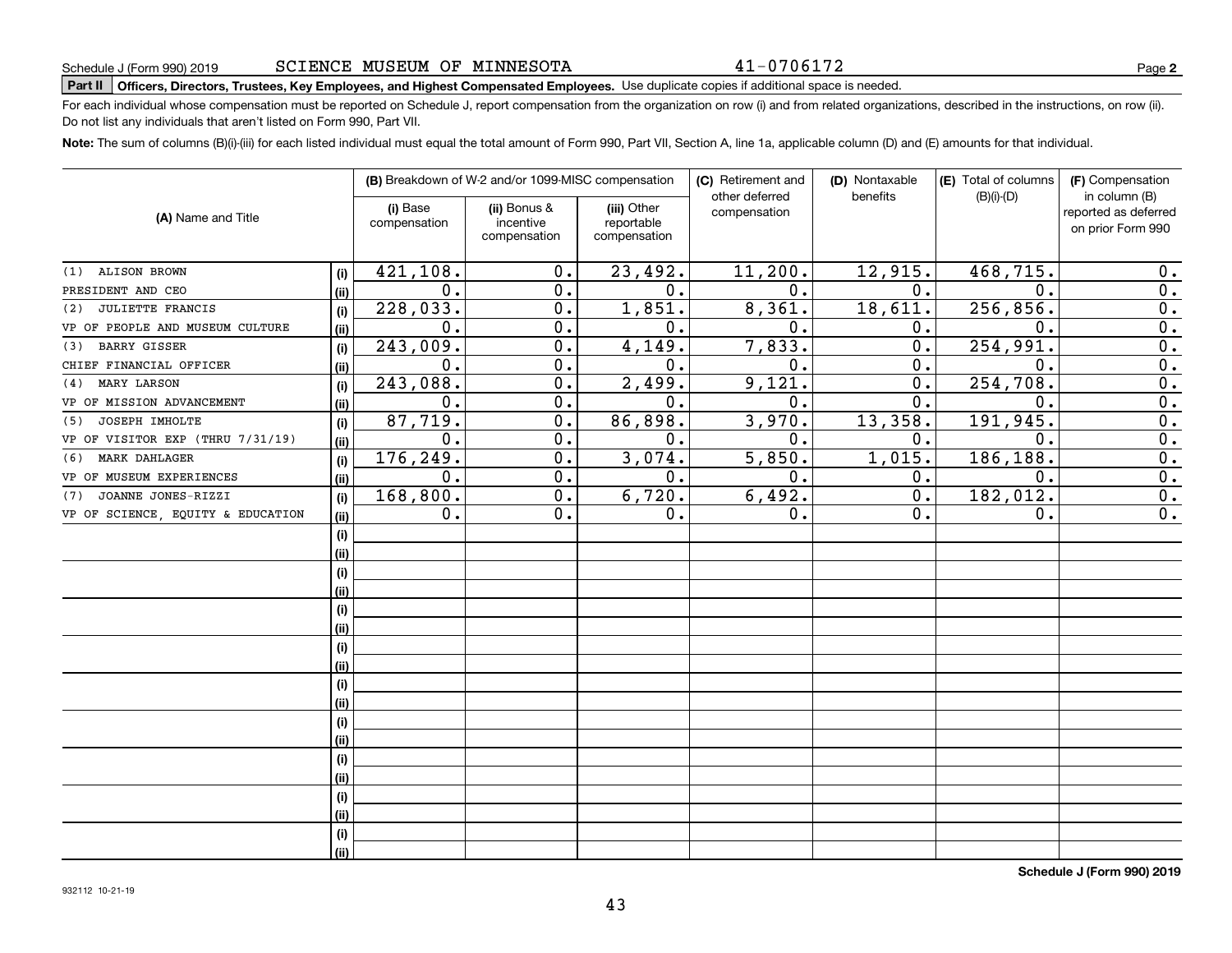#### **Part III Supplemental Information**

Schedule J (Form 990) 2019 SCIENCE MUSEUM OF MINNESOTA 41 – 0706172<br>Part III Supplemental Information<br>Provide the information, explanation, or descriptions required for Part I, lines 1a, 1b, 3, 4a, 4b, 4c, 5a, 5b, 6a, 6b,

#### PART I, LINE 1A:

THE MUSEUM PROVIDED SOCIAL CLUB DUES FOR ALISON BROWN. THE VALUE OF THE

#### BENEFIT IS NOT INCLUDED WITHIN TAXABLE COMPENSATION.

PART I, LINE 1B:

#### THESE PAYMENTS FOLLOWED THE ORGANIZATIONS STANDARD WRITTEN POLICIES FOR

#### EXPENDITURES. THERE IS NO WRITTEN POLICY SPECIFIC TO THESE PAYMENTS AS THEY

#### ARE NOT STANDARD BENEFITS AND ARE PROVIDED ON A VERY LIMITED BASIS FOR

#### BUSINESS PURPOSE.

PART I, LINE 4A:

JOE IMHOLTE - SEVERANCE - \$72,991

**Schedule J (Form 990) 2019**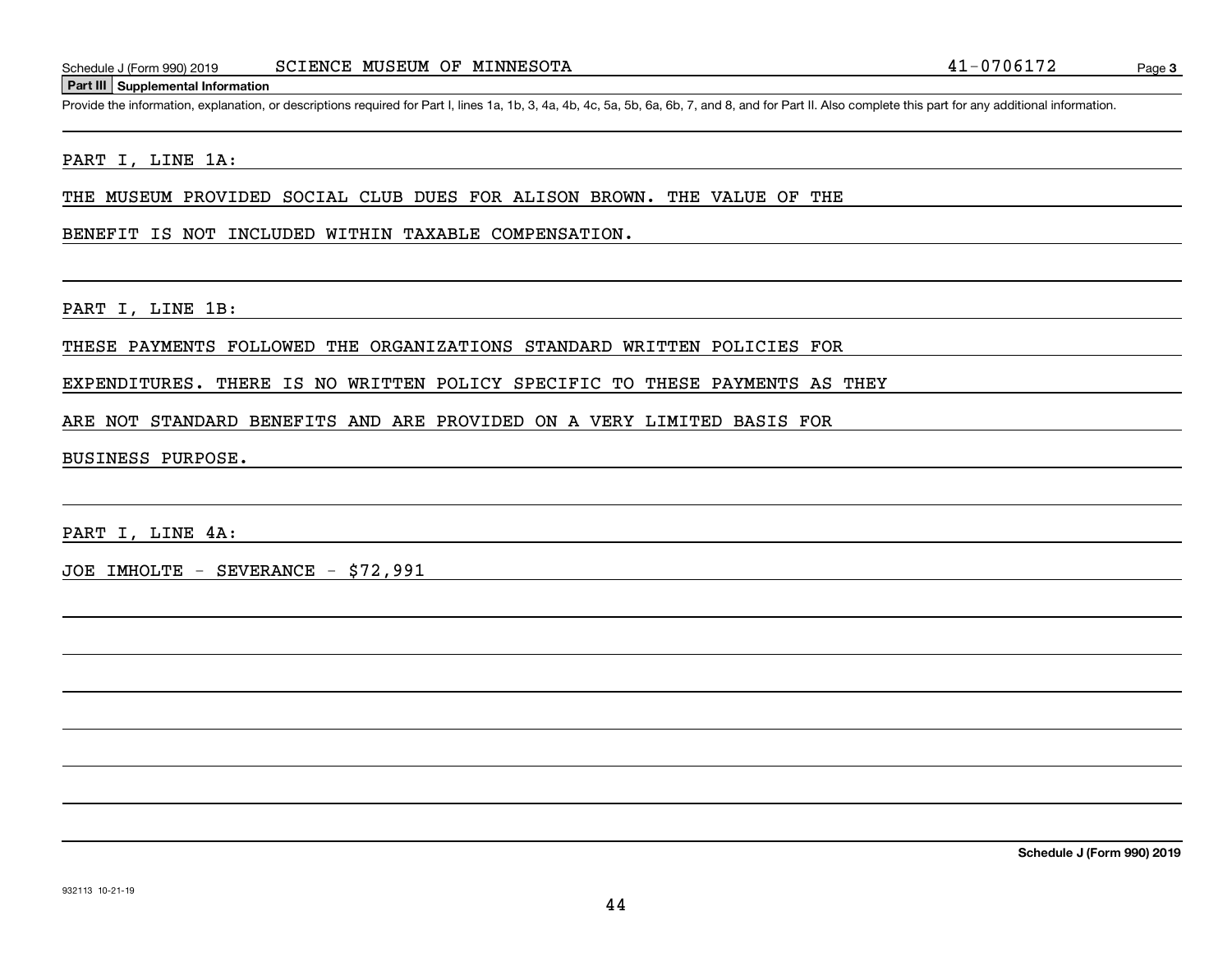|                | <b>Supplemental Information on Tax-Exempt Bonds</b><br><b>SCHEDULE K</b><br>Complete if the organization answered "Yes" on Form 990, Part IV, line 24a. Provide descriptions,<br>(Form 990)<br>explanations, and any additional information in Part VI.<br>Department of the Treasury<br>Attach to Form 990. Co to www.irs.gov/Form990 for instructions and the latest information.<br>Internal Revenue Service |                        |                 |                 |                 |            |                    |                            |     |           | OMB No. 1545-0047<br>2019<br><b>Open to Public</b><br><b>Inspection</b> |           |            |             |
|----------------|-----------------------------------------------------------------------------------------------------------------------------------------------------------------------------------------------------------------------------------------------------------------------------------------------------------------------------------------------------------------------------------------------------------------|------------------------|-----------------|-----------------|-----------------|------------|--------------------|----------------------------|-----|-----------|-------------------------------------------------------------------------|-----------|------------|-------------|
|                | Name of the organization<br>SCIENCE MUSEUM OF MINNESOTA                                                                                                                                                                                                                                                                                                                                                         |                        |                 |                 |                 |            |                    |                            |     |           | <b>Employer identification number</b><br>41-0706172                     |           |            |             |
| Part I         | <b>Bond Issues</b>                                                                                                                                                                                                                                                                                                                                                                                              | SEE PART VI FOR COLUMN |                 | (A)             | CONTINUATIONS   |            |                    |                            |     |           |                                                                         |           |            |             |
|                | (a) Issuer name                                                                                                                                                                                                                                                                                                                                                                                                 | (b) Issuer EIN         | $(c)$ CUSIP $#$ | (d) Date issued | (e) Issue price |            |                    | (f) Description of purpose |     |           | (g) Defeased (h) On behalf                                              |           | (i) Pooled |             |
|                |                                                                                                                                                                                                                                                                                                                                                                                                                 |                        |                 |                 |                 |            |                    |                            |     |           | of issuer                                                               |           | financing  |             |
|                |                                                                                                                                                                                                                                                                                                                                                                                                                 |                        |                 |                 |                 |            |                    |                            | Yes | <b>No</b> | Yes I                                                                   | <b>No</b> | Yes        | No          |
|                | HOUSING AND                                                                                                                                                                                                                                                                                                                                                                                                     |                        |                 |                 |                 |            |                    | REFINANCE, DIRECT          |     |           |                                                                         |           |            |             |
|                | A REDEVELOPMENT AUTHORITY  52-1440935                                                                                                                                                                                                                                                                                                                                                                           |                        | <b>NONE</b>     | 04/01/20        |                 |            | 13900000. PURCHASE |                            |     | X         |                                                                         | x         |            | $\mathbf X$ |
| B              |                                                                                                                                                                                                                                                                                                                                                                                                                 |                        |                 |                 |                 |            |                    |                            |     |           |                                                                         |           |            |             |
| C              |                                                                                                                                                                                                                                                                                                                                                                                                                 |                        |                 |                 |                 |            |                    |                            |     |           |                                                                         |           |            |             |
| D              |                                                                                                                                                                                                                                                                                                                                                                                                                 |                        |                 |                 |                 |            |                    |                            |     |           |                                                                         |           |            |             |
| Part II        | <b>Proceeds</b>                                                                                                                                                                                                                                                                                                                                                                                                 |                        |                 |                 |                 |            |                    |                            |     |           |                                                                         |           |            |             |
|                |                                                                                                                                                                                                                                                                                                                                                                                                                 |                        |                 | A               |                 |            | B                  | $\mathbf{C}$               |     |           |                                                                         | D         |            |             |
|                | Amount of bonds retired                                                                                                                                                                                                                                                                                                                                                                                         |                        |                 |                 | 1, 200, 000.    |            |                    |                            |     |           |                                                                         |           |            |             |
| $\overline{2}$ |                                                                                                                                                                                                                                                                                                                                                                                                                 |                        |                 |                 |                 |            |                    |                            |     |           |                                                                         |           |            |             |
| 3              |                                                                                                                                                                                                                                                                                                                                                                                                                 |                        |                 | 13,900,000.     |                 |            |                    |                            |     |           |                                                                         |           |            |             |
| 4              | Gross proceeds in reserve funds                                                                                                                                                                                                                                                                                                                                                                                 |                        |                 |                 |                 |            |                    |                            |     |           |                                                                         |           |            |             |
| 5              |                                                                                                                                                                                                                                                                                                                                                                                                                 |                        |                 |                 |                 |            |                    |                            |     |           |                                                                         |           |            |             |
| 6              | Proceeds in refunding escrows                                                                                                                                                                                                                                                                                                                                                                                   |                        |                 | 11,900,000.     |                 |            |                    |                            |     |           |                                                                         |           |            |             |
| 7              | Issuance costs from proceeds                                                                                                                                                                                                                                                                                                                                                                                    |                        |                 |                 |                 |            |                    |                            |     |           |                                                                         |           |            |             |
| 8              | Credit enhancement from proceeds                                                                                                                                                                                                                                                                                                                                                                                |                        |                 |                 |                 |            |                    |                            |     |           |                                                                         |           |            |             |
| 9              |                                                                                                                                                                                                                                                                                                                                                                                                                 |                        |                 |                 |                 |            |                    |                            |     |           |                                                                         |           |            |             |
| 10             |                                                                                                                                                                                                                                                                                                                                                                                                                 |                        |                 |                 |                 |            |                    |                            |     |           |                                                                         |           |            |             |
| 11             | Other spent proceeds                                                                                                                                                                                                                                                                                                                                                                                            |                        |                 |                 |                 |            |                    |                            |     |           |                                                                         |           |            |             |
| 12             | Other unspent proceeds                                                                                                                                                                                                                                                                                                                                                                                          |                        |                 |                 | 2,000,000.      |            |                    |                            |     |           |                                                                         |           |            |             |
| 13             | Year of substantial completion                                                                                                                                                                                                                                                                                                                                                                                  |                        |                 |                 |                 |            |                    |                            |     |           |                                                                         |           |            |             |
|                |                                                                                                                                                                                                                                                                                                                                                                                                                 |                        |                 | Yes             | No              | <b>Yes</b> | <b>No</b>          | Yes                        | No  |           | Yes                                                                     |           | No         |             |
| 14             | Were the bonds issued as part of a refunding issue of tax-exempt bonds (or,                                                                                                                                                                                                                                                                                                                                     |                        |                 | X               |                 |            |                    |                            |     |           |                                                                         |           |            |             |
|                |                                                                                                                                                                                                                                                                                                                                                                                                                 |                        |                 |                 |                 |            |                    |                            |     |           |                                                                         |           |            |             |
| 15             | Were the bonds issued as part of a refunding issue of taxable bonds (or, if                                                                                                                                                                                                                                                                                                                                     |                        |                 |                 | X               |            |                    |                            |     |           |                                                                         |           |            |             |
|                |                                                                                                                                                                                                                                                                                                                                                                                                                 |                        |                 | X               |                 |            |                    |                            |     |           |                                                                         |           |            |             |
| 16             | Has the final allocation of proceeds been made?                                                                                                                                                                                                                                                                                                                                                                 |                        |                 |                 |                 |            |                    |                            |     |           |                                                                         |           |            |             |
| 17             | Does the organization maintain adequate books and records to support the<br>final allocation of proceeds?                                                                                                                                                                                                                                                                                                       |                        |                 | X               |                 |            |                    |                            |     |           |                                                                         |           |            |             |
|                |                                                                                                                                                                                                                                                                                                                                                                                                                 |                        |                 |                 |                 |            |                    |                            |     |           |                                                                         |           |            |             |

**For Paperwork Reduction Act Notice, see the Instructions for Form 990. Schedule K (Form 990) 2019** LHA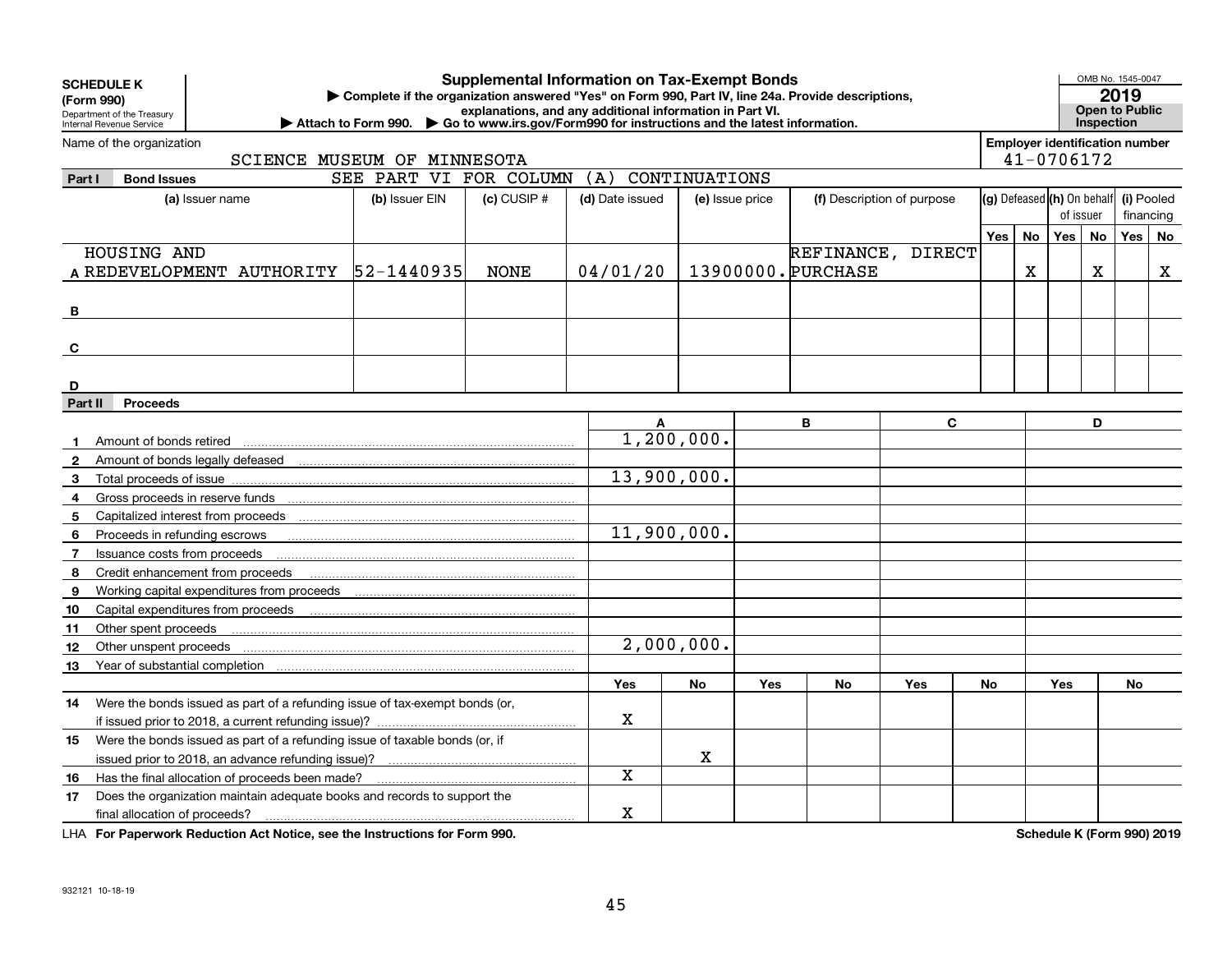#### Schedule K (Form 990) 2019 Page SCIENCE MUSEUM OF MINNESOTA 41-0706172

|                | Part III Private Business Use                                                                      |             |                    |            |           |             |           |     |           |
|----------------|----------------------------------------------------------------------------------------------------|-------------|--------------------|------------|-----------|-------------|-----------|-----|-----------|
|                |                                                                                                    |             | Δ                  |            | B         | $\mathbf c$ |           | D   |           |
| 1              | Was the organization a partner in a partnership, or a member of an LLC,                            | Yes         | <b>No</b>          | Yes        | <b>No</b> | Yes         | <b>No</b> | Yes | <b>No</b> |
|                | which owned property financed by tax-exempt bonds?                                                 |             | X                  |            |           |             |           |     |           |
|                | 2 Are there any lease arrangements that may result in private business use of                      |             |                    |            |           |             |           |     |           |
|                |                                                                                                    |             | $\mathbf X$        |            |           |             |           |     |           |
|                | 3a Are there any management or service contracts that may result in private                        |             |                    |            |           |             |           |     |           |
|                |                                                                                                    |             | х                  |            |           |             |           |     |           |
|                | <b>b</b> If "Yes" to line 3a, does the organization routinely engage bond counsel or other outside |             |                    |            |           |             |           |     |           |
|                | counsel to review any management or service contracts relating to the financed property?           |             |                    |            |           |             |           |     |           |
|                | c Are there any research agreements that may result in private business use of                     |             |                    |            |           |             |           |     |           |
|                | bond-financed property?                                                                            |             | X                  |            |           |             |           |     |           |
|                | d If "Yes" to line 3c, does the organization routinely engage bond counsel or other outside        |             |                    |            |           |             |           |     |           |
|                | counsel to review any research agreements relating to the financed property?                       |             |                    |            |           |             |           |     |           |
| 4              | Enter the percentage of financed property used in a private business use by                        |             |                    |            |           |             |           |     |           |
|                | entities other than a section $501(c)(3)$ organization or a state or local government              |             | .00<br>%           |            | %         |             | %         |     | %         |
| 5              | Enter the percentage of financed property used in a private business use as a result of            |             |                    |            |           |             |           |     |           |
|                | unrelated trade or business activity carried on by your organization, another                      |             |                    |            |           |             |           |     |           |
|                | $\blacktriangleright$                                                                              |             | .00<br>%           |            | %         |             | %         |     | %         |
| 6              | Total of lines 4 and 5                                                                             |             | .00<br>%           |            | %         |             | %         |     | %         |
| $\overline{7}$ |                                                                                                    |             | $\mathbf X$        |            |           |             |           |     |           |
|                | 8a Has there been a sale or disposition of any of the bond-financed property to a non-             |             |                    |            |           |             |           |     |           |
|                | governmental person other than a $501(c)(3)$ organization since the bonds were issued?             |             | $\mathbf x$        |            |           |             |           |     |           |
|                | <b>b</b> If "Yes" to line 8a, enter the percentage of bond-financed property sold or disposed      |             |                    |            |           |             |           |     |           |
|                |                                                                                                    |             | %                  |            | %         |             | %         |     |           |
|                | c If "Yes" to line 8a, was any remedial action taken pursuant to Regulations sections              |             |                    |            |           |             |           |     |           |
|                | 1.141-12 and 1.145-2?                                                                              |             |                    |            |           |             |           |     |           |
|                | 9 Has the organization established written procedures to ensure that all nonqualified              |             |                    |            |           |             |           |     |           |
|                | bonds of the issue are remediated in accordance with the requirements under                        |             |                    |            |           |             |           |     |           |
|                |                                                                                                    | $\mathbf X$ |                    |            |           |             |           |     |           |
|                | Regulations sections 1.141-12 and 1.145-2?<br>Part IV Arbitrage                                    |             |                    |            |           |             |           |     |           |
|                |                                                                                                    |             | A                  |            | В         |             | C         |     | D         |
|                |                                                                                                    |             |                    |            | <b>No</b> |             | <b>No</b> |     | <b>No</b> |
|                | Has the issuer filed Form 8038-T, Arbitrage Rebate, Yield Reduction and                            | <b>Yes</b>  | No<br>$\mathbf{x}$ | <b>Yes</b> |           | Yes         |           | Yes |           |
|                | Penalty in Lieu of Arbitrage Rebate?                                                               |             |                    |            |           |             |           |     |           |
|                | 2 If "No" to line 1, did the following apply?                                                      | X           |                    |            |           |             |           |     |           |
|                |                                                                                                    |             | $\mathbf X$        |            |           |             |           |     |           |
|                | <b>b</b> Exception to rebate?                                                                      |             | $\mathbf x$        |            |           |             |           |     |           |
|                |                                                                                                    |             |                    |            |           |             |           |     |           |
|                | If "Yes" to line 2c, provide in Part VI the date the rebate computation was                        |             |                    |            |           |             |           |     |           |
|                | performed                                                                                          |             |                    |            |           |             |           |     |           |
| 3              | Is the bond issue a variable rate issue?                                                           | $\mathbf X$ |                    |            |           |             |           |     |           |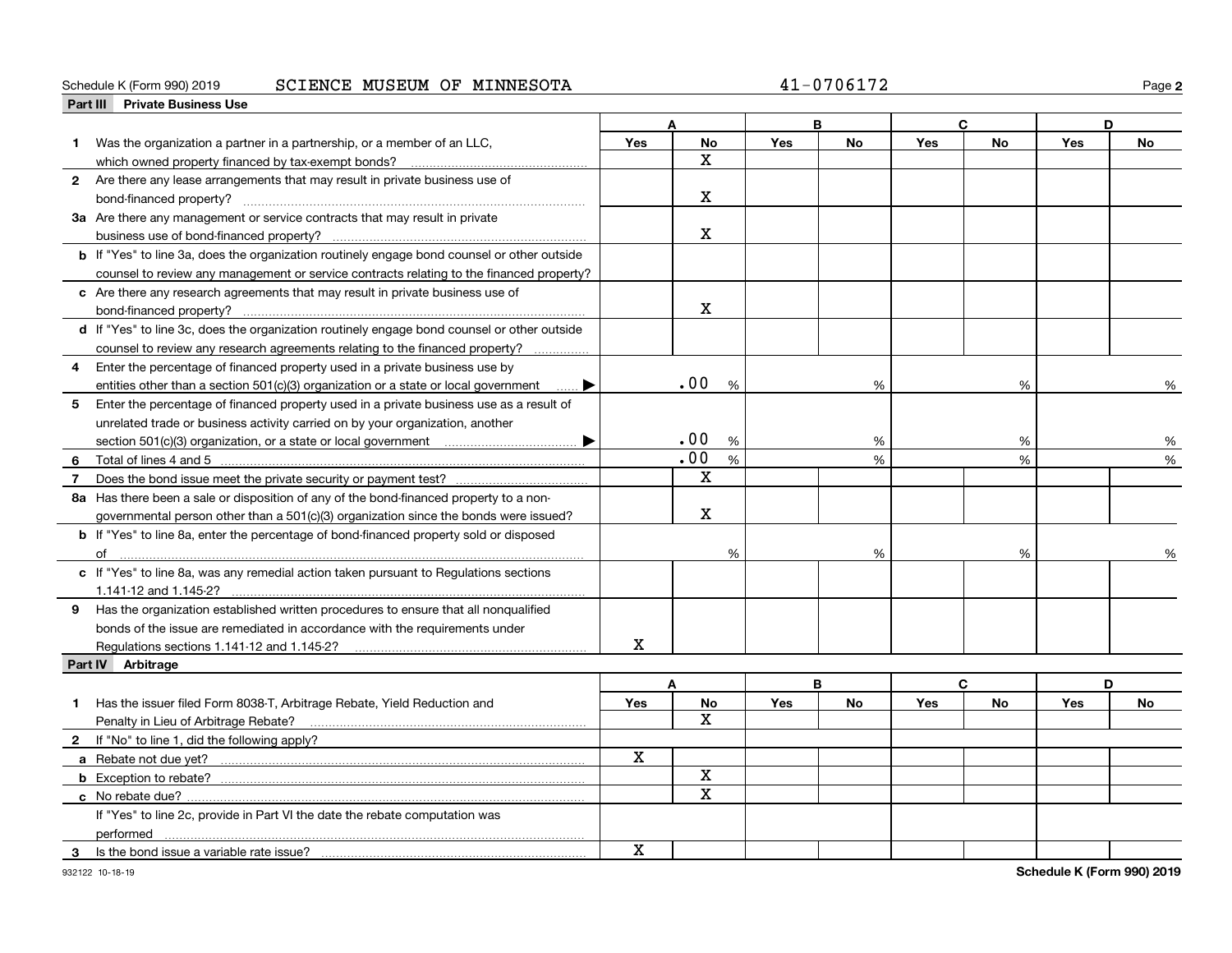#### Schedule K (Form 990) 2019 Page SCIENCE MUSEUM OF MINNESOTA 41-0706172

| Part IV Arbitrage (continued)                                                                                               |           |           |     |           |            |              |     |           |
|-----------------------------------------------------------------------------------------------------------------------------|-----------|-----------|-----|-----------|------------|--------------|-----|-----------|
|                                                                                                                             |           | A         |     | B         |            | C            | D   |           |
| 4a Has the organization or the governmental issuer entered into a qualified                                                 | Yes       | <b>No</b> | Yes | <b>No</b> | <b>Yes</b> | <b>No</b>    | Yes | <b>No</b> |
|                                                                                                                             | X         |           |     |           |            |              |     |           |
|                                                                                                                             | U.S. BANK |           |     |           |            |              |     |           |
|                                                                                                                             |           | 9.0000000 |     |           |            |              |     |           |
|                                                                                                                             |           | X         |     |           |            |              |     |           |
|                                                                                                                             |           | x         |     |           |            |              |     |           |
| 5a Were gross proceeds invested in a guaranteed investment contract (GIC)?                                                  |           | X         |     |           |            |              |     |           |
|                                                                                                                             |           |           |     |           |            |              |     |           |
| c Term of GIC                                                                                                               |           |           |     |           |            |              |     |           |
| d Was the regulatory safe harbor for establishing the fair market value of the GIC satisfied?                               |           |           |     |           |            |              |     |           |
| Were any gross proceeds invested beyond an available temporary period?<br>6                                                 |           | X         |     |           |            |              |     |           |
| Has the organization established written procedures to monitor the requirements of<br>$\mathbf{7}$                          |           |           |     |           |            |              |     |           |
|                                                                                                                             | X         |           |     |           |            |              |     |           |
| <b>Procedures To Undertake Corrective Action</b><br>Part V                                                                  |           |           |     |           |            |              |     |           |
|                                                                                                                             | A         |           |     | B         |            | $\mathbf{C}$ | D   |           |
| Has the organization established written procedures to ensure that violations of                                            | Yes       | <b>No</b> | Yes | <b>No</b> | <b>Yes</b> | <b>No</b>    | Yes | <b>No</b> |
| federal tax requirements are timely identified and corrected through the voluntary                                          |           |           |     |           |            |              |     |           |
| closing agreement program if self-remediation isn't available under applicable                                              |           |           |     |           |            |              |     |           |
| regulations?                                                                                                                | X         |           |     |           |            |              |     |           |
| Part VI Supplemental Information. Provide additional information for responses to questions on Schedule K. See instructions |           |           |     |           |            |              |     |           |
| SCHEDULE K, PART I, BOND ISSUES:                                                                                            |           |           |     |           |            |              |     |           |
| ISSUER NAME:<br>(A)                                                                                                         |           |           |     |           |            |              |     |           |
| HOUSING AND REDEVELOPMENT AUTHORITY OF THE CITY OF ST PAUL, MN                                                              |           |           |     |           |            |              |     |           |
|                                                                                                                             |           |           |     |           |            |              |     |           |
|                                                                                                                             |           |           |     |           |            |              |     |           |
|                                                                                                                             |           |           |     |           |            |              |     |           |
|                                                                                                                             |           |           |     |           |            |              |     |           |
|                                                                                                                             |           |           |     |           |            |              |     |           |
|                                                                                                                             |           |           |     |           |            |              |     |           |
|                                                                                                                             |           |           |     |           |            |              |     |           |
|                                                                                                                             |           |           |     |           |            |              |     |           |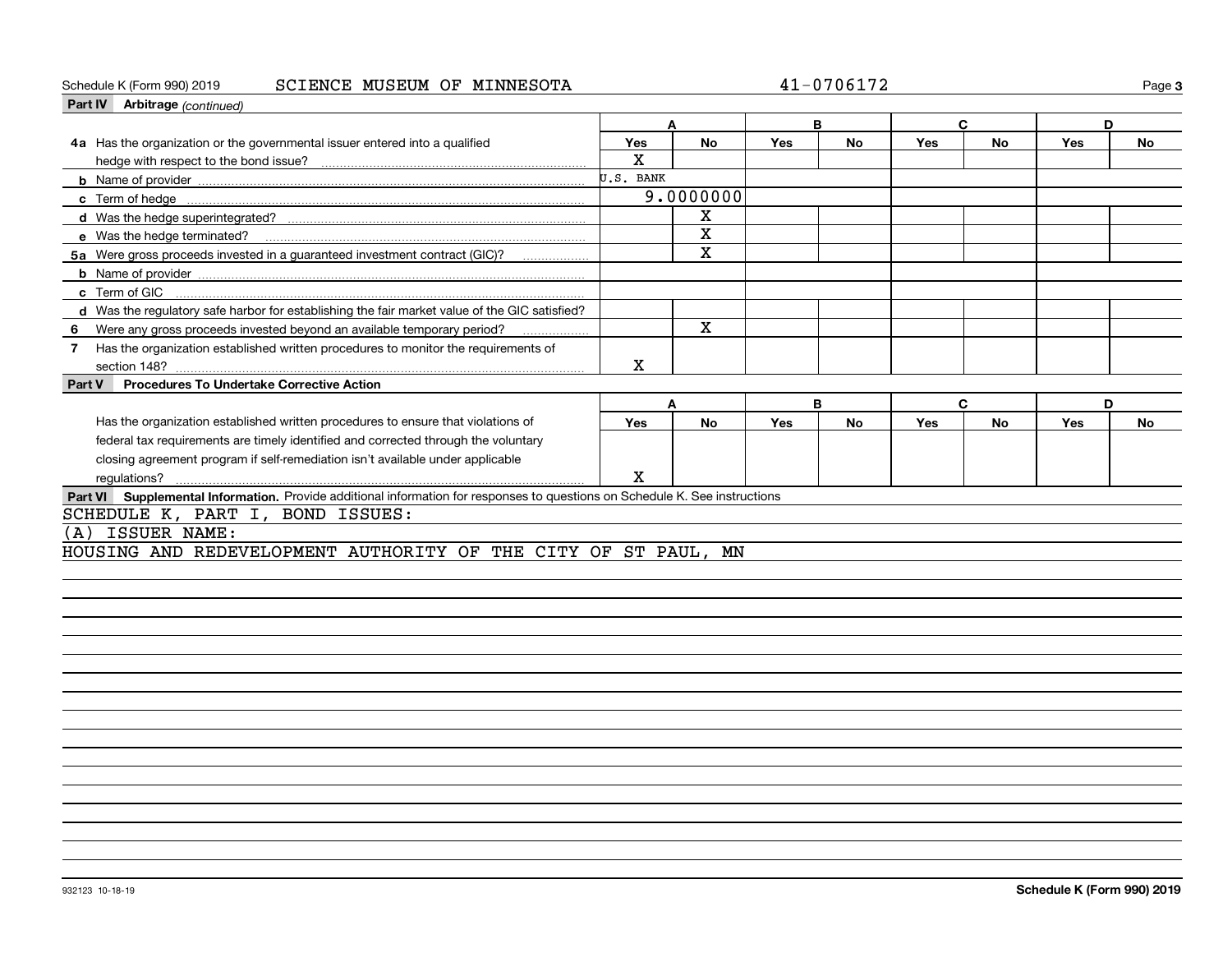#### **SCHEDULE M (Form 990)**

# **Noncash Contributions**

OMB No. 1545-0047

| Department of the Treasury |
|----------------------------|
| Internal Revenue Service   |

**Complete if the organizations answered "Yes" on Form 990, Part IV, lines 29 or 30.** <sup>J</sup>**2019 Attach to Form 990.** J

**Open to Public Inspection**

| Go to www.irs.gov/Form990 for instructions and the latest information. |
|------------------------------------------------------------------------|
|------------------------------------------------------------------------|

| Name of the organization |  |
|--------------------------|--|
|--------------------------|--|

 $\blacktriangleright$ 

|  | <b>Employer identification number</b> |
|--|---------------------------------------|
|  | 41-0706172                            |

### SCIENCE MUSEUM OF MINNESOTA

| Part I | <b>Types of Property</b>                                                                                                                   |                               |                                      |                                                                                                       |    |  |                                                              |  |     |    |
|--------|--------------------------------------------------------------------------------------------------------------------------------------------|-------------------------------|--------------------------------------|-------------------------------------------------------------------------------------------------------|----|--|--------------------------------------------------------------|--|-----|----|
|        |                                                                                                                                            | (a)<br>Check if<br>applicable | (b)<br>Number of<br>contributions or | (c)<br>Noncash contribution<br>amounts reported on<br>litems contributed Form 990, Part VIII, line 1g |    |  | (d)<br>Method of determining<br>noncash contribution amounts |  |     |    |
| 1      |                                                                                                                                            |                               |                                      |                                                                                                       |    |  |                                                              |  |     |    |
| 2      | Art - Historical treasures                                                                                                                 |                               |                                      |                                                                                                       |    |  |                                                              |  |     |    |
| З      | Art - Fractional interests                                                                                                                 |                               |                                      |                                                                                                       |    |  |                                                              |  |     |    |
| 4      | Books and publications                                                                                                                     |                               |                                      |                                                                                                       |    |  |                                                              |  |     |    |
| 5      | Clothing and household goods                                                                                                               |                               |                                      |                                                                                                       |    |  |                                                              |  |     |    |
| 6      |                                                                                                                                            |                               |                                      |                                                                                                       |    |  |                                                              |  |     |    |
| 7      |                                                                                                                                            | X                             | 1                                    |                                                                                                       |    |  | 36,264. FAIR MARKET VALUE                                    |  |     |    |
| 8      | Intellectual property                                                                                                                      |                               |                                      |                                                                                                       |    |  |                                                              |  |     |    |
| 9      | Securities - Publicly traded                                                                                                               | $\mathbf X$                   | 28                                   |                                                                                                       |    |  | 1,234,291. FAIR MARKET VALUE                                 |  |     |    |
| 10     | Securities - Closely held stock                                                                                                            |                               |                                      |                                                                                                       |    |  |                                                              |  |     |    |
| 11     | Securities - Partnership, LLC, or<br>trust interests                                                                                       |                               |                                      |                                                                                                       |    |  |                                                              |  |     |    |
| 12     |                                                                                                                                            |                               |                                      |                                                                                                       |    |  |                                                              |  |     |    |
| 13     | Qualified conservation contribution -                                                                                                      |                               |                                      |                                                                                                       |    |  |                                                              |  |     |    |
|        | Historic structures                                                                                                                        |                               |                                      |                                                                                                       |    |  |                                                              |  |     |    |
| 14     | Qualified conservation contribution - Other                                                                                                |                               |                                      |                                                                                                       |    |  |                                                              |  |     |    |
| 15     | Real estate - Residential                                                                                                                  |                               |                                      |                                                                                                       |    |  |                                                              |  |     |    |
| 16     |                                                                                                                                            |                               |                                      |                                                                                                       |    |  |                                                              |  |     |    |
| 17     |                                                                                                                                            |                               |                                      |                                                                                                       |    |  |                                                              |  |     |    |
| 18     |                                                                                                                                            |                               |                                      |                                                                                                       |    |  |                                                              |  |     |    |
| 19     |                                                                                                                                            |                               |                                      |                                                                                                       |    |  |                                                              |  |     |    |
| 20     | Drugs and medical supplies                                                                                                                 |                               |                                      |                                                                                                       |    |  |                                                              |  |     |    |
| 21     |                                                                                                                                            |                               |                                      |                                                                                                       |    |  |                                                              |  |     |    |
| 22     | Historical artifacts                                                                                                                       |                               |                                      |                                                                                                       |    |  |                                                              |  |     |    |
| 23     |                                                                                                                                            |                               |                                      |                                                                                                       |    |  |                                                              |  |     |    |
| 24     |                                                                                                                                            |                               |                                      |                                                                                                       |    |  |                                                              |  |     |    |
| 25     | Other                                                                                                                                      |                               |                                      |                                                                                                       |    |  |                                                              |  |     |    |
| 26     | Other<br>$\overline{\phantom{a}}$ ( $\overline{\phantom{a}}$ )                                                                             |                               |                                      |                                                                                                       |    |  |                                                              |  |     |    |
| 27     | Other<br>$\overline{\phantom{a}}$ ( )                                                                                                      |                               |                                      |                                                                                                       |    |  |                                                              |  |     |    |
| 28     | Other                                                                                                                                      |                               |                                      |                                                                                                       |    |  |                                                              |  |     |    |
| 29     | Number of Forms 8283 received by the organization during the tax year for contributions                                                    |                               |                                      |                                                                                                       |    |  |                                                              |  |     |    |
|        | for which the organization completed Form 8283, Part IV, Donee Acknowledgement                                                             |                               |                                      | .                                                                                                     | 29 |  |                                                              |  |     |    |
|        |                                                                                                                                            |                               |                                      |                                                                                                       |    |  |                                                              |  | Yes | No |
|        | 30a During the year, did the organization receive by contribution any property reported in Part I, lines 1 through 28, that it             |                               |                                      |                                                                                                       |    |  |                                                              |  |     |    |
|        | must hold for at least three years from the date of the initial contribution, and which isn't required to be used for                      |                               |                                      |                                                                                                       |    |  |                                                              |  |     |    |
|        | exempt purposes for the entire holding period?                                                                                             |                               |                                      |                                                                                                       |    |  |                                                              |  |     | х  |
|        | <b>b</b> If "Yes," describe the arrangement in Part II.                                                                                    |                               |                                      |                                                                                                       |    |  |                                                              |  |     |    |
| 31     | Does the organization have a gift acceptance policy that requires the review of any nonstandard contributions?<br>31                       |                               |                                      |                                                                                                       |    |  |                                                              |  |     |    |
|        | 32a Does the organization hire or use third parties or related organizations to solicit, process, or sell noncash<br>contributions?<br>32a |                               |                                      |                                                                                                       |    |  |                                                              |  |     | x  |
|        | <b>b</b> If "Yes," describe in Part II.                                                                                                    |                               |                                      |                                                                                                       |    |  |                                                              |  |     |    |
| 33     | If the organization didn't report an amount in column (c) for a type of property for which column (a) is checked,                          |                               |                                      |                                                                                                       |    |  |                                                              |  |     |    |
|        | describe in Part II.                                                                                                                       |                               |                                      |                                                                                                       |    |  |                                                              |  |     |    |
| LHA    | For Paperwork Reduction Act Notice, see the Instructions for Form 990.                                                                     |                               |                                      |                                                                                                       |    |  | Schedule M (Form 990) 2019                                   |  |     |    |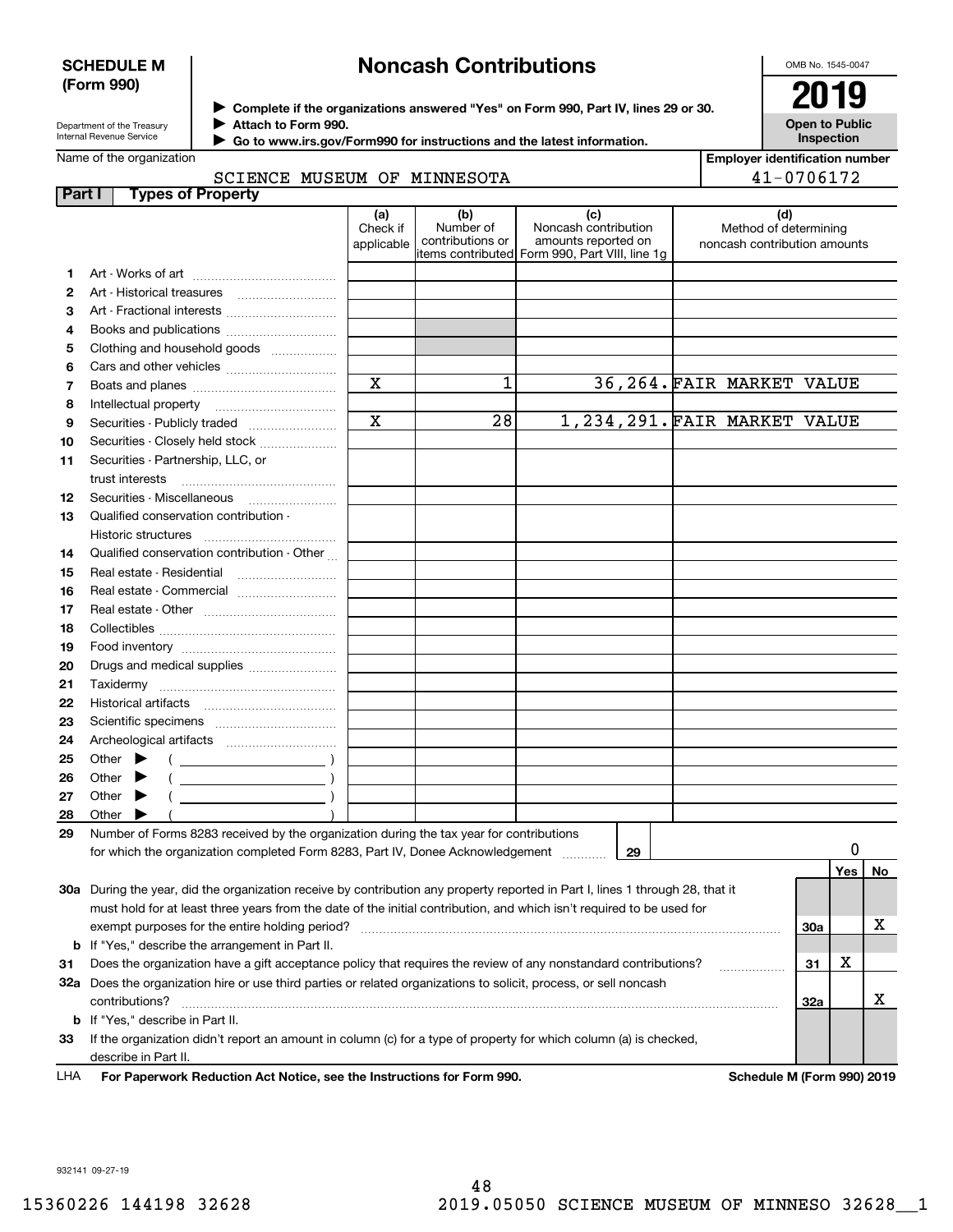|  | Schedule M (Form 990) 2019 |  |  |  | SCIENCE MUSEUM OF MINNESOTA | 1-0706172 | Page |  |
|--|----------------------------|--|--|--|-----------------------------|-----------|------|--|
|--|----------------------------|--|--|--|-----------------------------|-----------|------|--|

Part II | Supplemental Information. Provide the information required by Part I, lines 30b, 32b, and 33, and whether the organization is reporting in Part I, column (b), the number of contributions, the number of items received, or a combination of both. Also complete this part for any additional information.

SCHEDULE M, PART I, COLUMN (B):

THE NUMBER IN PART I, COLUMN (B), REPRESENTS THE NUMBER OF DONORS.

**Schedule M (Form 990) 2019**

932142 09-27-19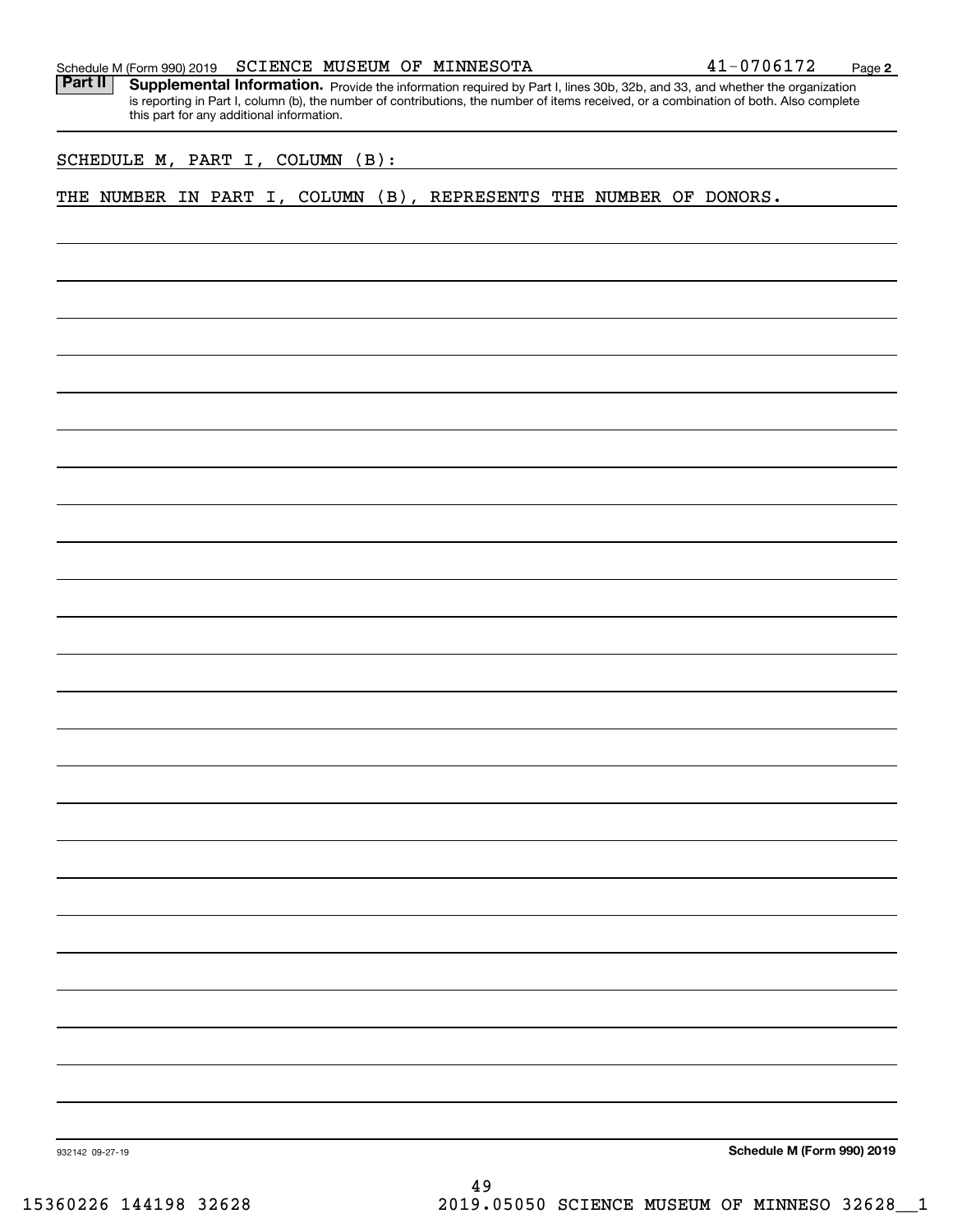**(Form 990 or 990-EZ)**

Department of the Treasury Internal Revenue Service Name of the organization

# **SCHEDULE O Supplemental Information to Form 990 or 990-EZ**

**Complete to provide information for responses to specific questions on Form 990 or 990-EZ or to provide any additional information. | Attach to Form 990 or 990-EZ. | Go to www.irs.gov/Form990 for the latest information.**



SCIENCE MUSEUM OF MINNESOTA  $|41-0706172$ 

FORM 990, PART I, LINE 1, DESCRIPTION OF ORGANIZATION MISSION:

THE SCIENCE MUSEUM OF MINNESOTA ENVISIONS A WORLD IN WHICH EVERYONE HAS THE POWER TO USE SCIENCE TO MAKE LIVES BETTER. THE MUSEUM IS ONE OF THE STATE'S OLDEST AND BEST-KNOWN CULTURAL INSTITUTIONS, WITH A HISTORY DATING BACK TO 1907. THE MUSEUM SERVES HUNDREDS OF THOUSANDS OF PEOPLE EACH YEAR WITH A COMBINATION OF HIGH-QUALITY STEM LEARNING EXPERIENCES, HIGHLY-REGARDED SCIENCE AND RESEARCH PROGRAMS THAT SPAN THE GLOBE, AND WORLD-CLASS COLLECTION OF NEARLY TWO MILLION FOSSILS, ARTIFACTS, AND CULTURAL OBJECTS THAT SPAN BILLIONS OF YEARS OF EARTH'S HISTORY. THE MUSEUM'S MISSION IS TO TURN ON THE SCIENCE: INSPIRE LEARNING, INFORM POLICY, AND IMPROVE LIVES.

FORM 990, PART III, LINE 4A, PROGRAM SERVICE ACCOMPLISHMENTS: MUSEUM BUILDING CLOSED ON MARCH 13TH FOR THE REST OF THE FISCAL YEAR. IN FY20, THE SCIENCE MUSEUM OF MINNESOTA HOSTED 360,147 TOTAL VISITS. IN ADDITION, THERE WERE 690,942 VISITS TO MUSEUMS ACROSS THE COUNTRY THAT WERE HOSTING EXHIBITS PRODUCED BY THE SCIENCE MUSEUM OF MINNESOTA.

FORM 990, PART III, LINE 4B, PROGRAM SERVICE ACCOMPLISHMENTS: THEIR IN-CLASSROOM LEARNING WITH MEANINGFUL OUT-OF-SCHOOL EXPERIENCES THAT PROVIDE MEMORABLE CONTEXT AND SOCIAL LEARNING OPPORTUNITIES. IN ADDITION, THE SCIENCE MUSEUM'S RESIDENCY AND ASSEMBLY TEAMS TRAVEL TO SCHOOLS ACROSS THE STATE. IN ITS MOST RECENTLY-COMPLETED FISCAL YEAR, MUSEUM PROGRAMS REACHED STUDENTS IN 81 OF MINNESOTA'S 87 COUNTIES EITHER THROUGH FIELD TRIPS OR SCHOOL VISITS.

50

932211 09-06-19 LHA For Paperwork Reduction Act Notice, see the Instructions for Form 990 or 990-EZ. Schedule O (Form 990 or 990-EZ) (2019)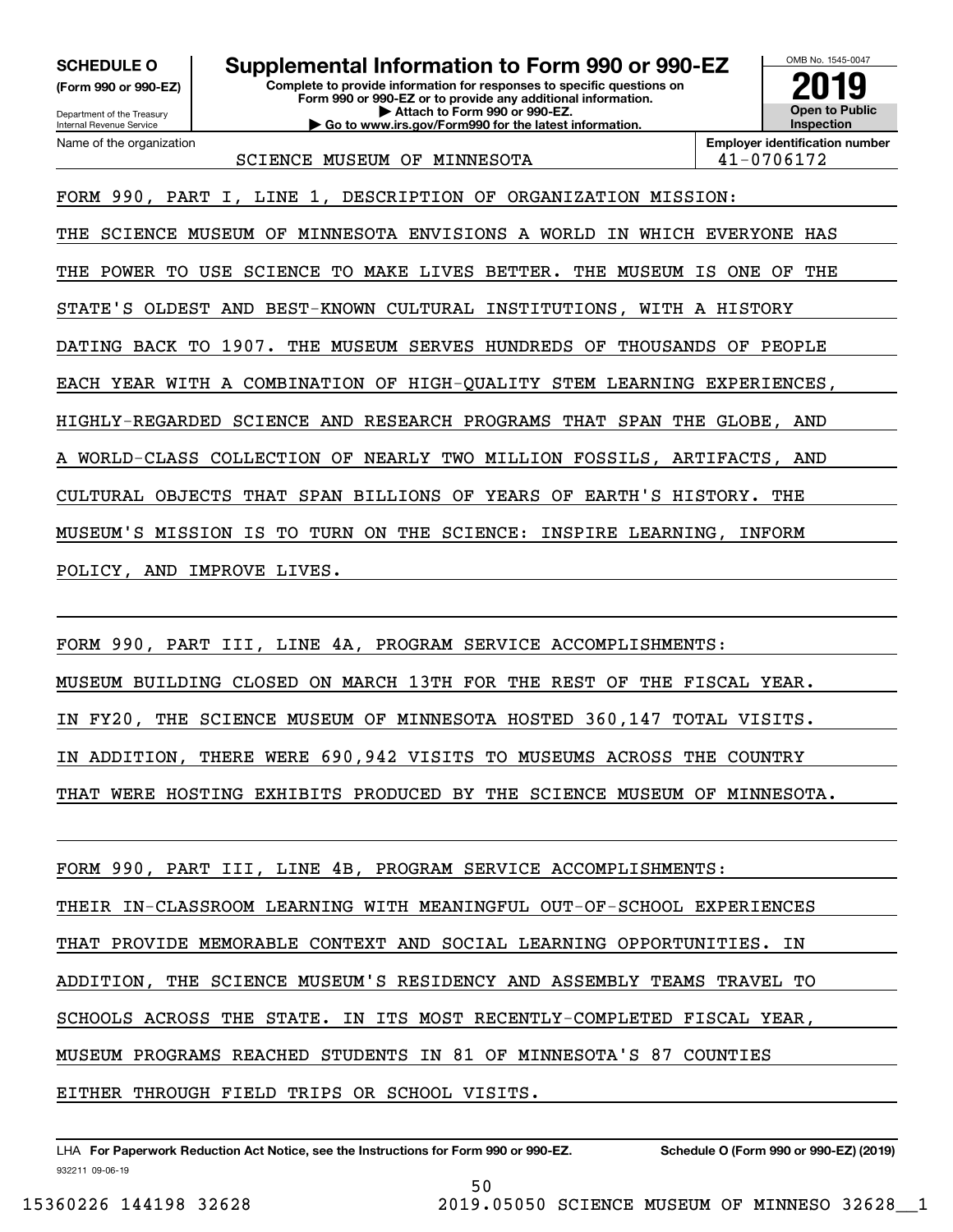| Name of the organization<br><b>Employer identification number</b><br>41-0706172<br>SCIENCE MUSEUM OF MINNESOTA |
|----------------------------------------------------------------------------------------------------------------|
| ALSO HOME TO THE KITTY ANDERSEN YOUTH SCIENCE<br>MUSEUM IS<br>THE<br>CENTER, AN                                |
| OUT-OF-SCHOOL TIME CENTER WITH A 20+ YEAR HISTORY OF<br>ENGAGING<br>YOUTH                                      |
| FROM GROUPS<br>THAT ARE HISTORICALLY UNDERREPRESENTED IN<br>STEM<br>FIELDS<br>IN A                             |
| PATHWAY FOR YOUTH LEADERSHIP DEVELOPMENT WITH A FOCUS<br>ON.<br>SOCIAL                                         |
| JUSTICE. ADDITIONALLY, THE SCIENCE MUSEUM SERVED 57,000 THROUGH ITS                                            |
| EQUITABLE ACCESS PROGRAMS THAT PROVIDE TICKETS TO<br>INDIVIDUALS AND                                           |
| COMMUNITIES FACING ECONOMIC<br>BARRIERS.                                                                       |
|                                                                                                                |
| DECADES, THE SCIENCE MUSEUM OF MINNESOTA HAS BEEN<br>FOR<br>TWO<br>A LEADER<br>ΙN                              |

PROFESSIONAL DEVELOPMENT FOR EDUCATORS, HELPING THEM CHANGE THE WAY THEY UNDERSTAND AND DELIVER STEM CONTENT TO INSPIRE ALL STUDENTS TO

RECOGNIZE THE RELEVANCE OF STEM IN THEIR LIVES. THE IDEAL CENTER IS THE

EVOLUTION OF THAT WORK, SPECIALIZING IN TRANSFORMATIVE LEADERSHIP

DEVELOPMENT TRAINING THROUGH THE LENS OF EQUITY. THE IDEAL CENTER'S

TRANSFORMATIONAL TRAININGS HAVE HELPED ITS PARTICIPANTS CREATE

EQUITABLE COMMUNITIES NOT ONLY IN THEIR PROFESSIONAL CAPACITIES, BUT IN

THEIR PERSONAL LIVES, AS WELL.

EDUCATIONAL PROGRAMS AND ACTIVITIES AT THE SCIENCE MUSEUM ALSO INCLUDE BIRTHDAY PARTIES, OVERNIGHTS, SUMMER CAMP PROGRAMS, SCHOOL FAMILY NIGHTS, AND MORE.

FORM 990, PART III, LINE 4C, PROGRAM SERVICE ACCOMPLISHMENTS:

INCORPORATING THEM INTO REGULAR AND ROTATING MUSEUM PROGRAMMING. THESE

ITEMS ARE ALSO USED FOR RESEARCH AND STUDY BY MUSEUM CURATORS, AS WELL

AS VISITING SCIENTISTS. TWENTY-FIVE RESEARCHERS FROM OTHER

ORGANIZATIONS UTILIZED THE MUSEUM'S FACILITIES OR OBJECTS FROM THE

932212 09-06-19 **Schedule O (Form 990 or 990-EZ) (2019)** MUSEUM'S COLLECTIONS AND THE MUSEUM LOANED 140 OBJECTS TO OTHERS THIS 51

15360226 144198 32628 2019.05050 SCIENCE MUSEUM OF MINNESO 32628\_\_1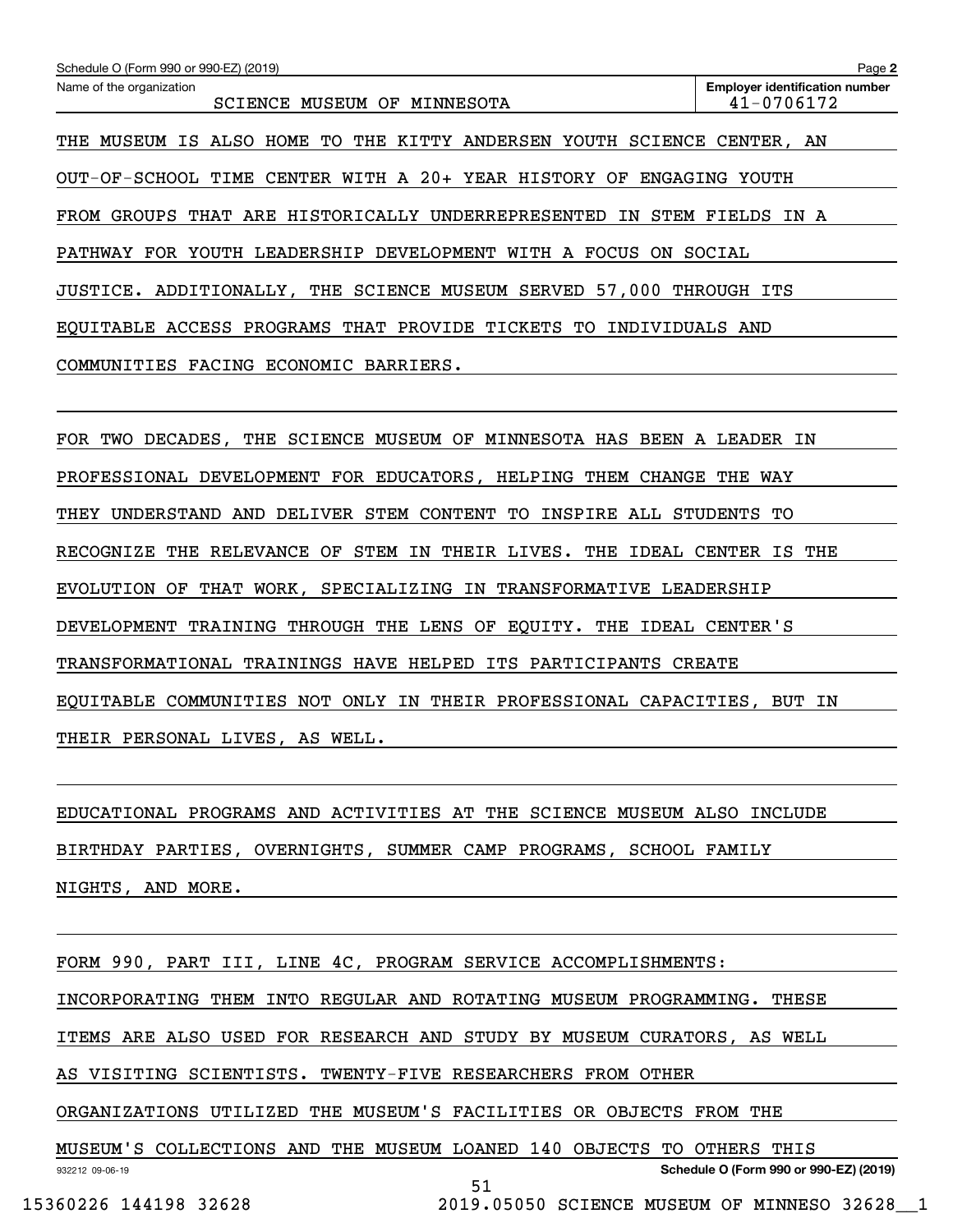YEAR.

MUSEUM SCIENTISTS, INCLUDING AN EXPERIENCED TEAM OF WATER RESEARCHERS AT THE ST. CROIX WATERSHED RESEARCH STATION, ARE CONDUCTING ORIGINAL RESEARCH AND ALSO INFORMING AND INFLUENCING STATE AND NATIONAL POLICIES ON CLIMATE CHANGE, WATER USAGE AND QUALITY, AND CONSERVATION. IN TURN, MUSEUM VISITORS GET AN UP-CLOSE, REAL-TIME, HANDS-ON LOOK AT THE EVOLUTIONARY FORCES OF WATER, HUMAN CONNECTIONS TO WATER THROUGH CULTURAL EVOLUTION, AND CURRENT ISSUES AFFECTING OUR REGIONAL WATER RIGHT HERE AT THE HEADWATERS OF THE MISSISSIPPI RIVER AND THE LAND OF 10,000 LAKES. MUSEUM SCIENTISTS CONDUCTED 26 FIELD EXPEDITIONS THIS YEAR AND THE SCIENTISTS AT THE SAINT CROIX WATERSHED RESEARCH STATION PROCESSED OVER 4,000 WATER SAMPLES.

FORM 990, PART III, LINE 4D, OTHER PROGRAM SERVICES: OTHER PROGRAM SERVICES INCLUDE UNALLOCATED COSTS INCLUDING COMMUNICATIONS AND MARKETING, VOLUNTEERS, AND EVALUATION AND OTHER ACTIVITIES TO SUPPORT MUSEUM MEMBERS AND VISITORS.

EXPENSES \$ 4,744,808. INCLUDING GRANTS OF \$ 0. REVENUE \$ 1,456,280.

FORM 990, PART VI, SECTION A, LINE 1:

932212 09-06-19 **Schedule O (Form 990 or 990-EZ) (2019)** THE BYLAWS OF THE SCIENCE MUSEUM OF MINNESOTA SECTION 5.2 STATES "THE BOARD OF TRUSTEES MAY DESIGNATE AN EXECUTIVE COMMITTEE COMPOSED OF AT LEAST THREE TRUSTEES DESIGNATED BY THE BOARD OF TRUSTEES. THE EXECUTIVE COMMITTEE SHALL HAVE THE AUTHORITY OF THE BOARD OF TRUSTEES IN THE GOVERNANCE OF THE BUSINESS OF THIS CORPORATION IN THE INTERVAL BETWEEN MEETINGS OF THE BOARD OF TRUSTEES, AND THE EXECUTIVE COMMITTEE SHALL AT ALL TIMES BE SUBJECT TO THE CONTROL AND DIRECTION OF THE BOARD OF TRUSTEES.

15360226 144198 32628 2019.05050 SCIENCE MUSEUM OF MINNESO 32628\_\_1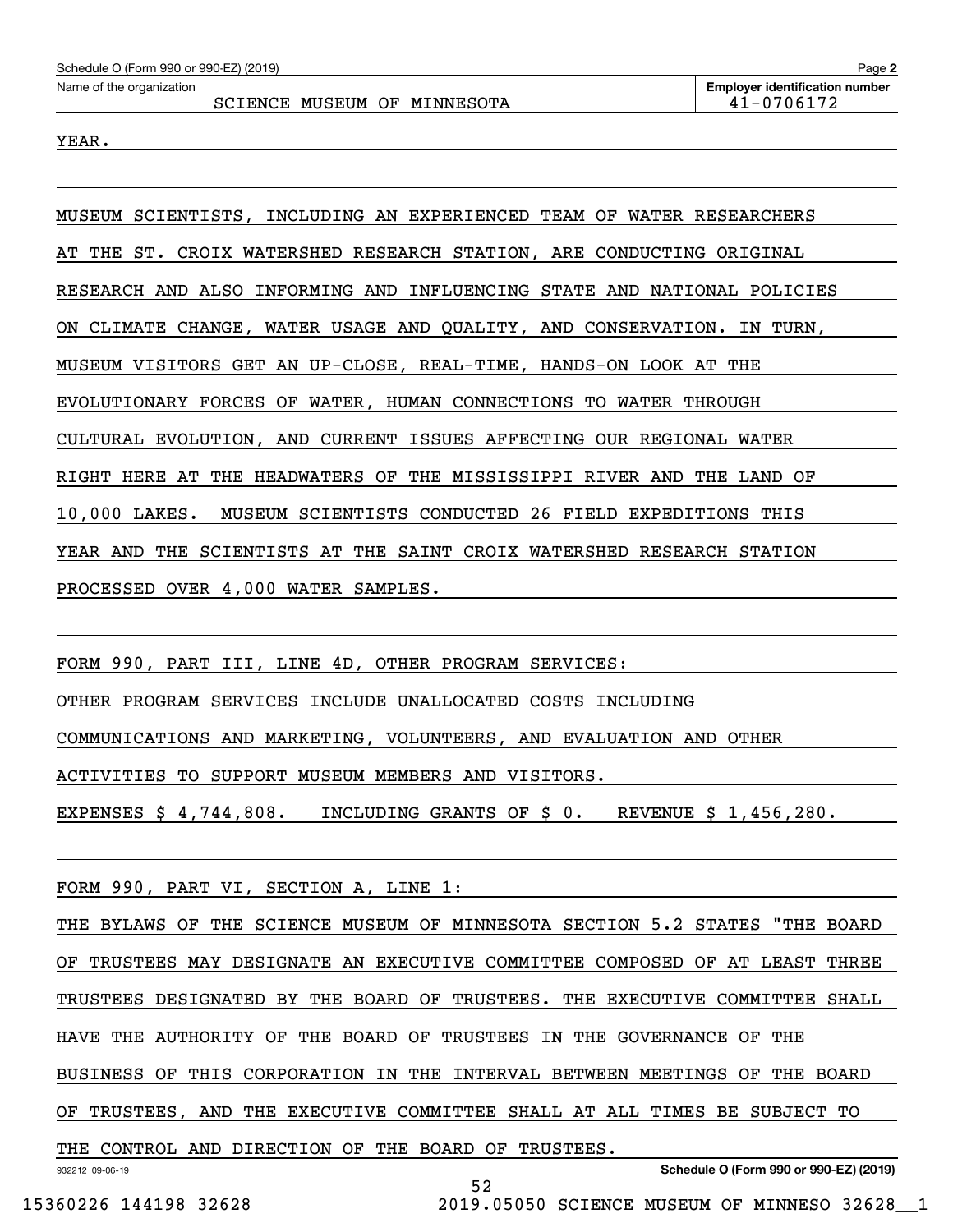SCIENCE MUSEUM OF MINNESOTA  $|$  41-0706172

FORM 990, PART VI, SECTION B, LINE 11B:

THE SCIENCE MUSEUM OF MINNESOTA'S FORM 990 IS MADE AVAILABLE TO THE

MUSEUM'S BOARD OF TRUSTEES. THE BOARD OF TRUSTEES HAS DELEGATED AUTHORITY

FOR THE REVIEW AND APPROVAL OF THE FORM 990 TO THE MUSEUM'S AUDIT

COMMITTEE.

FORM 990, PART VI, SECTION B, LINE 12C:

THE CONFLICT OF INTEREST POLICY IS VALIDATED ON AN ANNUAL BASIS FOR BOARD MEMBERS AND SENIOR STAFF. THE POLICY COVERS BOTH THE RESPONSIBLE PERSON AND ANY FAMILY MEMBERS.

PRIOR TO ANY TRANSACTION INVOLVING A CONFLICT OF INTEREST, SENIOR STAFF OR COMMITTEE MEMBER HAVING A CONFLICT OF INTEREST SHALL DISCLOSE ALL FACTS MATERIAL TO THE CONFLICT OF INTEREST. A PERSON WHO HAS A CONFLICT OF INTEREST WITH RESPECT TO A CONTRACT OR TRANSACTION THAT WILL BE VOTED ON AT A MEETING SHALL NOT BE COUNTED IN DETERMINING THE PRESENCE OF A QUORUM FOR THE PURPOSES OF THE VOTES. SUCH A PERSON SHALL NOT ATTEMPT TO EXERT HIS OR HER PERSONAL INFLUENCE WITH RESPECT TO THE MATTER.

AN EMPLOYEE WHO IS NOT A MEMBER OF THE BOARD OF TRUSTEES OF THE SCIENCE MUSEUM OF MINNESOTA SHALL DISCLOSE TO HIS/HER SUPERVISOR ANY CONFLICT OF INTEREST THAT SUCH EMPLOYEE HAS WITH RESPECT TO A CONTRACT OR TRANSACTION. SUCH DISCLOSURE SHALL BE MADE AS SOON AS THE CONFLICT OF INTEREST IS KNOWN TO THE EMPLOYEE. EMPLOYEES SHALL REFRAIN FROM ANY ACTION THAT MAY INFLUENCE THE SCIENCE MUSEUM OF MINNESOTA'S PARTICIPATION IN SUCH CONTRACT OF TRANSACTION. DURING THE FISCAL YEAR THE BOARD OF TRUSTEES DID NOT REPORT ANY CONFLICTS.

53

932212 09-06-19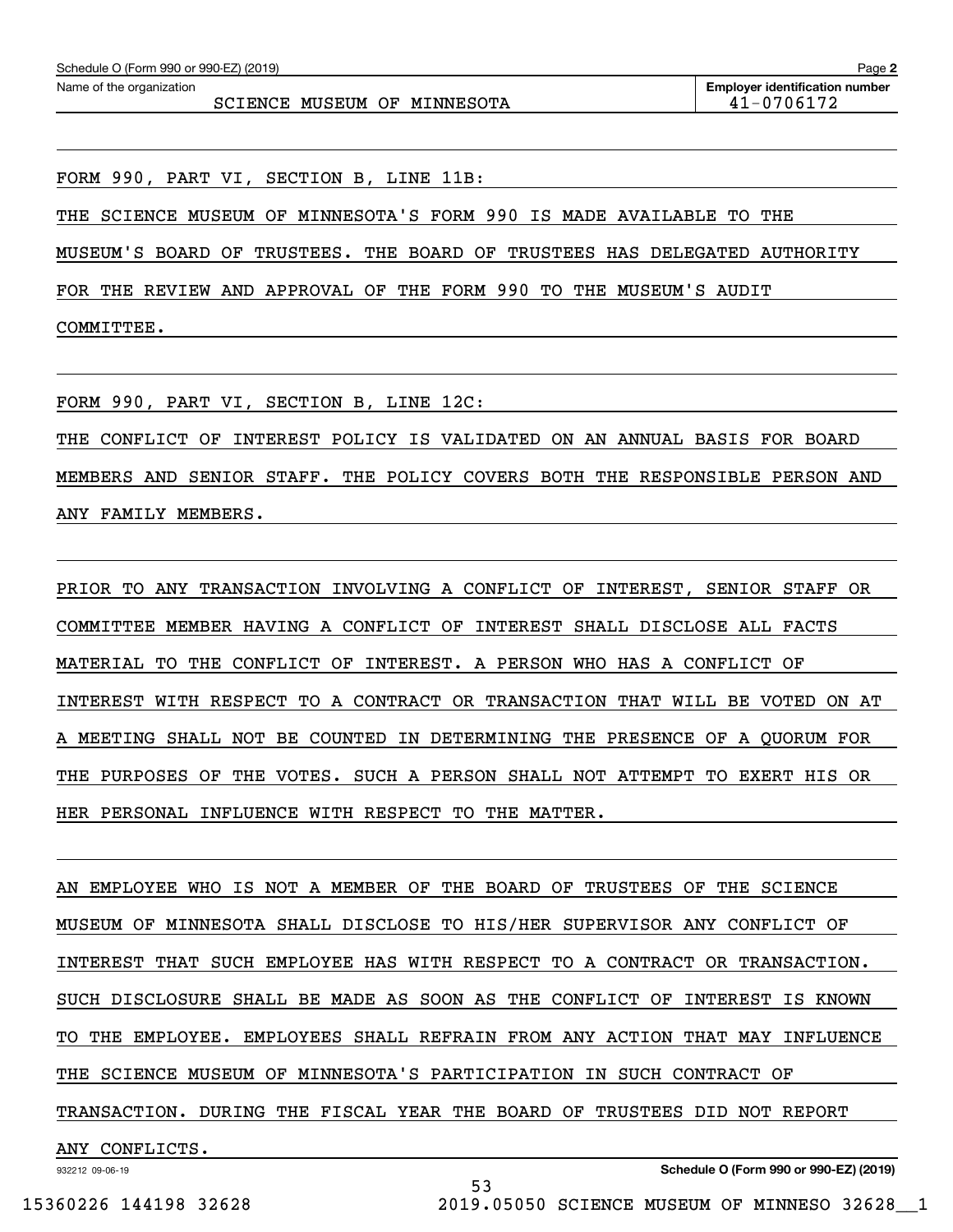FORM 990, PART VI, SECTION B, LINE 15A:

THE EXECUTIVE AND COMPENSATION COMMITTEE IS COMPRISED OF INDEPENDENT MEMBERS OF THE BOARD OF TRUSTEES. ANNUALLY THE COMMITTEE REVIEWS AND REPORTS ON THE CEO'S PERFORMANCE AGAINST OBJECTIVES AND RECOMMENDS THE CEO'S COMPENSATION TO THE BOARD OF TRUSTEES WHO APPROVE. PERIODICALLY THE SCIENCE MUSEUM CONTRACTS WITH AN EXTERNAL COMPENSATION CONSULTANT TO EVALUATE ALL BENCHMARK POSITIONS, INCLUDING THE CEO, AND REVIEWS COMPARATIVES OF A SELECTED PEER GROUP. COMPARATIVE MARKET DATA IS A BLEND OF NON-PROFIT AND FOR-PROFIT ORGANIZATIONS LOCALLY, REGIONALLY OR NATIONALLY.

ANNUALLY THE CEO REVIEWS THE OFFICERS' PERFORMANCE AGAINST OBJECTIVES AND DETERMINES COMPENSATION. PERIODICALLY THE SCIENCE MUSEUM CONTRACTS WITH AN EXTERNAL COMPENSATION CONSULTANT TO EVALUATE ALL BENCHMARK POSITIONS, INCLUDING OFFICERS, AND REVIEWS COMPARATIVES OF A SELECTED PEER GROUP. COMPARATIVE MARKET DATA IS A BLEND OF NON-PROFIT AND FOR-PROFIT ORGANIZATIONS LOCALLY, REGIONALLY OR NATIONALLY.

FORM 990, PART VI, LINE 17, LIST OF STATES RECEIVING COPY OF FORM 990: AL,AK,AR,CA,CO,CT,DC,FL,GA,HI,IL,KS,KY,LA,ME,MD,MA,MN,MI,MS,MO,NV,NH,NJ,NM NY,NC,ND,OH,OK,OR,PA,RI,SC,TN,UT,VA,WA,WV,WI

932212 09-06-19 **Schedule O (Form 990 or 990-EZ) (2019)** FORM 990, PART VI, SECTION C, LINE 18: THE PUBLIC INSPECTION COPY OF THE MOST RECENT FORM 990 AND THE MOST RECENT AUDITED FINANCIAL STATEMENTS ARE AVAILABLE ON THE ORGANIZATION'S WEBSITE. THE PUBLIC INSPECTION COPIES OF FORM 990-T AND 1023, GOVERNING DOCUMENTS AND THE CONFLICT OF INTEREST POLICY ARE AVAILABLE UPON REQUEST. 54

15360226 144198 32628 2019.05050 SCIENCE MUSEUM OF MINNESO 32628\_\_1